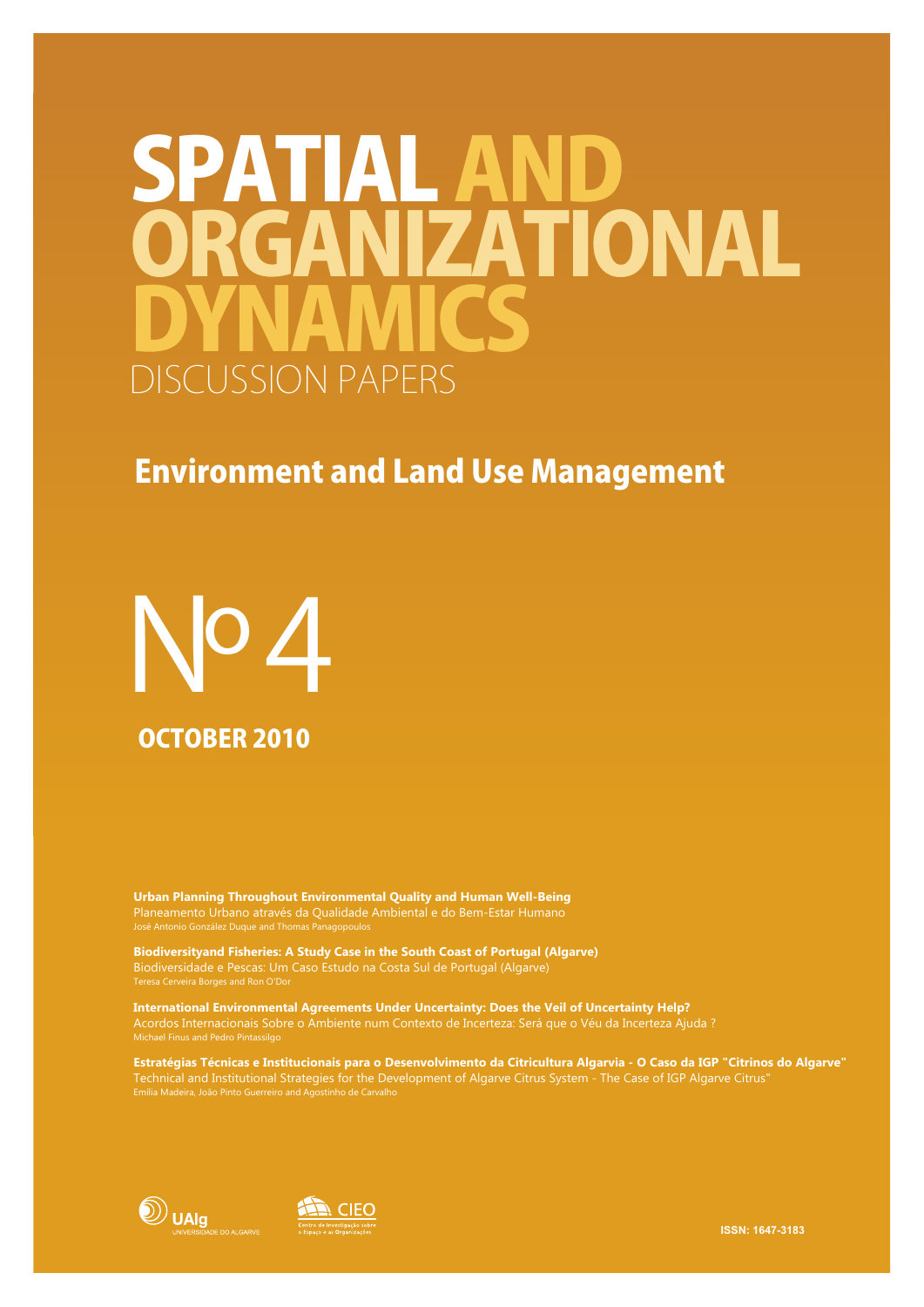## **DISCUSSION PAPERS Nº 4: SPATIAL AND ORGANIZATIONAL DYNAMICS**

## **Environment and Land Use Management**

**Texts by: Agostinho de Carvalho Emília Madeira João Guerreiro José Antonio González Duque Michael Finus Pedro Pintassilgo Ronald Keith O'Dor Teresa Borges Thomas Panagopoulos**

> **October 2010 University of Algarve**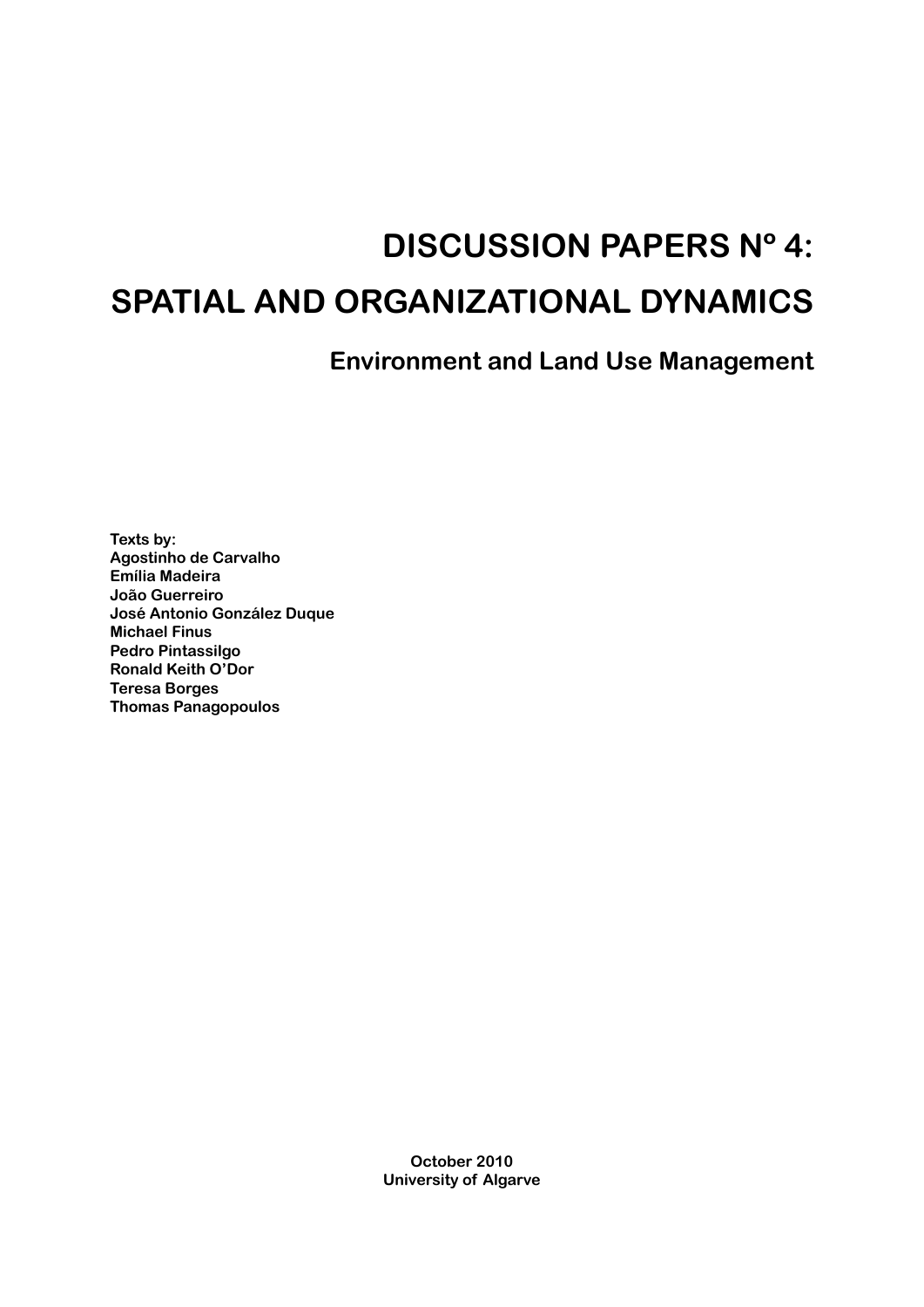#### **Technical Information**

**Title - Discussion Papers Nº4: Spatial and Organizational Dynamics Environment and Land Use Management**

**Authors - Several**

**Edition:**

**University of Algarve (www.ualg.pt) CIEO – Research Centre for Spatial and Organizational Dynamics (Centro de Investigação sobre o Espaço e as Organizações) Campus de Gambelas, Faculdade de Economia, Edifício 9 8005-139, Faro cieo@ualg.pt www.cieo.ualg.pt**

**Editorial Board: Ana Paula Barreira Ana Ramalho Correia António Alhinho Covas António Fragoso Efigénio Rebelo Fernando Sousa João Filipe Marques Jorge Gomes Paulo Neto Pedro Pintassílgo Purificación Galindo Rodrigo Magalhães Teresa de Noronha Thomas Panagopoulos**

**Page Layout: Marlene Fernandes**

**Design and Cover Concept: Helder Rodrigues Hugo Pinto**

**Edition Nº 4**

**ISSN: 1647-3183**

**Quarterly Edition**

**Faro, October 2010**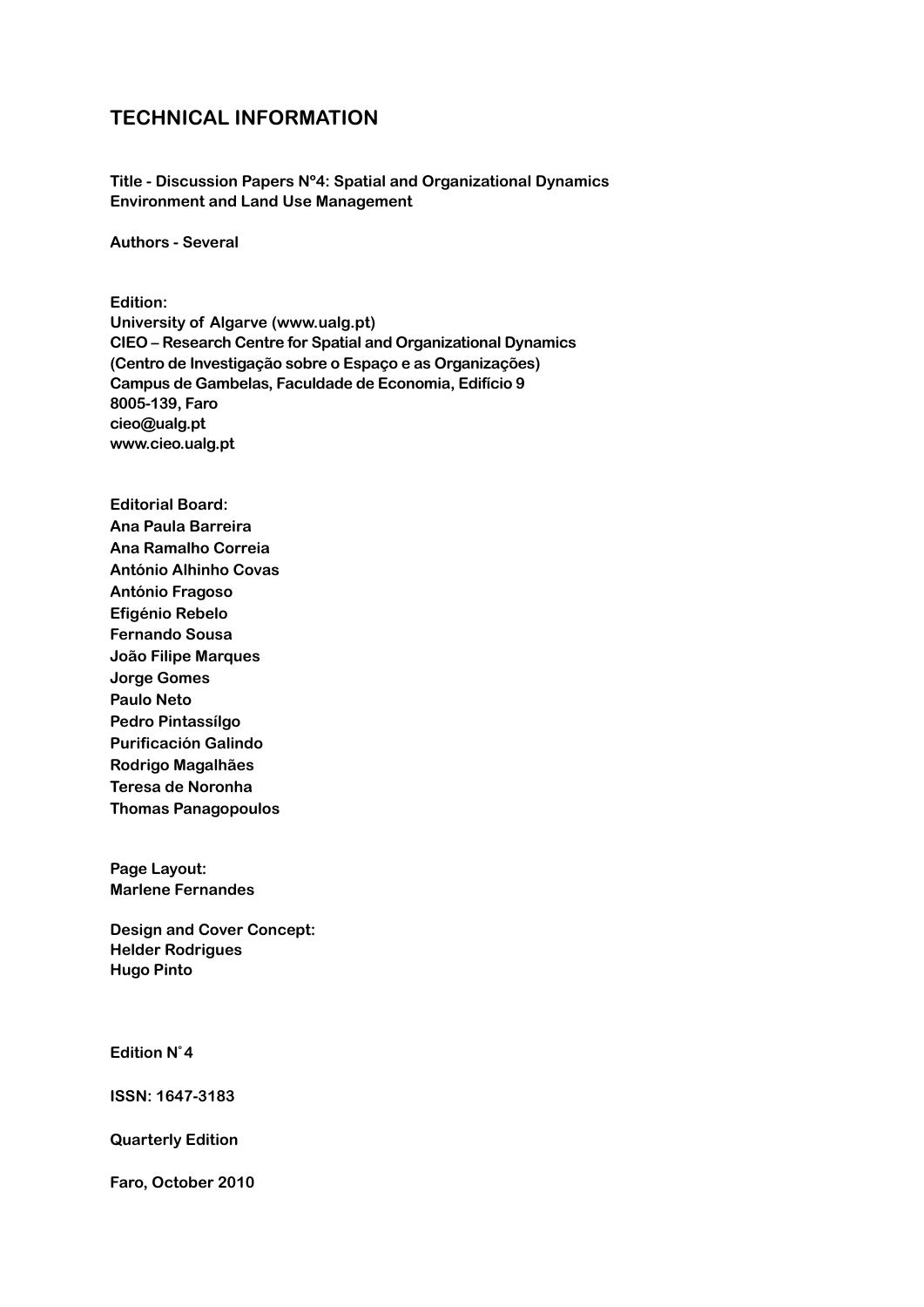| <b>Authors Presentation</b>                                                                                                                                                                                                                                                                                                                                                                                              | $\overline{4}$                         |
|--------------------------------------------------------------------------------------------------------------------------------------------------------------------------------------------------------------------------------------------------------------------------------------------------------------------------------------------------------------------------------------------------------------------------|----------------------------------------|
| Urban Planning Throughout Environmental Quality and Human Well-Being<br>José Antonio González Duque and Thomas Panagopoulos                                                                                                                                                                                                                                                                                              | 7                                      |
| 1. Introduction<br>2. Ecology and biodiversity<br>3. Urban Ecosystems<br>4. Landscaping and spatio-temporal variations<br>5. Urban and indigenous vegetation. Urban parks and woodlands<br>6. Planning and management. Spatial planning and landscape conservation<br>7. Society and the environment. Green areas to urban residents<br>8. Final remarks: Liveable city and environmental quality. Urban development and | 8<br>$8\,$<br>9<br>9<br>10<br>11<br>13 |
| growth. Human health and well-being                                                                                                                                                                                                                                                                                                                                                                                      | 13                                     |
| Biodiversityand Fisheries: A Study Case in the South Coast of Portugal (Algarve)                                                                                                                                                                                                                                                                                                                                         | 21                                     |
| Teresa Cerveira Borges and Ron O'Dor                                                                                                                                                                                                                                                                                                                                                                                     |                                        |
| 1. Introductory note                                                                                                                                                                                                                                                                                                                                                                                                     | 22                                     |
| 2. The importance of biodiversity                                                                                                                                                                                                                                                                                                                                                                                        | 23                                     |
| 3. The effects of fishing on the environment                                                                                                                                                                                                                                                                                                                                                                             | 24                                     |
| 4. Fisheries and biodiversity conservation<br>5. Final considerations                                                                                                                                                                                                                                                                                                                                                    | 27<br>28                               |
| International Environmental Agreements under Uncertainty: Does the Veil of<br>Uncertainty Help?                                                                                                                                                                                                                                                                                                                          | 32                                     |
| Michael Finus and Pedro Pintassilgo                                                                                                                                                                                                                                                                                                                                                                                      |                                        |
| 1. Introduction<br>2. Model<br>3. Results<br>4. Summary and conclusions<br>5. Appendix                                                                                                                                                                                                                                                                                                                                   | 33<br>35<br>38<br>48<br>52             |
| Estratégias Técnicas e Institucionais para o Desenvolvimento da Citricultura<br>Algarvia - O Caso da IGP "Citrinos do Algarve"                                                                                                                                                                                                                                                                                           | 57                                     |
| Emília Madeira, João Pinto Guerreiro and Agostinho de Carvalho                                                                                                                                                                                                                                                                                                                                                           |                                        |
| 1. Introdução<br>2. Metodologia desenvolvida<br>3. Resultados<br>4. Conclusão                                                                                                                                                                                                                                                                                                                                            | 58<br>61<br>63<br>69                   |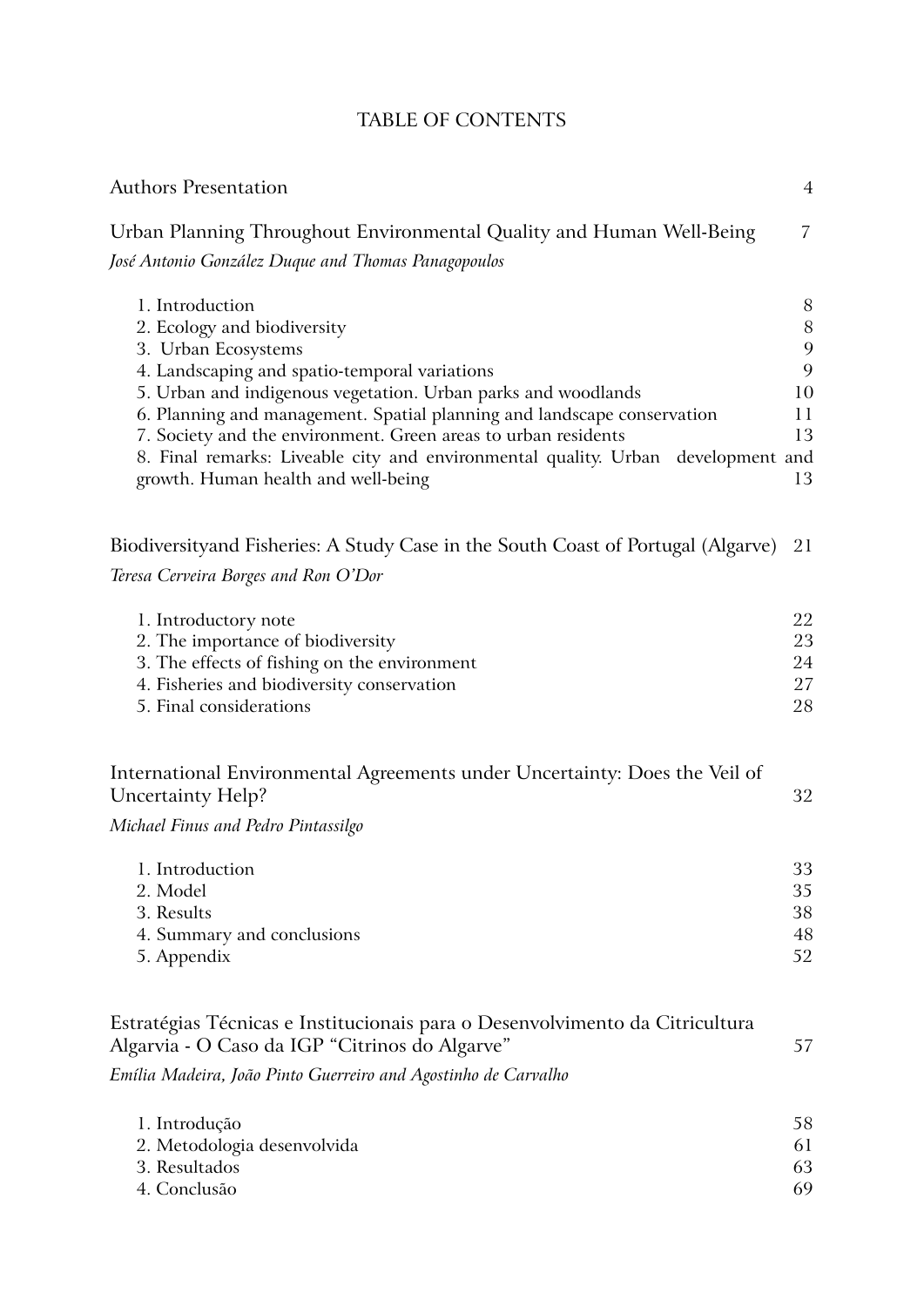## **AUTHORS PRESENTATION**

#### **Agostinho de Carvalho (agcarvalho@netcabo.pt)**

Born at Bolama (Guinea-Bissau) in 1936. Agronomist, PhD in 1984 at Universidade Técnica de Lisboa.

Worked as researcher at Centro de Estudos de Economia Agrária of Fundação Calouste Gulbenkian, Professor at Universidade do Algarve and technical adviser at FAO. His activity has been also developed as consultant in rural development of traditional farming and food politics.

Since 2000, he is Professor at the Instituto Superior de Ciências da Saúde Egas Moniz.

#### **Emilia Madeira (emadeira@ualg.pt)**

Holds a Ph.D. in Economics from University of Algarve, Faculty of Economics, with the thesis "The Algarve Citrus Culture - Technical and Institutional Strategies for the beginning of the XXI century"; Has a Master degree in "Agricultural Economics and Rural Sociology" from the Higher Institute of Agronomy with the dissertation "Competitiveness of Algarvian Citrus Systems"; Has also graduated in Horticulture from the University of Algarve.

She is a Lecturer at the Faculty of Economics, University of Algarve since 1990 and is currently responsible for subjects like "Introduction to Economics "and" Environmental Economics and Natural Resources" at FCT (Faculty of Sciences and Technology) and ESHGT (Higher Institute of Hospitality, Management and Tourism) in the same university. The research that has carried out focuses essentially on the role of agriculture for rural development / regional sustainability.

She has integrated different R & D projects funded by INTERREG, including "Valuation of agro forestry at the "Serra" (Mountain area) and the "Barrocal" (Inland Rocky area) in the Algarve, "Study of traditional systems" and "SIT (Sterile Insect Technique) of the Mediterranean fruit's fly."

#### **João Pinto Guerreiro (jguerreiro@ualg.pt)**

Rector of University of Algarve (2006): Scientific research, strategy management of the University;

Pro-Rector for Technology Transfer (2004-2005): Areas of technology transfer and innovation, regional development;

Full Professor of University of Algarve (2003-2009): regional economics, economics of innovation, regional development;

President of Regional Authority of Algarve (1996-2003): coordination and execution of regional development programme within the mainstream of structural funds;

Full Professor at the University of Algarve (1994-1996): regional economics, regional development;

Assistant Professor of University of Algarve (1985-1994);

Aggregated Professor in Regional Economy (2004), University of Algarve.

PhD in Economics Science (1994), University of Algarve.

MSc in Integrated Planning for Rural Development and Environmental Management (1986), by International Centre for Advanced Mediterranean Agronomic Studies, Paris. Degree in Geography (1983).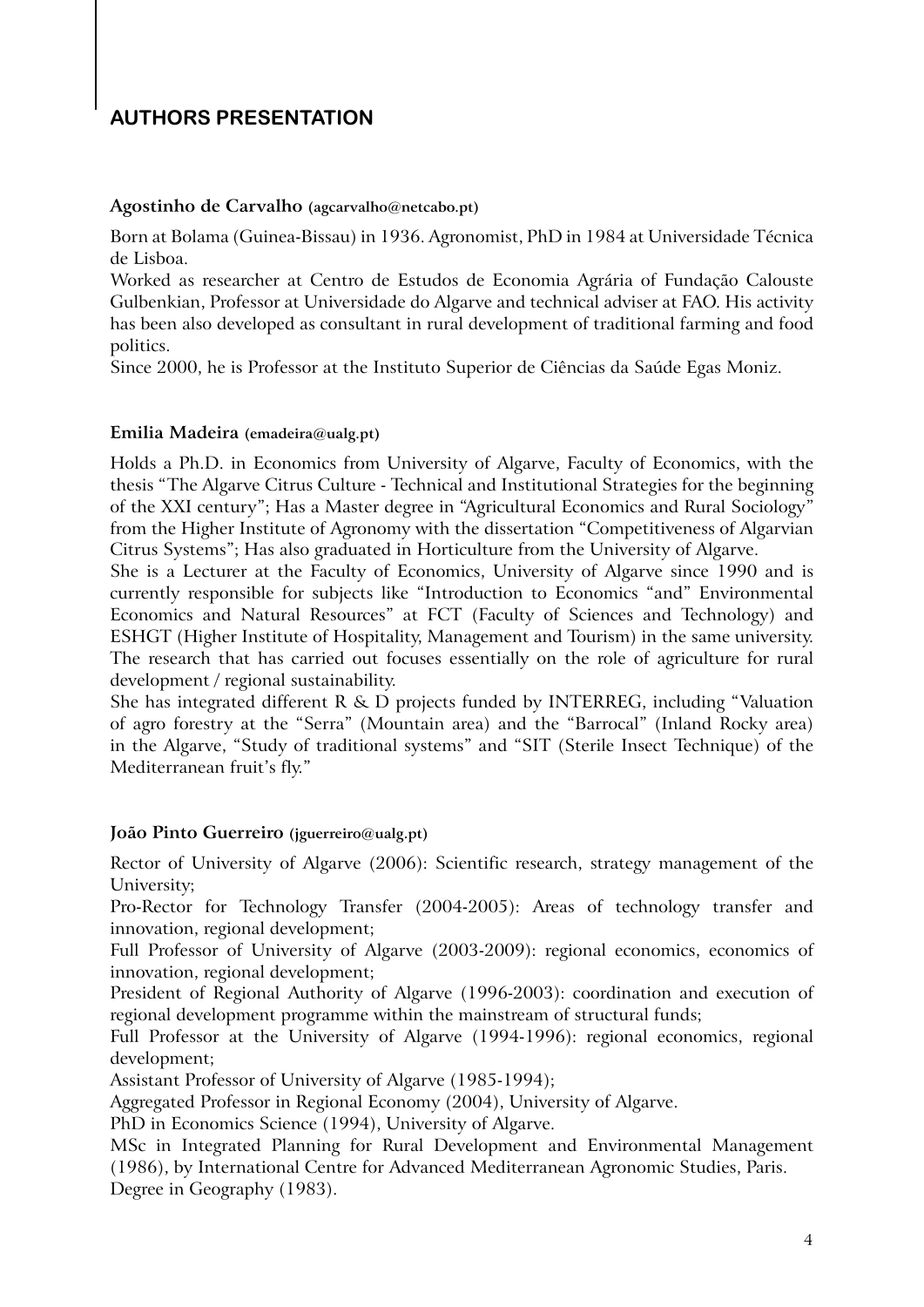#### **José Antonio González Duque (**duque@uhu.es)

He is Head of the Department of Agroforestry Science, Escuela Politécnica Superior, Huelva University, Campus de La Rábida, Carretera Palos de La Frontera s/n, 21819 Palos de La Frontera s/n. HUELVA (España). His main research fields are "urban forestry" and "sustainable planning".

#### **Michael Finus (m.finus@exeter.ac.uk)**

He is a Professor of Climate Change Economics at the Department of Economics at Exeter Business School, UK. He has held previous appointments at the University of Stirling, UK and the University of Hagen, Germany. He works in the field of environmental economics and public goods, in particular on international environmental agreements. He has published widely in journals such as the Journal of Public Economics, Journal of Public Economic Theory, Social Choice and Welfare, Public Choice and Environmental & Resource Economics. He is currently President-elect of the German Association of Environmental Economists and a Lead Author working for the International Panel on Climate Change (IPCC).

#### **Pedro Pintassilgo (ppintas@ualg.pt)**

Faculty of Economics and Research Centre for Spatial and Organizational Dynamics, University of Algarve, Faro, Portugal. The research has been conducted while Pedro Pintassilgo was a visiting scholar at the Department of Economics, University of Stirling. He would like to acknowledge the hospitality of the department as well as financial support by the Portuguese Foundation for Science and Technology (FCT), grant no. BSAB/735/ 2007.

#### **Ronald Keith O'Dor (**rodor@oceanleadership.org**)**

Ronald Keith O'Dor, Professor of Biology at Dalhousie University, Halifax, Canada and Census of Marine Life Senior Scientist, Consortium for Ocean Leadership, Washington, DC, USA. Census has over 2000 researchers from 82 nations in a 10-year initiative to assess and explain diversity, distribution, and abundance of marine life - top to bottom, microbes to whales, past, present and future. After degrees in biochemistry at UC Berkeley and physiology at U British Columbia, a post-doc at Cambridge U and Stazione Zoologica, Naples, turned him to cephalopods and marine biology. Studying cephalopod behaviour and physiology in nature with acoustic telemetry led to large-scale tracking arrays and the Census' Ocean Tracking Network (OTN). It monitors marine animals from 20g salmon to 20 MT whales globally, providing records of the oceanography experienced by, and interactions among, tagged species. He was Canadian Geographic's Environmental Scientist of the Year 2009.

#### **Teresa Cerveira Borges (**tborges@ualg.pt**)**

Teresa Cerveira Borges, Assistant Professor at the Faculty of Sciences and Technology, University of Algarve, and research member of the Centre of Marine Sciences of Algarve (CCMAR), has a PhD in Fisheries Biology from the University of Tromsoe, Norway. Her main research interests are biology and fisheries of cephalopods, fisheries effects in the environment, and biodiversity in fisheries. In the field of Fisheries Sciences, she worked in the past at the National Institute of Fisheries Research (INIP/IPIMAR), Lisbon, Portugal,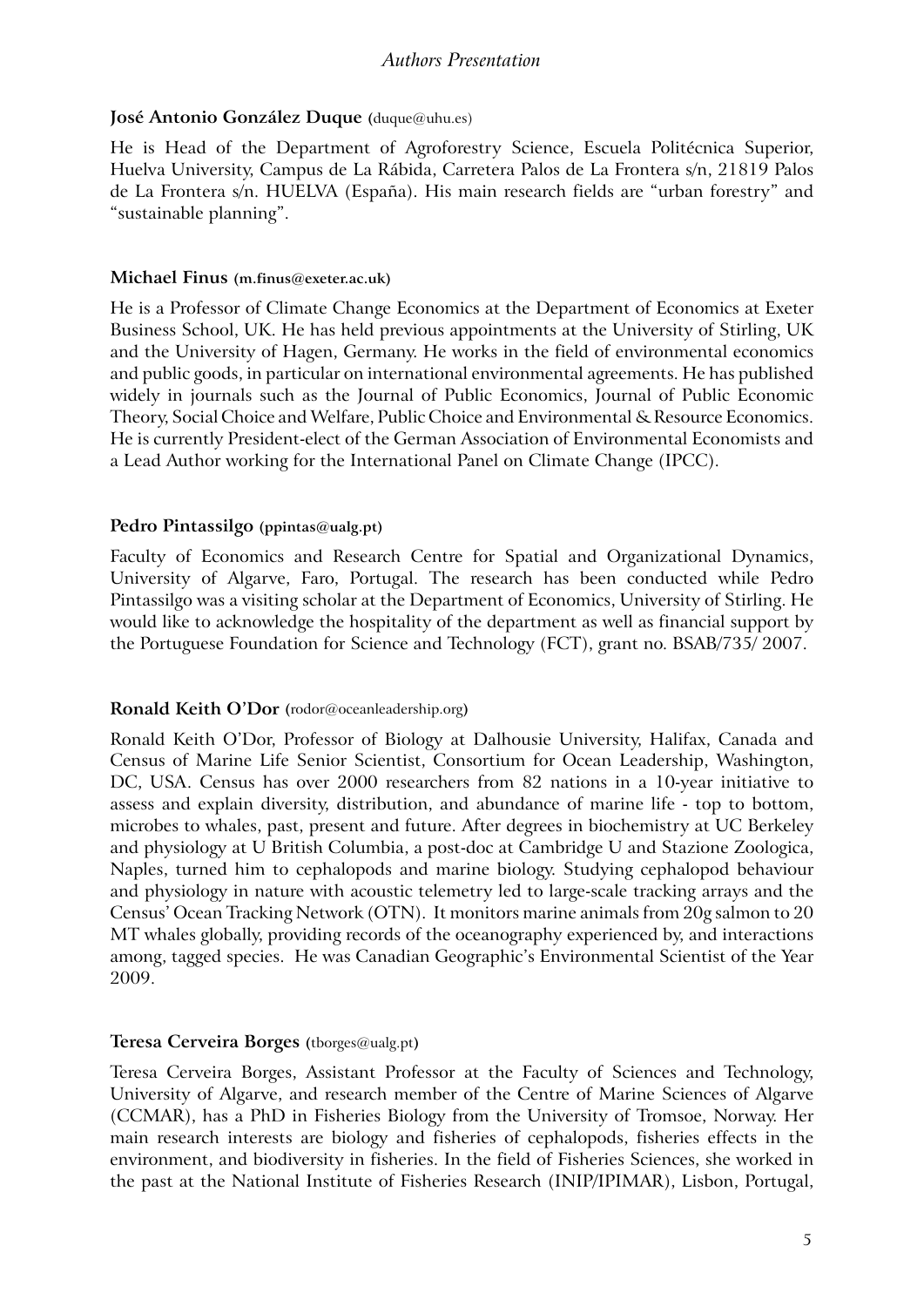and at the Fisheries Directorate (DG XIV) of the European Commission in Brussels, as Scientific Agent, responsible for different subjects ("*dossiers*"), such as Impact of Fisheries on the Environment, Regulations to minimize fisheries discards, among others.

#### **Thomas Panagopoulos (**tpanago@ualg.pt)

He was born in Larissa, Greece, graduated in Forest Engineering at the Aristotle University of Thessaloniki, Greece, M.Sc. in Renewable Natural Resources, and PhD in Forestry and Natural Environment. His main research fields are "landscape reclamation" and "sustainable development". He has been Department Head and Landscape Architecture Master Degree Director at the University of Algarve, Portugal. He is vice-president of the Centre of Spatial Research and Organizations (CIEO). He is at the editorial board of various national and international scientific journals and member of the UNISCAPE (the European Network of Universities for the implementation of the European Landscape Convention).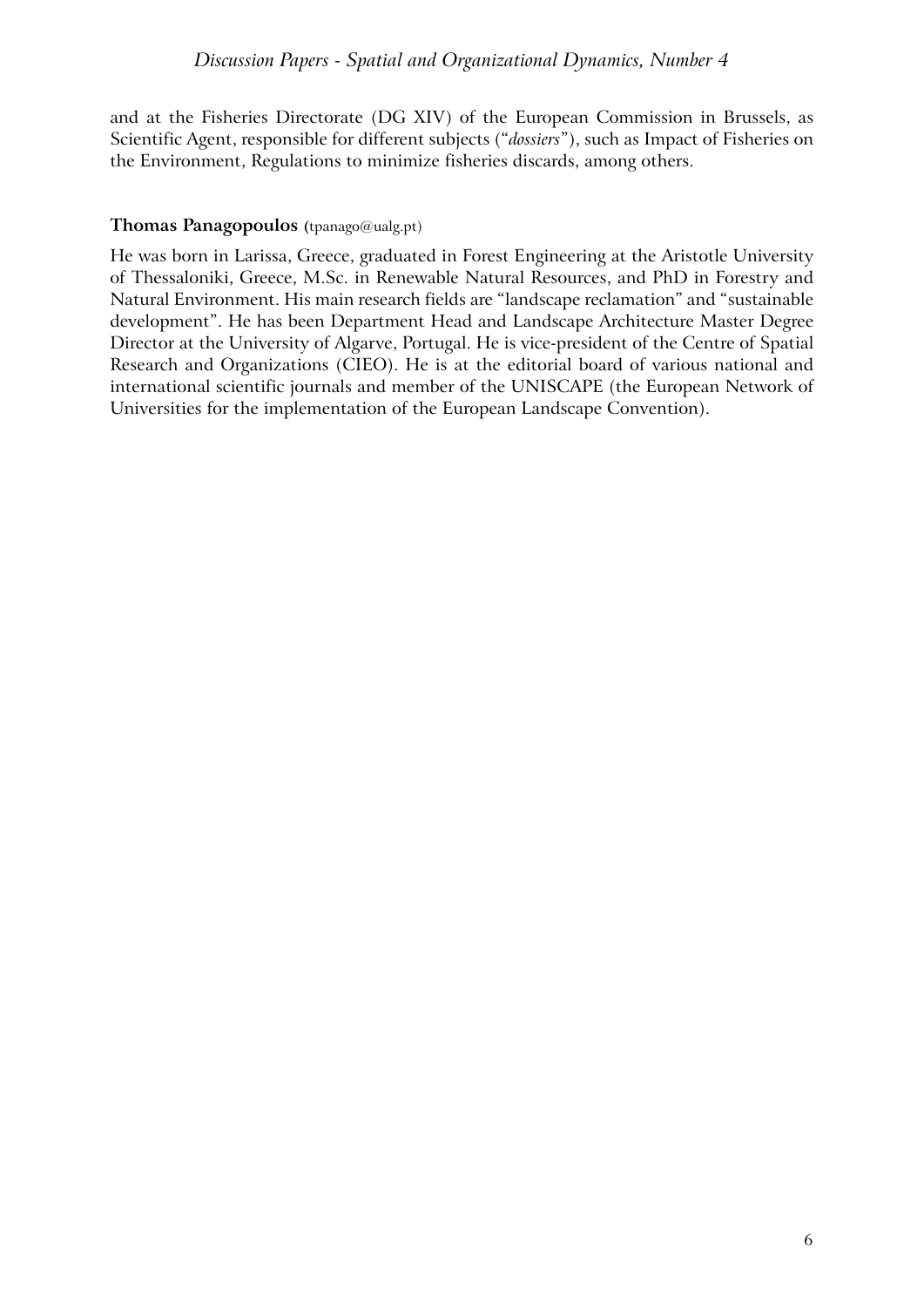## **Urban planning throughout environmental quality and human well-being**

## **Planeamento Urbano através da qualidade ambiental e do bem- -estar humano**

*José Antonio González Duque Thomas Panagopoulos*

#### ABSTRACT

The cities of today present some requirements that are not similar to the past. There are cities that the industrial and service sectors are in decline; others begin their journey into the technological and industrial sector. In general, politically and socially are restructured in terms of its economy, which results in an entirely different shape to their primitive structures. As people begin to understand the dynamic nature of landscapes, they will change the way they see the landscape as a static scene. Sustainable cities must be simultaneously economically viable, socially just, politically well-managed and ecologically sustainable to maximize human comfort. The present research suggests a multi-disciplinary approach for a holistic understanding of urban environmental quality and human well-being in sustainable urban development.

Keywords: Well-being, Urban planning, Liveable city, Environmental quality.

#### **RESUMO**

As cidades de hoje apresentam alguns requisitos que não são semelhantes do passado. Existem cidades que os sectores industriais e de serviços estão em declínio e outros apenas iniciam a sua jornada para o sector tecnológico e industrial. De um modo geral, politicamente e socialmente são reestruturadas em termos de sua economia, o que resulta na transformação das suas estruturas iniciais. Como as pessoas começam a compreender a natureza dinâmica da paisagem, muda a maneira que eles vêem a paisagem como um cenário estático. Cidades sustentáveis devem ser simultaneamente economicamente viáveis, socialmente justas, politicamente bem geridas e ecologicamente sustentáveis para maximizar o conforto humano. A investigação actual sugere uma abordagem multidisciplinar para uma compreensão integral da qualidade do ambiente urbano e do bem-estar humano no desenvolvimento urbano sustentável.

Palavras-chave: Qualidade de vida, Planeamento urbano, Cidade habitável, Qualidade ambiental.

JEL Classification: Q01, R1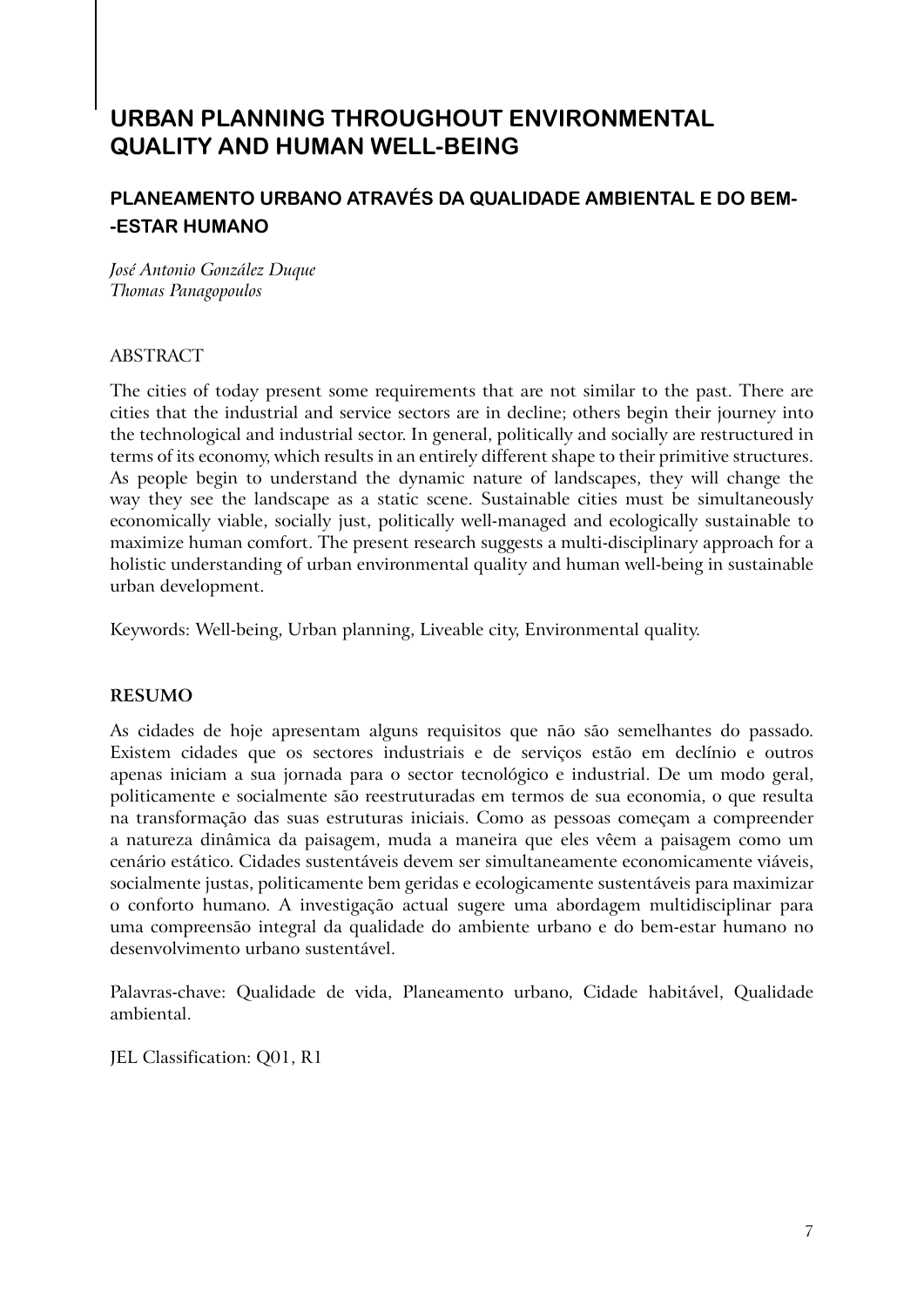#### **1. Introduction**

Urban Habitat is aggressive or unnatural for human beings? In many cities, urban green spaces may be missing or wrongly distributed. It must take into account the noise pollution produced by cars and household heating systems in countries with cold winters. Also consider the heat island effect in urban areas and conurbations.

Socio-spatial variations in urban environmental quality and human wellbeing (see fig.1) are not new but are an established characteristic of city life. Cities have always represented a mixed blessing for their inhabitants (Pacione, 2003).

There are other important factors such as suburban areas if well designed, if there is accessibility to green areas that are outside the city and if the outputs of the city can be done in addition to the usual means of transport, by bicycle.

While it is unnecessary for different forms of landscape knowledge to share a methodology or a theoretical foundation, the key is a common frame of reference that has a reasonable fit with the range of ways in which disciplines and communities perceive and value landscape (Stephenson, 2008).

#### **2. Ecology and biodiversity**

#### **2.1. Ecology**

The heart of landscape ecology is the evaluation of spatial configuration and temporal sequencing as they affect landscape ecological integrity and aesthetic appeal, we believe it is the logical discipline within which to elaborate the union of these issues. This union has been called 'the landscape ecological aesthetic'(Thorne, and Huang, 1991).

Natural sounds, meanwhile, may improve the quality of built-up environments to a certain extent. However, any incongruence between sound and image in a landscape quite clearly diminishes the value assigned it, indicating the need to conserve singular soundscapes. Such cases call for the application of soundscape conservation measures in protected natural spaces, cultural landscapes and parks and green areas (Carles et al.1999).

Fragmentation is a research concept properly belonging to the biosciences and agriculture, yet it is one finding application in the planning and design fields. Cultural landscape, on the other hand, is a concept uniquely rooted in landscape architecture and resource management. The planners and designers are challenged to consider whether human actions are "natural" actions, or whether they belong in a separate philosophical category (Taylor, 2002).

The masonry retaining walls together with their vegetative companions constitute a distinctive urban ecology in Hong Kong. Whereas humans have built the artificial cliffs, it is nature which has bestowed a munificent, handsome and serendipitous gift of green livery. The fortunate combination of abiotic and biotic factors, in an inordinately harsh compact city milieu, on an apparently inhospitable habitat, has allowed tenacious and abundant vegetative colonization (Jim and Chena, 2010).

Soils perform a number of crucial functions which make them environmentally, economically and socially important. Which soil functions can be distinguished? The production, the carrier, the filter, the resource, the habitat, and the cultural function are usually recognized. Some of these functions are exclusive and in competition (EC, 2006).

The sealing of soil can lead to decrease of water permeability, in the loss of biodiversity, and in the reduction of the capacity for the soil to act as a carbon sink (Scalenghe and Ajmone Marsan 2009).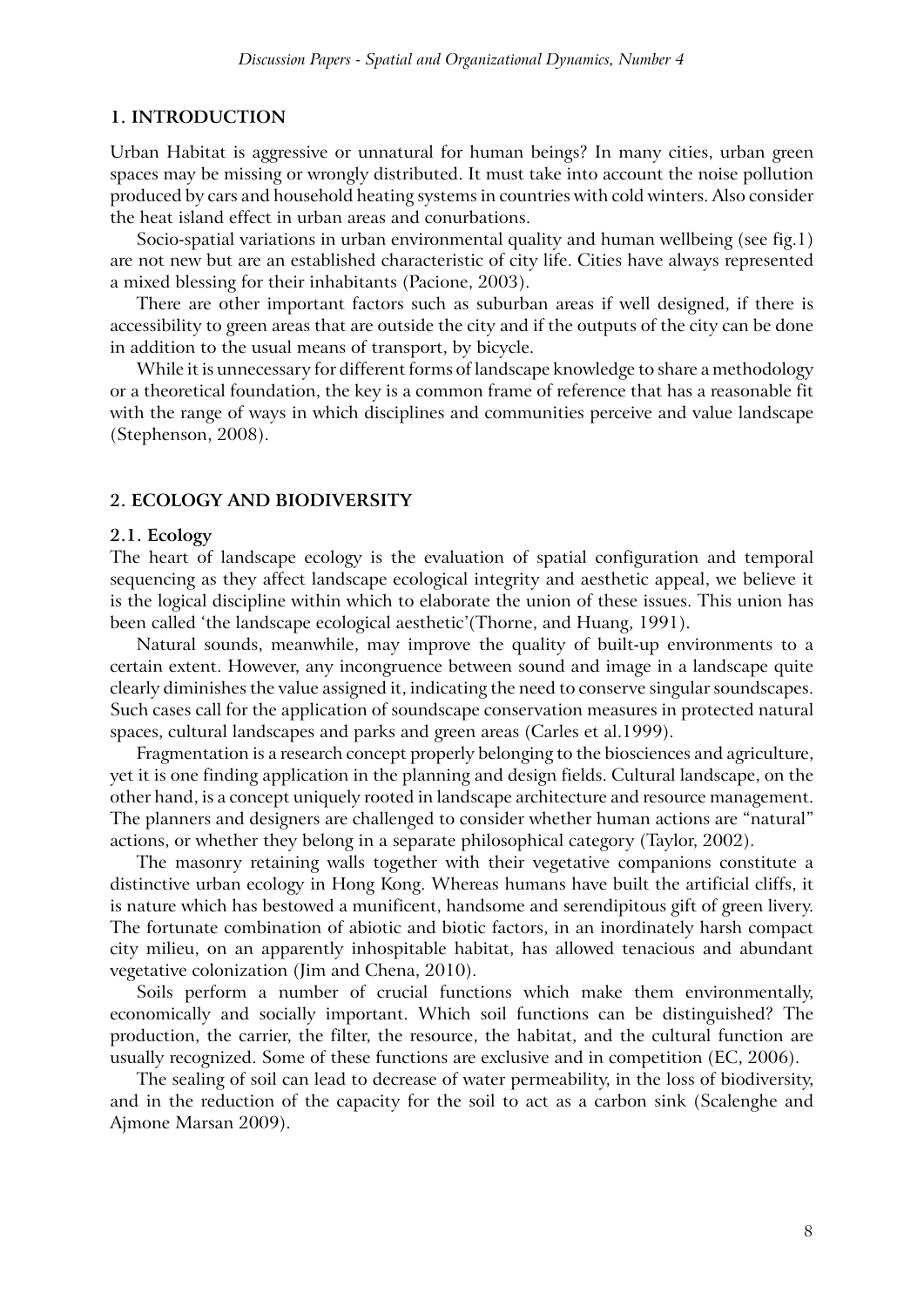#### **2.2. Biodiversity**

Maintaining biodiversity requires a wise combination of protection, management and recreation of habitats to secure representative and functional habitat networks. As urbanisation is increasing worldwide, town and cities are becoming the most common habitat for humankind.

The successful maintenance of representative habitats can be viewed as a series of partly overlapping and complementary "green infrastructures" in the landscape, each of which have various properties to which species are adapted (Sandström, Angelstam and Khakee, 2006).

The information on biodiversity issues that planners have at disposal often offers a very limited support, due to the lack of informative data and suitable planning support systems (PSS) (Geneletti, 2008).

To help prevent further loss of biodiversity, there is an urgent need for more strategic approaches to conservation planning in urban environments based on a scientific understanding of landscape patterns, species requirements and development pressures.

The conservation planning tools can be better integrated into the different stages of landuse planning for future urban growth (Gordon et al., 2009).

#### **3. Urban Ecosystems**

Ecosystem services provided by a Green Infrastructure can provide healthy environments and physical and psychological health benefits to the people residing within them. Healthy environments can contribute to improved socio-economic benefits for those communities (Tzoulas, K. et al., 2007).

That ecosystem quality tends to decline continuously as urban density increases, although the scatter evident in many of these relationships suggests that for any given urban density, and with appropriate consideration to the proportion and configuration of green space and tree cover, there is substantial scope for maximising ecological performance (Tratalos el al., 2007).

Urban ecosystems are a complex mosaic of climates, land uses, biophysical, and socioeconomic variables. Future studies of urban forests and their role in environmental quality should consider the ecological and socio-economic heterogeneity within the urban ecosystem (Escobedo and Nowak, 2009).

The maintenance of ecosystem goods and services, i.e. natural capital, is the basic guarantee of environmental security that aims to evaluate the level of threats to the actual flux of natural capital. This is of particular relevance considering that in each European partner country there is a great number of areas that are recognized for their natural value (Petrosillo et al., 2009).

Key ecological services, such as clean air and water, drought and flood protection, soil generation and preservation, and detoxification of wastes are disrupted, risking the health and welfare of society. An understanding of ecosystem responses to urbanization is necessary to evaluate and balance short-term needs with long-term sustainability goals (Styers el al., 2010).

#### 4**. Landscaping and spatio-temporal variations**

Landscaping can and should support environmental functions as well, such as conserving water and providing wildlife habitat. However, for persuasive health, social, and environmental reasons, these design elements must increasingly be incorporated within traditional and neotraditional urban settings. (Jackson, 2003).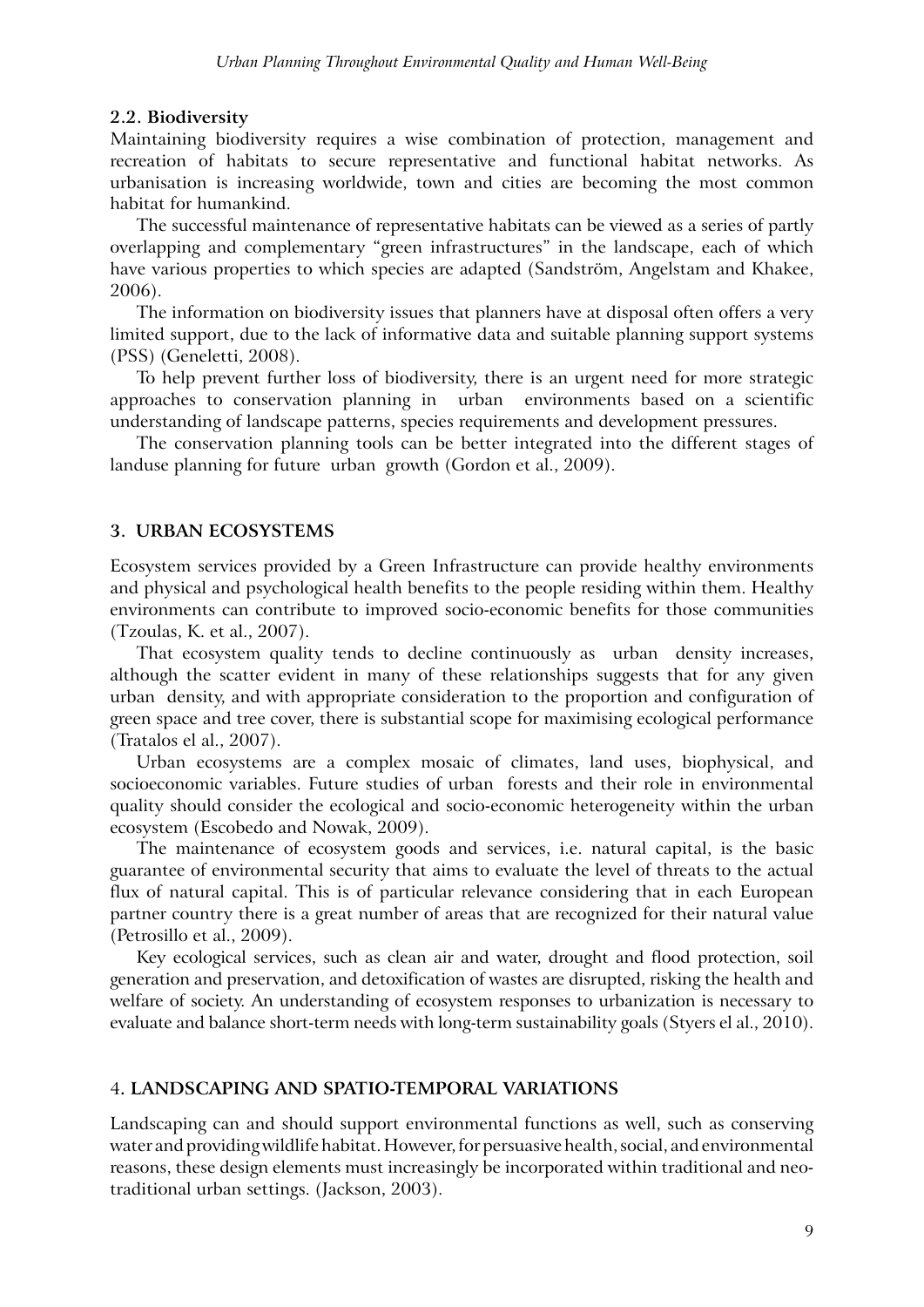Geographical information systems (GIS) are excellent tools for landscape modelling and three-dimensional analysis. They allow easy digitalisation of geographical information and coverage structure, as well as facilitating graphical representation (Hernández et al., 2004).

There is little information available on the spatial variation of landscape functions. It was developed a methodological framework to map and quantify landscape functions depending on the availability of spatial information.

Making landscape functions spatial explicit, adds an important component to research conducted in the field of quantification of landscape goods and services (Willemen et al., 2008).

Analyzing spatio-temporal characteristics of land use change is essential for understanding and assessing ecological consequence of urbanization. More importantly, such analysis can provide basic information for appropriate decision-making (Deng el al., 2009).

Space and time are intrinsic components of the decision-making process in natural resource management. As such, the spatio-temporal nature of decision-making should be acknowledged and incorporated into models developed to assist the management of natural resources (Bone and Dragićević, 2010).

#### **5. Urban and indigenous vegetation. Urban parks and woodlands**

#### **5.1. Urban and Indigenous Vegetation**

The areas of indigenous vegetation within cities and towns are mostly endangered even when they are protected by law. It is necessary to know the endangering factors to improve the efficiency of protection of these areas and to develop conservation strategies depending of the special quality of the different sites (Breuste, J., 2004).

The full range of aesthetic functions incluyes visual, scenic. olfactory and tactile effects of urban vegetation as well as multisensory effects (Smardon, 1988).

#### **5.2. Urban Parks**

People from all ethnic backgrounds spend some of their leisure time in green areas. This study found that urban parks are more inclusive green places than non-urban green areas, and that urban parks can promote social cohesion. The urban green areas that are designed to meet different cultural needs and to facilitate social interaction may contribute to social cohesion in the culturally diverse cities and towns of late modern society (Buijs et al., 2009).

Analysis of these different parks shows that spatial articulation (e.g. lines of trees, groups of trees, the configuration of corner, etc.) is the clue to spatial occupancy (Goličnik and Ward Thompson, 2010).

When internationally evaluating cities in terms of competitiveness, one major aspect to take into account is the presence of public facilities such as urban parks. Another consideration is citizen accessibility to these parks. These notions can be viewed as differences between an industrial society, in which the primary focus is on economic efficiency and productivity, versus a more cultural oriented society where a higher quality of life is prioritized. Providing parks near neighborhoods is vital for their function as recreational areas for citizens to congregate and socialize, while aesthetically upgrading the vicinity (Oh and Jeong, 2007).

#### **5.3. Urban Woodland**

Urban forestry research in the Nordic and Baltic countries is very diverse. Project topics range from tree selection to studies of the impacts of urban woodland and nature on human health and wellbeing. The results emphasise the importance of international research networks for the development of urban forestry research. By enhanced networking and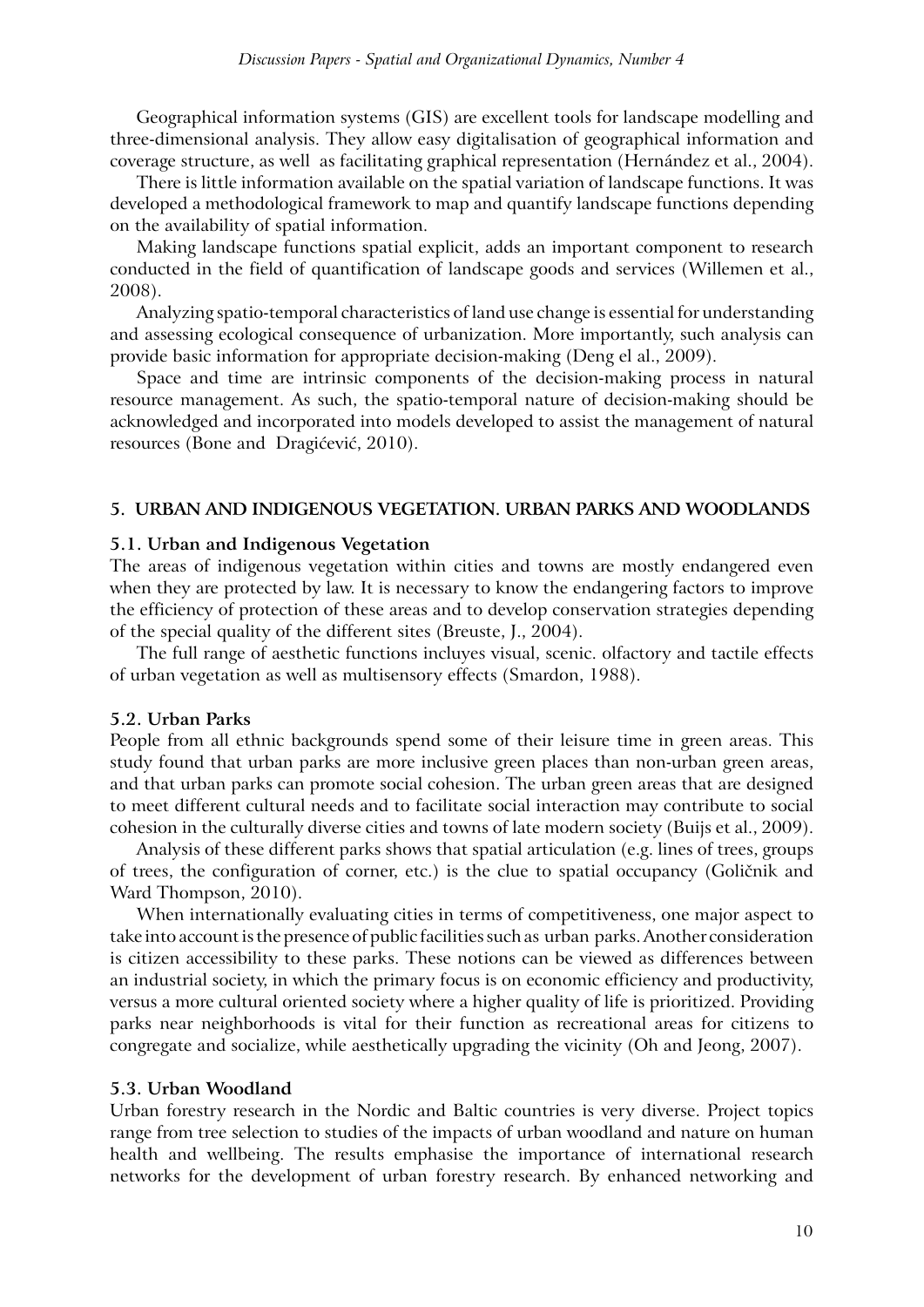collaboration within the research community, across disciplines, and between researchers and those commissioning and using research, urban forestry research can be strengthened and made more relevant (Konijnendijk et al. 2007).

The present concern for the urban environment and the quality of life in cities, along with a scientific awareness of the role played by trees in all these aspects, has given rise to a great interest for the tree-planted areas of the city. It can be affirmed the existence of a correlation between the possibilities of urban comfort and the existence of green zones, the more accurate the greater the size of these tree-lined or green space zones (Gómez, Tamarit and Jabaloyes, 2001).

The urban forest patches may play in mitigating particulate matter air pollution and should be considered in plans for improving urban air quality (Cavanagh, Zawar-Reza and Wilson, 2009).

The potentials for creating urban coppice woodlands that are managed for multiple uses by local residents is an exciting prospect and one that will become increasingly in demand as the debate on nature conservation, climate change, and human health and well-being intensifies (Busse and Møllerb, 2008).

#### **6. Planning and management. Spatial planning and landscape conservation**

#### **6.1. Planning and Management**

From a climatic point of view, the comprehensive planning level is very important as it gives a good view of the interaction of the different climatic effects produced by the city and the surrounding rural landscape. This information is important in order to understand how changes in land use will affect the local climate (Eliasson, 2000).

Analysis and planning of ecological networks is a relatively new phenomenon and is a response to fragmentation and deterioration of quality of natural systems. In urban areas, the problems of land use intransigence, political and jurisdictional issues create a difficult environment for implementing ecological networks (Cook, 2002).

It is unlikely that landscapes can ever be sustainable, except where we attempt to adopt an overtly conservationist approach (Potschin and Haines-Young, 2006).

It is increasingly recognized that more sustainable approaches are needed for planning and managing landscapes worldwide. The spatial dimension of sustainability engages processes and relations between different land uses, ecosystems and biotopes at different scales, and over time (Botequilha Leitão and Ahern, 2002).

Landscapes change because they are the expression of the dynamic interaction between natural and cultural forces in the environment. Cultural landscapes are the result of consecutive reorganization of the land in order to adapt its use and spatial structure better to the changing societal demands. The planning and managing future landscape remains difficult and extremely uncertain. The processes and management in past traditional landscapes and the manifold relations people have towards the perceivable environment and the symbolic meaning it generates, offer valuable knowledge for more sustainable planning and management for future landscapes (Antrop, 2005).

As people begin to understand the dynamic nature of landscapes, they will change the way they see the landscape as a static scene, which does not address ecological sustainability and will embrace the new ecological aesthetic idea (Panagopoulos, 2009).

The concept of soil quality represents the integration of the physical, biological, and chemical aspects of soils. Limited attention has been given to the holistic assessment of soil quality in landscape and urban planning, as it is typically addressed only through chemical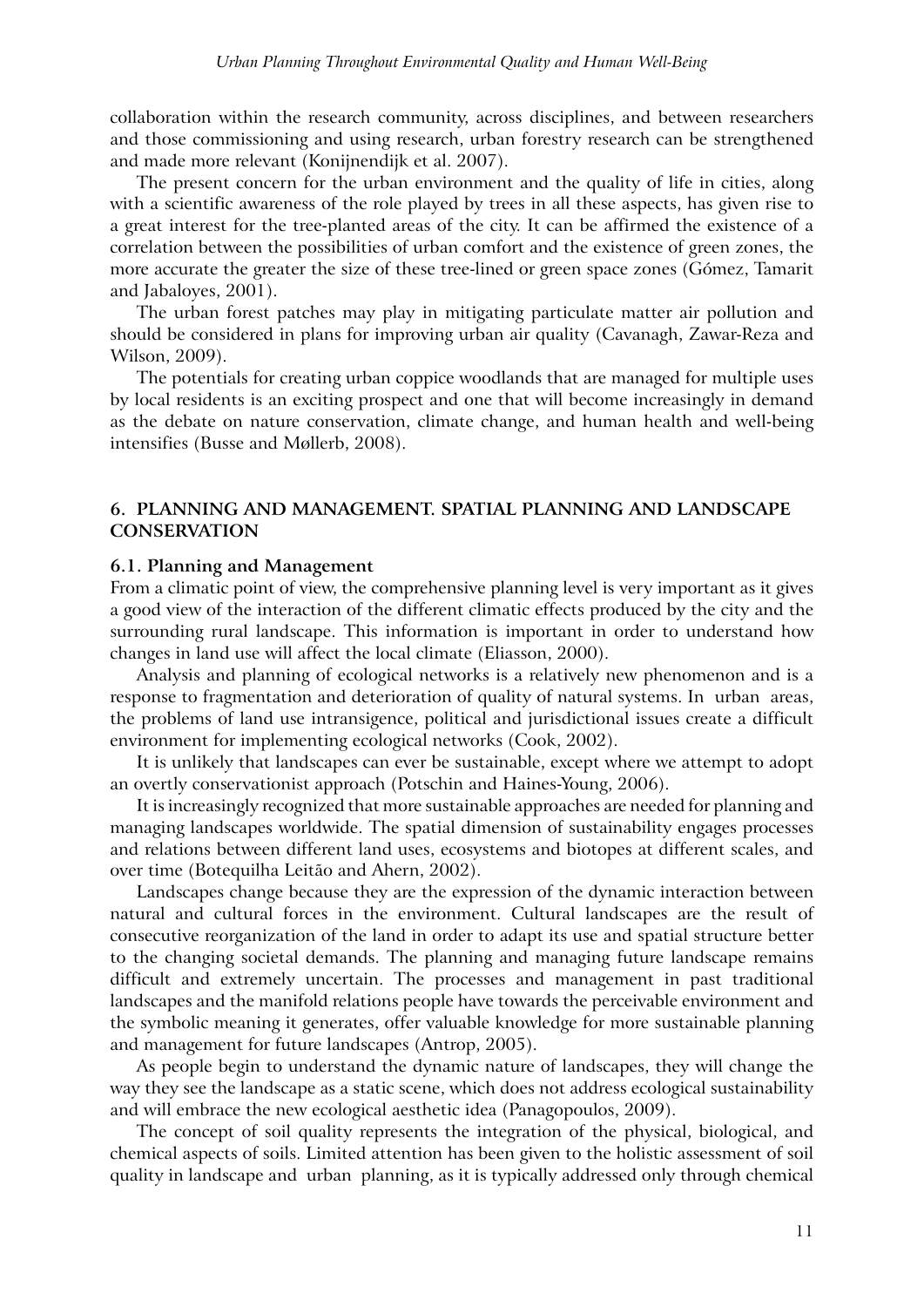analyses. The use of a holistic test that provides information of all three aspects of soils (physical, biological, and chemical) provides a more meaningful approach to monitoring soil quality and it provides farmers, consultants and agencies with a tool to identify soil constraints and to target management practices or remediation strategies (Schindelbeck et al., 2008).

 "Urban tsunami" is spreading worldwide and threatening natural resources and human health. Unfortunately, current conventional urban planning often focuses more on economic growth than on natural assets and ecological sustainability (Wang, 2009).





#### **6.2. Spatial Planning and Landscape Conservation**

Spatial planning and land management may have important impacts on the potential transfer of pollutants from contaminated soils to humans. For those areas where risk is identified as unacceptable, alternative planning or management options should be defined to achieve a maximal risk reduction in a cost-effective way (Poggio et al., 2008).

The concept of soil quality represents the integration of the physical, biological, and chemical aspects of soils. Limited attention has been given to the holistic assessment of soil quality in landscape and urban planning, as it is typically addressed only through chemical analyses. The use of a holistic test that provides information of all three aspects of soils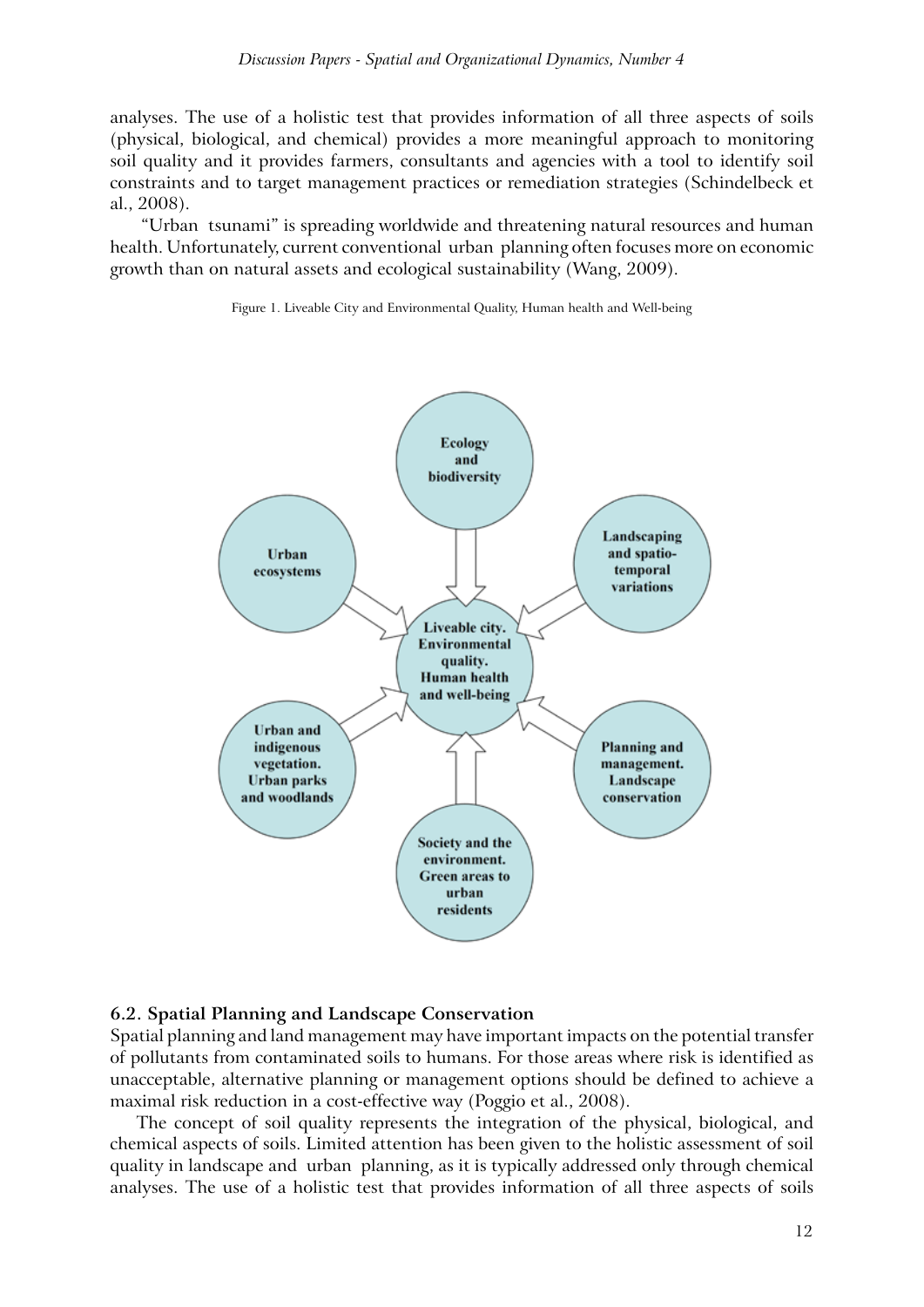(physical, biological, and chemical) provides a more meaningful approach to monitoring soil quality and it provides farmers, consultants and agencies with a tool to identify soil constraints and to target management practices or remediation strategies (Schindelbeck et al., 2008).

The shape and health of the landscape legacy that we have inherited and that we will pass on to future generations is a subject of critical concern. It was concerned as well with the loss of the 'public landscape', the sense of shared places and purposes that build convivial communities. These are only a few of the many issues that need to be addressed, if the nature of landscape architecture and other allied practices concerned with the maintenance and management of our landscape is to remain relevant in the next century (Jacobs and. Mann, 2000).

In order to reconcile landscape conservation with changing demands on land use and natural resources, it is essential that the ecological, socio-cultural and economic values of the landscape be fully taken into account in planning and decision-making (Groot, R. de., 2006).

New landscapes emerge with changing life-styles. Decision making for landscape planning, conservation and management use the concept of sustainability widely. To make it operational, many new associated and more specific concepts have been proposed such as natural and social capital, conservation economy and quality of life capital. As landscape changes, also its meaning and significance changes and consequently its management (Antrop, 2006).

#### **7. Society and the environment. Green areas to urban residents**

The interconnections between society and the environment are profound (Bartuska, A.M., 2005).

The green areas located close to residential settings areas may be one among potential protective factors that can buffer against the adverse health effects due to chronic trafficnoise exposure (Gidlöf-Gunnarsson and Öhrström, 2007).

Information concerning the social values and meanings of green areas to urban residents is scarce nowadays. This information should be made available in a usable form for urban land use and green area planning (Tyrväinen, Mäkinen and Schipperijn, 2007).

Urban residents worldwide express a desire for contact with nature and each other, attractive environments, places in which to recreate and play, privacy, a more active role in the design of their community, and a sense of community identity. The design of urban landscapes strongly influences the well-being and behavior of users and nearby inhabitants (Matsuoka and Kaplan, 2008).

Today there exists a critical mass of research that has identified human needs related to nature and the role the environment plays in providing social interaction for nearby residents Rodiek, J. (2008).

#### **8. Final remarks: Liveable city and environmental quality. Urban development and growth. Human health and well-being**

#### **8.1. Liveable City and Environmental Quality**

Clearly, in order to attain the goal of a liveable city, a wide range of social, economic and environmental needs must be satisfied (Pacione, 2003).

Social viewpoints such as employment, education and safety have recently been given much attention in the development of indicators of urban liveability. In addition, environmental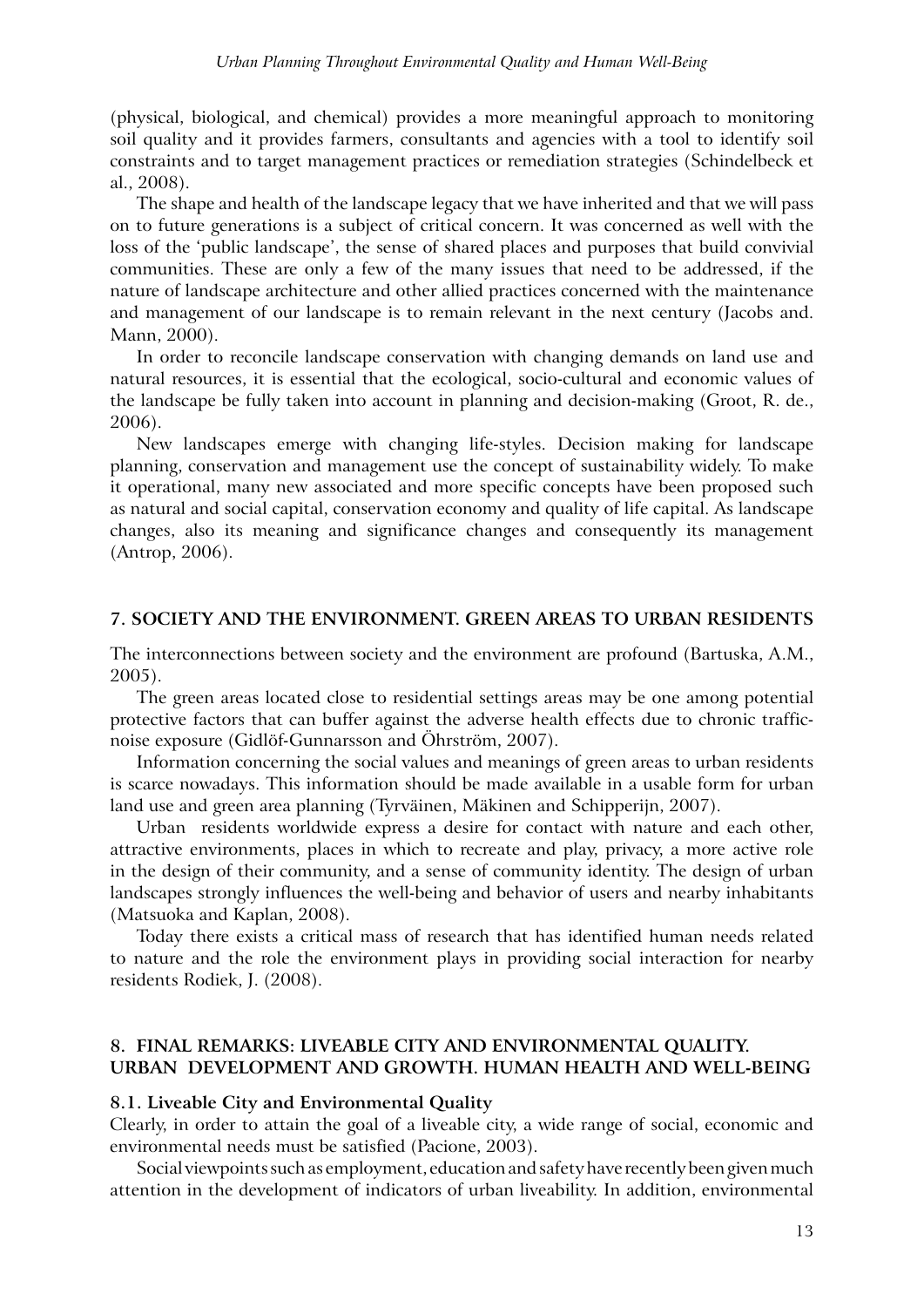aspects, such as healthy air, a quiet neighbourhood, an attractive street scene and green spaces within walking distance, are gaining weight. (See fig.2). The amount and quality of green spaces affect citizens' patterns of activities, the modes and frequencies of every day recreation, the way knowledge about the environment is acquired, the opportunities to relax of daily stress, etc (Van Herzele and Wiedemann 2003).

Concepts as livability, living quality, living environment, quality of place, residentialperception and -satisfaction, the evaluation of the residential and living environment, quality of life and sustainability do overlap, and are often used as synonyms—but every so often are contrasted (Van Kamp et al., 2003).

Environmental quality specialists have an important role in providing tools that can measure and compare, both in sum total, and distributively across different groups, the environmental quality implications of different futures (Brown, 2003).

The presence of natural areas contributes to the quality of life in many ways. Besides many environmental and ecological services (Chiesura, 2004).

The quality of urban soil should be evaluated to support public services for good environmental quality management. Planners should also adjust their decisions towards more sustainable urban design (Vrščaj et al., 2008).



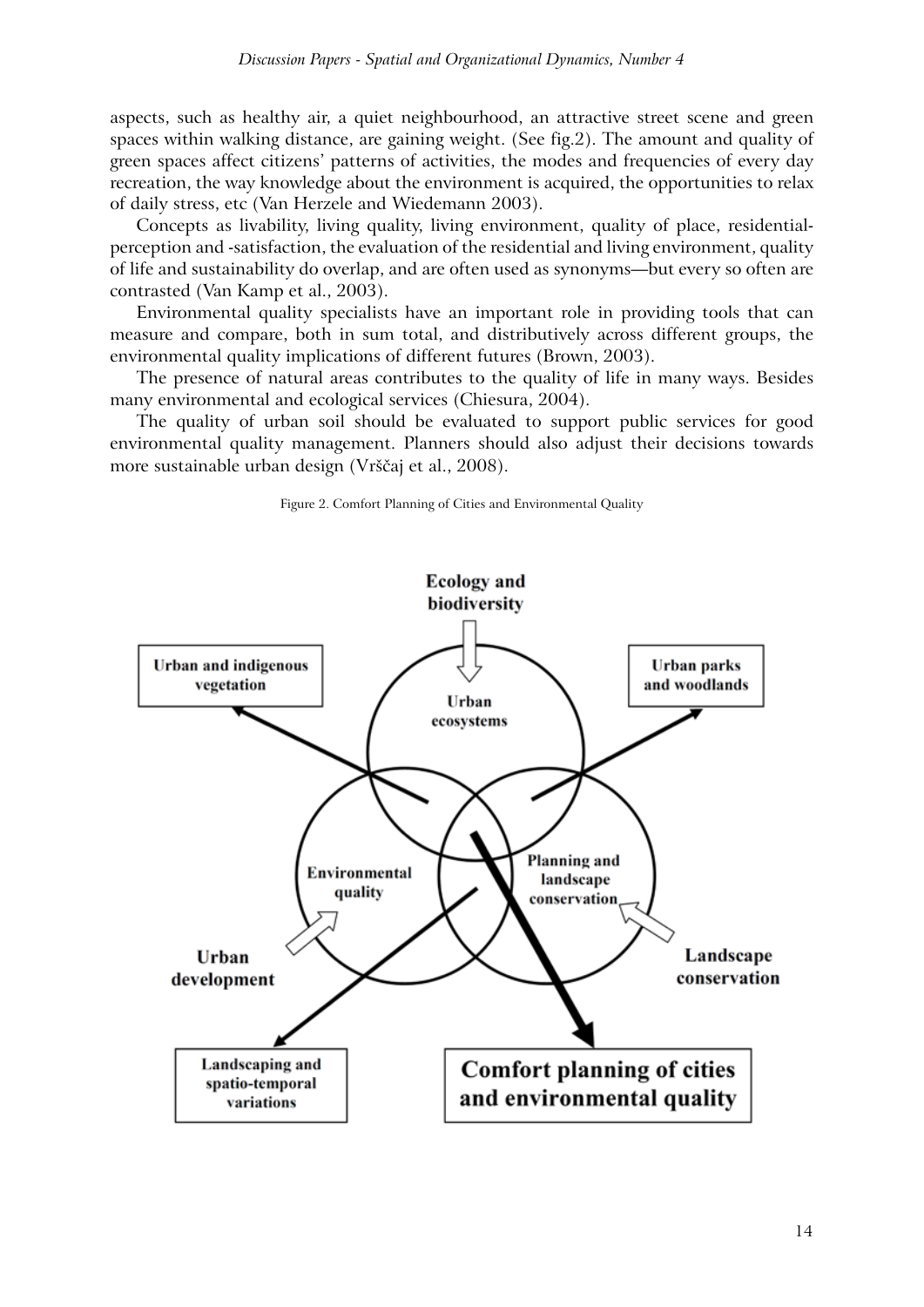#### **8.2. Urban Development and Growth**

Monitoring the urban development in order to assure sustainable cities in the future is an absolute necessity. Decision support in this domain needs some spatial information enabling to forecast the urban development trenes (Weber, 2003).

The analysis of the factors which condition walking in the urban environment is an important issue in urban planning. The landscape, in its entirety, plays a role in encouraging pedestrian movements. The frequency of pedestrian traffic in the streets is analyzed as a function of accessibility and landscape preferences with the help of a conceptual framework (Foltête and Piombini, 2007).

The capacity to project urban growth scenarios that reflect various public policies so that their relative impacts can be evaluated on natural resources is broadly hended (Beardsley et al., 2009).

Four out of five European citizens life in urban areas, and urban form – like the density or compactness of a city – influences daily life and is an important factor for both quality of life and environmental impact. An interdisciplinary study of urban form including landscape metrics, socio-economic factors and governance structures combined with a historical analysis would greatly enhance the understanding of emerging urban form (Schwarz, 2010).

#### **8.3. Human Health and Well-being**

The quality of the urban environment as a living space for the peoples of the world is, therefore, an issue of fundamental concern for academic researchers, policy makers and citizens. Increasing concern over the nature and extent of these socio-spatial divisions in urban environmental quality and human wellbeing has focused international research attention on the problems of living in the contemporary city (Pacione, 2003).

The identification of quantifiable landscape attributes that affect health is seen as an important factor in enabling future landscape design to be of benefit to human health (Velarde, Fry and Tveit, 2007).

Sustainable development requires, among other things, that development projects not result in the degradation of natural resources for outdoor recreation. There has been a rapid increase in knowledge regarding the importance of the external environment to our health and well-being (see fig.3). The urban forest investments for health and well-being can be an important part of strategic decisions in spatial planning. As preconditions for a permit, the development and financing of new urban forests and green areas can be part of the total development plan. This is an issue of global interest, as many countries are in a process of rapid urbanization, and urban greening and urban forestry have an important role to play in the process of promoting quality of life and improving environmental quality (Skärbäck, 2007).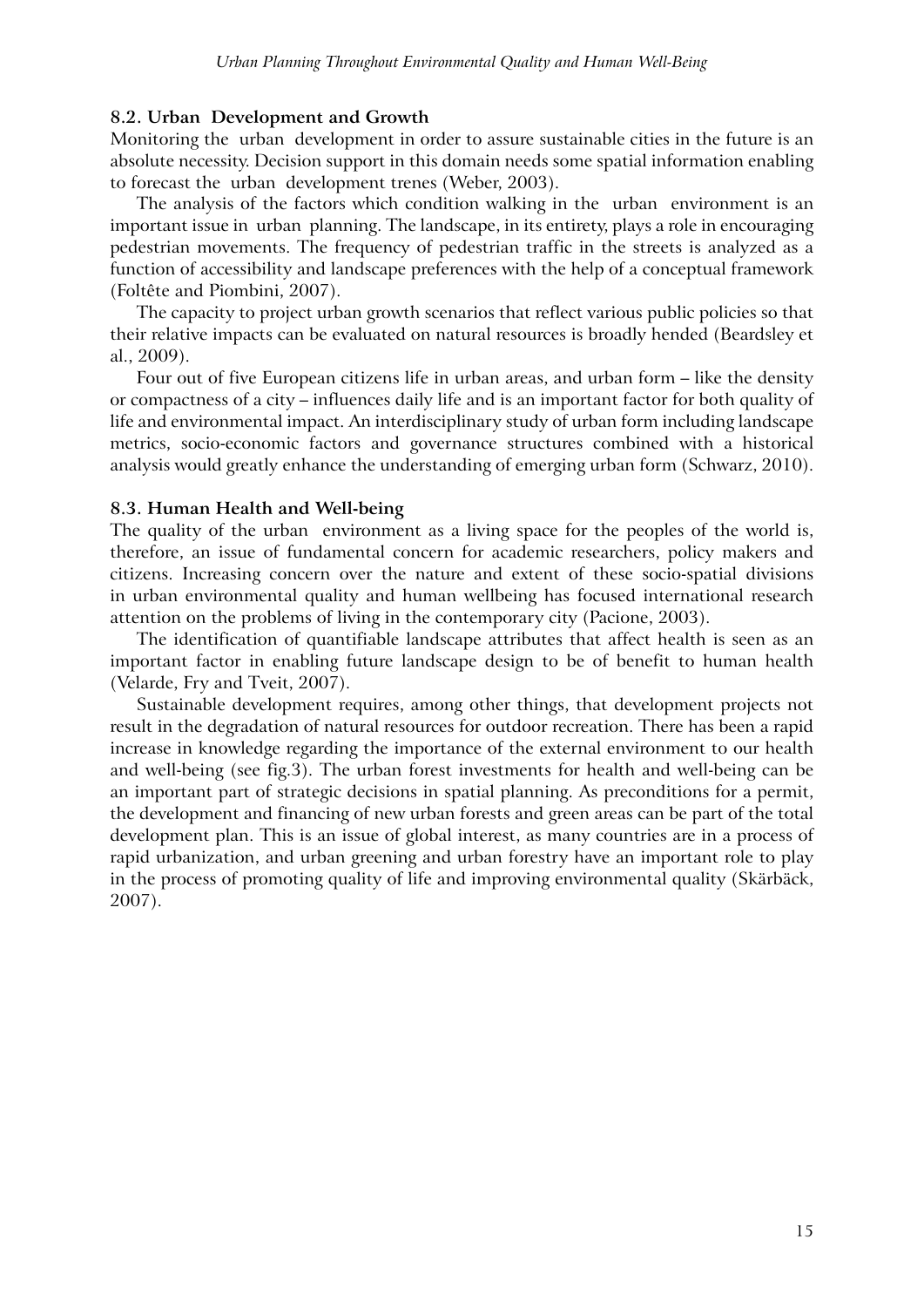



To many people, solitude and peacefulness are the main qualities of landscape and especially of woodland in relation to recovery from stress and attention fatigue (Busse and Nilsson, 2007). Research indicates a relationship between sensory perception of natural environments and human health. The urban green spaces can be viewed as elements of importance to public mental health (Grahn, P. and Stigsdotter, 2010). The present research suggests a multi-disciplinary approach for a holistic understanding of urban environmental quality and human well being in sustainable urban development.

#### **REFERENCES**

- Antrop, M. (2005). Why landscapes of the past are important for the future. Landscape and Urban Planning, Volume 70, Issues 1-2, pages 21-34.
- Antrop, M. (2006). Sustainable landscapes: contradiction, fiction or utopia? Landscape and Urban Planning, Volume 75, Issues 3-4, pages 187-197.
- Bartuska, A.M., (2005). Research and Development 2004 Annual Report. U.S.D.A Forest, Service, Washington D.C.
- Beardsley, K., Thorne, J.H., Roth, N.E., Gao, S. and McCoy, M.C. (2009). Assessing the influence of rapid urban growth and regional policies on biological resources. Landscape and Urban Planning, Volume 93, Issues 3-4, pages 172-183.
- Bone, C. and Dragićević, S. (2010). Incorporating spatio-temporal knowledge in an Intelligent Agent Model for natural resource management. Landscape and Urban Planning, Volume 96, Issue 2, pages 123-133.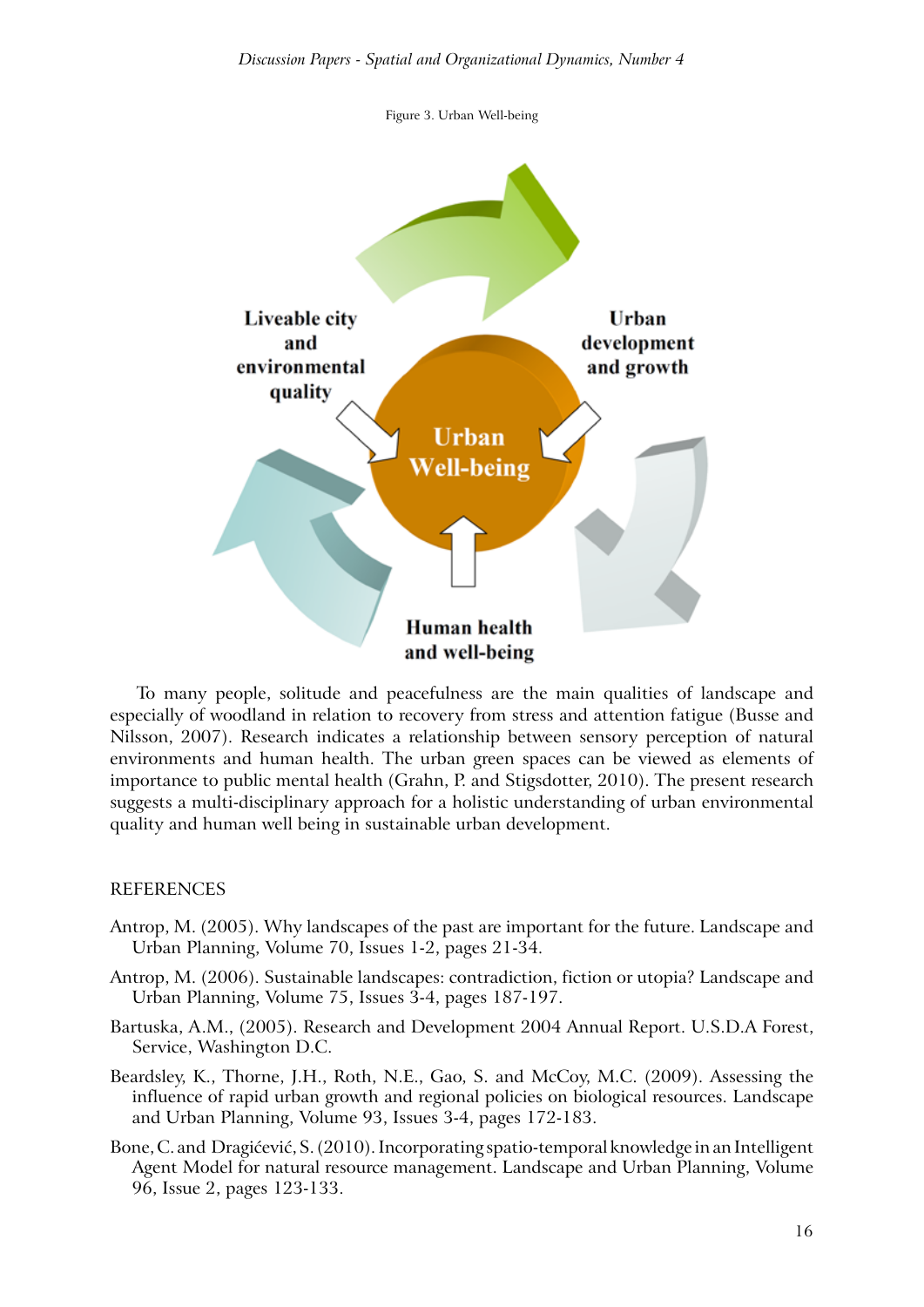- Botequilha Leitão, A. and Ahern, J. (2002). Applying landscape ecological concepts and metrics in sustainable landscape planning. Landscape and Urban Planning, Volume 59, Issue 2, pages 65-93.
- Breuste, J., (2004). Decision making, planning and design for the conservation of indigenous vegetation within urban development. Landscape and Urban Planning, Volume 68, Issue 4, pages 439-452.
- Brown, A. L. (2003). Increasing the utility of urbannext term environmental quality information. Landscape and Urban Planning. Volume 65, Issues 1-2, 15, pages 85-93.
- Buijs, A., Elands, B. y Langers, F. (2009). Social interactions in urban parks: Stimulating social cohesion? Urban Forestry & Urban Greening. Volume 9, Issue 2, Pages 93-100.
- Busse, A and Nilsson, K. (2007). Urban forestry for human health and wellbeing. Urban Forestry & Urban Greening. Volume 6, Issue 4, 15, pages 195-197.
- Busse, A. and Møllerb, F. (2008). Is coppice a potential for urban forestry? The social perspective. Urban Forestry & Urban Greening. Volume 7, Issue 2, 15, pages 129-138.
- Carles, J.L., López Barrio, I. and de Lucio, J.V. (1999). Sound influence on landscape values. Landscape and Urban Planning, Volume 43, Issue 4, pages 191-200.
- Cavanagh, J.A., Zawar-Reza, P. and Wilson, J.G. (2009). Spatial attenuation of ambient particulate matter air pollution within an urbanised native forest patch. Urban Forestry & Urban Greening. Volume 8, Issue 1, pages 21-30.
- Chiesura, A. (2004) The role of urban parks for the sustainable city. Landscape and Urban Planning, Volume 68, Issue 1, pages 129-138.
- Cook, E.A. (2002). Landscape structure indices for assessing urban ecological networks. Landscape and Urban Planning, Volume 58, Issues 2-4, pages 269-280.
- Deng, J.S., Wang, K., Hong, Y. and Qi, J.G. (2009). Spatio-temporal dynamics and evolution of land use change and landscape pattern in response to rapid urbanization. Landscape and Urban Planning, Volume 92, Issues 3-4, pages 187-198.
- EC, 2006 EC (European Commission), (2006). Thematic Strategy for Soil Protection. COM (2006) 231 final, 22.9.2006. EC, Brussels, EU.
- Eliasson, I. (2000). The use of climate knowledge in urban planning. Landscape and Urban Planning, Volume 48, Sigues, pages 31-44.
- Escobedo, F.J. and Nowak, D.J. (2009). Spatial heterogeneity and air pollution removal by an urban forest. Landscape and Urban Planning. Volume 90, Issues 3-4, pages 102-110.
- Foltête, J-C. and Piombini, A. (2007). Urban layout, landscape features and pedestrian usage. Landscape and Urban Planning, Volume 81, Issue 3, pages 225-234.
- Geneletti, D. (2008). Incorporating biodiversity assets in spatial planning: Methodological proposal and development of a planning support system. Landscape and Urban Planning, Volume 84, Issues 3-4, pages 252-265.
- Gidlöf-Gunnarsson, A. and Öhrström, E., (2007). Noise and well-being in urban residential environments: The potential role of perceived availability to nearby green areas. Landscape and Urban Planning, Volume 83, Issues 2-3, pages 115-126.
- Goličnik, B. and Ward Thompson, C. (2010). Emerging relationships between design and use of urbannext term park spaces. Landscape and Urban Planning. Volume 94, Issue 1, pages 38-53.
- Gómez, F., Tamarit, N. and Jabaloyes, J. (2001). Green zones, bioclimatics studies and human comfort in the future development of urban planning. Landscape and Urban Planning. Volume 55, Issue 3, pages 151-161.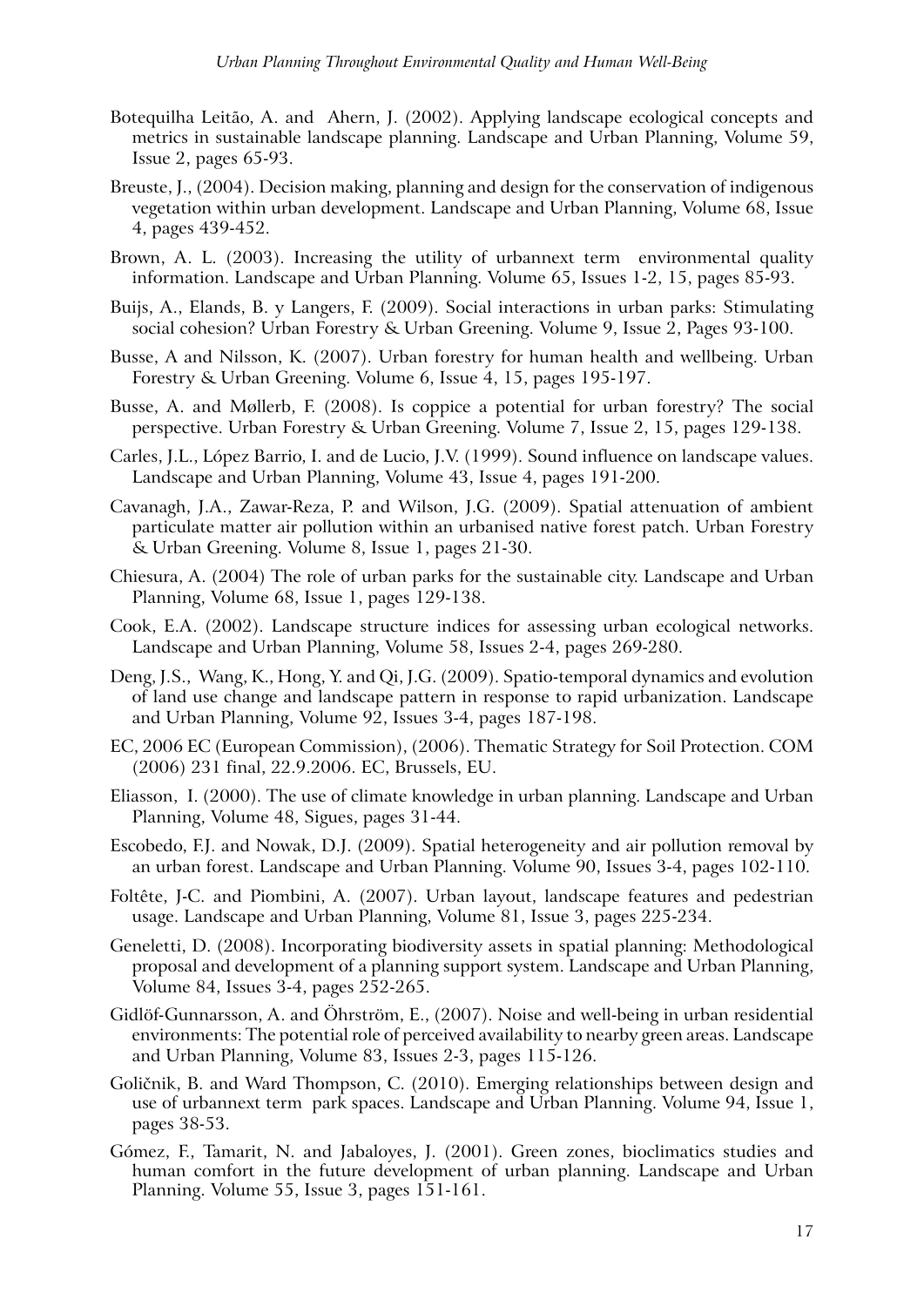- Gordon, A., Simondson, D., White, M., Moilanen, A. and Bekessy, S.A. (2009). Integrating conservation planning and landuse planning in urban landscapes. Landscape and Urban Planning, Volume 91, Issue 4, pages 183-194.
- Grahn, P. and Stigsdotter, U.K. (2010). The relation between perceived sensory dimensions of urban green space and stress restoration. Landscape and Urban Planning, Volume 94, Issues 3-4, pages 264-275.
- Groot, R. de. (2006). Function-analysis and valuation as a tool to assess land use conflicts in planning for sustainable, multi-functional landscapes. Landscape and Urban Planning, Volume 75, Issues 3-4, pages 175-186.
- Hernández, J., García, L. and Ayuga, F. (2004). Assessment of the visual impact made on the landscape by new buildings: a methodology for site selection. Landscape and Urban Planning, Volume 68, Issue 1, pages 15-28.
- Jackson, L.E., (2003). The relationship of urban design to human health and condition. Landscape and Urban Planning, Volume 64, Issue 4, pages 191-200.
- Jacobs, P. and. Mann, R. (2000). Landscape prospects of the next millennium. Landscape and Urban Planning, Volume 47, Issues 3-4, pages 129-133.
- Jim, C.Y. and Chena, W.Y. (2010). Habitat effect on vegetation ecology and occurrence on urban masonry walls. Urban Forestry & Urban Greening. Article in Press, Corrected Proof - Note to users, doi:10.1016/j.ufug.2010.02.004.
- Konijnendijk, C. et al. (2007). Assessment of urban forestry research and research needs in Nordic and Baltic countries. Urban Forestry & Urban Greening. Volume 6, Issue 4, 15, pages 297-309.
- Matsuoka, R.H. and Kaplan, R. (2008). People needs in the urban landscape: Analysis of Landscape and Urban Planning contributions. Landscape and Urban Planning, Volume 84, Issue 1, pages 7-19.
- Oh, K. and Jeong, S. (2007). Assessing the spatial distribution of urban parks using GIS. Landscape and Urban Planning, Volume 82, Issues 1-2, pages 25-32.
- Pacione, M. (2003). Introduction on urban environmental quality and human wellbeing. Landscape and Urban Planning, Volume 65, Issues 1-2, pages 1-3.
- Pacione, M. (2003). Urban environmental quality and human wellbeing-a social geographical perspectiva. Landscape and Urban Planning, Volume 65, Issues 1-2, pages 19-30.
- Panagopoulos, T. (2009). Linking forestry, sustainability and aesthetics. Ecological Economics. Volume 68, Issue 10, pages 2485-2489.
- Petrosillo, I., Zaccarelli, N., Semeraro, T. and Zurlini, G. (2009). The effectiveness of different conservation policies on the security of natural capital. Landscape and Urban Planning, Volume 89, Issues 1-2, pages 49-56.
- Poggio, L., Vrščaj, B., Hepperle, E., Schulin, R. and Ajmone Marsan, F. (2008). Introducing a method of human health risk evaluation for planning and soil quality management of heavy metal-polluted soils-An example from Grugliasco (Italy). Landscape and Urban Planning. Volume 88, Issues 2-4, pages 64-72.
- Potschin, M.B. and Haines-Young, R.H. (2006). Landscapes and sustainability. Landscape and Urban Planning, Volume 75, Issues 3-4, pages 155-161.
- Rodiek, J. (2008). Protecting ecosystems and open spaces in urbanizing environments. Landscape and Urban Planning, Volume 84, Issue 1, pages 3-6.
- Sandström, U.G, Angelstam, P. and Khakee A. (2006). Urban comprehensive planningidentifying barriers for the maintenance of functional habitat networks. Landscape and Urban Planning. Volume 75, Issues 1-2, 28, pages 43-57.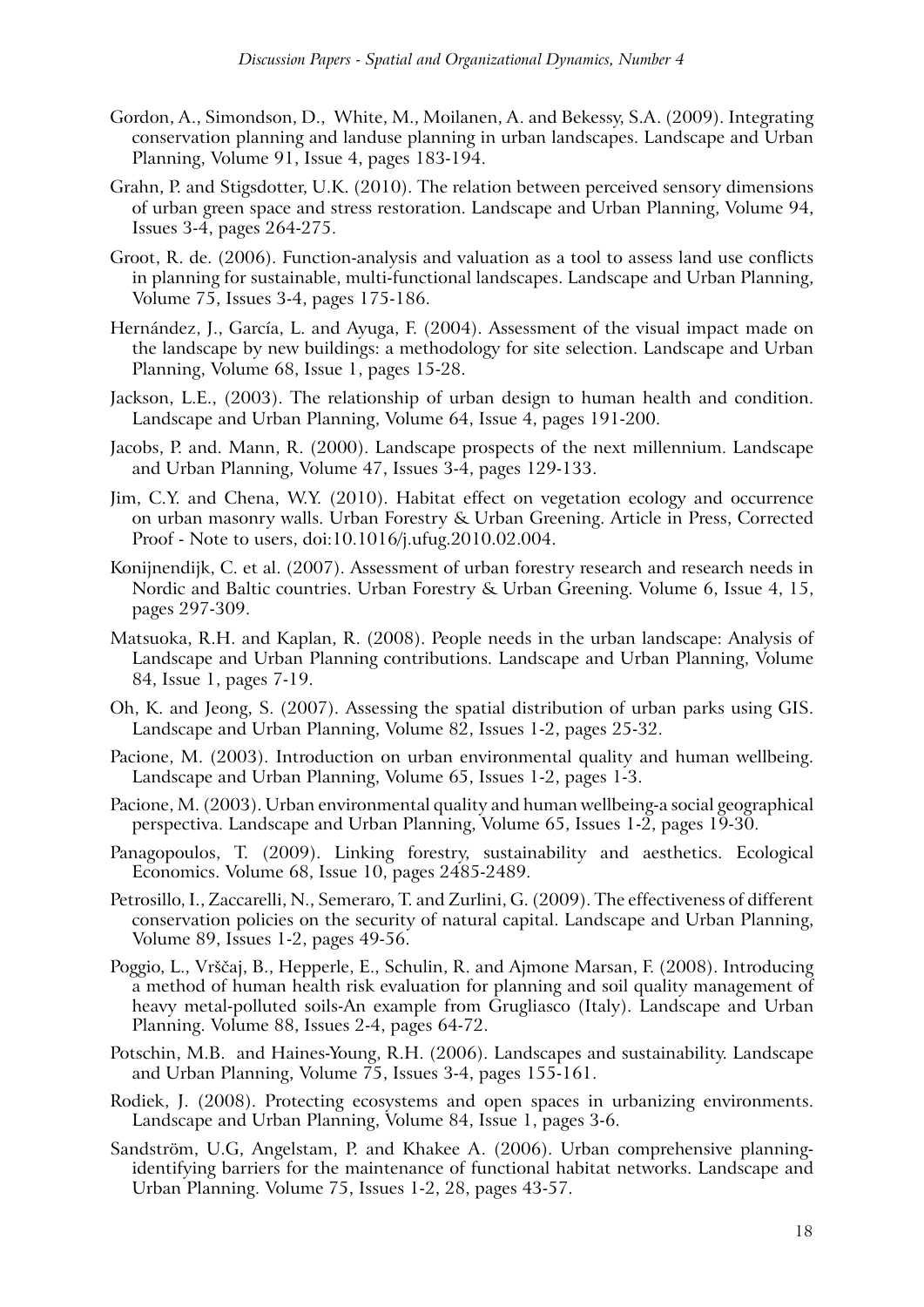- Scalenghe, R. and Ajmone Marsan, F. (2009). The anthropogenic sealing of soils in urban areas. Landscape and Urban Planning. Volume 90, Issues 1-2, pages 1-10.
- Schindelbeck, R.R., van Es, H.M., Abawi, G.S., Wolfe, D.W., Whitlow, T.L., Gugino, B.K., Idowu, O.J. and Moebius-Clune, B.N. (2008). Comprehensive assessment of soil quality for landscape and urban management. Landscape and Urban Planning, Volume 88, Issues 2-4, pages 73-80.
- Schwarz, N. (2010). Urban form revisited-Selecting indicators for characterising European cities. Landscape and Urban Planning. Volume 96, Issue 1, pages 29-47.
- Skärbäck, E. (2007). Urban forests as compensation measures for infrastructure development. Urban Forestry & Urban Greening. Volume 6, Issue 4, 15, pages 279-285.
- Smardon, R.C. (1988), Perception and aesthetics of the urban environment: Review of the role of vegetation. Landscape and Urban Planning, Volume 15, Issues 1-2, pages 85-106.
- Stephenson, J. (2008). The Cultural Values Model: An integrated approach to values in landscapes. Volume 84, Issue 2, pages 127-139.
- Styers, D.M., Chappelka, A.H., Marzen, L.J. and Somer, G.L. (2010). Developing a landcover classification to select indicators of forest ecosystem health in a rapidly urbanizing landscape. Landscape and Urban Planning, Volume 94, Issues 3-4, pages 158-165.
- Taylor, P.D. (2002). Fragmentation and cultural landscapes: tightening the relationship between human beings and the environment. Landscape and Urban Planning, Volume 58, Issues 2-4, pages 93-99.
- Thorne, J.F. and Huang, C.-S. (1991). Toward a landscape ecological aesthetic: methodologies for designers and planners. Landscape and Urban Planning, Volume 21, Issues 1-2, pages 61-79.
- Tratalos, J., Fuller, R.A., Warren, P.H., Davies, R.G. and Gaston, K.J. (2007). Urban form, biodiversity potential and ecosystem services. Landscape and Urban Planning, Volume 83, Issue 4, pages 308-317.
- Tyrväinen, L., Mäkinen, K. and Schipperijn, J. (2007). Tools for mapping social values of urban woodlands and other green areas. Landscape and Urban Planning, Volume 79, Issue 1, pages 5-19.
- Tzoulas, K. et al., (2007). Promoting ecosystem and human health in urban areas. Landscape and Urban Planning. Volume 81, Issue 3, 20, pages 167-178.
- Van Herzele, A. and Wiedemann, T. (2003). A monitoring tool for the provision of accessible and attractive urban green spaces. Landscape and Urban Planning. Volume 63, Issue 2, pages 109-126.
- Van Kamp, I, et al. (2003). Urban environmental quality and human well-being: Towards a conceptual framework and demarcation of concepts; a literature study. Landscape and Urban Planning, Volume 65, Issues 1-2, 15, pages 5-18.
- Velarde, M.D., Fry, G. and Tveit, M. (2007). Health effects of viewing landscapes Landscape types in environmental psychology. Urban Forestry & Urban Greening. Volume 6, Issue 4, 15, pages 199-212.
- Vrščaj, B., Poggio, L. and Ajmone Marsan, F. (2008). A method for soil environmental quality evaluation for management and planning in urban areas. Landscape and Urban Planning, Volume 88, Issues 2-4, pages 81-94.
- Wang, Z. (2009). Bridging urban planning and ecology. Landscape and Urban Planning, Volume 92, Issues 3-4, pages 348-350.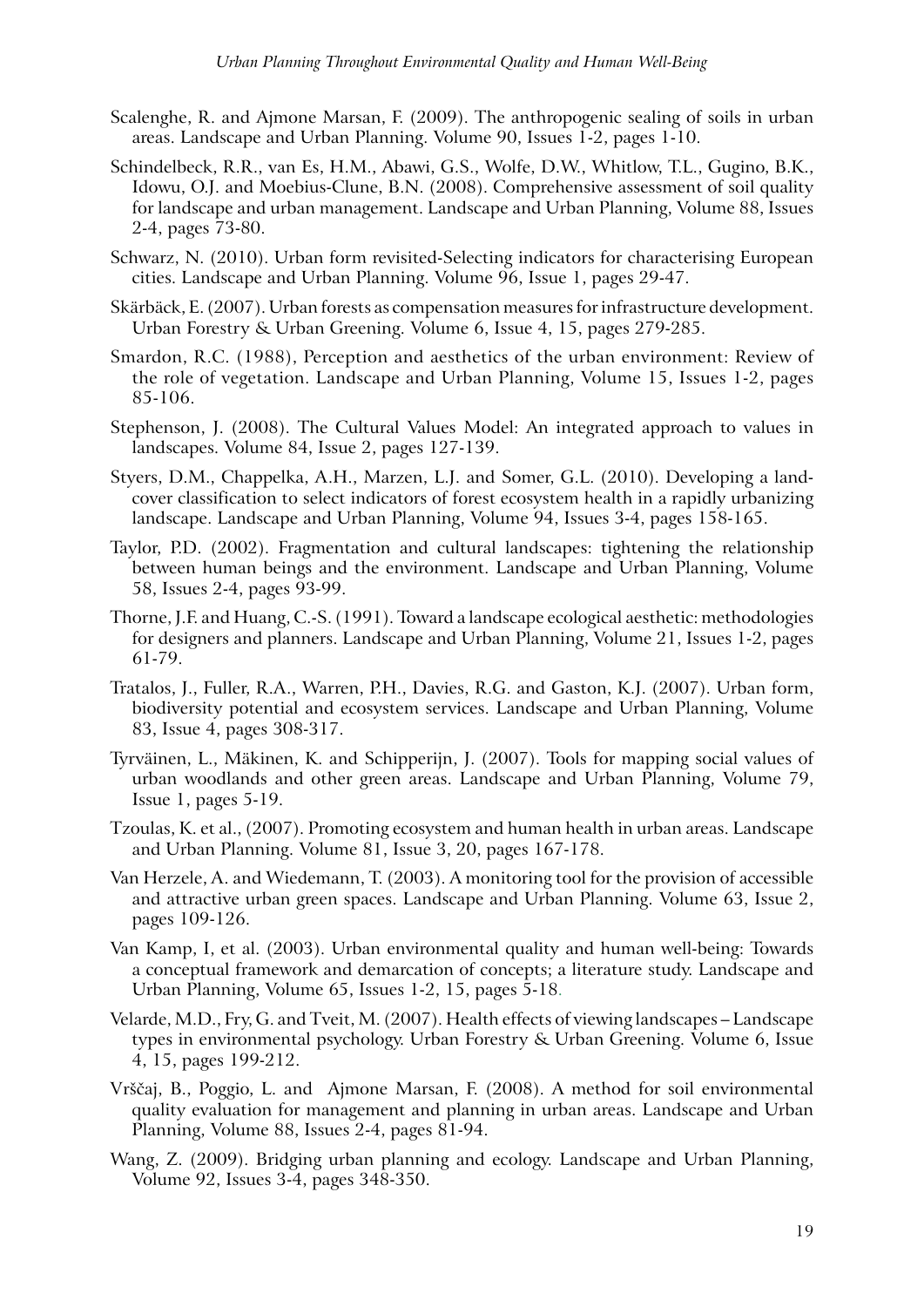- Weber, C. (2003). Interaction model application for urban planning. Landscape and Urban Planning, Volume 63, Issue 1, pages 49-60.
- Willemen, L., Verburg, P.H., Hein, L. and van Mensvoort, M.E.F. (2008). Spatial characterization of landscape functions. Landscape and Urban Planning, Volume 88, Issue 1, pages 34-43.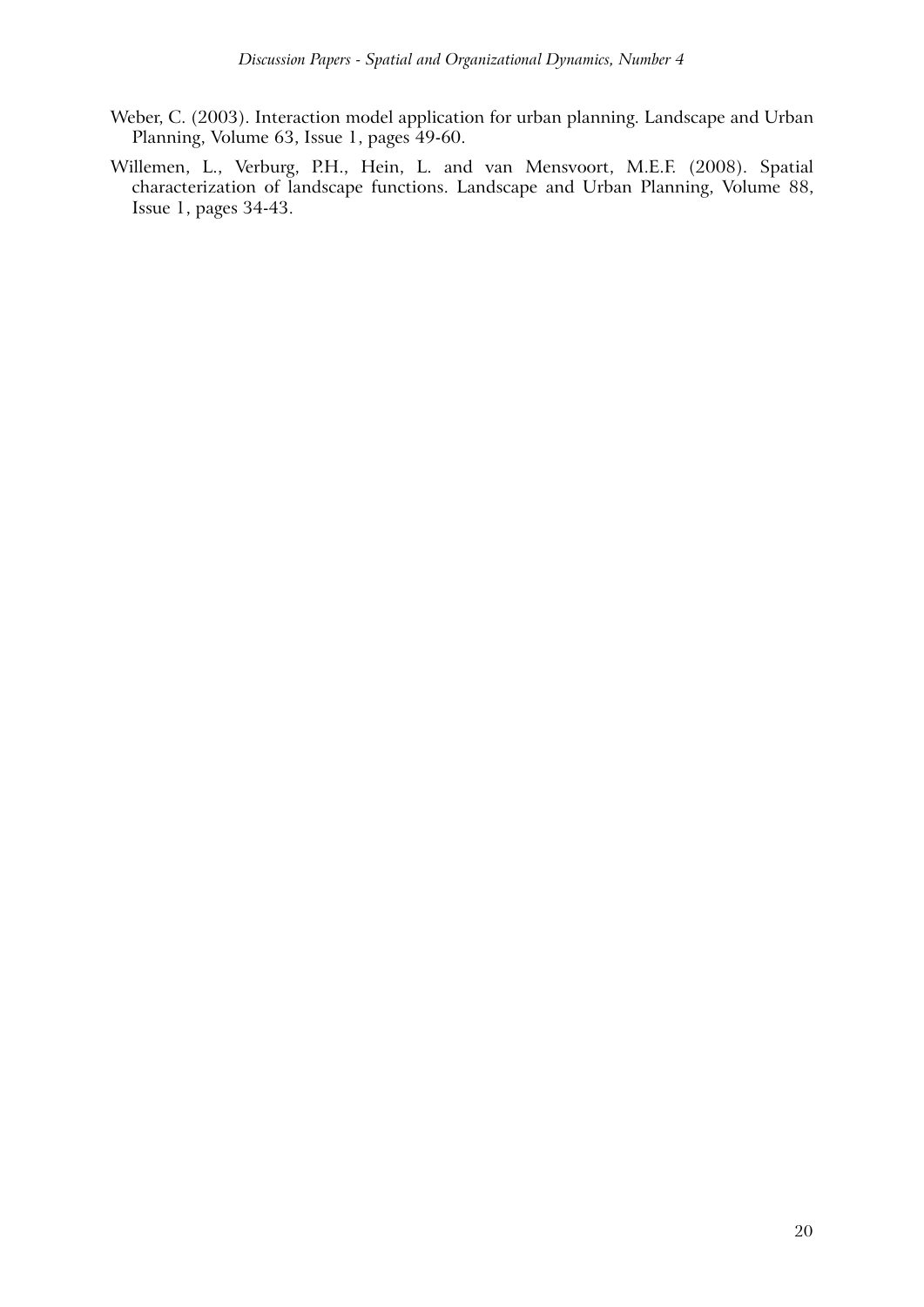## **Biodiversityand Fisheries: a study case in the south coast of portugal (algarve)**

## **Biodiversidade e pescas: um caso estudo na costa sul de portugal (algarve)**

*Teresa Cerveira Borges Ron O'Dor*

#### **ABSTRACT**

Biodiversity is now one of the main concerns worldwide. With the increase of people on Earth and activities dangerous to the environment, like habitat destruction and overexploitation, species extinction rates rapidly increased, raising serious concerns for future biological diversity.

Fishing is one of the oldest human food sources, catching a great number of species with a variety of techniques and fishing gears. Undoubtedly, the bottom trawl is the fishing gear that raises most concerns due to its negative impact on the habitat, overexploitation of commercial species and collateral effects on non-commercial species.

The southern coast of Portugal (Algarve) is one of the most important fishing areas of the country. Recent studies show that of all species captured by the most important fishing gears fishing in the area – bottom trawl, purse seine and trammel nets – around 70% are always discarded, and the main reasons are low or lack of commercial importance, low gear selectivity and fishing legislation. Direct observations revealed a heavily trawled bottom, with strong parallel marks caused by the doors of the trawl nets, indicating a high disturbance on the habitat, and consequently on the biological communities.

Keywords: Fisheries, Biodiversity, By-catch and Discards, Ghost-fishing.

#### **RESUMO**

A biodiversidade é hoje em dia uma das principais preocupações mundiais. Com o aumento mundial da população humana e de actividades que actuam negativamente no ambiente, como sejam a destruição de habitats e a sobrexploração, as taxas de extinção das espécies aumentou rapidamente, aumentando as preocupações sobre o futuro da diversidade biológica.

A pesca é uma das fontes de alimento humana mais antigas, capturando um grande número de espécies com uma variedade de técnicas e artes de pesca. Uma das artes de pesca mais preocupantes é, sem dúvida, o arrasto de fundo, pelo seu impacto negativo no habitat, sobrexploração das espécies comerciais e nos efeitos colaterais nas espécies não comerciais.

 A região do Algarve, Sul de Portugal, é uma das principais áreas de pesca do país e onde estudos recentes demonstram que das espécies capturadas pelas principais artes de pesca que actuam naquela zona – arrasto de fundo, cerco e redes de tresmalho – cerca de 70% são sistematicamente rejeitadas, sendo as razões principais a inexistência ou baixo valor comercial, baixa selectividade da arte de pesca e legislação pesqueira. Observações directas revelaram fundos muito arrastados, com marcas fundas paralelas provocadas pelas portas das redes de arrasto, indicando alterações fortes no habitat e, consequentemente, nas comunidades biológicas .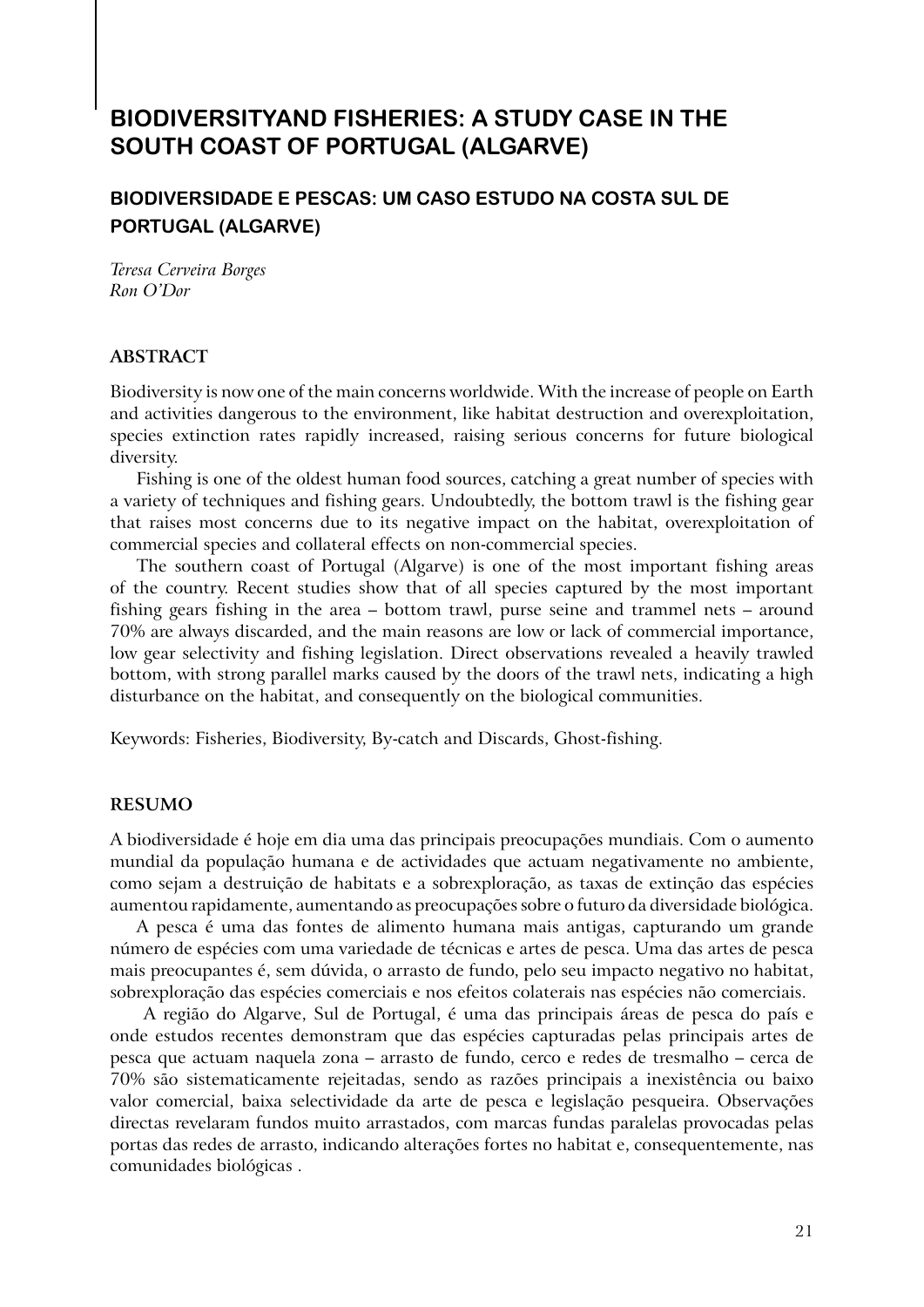Palavras-Chave: Pesca, Biodiversidade, Capturas Acessórias e Rejeições, Pesca Fantasma.

JEL Classification: Q22

#### **1. INTRODUCTORY NOTE**

Much has been written about the falling of the biodiversity worldwide and how a large proportion of all species are in danger of extinction within the foreseeable future. Governmental and non-profit institutions have dedicated much of their time, efforts and budgets to the subject of biodiversity.

The 1992 Convention on Biological Diversity has been signed by most Member States from the United Nations Conference on Environment and Development in Rio de Janeiro, which seek "to anticipate, prevent and attack the causes of significant reduction or loss of biological diversity at source because of its intrinsic value and because of its ecological, genetic, social, economic, scientific, educational, cultural, recreational and aesthetic value". In 2001 in Goteborg the European Council adopted the objective of halting the loss of biodiversity in the European Union by 2010, and in 2002, at the Johannesburg World Summit on Sustainable Development, the Heads of State agreed to significantly reduce the loss of biological diversity.

At the end of the 1990's a strong concern was raised on human understanding about the oceans. Questions were raised on what kinds of life, what species live where and how much, showing how little we knew about our oceans. To attempt to answer these questions several programmes were founded, like the programme "Census of Marine Life" designed to explore the knowledge of marine life. In 2010 the results reported an unanticipated estimation of marine species, from about 250 000 now to more than one million estimated. More than 6 000 probable new species were discovered, including many living species in unexpected extreme habitats (Ausubel *et al.* 2010).

Although the Census reported an interesting number of living species it also discovered a decline on the number and sizes of commercial marine species within a human generation, which raises concerns since diversity is essential for the long-term viability of fishing activities, forming the basis for various industrial processes and new medicines.

Recently, at the Nagoya Biodiversity Summit, Japan, governments agreed on a new ten year strategic plan to meet the unprecedented challenges of the continued loss of biodiversity. This adopted strategic plan includes several targets, among which is to bring to half, if possible close to zero, the rate of loss of natural habitats; to increase the terrestrial and inland water protected areas from 12.5 percent to 17 percent, and marine and coastal areas from 1 percent to 10 percent; to restore at least 15 percent of degraded areas; to make special efforts to reduce the pressures faced by coral reefs. Governments also agreed to a substantial increase in the level of financial resources in support of implementation of these targets. (CBD COP 10, 2010)

In the present paper the concept of biodiversity and the reasons of its importance are presented, related to one of the more damaging human activities – fisheries – a human primary food source and that provides directly or indirectly employment for millions of people worldwide.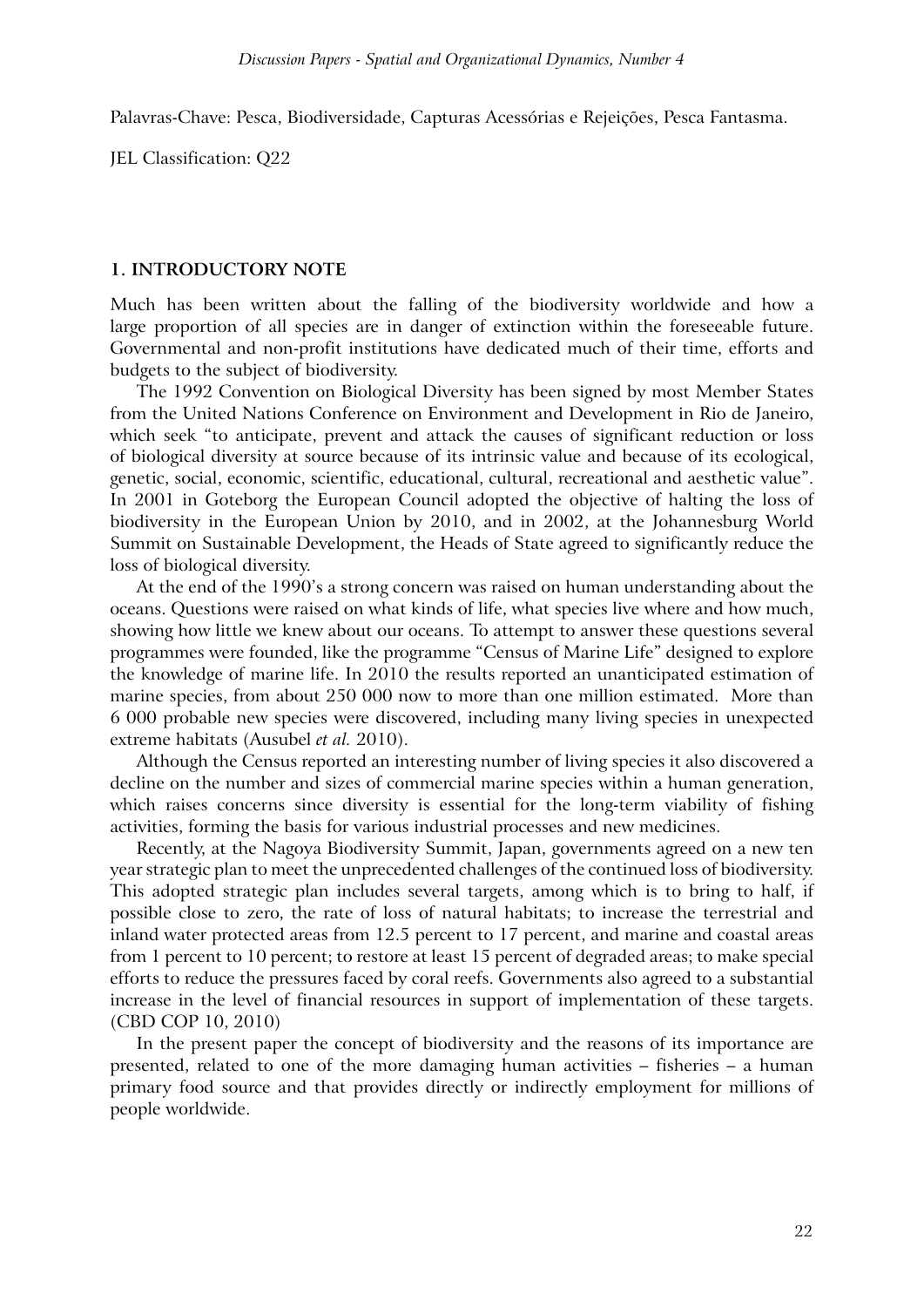#### **2. THE IMPORTANCE OF BIODIVERSITY**

Biodiversity or biological diversity is not only the number of species, genes or ecosystems as sometimes is simply interpreted. **Biological diversity is the variety and variability among living organisms and the ecological complexes in which they occur.** Therefore, biodiversity must measure elements at different levels of organisation, from the basic chemical organisation that is hereditary, the genes, up to the **community and** ecosystem level, involving complex ecological and evolutionary processes.

As complex as it can be, it is necessary to establish means of addressing the distinct and measurable parts of biological diversity. The most basic is **genetic variation** within and between populations of species, which affects their physical characteristics, viability, resilience to stress, and adaptability to change. A more easily recognized aspect of biological diversity is **distinct species,** in which some are abundant and others are much reduced or may even face extinction. Species diversity is essential to biological diversity, which includes the continued existence of native species in numbers and distributions. **The Census found that in every habitat most species are rare, but abundance changes with condition (Ausubel** *et al.* **2010).** A third element of biological diversity **is** species **associations, also known as** biological communities, such as old-growth forests or wetlands, which form the biotic part of an ecosystem. The species variety of a community is the bases of the structure and diversity of the ecological processes of an ecosystem. Finally, biological diversity includes variety in the types of ecosystems, their patterns, and connexions across a region (e.g., Amazon Forest). Although this hierarchy of elements of biological diversity might be considered artificial, it can provide the understanding of the variety and dynamics needed.

Biodiversity is not consistent, either across the Earth or through time. In the terrestrial context for example, Tropical Regions are typically rich, whereas Polar Regions support fewer species. Through time, 99.9 percent of the species that have existed on Earth are now extinct. Several major extinctions have led to large and sudden drops in the Earth biodiversity, classified as mass extinction events, some have a recovery period of millions of years (Sahney & Benton, 2008).

Since the emergence of humans on Earth the speed of extinction of species has increased, with the consequent reduction in biodiversity. Most human activities that cause extinction are not new – habitat destruction, hunting, fishing, introduction of invasive species, diseases – but there are much more people on Earth today and more activities that endanger species, rapidly increasing current extinction rates, now raising serious concerns about future biological diversity.

#### But why care about biological diversity?

Since the beginning humans have been a cause of damage to biological diversity, primarily by habitat destruction and overexploitation. Habitat destruction for species with highly specialised requirements, like freshwater aquatic organisms, is the primary cause of endangerment, while overexploitation has caused danger of extinction of some species until today – elephants, rhinoceros, tropical forest hardwoods, and others.

Habitat restoration and species recovery is possible but requires assistance. Many ecosystems will not recover by themselves or will do it very slowly, and many endangered species need to be maintained in captivity to fully recover. However, both habitat restoration and species recovery, if possible are slow and costly.

Species are essential to the functioning of ecological communities and ecosystems. The permanent loss of a simple species, as small and unimportant it might look, can deprive us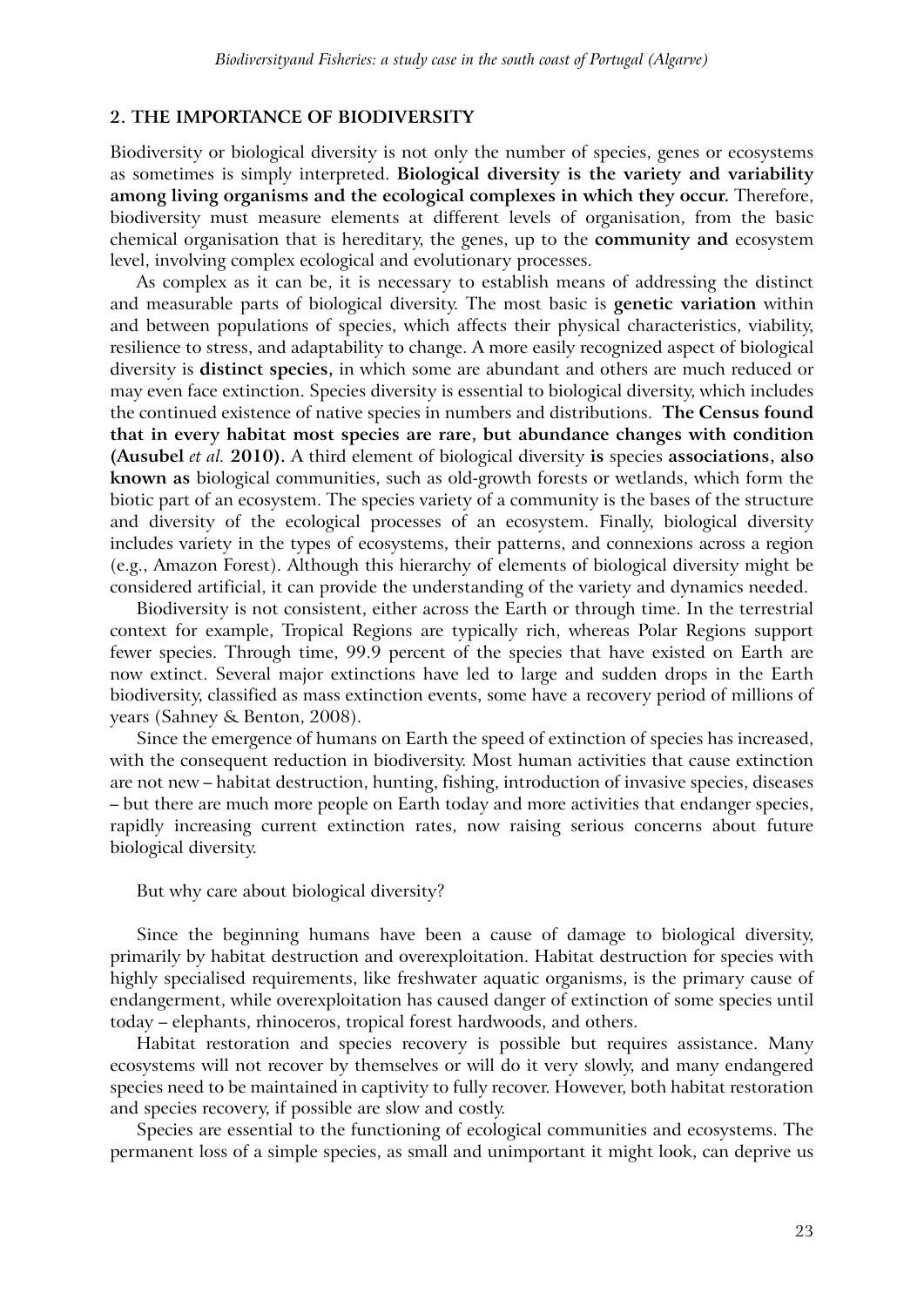of answers to the evolution and ecological functioning of the community and ecosystem in which it occurs.

Humans depend on animal and vegetable species for food and medicine, but the pleasure from interacting with other organisms is far more than feeding and healing; is also aesthetical and ethical, something not to be forgotten or depreciated since it has always received the attention of philosophers, ethicists and artists.

Although biology and ecology are the main sciences in biodiversity, management and socio-economic are becoming essential sciences, since biodiversity preservation is becoming a socio-economic problem due to the lack of good management. This need lead to an increase of new important research on those fields. Therefore, to preserve biological diversity there is a strong need of knowledge on population genetics, evolution, ecology, management, economics and sociology.

#### **3. the effects of Fishing on the environment**

Fishing is one of the oldest forms of primary production for human food, with a history as old as humankind, and can simply be defined as the gathering of any animal and vegetable from fresh and sea waters. Remains excavated show that already pre-hominids used to kill fish with pebbles, probably one of the first fishing gears of the predecessors of modern humans (Gabriel *et al.* 2005).

A great number of species are harvested, not only for human food but also as fertilizer and for extraction of various chemicals. Although fish is probably the best known group captured in fisheries, other animals and plants have also a significant importance, like sponges, molluscs, crustaceans. Even frogs, crocodiles and snakes are considered important "fisheries" in some countries (Gabriel *et al.* 2005).

To capture all these species, very early humans felt the need to invent specific methods and tools from the simplest pebble to more complex and sophisticated equipment used now. With the need to improve fishing gear and with the increase of manpower and energy costs, the consequent increase of mechanised and computerised fisheries happened, not only at the level of the fishing operation itself – navigation, searching and positioning – but also on the fish capture and processing on board. However, these fishing gear and operation improvements to increase catches and decrease costs had collateral effects: the declining of stocks and habitat destruction. Census of Marine Life projects report that about 90% of the big fish is gone – globally (Lotze & Worm 2010)! This removal of the largest individuals of commercial species is changing fishery practice, reproductive characteristics of stocks and even the structure of whole ecosystem (Worm et al. 2005; Myers & Worm 2003). Another recent global review (O'Dor *et al.* 2010a) lists habitat destruction as the next cause of biodiversity loss after extraction. The consciousness of these two negative effects is leading to a focus on more responsible and sustainable commercial fisheries globally.

Bottom trawls are one of the gears that raise most concerns since the size and power of these vessels are increasing and fishing operations are moving deeper and further into poorly known areas. In addition to the removal of target species, effects of fishing activities on the environment include alteration of habitat structure, damage to bottom communities, and by-catch. Studies conducted focus either on the physical effects of the fishing gear in contact with the bottom and consequently with the resident communities on different timescales (e.g. Morais *et al.* 2007; Schratzberger & Jennings, 2002; Sparks-McConkey & Watling, 2001) or addressing the consequences of indiscriminate removal of non-target species that are discarded soon after, with varying survival rates and possibly leading to changes in the trophic structure (e.g. Demestre *et al.* 2000; Greenstreet & Rogers, 2000).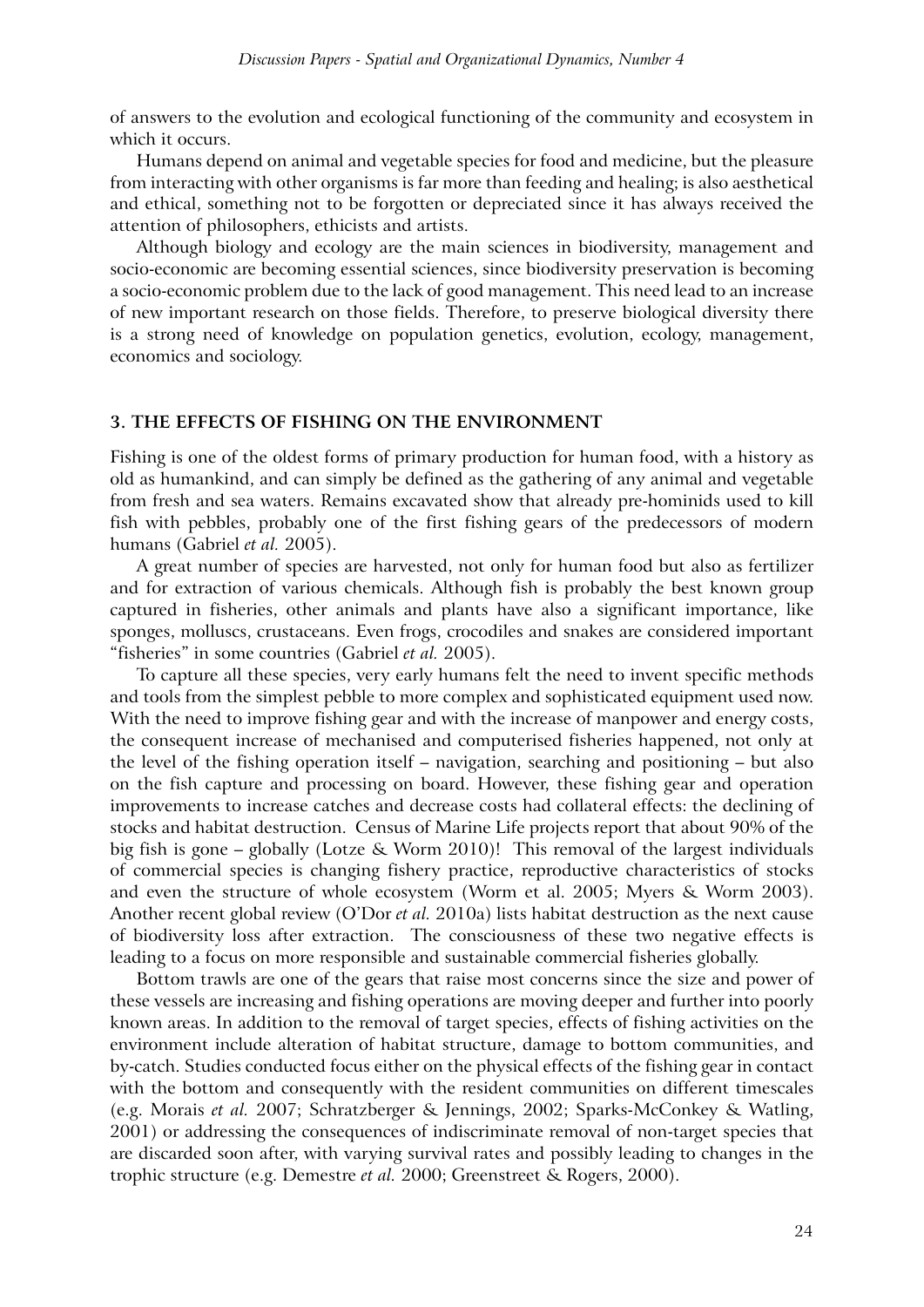#### **3.1 The study area**

Despite strong declines on the past, the Algarve region, south of Portugal, with a coastline of about 160km, is still today the most economically dependent region on fisheries in the country, with intense and continuous fishing effort acting throughout the year by several types of fishing gear and *métiers* (Borges *et al.* 2001). Trawl fishing is one of the most important, and is performed mostly by bottom otter trawl, for several hours and miles, on the entire continental platform and some adjacent plateaus. Although targeting primarily specific valuable species, it is actually a multispecies fishery, with an important contribution from incidental catch species (Borges *et al.* 2002).

#### **3.2 Effects on habitat and biodiversity**

The growing number of studies on the impact of fishing on bottom habitats indicates that the effects vary with the physical nature of the seabed and with the local natural disturbance regime. Scraping the sea bottom with a trawl device removes or destroys bed form structures as well as organisms, and re-suspends sediments, and these effects can now even be seen from satellites (Anon, 2007). However, the impacts and recovery rates seem to differ for different animal size classes, bottom types and natural disturbance levels (e.g. Kaiser *et al.* 2002; Schratzberger & Jennings, 2002), leading to different spatial and temporal effects and making the overall panorama a more complex one to study.

Direct observations conducted by Morais *et al.* (2007) off the south coast of Portugal (150-300m depth) with a manned submersible, showed a heavily trawled bottom, with several types of parallel marks on the sediment for several hundred metres. Most conspicuous were the marks caused by the otter boards of the trawl nets, as they displace large volumes of sediment (about 20-40cm wide and 20cm deep). Lighter surface lines and flattened surface features between the otter marks were attributed to tickler chains, associated to the ground rope of the trawl nets.

The occurrence of low relief, rocky-boulder substrates, with relatively high densities of finfish and shellfish, appeared to work as refuge for several species, showing abundance greater than in flat areas of fine-grained substrates. These hard substrate areas are of biological importance, mainly by increasing habitat complexity and patchiness on a small spatial scale, as well as protecting species from trawl disturbance since fishermen avoid these areas to protect their fishing gear.

It is important to note that trawl gears can penetrate deeper into soft sediment, affecting both the epifauna (fauna that live on top of the sediment surface at the seafloor) as well as the infauna (fauna that live in the substrate of a body of water, especially in a soft sea bottom). Affecting this fauna can affect other species since they can be the primary food source of several other species, some with commercial importance. In other words, it will affect the trophic chain of the ecosystem in which we are the top predators.

#### *3.1.1 By-catch and discards*

For the major target species, the probability of reaching biological extinction is quite low since economic extinction will occur first. However, this is not true if a rare species is vulnerable as by-catch. Several species have low fecundity, slow growth, and late reproduction, which make them very sensitive to high levels of fishing mortality. However, they are under high fishing pressure because they are caught by trawlers looking for other specific target species.

Although many definitions of by-catch exists, the most commonly used is the incidental catch of all marine life not directly targeted by fishing (e.g. Alverson *et al.* 1994; Hall *et al.* 2000; Kaiser & de Groot, 2000; Kelleher, 2005; Tingley *et al.* 2000), and may account for a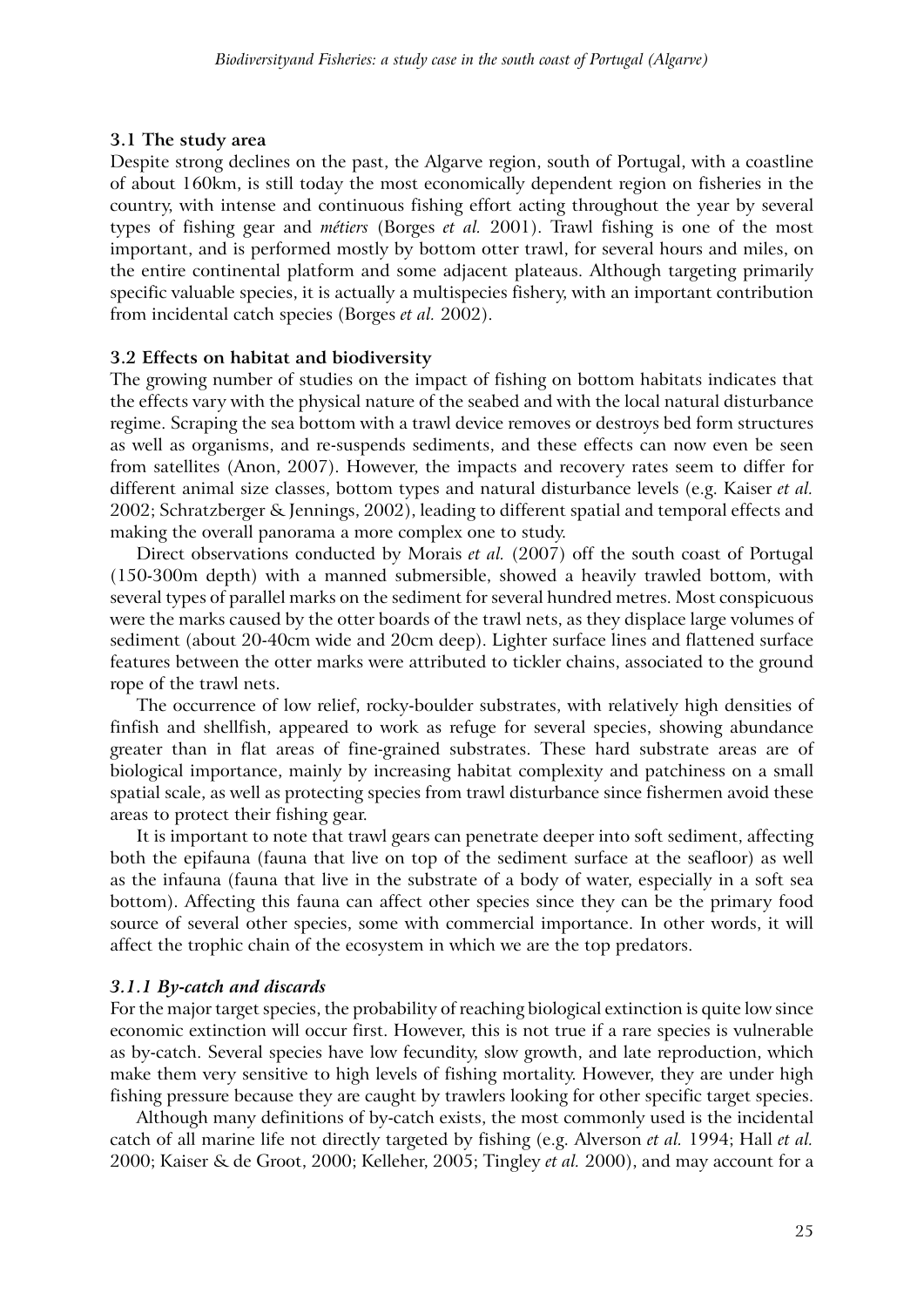significant portion of the total catch. Alverson *et al.* (1994) estimated the worldwide annual commercial fisheries by-catch to be an average of 28.7 million tons per year.

Most marine fisheries are mixed fisheries directed at only a few commercial target species but together with the target species a variable number of by-catch species are captured. Having economic value, some of these species can be retained and commercialised, while others are discarded overboard for a variety of reasons.

The impact of discarding practices on fish stocks and marine environment has direct and indirect effects on the population, community, and ecosystem levels. Discards is an important component of total fishing mortality, with significant effect on recruitment to a fishery, representing a loss in terms of production. Furthermore, with the discarding of significant quantities of fish and invertebrates, there are important implications on the conservation and management of species diversity, with strong impact on the community structure, stability and trophic interactions.

Several studies show that discards are lower in small-scale fisheries when compared with active gears, such as bottom trawl. Borges *et al.* (2001) reports discard rates of 13% in weight in Algarve, while Gonçalves *et al.* (2007) reports 49% for trammel net fisheries. Results for crustacean bottom trawlers show much higher percentages, with values ranging between 37% (Monteiro *et al.* 2001), and 70% (Borges *et al.* 2001; Erzini *et al.* 2002).

The importance of the fisheries on biodiversity can be measured by the number of species affected. Recent studies show that of the more than 1 100 species captured by the main fishing gears acting off the Algarve coast (trawls, purse seine and trammel nets), 69% are always discarded, 27% are frequently discarded, and only 4% are occasionally discarded, showing a much higher number of species discarded than commercialized (Borges, 2007). Not only are most species unknown to the general public but also the biology and ecology of most non-commercial species are poorly known or completely unknown. This constitutes a real problem for the management and maintenance of biodiversity and ecological balance, with serious consequences.

The reasons for discarding practices are several, ranging from the ecological constraints (natural mixture of species in a habitat), to legal and regulatory restrictions (quotas and size restrictions), as well as technical (fishing gear selectivity, lack of electronic equipment or space), and economical (non-commercial species). In general, by-catch and subsequent discarding is inevitable due to varying amounts of commercial species and size selectivity of the fishing gear.

In Algarve the main reasons for discarding are economical restrictions (low or null commercial value for species with no immediate market), and technical restrictions (fishing gear selectivity). Other less frequent reasons are the regulatory restrictions (minimum landing sizes and quotas) (Borges *et al.* 2001; Erzini *et al.* 2002; Gonçalves *et al.* 2007). However, it is important to emphasize that discards exist and that it is hardly possible to avoid them completely. In some countries discards are forbidden, e.g. Norway, and in the European Union (EU) that possibility has already been considered, but the diversity of European fisheries is so vast (environmental factors, species, fishing gears, social aspects) that it was concluded that it would be a serious mistake to legislate such prohibition in all EU countries (CEC, 1992). More important than to forbid is to study ways of mitigating discards, with the introduction of technical modifications of the fishing gears, with emphasis on bottom trawls.

Little is known of the fate of discards and their impact on the ecosystem. However, it is likely that discarding associated with purse seines, which involves large quantities released over a short period of time and in a small area, may have a greater potential impact on the ecosystem than trawl discarding that takes place as the trawler moves, over periods of time usually exceeding one hour. Thus trawl discards are dispersed over a much wider area and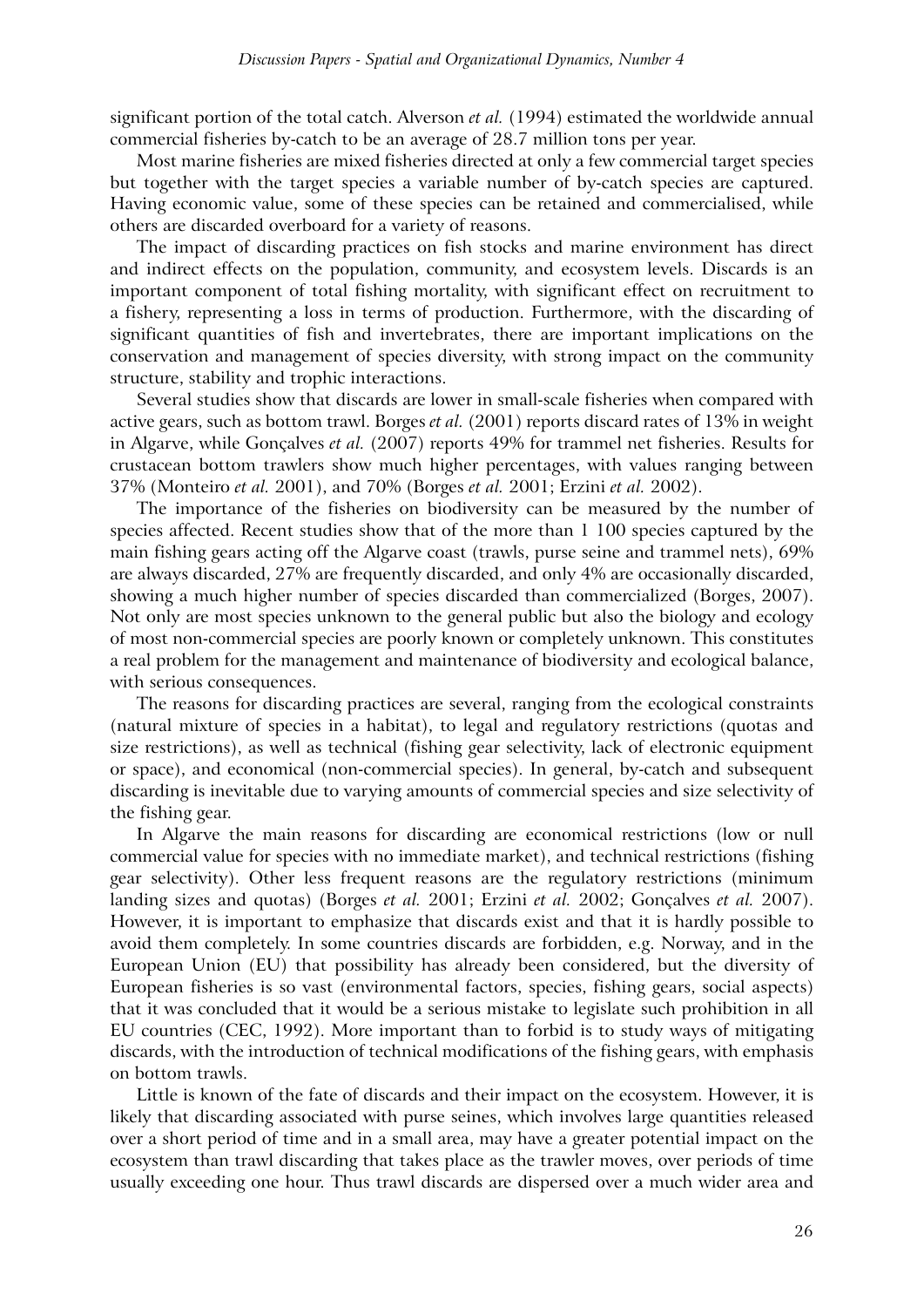the continuous stream of discards going overboard allows sea birds more opportunity to scavenge than when a large catch is slipped (Erzini *et al.* 2002).

The impact of discards is also on the feeding ecology of species that may be making use of discards. Studies in Algarve have evaluated the fates of discards from trawl fisheries, showing average rates around 70% by sea bird scavenging at the surface, and a possible major biomass increase of bottom scavenger species (Monteiro *et al.* 2001). Perhaps, like trawling, it would even be possible to monitor discards remotely from satellites by quantifying the frequency of bird feeding?

#### *3.1.2 "Ghost fishing" – the problem of lost fishing gear*

Ghost fishing is the term used to describe the continued capture of fish and other living organisms after a fisherman has lost all control over the gear. The impact of lost fishing gear on the environment is of great concern, particularly because of the danger posed to rare and endangered species of marine mammals, sea birds and turtles. In addition to being a source of mortality, lost fishing gears can interfere with normal fishing operations, increasing gear loss.

Fishing gears may be lost due to entanglement with bottom obstructions such as wrecks and reefs, as well as to rough weather or accidentally damaged or dragged away by vessels (e.g. Ayaz *et al.* 2006; Kaiser *et al.* 2002). Certain types of gears can be more damaging after lost than others, like "fixed" or "static" gears, such as gillnets, trammel nets and traps, since they may continue to capture species efficiently, at least for some time. "Active" gears, such as trawl and purse seine, are not of major concern since their catching ability after lost is negligible (Kaiser *et al.* 2002), although they can still be a hazard.

Lost fishing gear has been directly observed off the Algarve coast, and experimental studies have been conducted on the changes in structure, degradation, movement and catches of set ghost fishing gill nets, trammel nets and traps in Algarve waters (Erzini *et al.* 1997; Erzini *et al.* 2008). Changes in the net structure – net height, effective fishing area, movement, colonisation, wear and tear – and their catches – species, sizes, numbers, and biomass, were observed in all the nets, with a sharp decrease in net height and effective fishing area, and an increase in visibility within the first few weeks. The fishing life time of a lost net was between 15 and 20 weeks, and was completely destroyed after around 8 months, when it was incorporated into the reefs. Other experimental ghost net fishing studies in coastal waters also suggested that catch rates decrease with the net height (e.g. Revill & Dunlin, 2003).

#### **4. Fisheries and Biodiversity Conservation**

The European Community directive on habitats and species obliges the member states to take measures to minimize the adverse effects of fishing activity. The Biodiversity Action Plan fisheries suggests the use of four technical measures to reduce human impacts on non-target species (Kaiser *et al.* 2004): (1) introduction and promotion of the use of selectivity devices (incorporated within fishing gears) that reduce or eliminate by-catches of non-target species; (2) introduction and promotion of fishing methods that have a reduced physical impact on the marine environment; (3) when appropriate institute temporal and spatial closures to enhance protection of species or habitats, including 'no-take' zones; (4) introduction, as appropriate, of limits on by-catch or incidental catches especially for species listed in environmental legislative instruments.

This shows a strong commitment from the European member states to pursue mechanisms to decrease negative effects of fishing on non-target species, with special emphasis on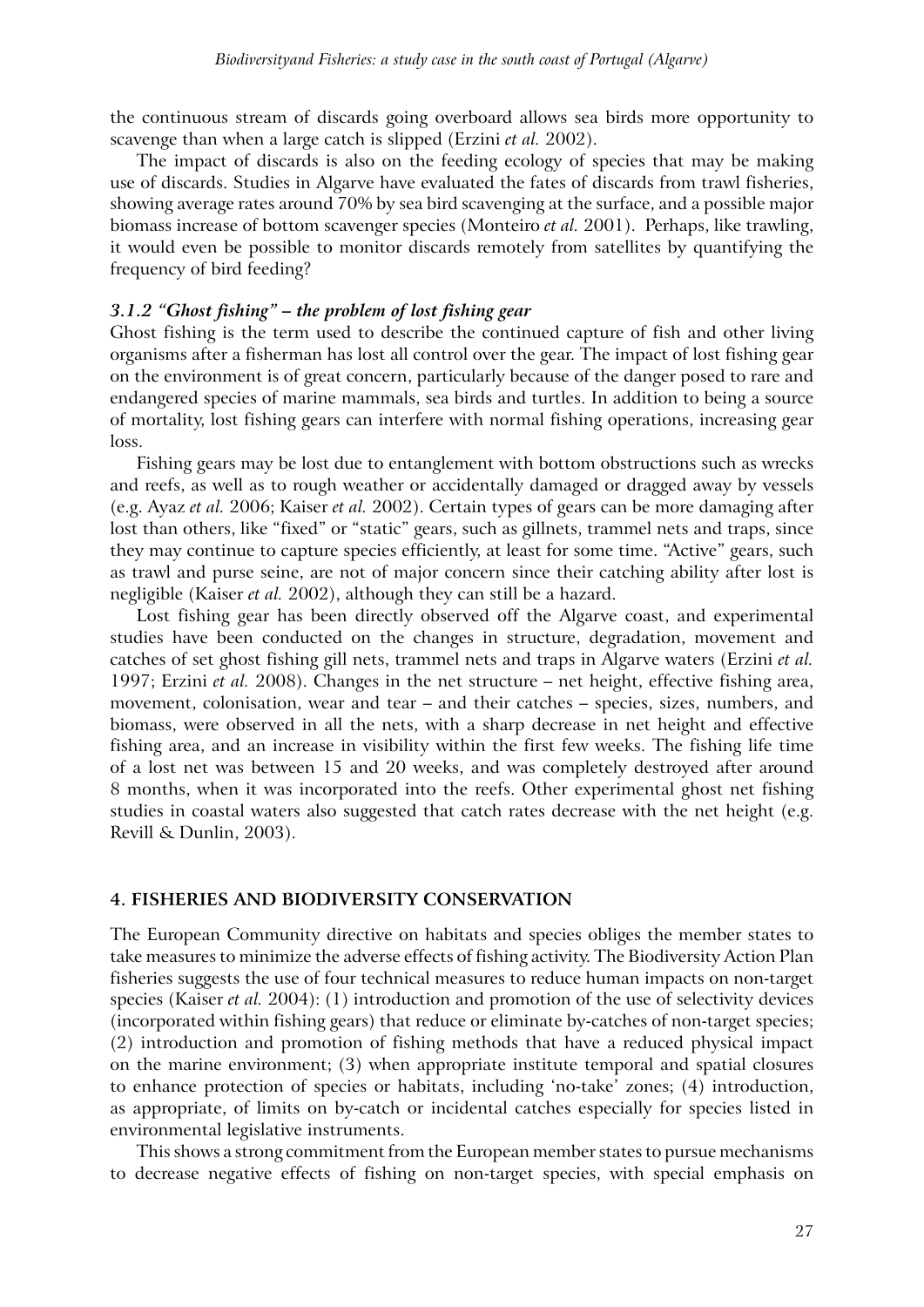technical measures, such as the introduction of sorting devices, and promotion of devices to reduce physical impact on marine environment.

Marine Protected Areas are also strongly implemented as management and conservation tools to restore marine biodiversity. In Europe, some marine areas are closed to all fishing to protect spawning and nursery areas, although with some debate as true useful management and conservation tools for mobile species (e.g. Gell & Roberts, 2003; Steele & Beet, 2003).

The concern raised of large quantities of by-catch has been addressed by the assessment of alterations to existing commercial trawls, designed to improve size and species selectivity. These alterations can involve changes on the size and shape of the codend meshes, or the use of different types of devices, commonly known as By-catch Reducing Devices (BRD).

Although successfully tested worldwide, BRDs have been adopted in few fisheries (e.g., Norway), due to considerable resistance from fishermen to their enforcement. Several reasons are behind this resistance, from operation limitations and gear performance and handling to high costs and unacceptable losses of valuable by-catch species (e.g. Fonseca *et al.* 2005; Hanna & Jones, 2000; Robins & McGilvray, 1999). Several experimental studies conducted in Algarve, showed high by-catch exclusion rates in weight and individual sizes. The results obtained support the idea that an increase in codend mesh size and changes in mesh configuration from diamond to square mesh would allow the exclusion of a high proportion of undersized individuals, as well as non-commercial by-catch. The use of separator mesh panels and square-mesh windows were also experimented but losses registered on legal size valuable commercial species raised concerns on the adoption by fishermen (Campos & Fonseca, 2004). The use of a modified sorting grid to exclude fish bycatch from crustacean trawlers was tried, demonstrating high potential. However, the fact that Portuguese crustacean fishery has three target species – rose shrimp, Norway lobster and red shrimp – with overlapping habitats and mean sizes, emphasised the need of more technical adaptations to reduce short-term losses and gear handling time before fishermen may perceive the advantages of the use of these devices (Fonseca *et al.* 2005).

#### **5. final Considerations**

Fishing products have been, and always will be, essential to humans, not only as primary food source but also for extraction of important chemicals, especially to medicines. For most coastal countries, fisheries have an essential socio-economical importance, and governments cannot afford the depletion of their fish stocks, and consequent fishery closing. The process of "natural selection" has started. Only those that can produce catches with the lowest economic and ecological costs, with the least waste, with the least impact on the habitat, will inherit the fisheries (Hall *et al.* 2000). Because of the increasing fishing power and declining catches (FAO, 2008) on average globally long range fishing takes 6kg of fuel to catch 10kg of fish (Tyedmers *et al.*, 2005; Swartz *et al.*, 2010). This consumes over 1% of global oil and clearly is not sustainable.

Technology played an important role in the generation of the problems of environmental fisheries impact and stock depletions. However, technology (acoustic, optical or other) can also be an essential contributor to the solutions. The development of instruments to improve information in advance for better decisions concerning gear settings, identification of target species and size composition, could reduce or avoid sets with high by-catches, and consequent discards. Technological amelioration, or even the replacement, of the most damaging fishing gears, like trawls, would reduce their impact on the habitats. The Ocean Tracking Network plans to construct a fish tracking line across the Strait of Gibraltar next year that will provide a test bed near the Algarve for using tagged commercial species to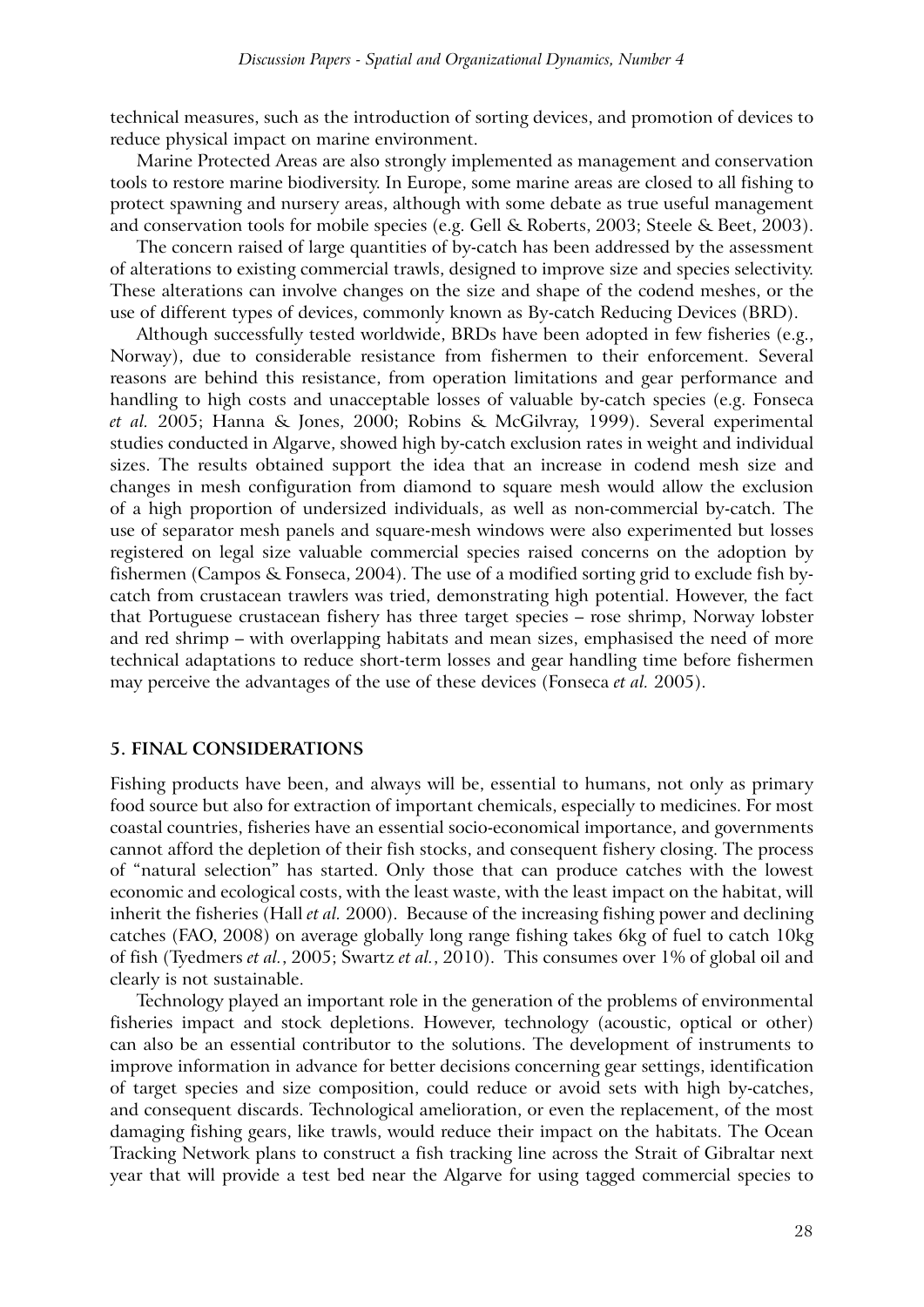reduce the costs fishing and using tagged rarer species to reduce by-catch (O'Dor *et al.* 2010b). Naturally, the short term goals must be to catch fewer fish at greater profits, but in the long term this should lead to stock and biodiversity recover and a restoration to historical production rates (Lotze & Worm 2010).

Public awareness, effective management and political will are essential for taking responsibility for the conservation of marine ecosystems. Essential also is real willingness among governments and decision-makers agencies to implement protected areas needed for spawning, feeding and migration through marine reserves. Without more responsibility for fisheries management and habitat protection, fisheries and marine biodiversity will be permanently compromised.

#### REFERENCES

- Alverson, D.L., Freeberg, M.H., Murawski, S.A., Pope, J.G. (1994). A global assessment of fisheries by-catch and discards. *FAO Fish Tech. Pap.* **No. 339**. 233 pp.
- Anon, (2007). Ghosts of destruction. *Nature* **447**: 123.
- Ausubel, J, H,, Crist, D.T, Waggoner, P.E. (2010). *First Census of Marine Life 2010: Highlights of a decade of discovery.* Consortium for Oceanleadership, Washington, DC.
- Ayaz, A., Acarli, D., Altinagac, U., Ozekinci, U., Kara, A., Ozena, O. (2006). Ghost fishing by monofilament and multifilament gillnets in Izmir Bay, Turkey. *Fisheries Research*, **79**: 267-271.
- Borges, T.C., Erzini, K., Bentes, L., Costa, M.E., Gonçalves, J.M.S., Lino, P.G., Pais, C., Ribeiro, J. (2001). By-catch and discarding practices in five Algarve (southern Portugal) métiers. *J. Appl. Ichthyol*. **17**: 104-114.
- Borges, T.C., Cristo, M., Costa, M.E., Erzini, K., Olim, S., Pais, C., Broadhurst, M., Campos, A., Fonseca, P., Santos, J., Larsen, R., Eide, A. (2002). *Managing by-catch and discards: a multidisciplinary approach (BYDISCARDS)*. Final Report, Study Project No. 99/058. D.G. Fisheries, European Commission, Brussels: 146+CVIII pp.
- Borges, T.C. (ed.) (2007). *Biodiversidade nas pescas do Algarve (Sul de Portugal) / Biodiversity in the fisheries of Algarve (south of Portugal)*. Universidade do Algarve. Faro, Portugal. 685 pp.
- Campos, A., Fonseca, P. (2004). The use of separator panels and square mesh windows for by-catch reduction in the crustacean trawl fishery off the Algarve (south of Portugal). *Fish. Res.* **69**: 147-156.
- CBD (2010). *Marine and Coastal Diversity. Convention on Biological Diversity*. UNEP/CBD/ COP/10/WG.1/CRP.13. 28 October 2010.
- CEC (1992). Report from the Commission to the Council on the discarding of fish in Community fisheries: causes, impact, solutions". *Commission of the European Communities, Brussels*, SEC(92) 423. 50 pp.
- Demestre, M., Sanchez, P. Kaiser, M.J. (2000). The behavioural response of benthic scavengers to otter-trawling disturbances in the Mediterranean. In: Kaiser, M.J., de Groot, S.J. (eds). *The effects of fishing on non-target species and habitat: Biological, Conservation and Socio-economic Issues*. Fishing News Book. Blackwell Science. Oxford, UK: 121-129.
- Erzini, K., Costa, M.E., Bentes, L., Borges, T.C. (2002). A comparative study of the species composition of discards from five fisheries from the Algarve (southern Portugal). *Fisheries Management and Ecology*, **9**:31-40.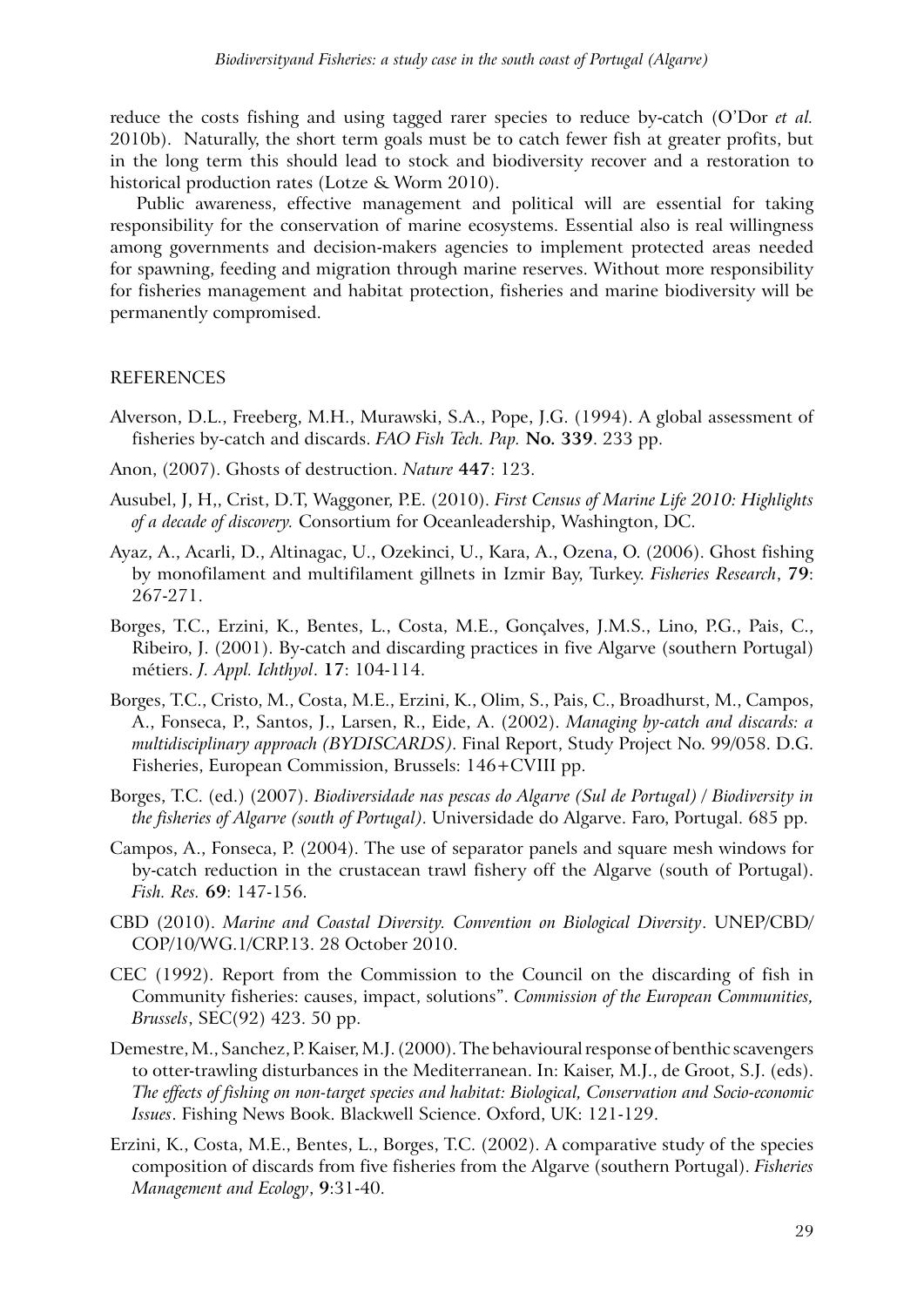- Erzini, K., Bentes, L., Coelho, R., Lino, P.G., Monteiro, P., Ribeiro, J., Gonçalves, J.M.S. (2008). Catches in ghost-fishing octopus and fish traps in the northeastern Atlantic Ocean (Algarve, Portugal). *Fish. Bull.* **106**:321-327.
- Erzini, K., Monteiro, C.C., Ribeiro, J., Santos, M.N., Gaspar, M., Monteiro, P., Borges, T.C. (1997). An experimental study of gill net and trammel net 'ghost fishing' off the Algarve (southern Portugal). *Mar. Ecol. Prog. Ser.* **158**: 257-265.
- FAO (2008). *The state of the food insecurity in the world. High food prices and food insecurity* threats and opportunities. Food and Agriculture Organization of the United Nations, Viale delle Terme di Caracalla, 00153 Rome, Italy. 59pp.
- Fonseca, P., Campos, A., Larsen, R., Borges, T. C., Erzini, K. (2005). Using a modified Nordmøre grid for by-catch reduction in the Portuguese crustacean-trawl fishery. *Fisheries Research*, **71**: 223-239.
- Gabriel, K.L., Dahm, E., Wendt, T. (2005). *Fish catching methods of the world*. 4<sup>th</sup> ed. Blackwell Publishing. Oxford.
- Gell, F.R., Roberts, C.M. (2003). Benefits beyond boundaries: the fishery effects of marine reserves. Trends Ecol. Evol. 18, 448-455.
- Gonçalves, J.M.S., Stergiou, K.I., Hernando, J.A., Puente, E., Moutopoulos, D.K., Arregi, L., Soriguer, M.C., Vilas, C., Coelho, R., Erzini, K. (2007). Discards from experimental trammel nets in southern European small-scale fisheries. *Fisheries Research*, **88**: 5-14.
- Greenstreet, S.P.R. & Rogers, S.I. (2000). Effects of fishing on non-target species. In: Kaiser, M.J., de Groot, S.J. (eds). *The effects of fishing on non-target species and habitat: Biological, Conservation and Socio-economic Issues*. Fishing News Book. Blackwell Science. Oxford, UK: 217-234.
- Hall, M.A., Alverson, D.L., Metuzals, K.I. (2000). By-catch: problems and solutions. *Mar. Poll. Bull.* **41**: 204-219.
- Hanna, R.-W., Jones, S.A. (2000). By-catch reduction in an ocean shrimp trawl from a simple modification to the trawl footrope. *J. Northw. Atl. Fish. Sci*. **27**: 227-233.
- Kaiser, M.J., & de Groot, S.J. (eds) (2000). *The effects of fishing on non-target species and habitat: Biological, Conservation and Socio-economic Issues*. Fishing News Book. Blackwell Science. Oxford, UK.
- Kaiser, M.J., Collie, J.S., Hall, S.J., Jennings, S., Poiner, I.R*.* (2002). Modification of marine habitats by trawling activities: prognosis and solutions. *Fish and Fisheries*, **3(2)**: 114-136.
- Kaiser, M.J., Austen, M.C.V., Ojaveer, H. (2004). European biodiversity action plan for fisheries: issues for non-target species. *Fisheries Research*, **69**: 1-6.
- Kelleher, K. (2005). Discards in the world's marine fisheries: an update. *FAO Fish. Tech. Paper*. **470**: 1-131.
- Lotze, H.K., Worm, B. (2010). Historical baselines for large marine animals. *Trends in Ecology and Evolution* **24(5)**: 254-262.
- Monteiro, P., Araújo, A., Erzini, K., Castro, M. (2001). Discards of the Algarve (southern Portugal) crustacean trawl fishery. *Hydrobiologia*, **449**: 267-277.
- Morais, P., Borges T.C., Carnall V., Terrinha P., Cooper C. & Cooper R. (2007). Trawlinduced bottom disturbances off the south coast of Portugal: direct observations of the "Delta" manned-submersible on the Submarine Canyon of Portimão. *Marine Ecology* **28(Suppl. 1)**: 112-122.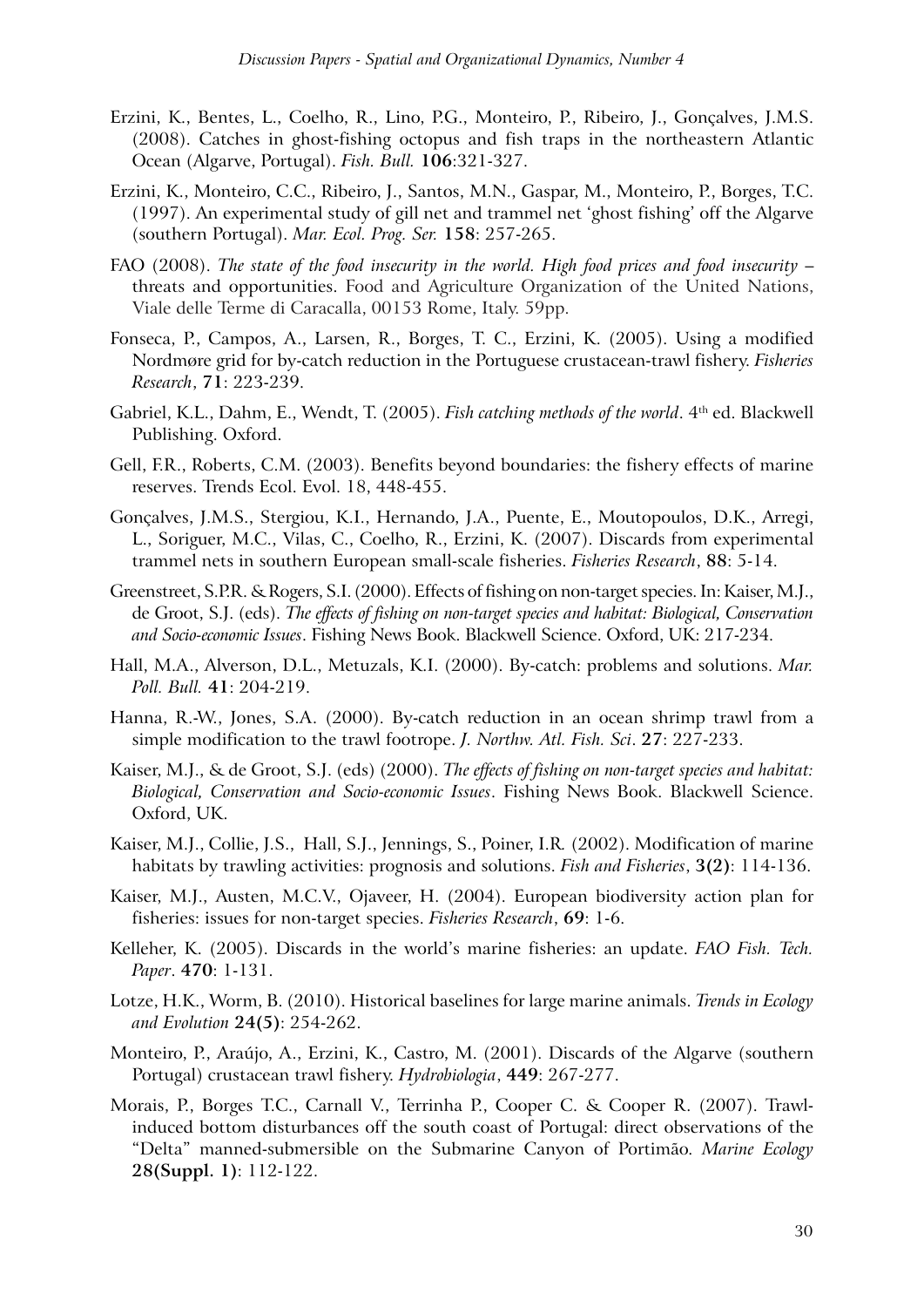- Myers, R.A. & B. Worm. (2003). Rapid worldwide depletion of predatory fish communities. Nature 423:280-283.
- O'Dor, R., Acosta, J., Bergstad, O.A., Brainard, R., Brattey, J., Canals, M., Costa, D., Horne, J.K., Iken, K., Kocik, J., Konar, B., Payne, J., Reid, C., Robison, B., Steinke, D., Vanden Berghe (2010a). Bringing Life To Ocean Observation. In: Hall, J., Harrison, D.E. & Stammer, D., (eds) *Proceedings of OceanObs'09: Sustained Ocean Observations and Information for Society* (Vol. 1), Venice, Italy, 21-25 September 2009, ESA Publication WPP-306.
- O'Dor, R.K., Miloslavich, P., Yarincik, K. (2010b). Marine Biodiversity and Biogeography Regional Comparisons of Global Issues: An Introduction. In: Miloslavich, P. (ed). *Marine Biodiversity and Biogeography – Regional Comparisons of Global Issues,* PLoS ONE 5(8): e11871, 7pp. doi:10.1371/journal.pone.0011871.
- Revill, A.S., Dunlin, G. (2003). The fishing capacity of gillnets lost on wrecks and on open ground in UK coastal waters. *Fish. Res.* **64**: 107-113.
- Robins, J.B., McGilvray, J.G. (1999). The AusTED II, an improved trawl efficiency device 2. Commercial performance. *Fish. Res*. **40**: 29-41.
- Sahney, S. and Benton, M.J. (2008). Recovery from the most profound mass extinction of all time. *Proceedings of the Royal Society: Biological* 275 (1636): 759.
- Schratzberger, M. & Jennings, S. (2002). Impacts of chronic trawling disturbance on meiofaunal communities. *Marine Biology*, **141**: 991-1000.
- Sparks-McConkey, P. & Watling, L. (2001). Effects on the ecological integrity of a soft bottom habitat from a trawling disturbance. *Hydrobiologia*, **456**: 73-85.
- Steele, J.H., Beet, A.R. (2003). Marine protected areas in 'nonlinear' ecosystems. *Proc. Roy. Soc. Lond.* **B 270 (Suppl.)**, S230-S233.
- Swartz, W., Sumaila, U.R., Watson, R., Pauly, D. (2010). Sourcing seafood for the three major markets: the EU, Japan and the USA. *Marine Policy.* **34**:1366-1373.
- Tingley, D., Erzini, K., Goulding, I. (2000). *Evaluation of the state of knowledge concerning discards practices in European fisheries*. MegaPesca, Lisbon. 1-76.
- Tyedmers, P.H., Watson, R., Pauly, D. (2005). Fueling Global Fishing Fleets. *Ambio*. **34**: 635- 638.
- Worm, B., Sandow, M., Oschlies, A., Lotze, H.K., Myers, R.A. (2005). Global patterns of predator diversity in the open oceans. *Science* **309**: 1365-1369.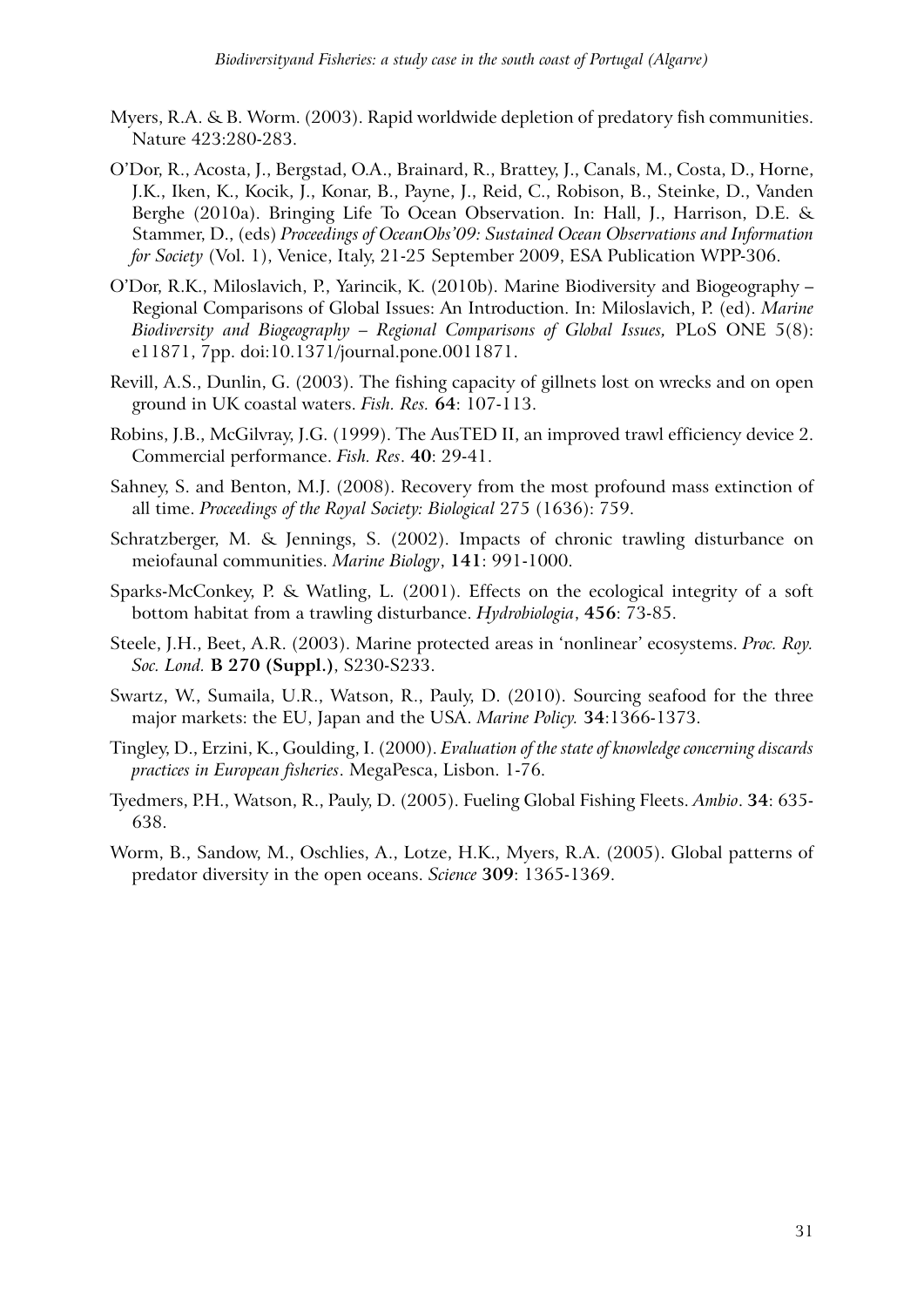## **International Environmental Agreements under Uncertainty: Does the Veil of Uncertainty Help?**

## **Acordos Internacionais sobre o Ambiente num Contexto de Incerteza: Será que o Véu da Incerteza Ajuda ?**

*Michael Finus Pedro Pintassilgo*

#### **Abstract**

Na and Shin (1998) showed that the veil of uncertainty can be conducive to the success of self-enforcing international environmental agreements. Later papers confirmed this result. In the light of intensified research efforts worldwide to reduce uncertainty about the environmental impact of emissions and the cost of reducing them, the result is intriguing. The purpose of this paper is threefold. First, we analyze whether the result carries over to a more general setting without restriction on the number of players and which considers not only no and full learning but also partial learning, that is, three different scenarios of uncertainty dissipation. Second, we test whether the result also holds if there is uncertainty about abatement costs instead of uncertainty about the benefits from global abatement. Third, we propose a transfer scheme that mitigates the possible negative effect of learning and which may even transform it into a positive effect.

Keywords: transnational cooperation, self-enforcing international environmental agreements, uncertainty, learning

#### **Resumo**

Na and Shin (1998) mostraram que o véu da incerteza pode conduzir ao sucesso dos acordos internacionais sobre o ambiente. Artigos posteriores confirmaram este resultado, o qual é intrigante à luz dos intensos esforços de investigação, a nível mundial, tendo em vista a dissipação da incerteza relativa aos impactos das emissões e aos custos da sua redução. Este artigo tem um propósito triplo. Primeiro, analisa se o resultado se mantém num enquadramento mais geral, sem restrições acerca do número de agentes (jogadores) e considerando não só ausência e completo conhecimento, mas também conhecimento parcial, isto é, três cenários sobre a dissipação da incerteza. Segundo, testa se o resultado se verifica quando a incerteza se centra nos custos de redução e não nos benefícios de redução global. Terceiro, propõe um esquema de transferências que mitiga os possíveis efeitos negativos do conhecimento e que pode mesmo transformá-los num efeito positivo.

Palavras-Chave: cooperação transnacional, acordos internacionais sobre o ambiente, incerteza.

JEL Classification: C72, D62, D81, H41, Q20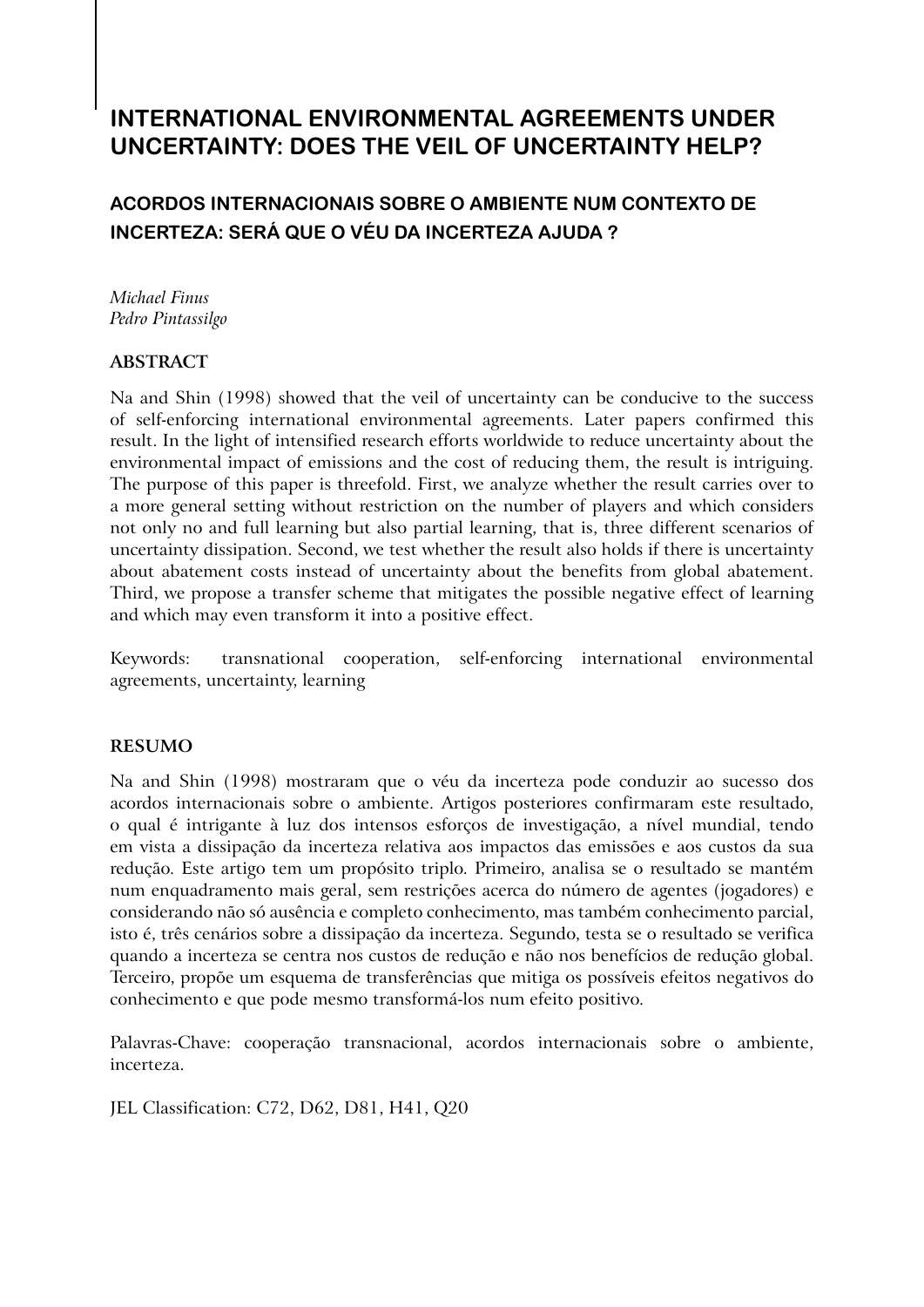#### **1. Introduction**

Many economic problems are characterized by externalities across agents at the national and international level. Examples include imperfect competition, research and development with imperfect appropriation of research output, international trade, contagious diseases, international terrorism and transboundary pollution (Arce and Sandler 2004). It is wellknown that in the presence of externalities cooperation between agents can improve upon uncoordinated action. As shown for instance in Bloch (2003) and Yi (1997) self-enforcing cooperation proves easy (difficult) in the context of negative (positive) externalities from cooperation. If the enlargement of coalitions has a negative impact on outsiders, there are strong incentives to participate in cooperation and typically the grand coalition forms. The opposite is true for a positive impact, which applies to many examples of pure and impure public good provision. Then free-riding is encouraged and the formation of large and effective self-enforcing agreements proves difficult. Prominent and well-studied examples in the literature are international environmental agreements  $(IEAs).<sup>1</sup>$  The difficulties of establishing effective global cooperation are underlined by the current efforts of negotiating a Post-Kyoto Protocol.

Na and Shin (1998) point out that two issues have received little attention: a) the role of asymmetry and b) the role of uncertainty. They construct a public good model of coalition formation with three players. Players are symmetric with respect to abatement costs from individual abatement but receive different benefits from global abatement. Differences are due to different realizations of an individual benefit parameter. They show that if decisions are taken after uncertainty about the parameters is resolved, the grand coalition comprising all three players is never stable: the outcome of the game is either a two-player coalition or complete non-cooperation, depending on the degree of heterogeneity of the benefit parameters. They contrast this case of full learning, which they call ex-post negotiations, with the case of no learning, which they call ex-ante negotiations. In the latter case, under the assumption of ex-ante symmetric expectations about the realization of the uncertain benefit parameters, they show that the grand coalition is stable. The coalitional equilibria under the two models of learning are compared from an ex-ante perspective. It is shown that the expected total payoff over all players under learning is lower than under no learning. This leads to the conclusion that the veil of uncertainty (a term coined by Brennan and Buchanan 1985) is conducive to the success of self-enforcing cooperation. Later papers with slightly different models have confirmed this conclusion (Kolstad 2007 and Kolstad and Ulph 2008 and 2009). This "negative" result, though interesting is intriguing and runs counter to intensified research efforts worldwide to reduce uncertainty about the environmental impact of emissions and the cost of reducing them.

<sup>&</sup>lt;sup>1</sup> The literature dates back to Barrett (1994), Carraro and Siniscalco (1993) and Hoel (1992) and is surveyed for instance in Barrett (2003) and Finus (2001, 2003).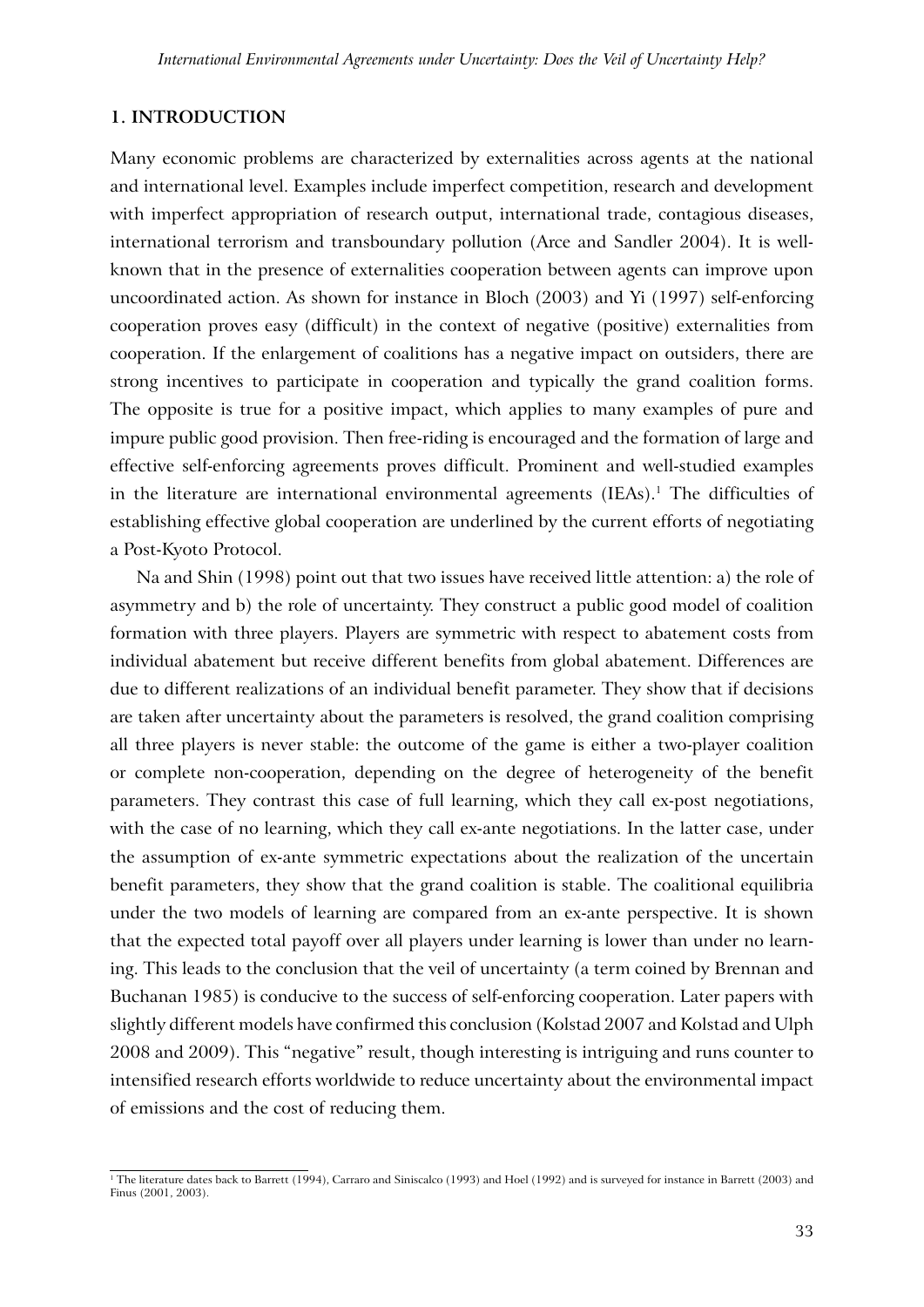By exploring and extending Na and Shin (1998) seminal contribution, this paper addresses three research questions: How general is the result? What are the crucial driving forces? Is there a way to avoid the negative outcome? This is systematically analyzed in this paper. One extension which we rule out from the outset is to consider a different payoff function. Though Na and Shin's payoff function is simple (linear benefits from global abatement and quadratic costs from individual abatement), it captures the main driving forces. The evaluation of the success of coalition formation requires the consideration of a particular function anyway and more complicated functions would make analytical solutions difficult to obtain in the context of uncertainty. However, we also do not find it attractive to switch to the simpler payoff function with linear benefit and cost functions considered for instance in Kolstad (2007) and Kolstad and Ulph (2008, 2009) as this leads to corner solutions in terms of equilibrium abatement choices, irrespective of the type of uncertainty.

The most obvious extension is to allow for any number of players instead of only three players. For more than three players, even under no learning the grand coalition will not necessarily form. Consequently, strategic interaction between coalition members and nonmembers will be present when choosing abatement levels.

The second extension is inspired by the work of Kolstad (2007), and Kolstad and Ulph (2008, 2009) who consider not only the polar cases of no and full learning (as in Na and Shin 1998), but also the intermediate case which they call partial learning. Partial learning means that players have to take their membership decision in the first stage under uncertainty, but will learn the parameter values of the payoff function before they take abatement decisions in the second stage. This implies de facto delayed learning as no uncertainty remains once players learn.2 Hence, in these models learning takes the form of perfect learning. That is, if players learn about parameter values, no uncertainty remains.

The third and fourth extensions are motivated by the suspicion that asymmetry may be a crucial factor that leads to small coalitions under full learning. As we show in more detail below, Na and Shin's assumption implies that there is pure uncertainty about the distribution of the benefits from global abatement, but the aggregate level of benefits is known. Hence, the third extension looks at the other extreme case, namely pure uncertainty about the level of benefits with symmetric realizations of the benefit parameters. This is what Kolstad (2007) calls systematic uncertainty. We consider a general version of this assumption in the context of Na and Shin's model. In contrast, the fourth extension sticks to pure uncertainty about the distribution of benefits but considers transfers to mitigate the asymmetric distribution of the gains from cooperation. Both extensions (third and fourth) qualify the negative conclusion about the role of learning. Interestingly, it turns out that with transfers asymmetry becomes even an asset.

Finally, the fifth extension considers a mirror image of the Na and Shin's assumption: pure uncertainty about the distribution of the costs from individual abatement, instead of

<sup>&</sup>lt;sup>2</sup> We stick to the terminology "partial learning" in order to relate our work to the literature on IEAs and uncertainty.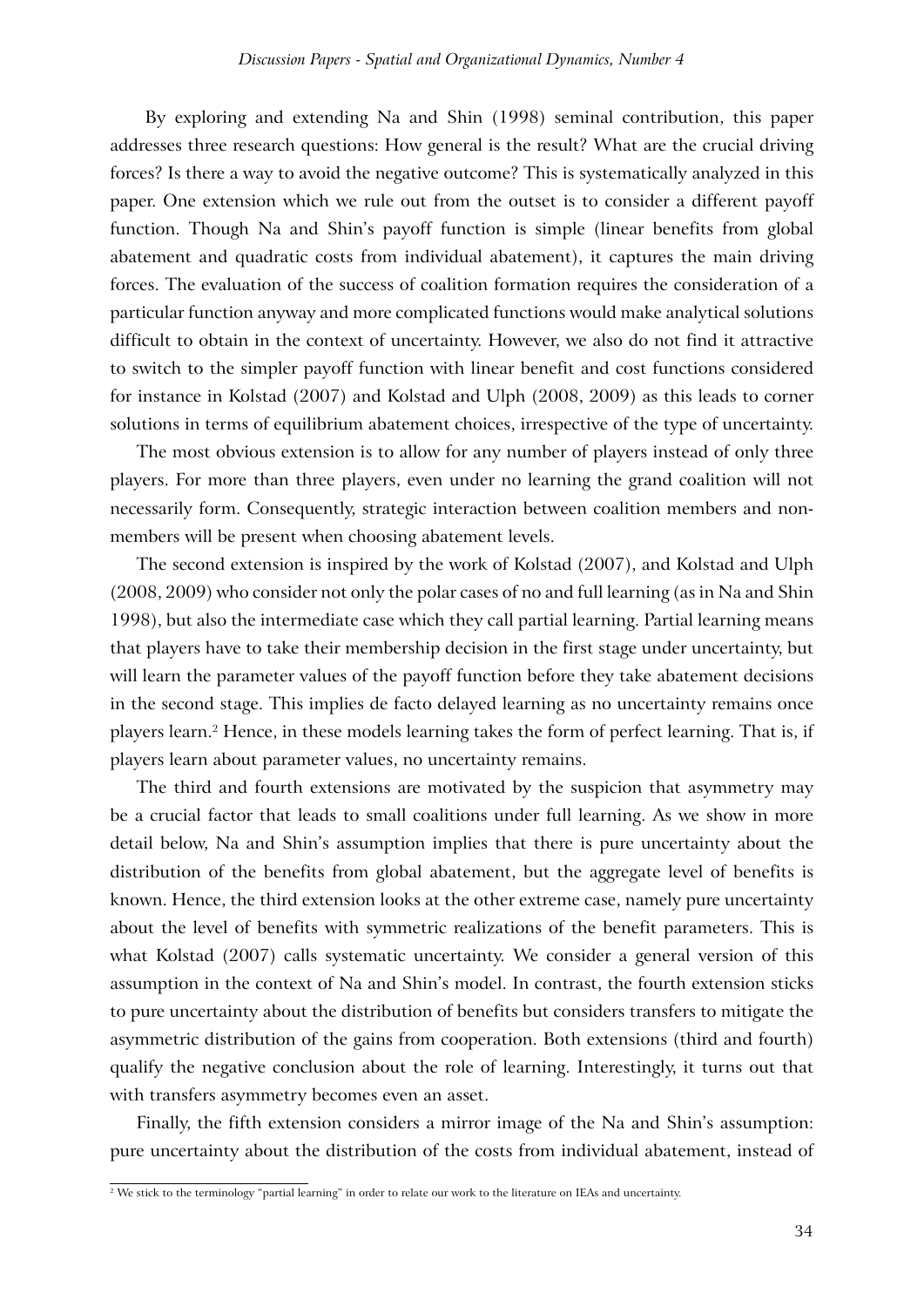uncertainty about the benefits from global abatement. Again, it turns out that the negative role of learning has to be qualified. For all extensions, we identify three effects (information, strategic and distributional effect) which help to explain the role of learning.

In the following, we outline our model in section 2. Section 3 analyzes the outcome under the various extensions. Section 4 summarizes the main conclusions and proposes some issues for future research.

#### **2. Model**

#### **2.1 Coalition Formation**

Consider as in Na and Shin (1998) and in many other models on IEAs that countries decide in the first stage whether to join an agreement (in which case they are called signatories) or to remain an outsider as a singleton (in which case they are called non-signatories). Players' membership decisions lead to a coalition structure,  $K = \{S, I_{n-m}\}\$  which is a partition of players, with *n* being the total number of players (without restriction to  $n = 3$  as in Na and Shin), *m* the size of coalition *S*,  $m \le n$ , and *N* the set of players,  $S \subseteq N$ . In this simple coalition formation game, coalition structure *K* is entirely determined by coalition *S* .

In the second stage, given that some coalition *S* has formed in the first stage, players choose their abatement levels  $y_i$ . For a start, assume no uncertainty and that as in Na and Shin (1998) the decision is based on the following payoff function:

(1) 
$$
\Pi_i = b_i \left( \sum_{k=1}^n y_k \right) - c_i y_i^2
$$
,  $i \in N$ 

where  $b_i$  is the parameter of the benefit function from global abatement (in the form of reduced damages, e.g. measured against some business-as-usual-scenario) and  $c_i$  the parameter of the cost function from individual abatement. Both parameters are assumed to be strictly positive.

For signatories it is assumed that they derive their equilibrium abatement levels by maximizing the aggregate payoff to their coalition

$$
(2) \ \ \max_{y^S} \sum_{k \in S} \Pi_k(S) \Rightarrow \sum_{k \in S} b_k = c_i y_i \Rightarrow \frac{\sum_{k \in S} b_k}{c_i} = y_i^*(S), \ \forall \ i \in S
$$

whereas as all singletons maximize their own payoff

(3) max. 
$$
\Pi_j(S) \Rightarrow b_j = c_j y_j \Rightarrow \frac{b_j}{c_j} = y_j^*, \forall j \notin S
$$

where  $\ y^S$  is the abatement vector of signatories,  $\ y_i^*(S)$  is individual equilibrium abatement of a signatory, which depends on  $S$  and  $y^*_j$  is individual equilibrium abatement of a non-signatory, which is independent of *S* . Comparing (2) and (3), it is evident that a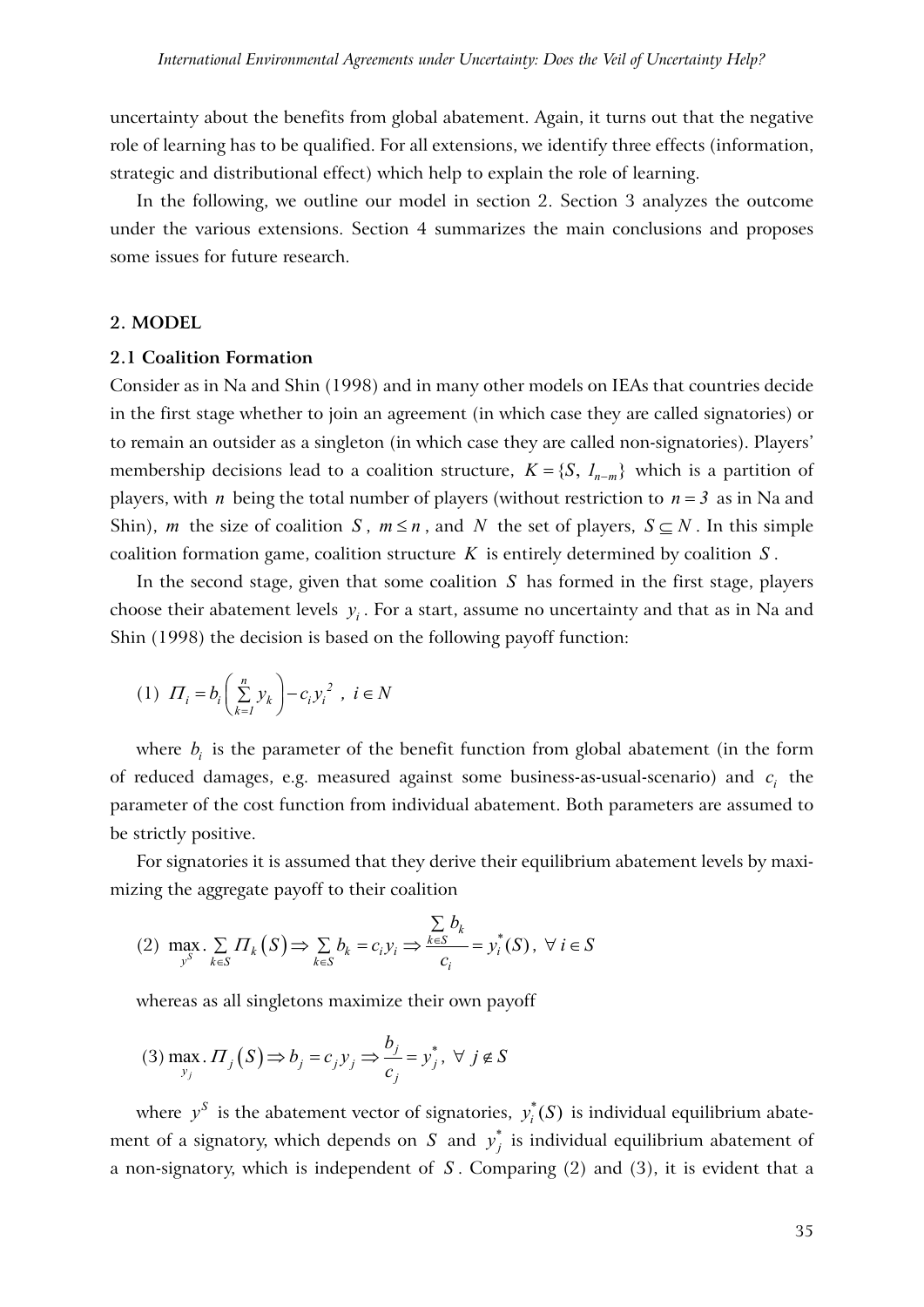country  $\ell$  will abate more if it belongs to the coalition than if it remains outside. Equilibrium payoffs of the second stage are derived by substituting equilibrium abatement levels derived from (2) and (3) into payoff functions (1), which we denote by  $\overline{H}_{i\in S}^*(S)$  and  $\overline{H}_{i\notin S}^*(S)$ , respectively, noting that also non-signatories payoffs depend on *S* as benefits depend on total abatement.

Since the entire game is solved by backward induction, we now move back to the first stage, determining stable coalitions by applying the following definition:

- (4) internal stability:  $\Pi_i^*(S) \ge \Pi_i^*(S \setminus \{i\}) \ \forall \ i \in S$
- (5) external stability:  $\overline{\Pi}_i^*(S) > \overline{\Pi}_i^*(S \cup \{j\}) \ \forall \ j \notin S$ .

That is, no signatory should have an incentive to leave coalition *S* to become a nonsignatory and no non-signatory should have an incentive to join coalition *S* . In order to avoid knife-edge cases, we assume that if players are indifferent between joining coalition *S* and remaining outside, they will join the agreement. Coalitions which are internally and externally stable are called stable and the set of stable coalitions is denoted by  $S^*$ . In case there is more than one stable coalition, we apply the Pareto-dominance selection criterion. We denote the set of Pareto-undominated stable coalitions by  $\Psi^* \subseteq S^*$ . If nontrivial coalitions are stable, they Pareto-dominate the singleton coalition structure. Note that the coalition structure comprising only singletons is stable by definition and hence existence of an equilibrium is guaranteed.<sup>3</sup>

Note that this coalition formation model possesses three interesting properties which are helpful for the subsequent analysis and summarized in Lemma 1.

### *Lemma 1: Properties of the Coalition Game*

*Consider payoff functions (1) with equilibrium abatement levels derived from (2) and (3). Let S and*   $\hat{S} = S \cup \{j\}$  be two coalitions formed in the first stage where  $\hat{S}$  is derived by one non-signatory  $j$ *joining coalition S .* 

*a) Positive Externality (PE): The payoff of a country k*, *which is neither a signatory of S nor of* ˆ *S*, *will be strictly higher under*  $\hat{S}$  *than*  $S$ , *i.e.*  $\prod_{k \notin S}^*(S) < \prod_{k \notin \hat{S}}^*(\hat{S})$ .

*b) Superadditivity (SAD): The aggregate payoff of the signatories of coalition S and of a non-signatory j is strictly lower than the aggregate payoff of the signatories of* ˆ *S , including the previous non-signatory*   $j$ , i.e.  $\sum_{i \in S} \prod_{i}^{*}(S) + \prod_{j \notin S}^{*}(S) < \sum_{i \in S} \prod_{i}^{*}(\hat{S}) + \prod_{j \in \hat{S}}^{*}(\hat{S}) = \sum_{i \in \hat{S}} \prod_{i}^{*}(\hat{S})$ .

<sup>&</sup>lt;sup>3</sup> The reason is that the singleton coalition structure can be generated by  $s = \emptyset$ , i.e. all players announce not to join the agreement. Then if one player changes her announcement, such that  $\tilde{S} = \{i\}$ , the coalition structure remains the same.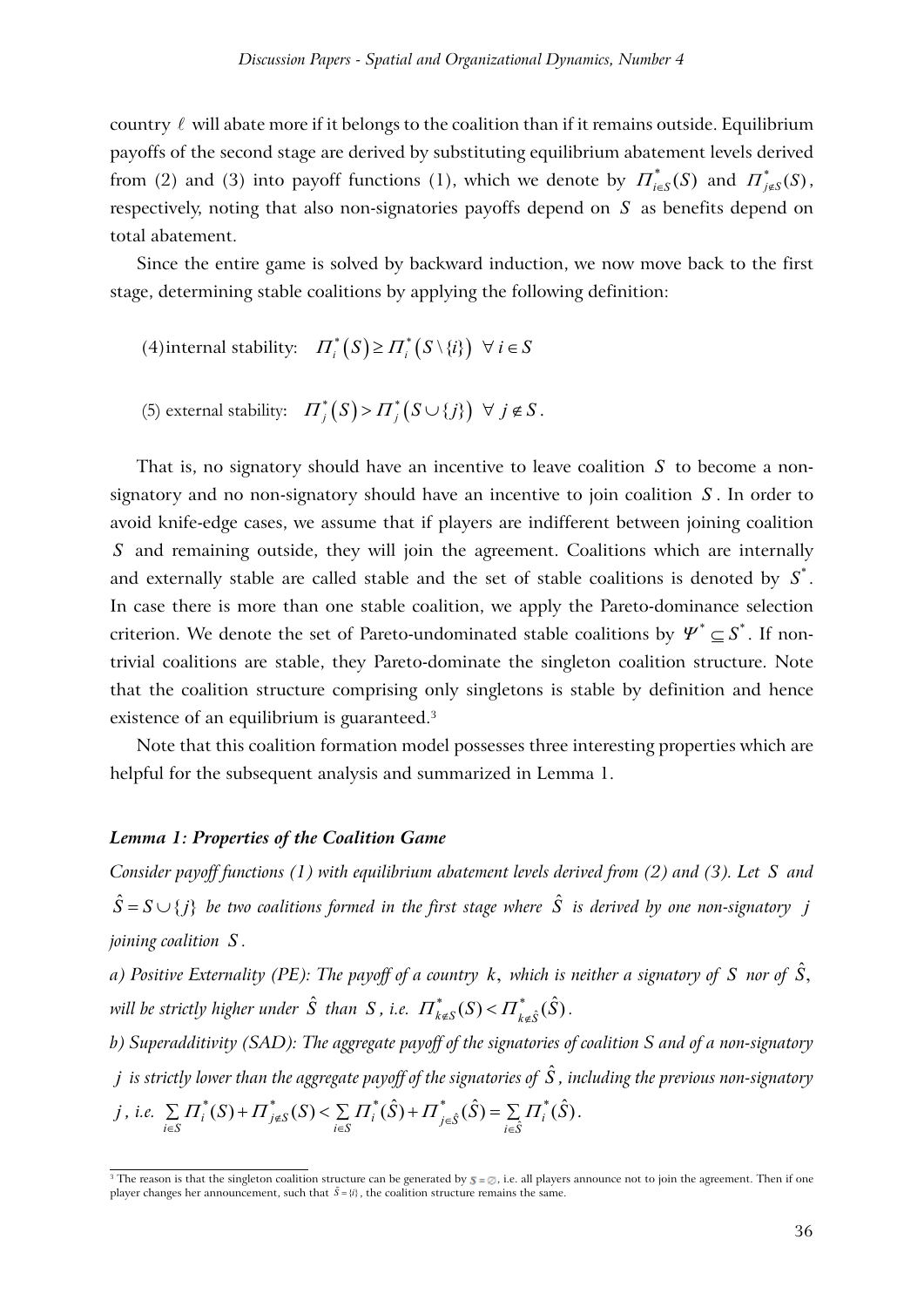*c) Global Efficiency from Cooperation (GEC): The aggregate payoff and the aggregate abatement level of all countries is strictly lower under S than*  $\hat{S}$ , *i.e.*  $\sum_{i \in S} \overline{H}_i^*(S) + \sum_{k \notin S} \overline{H}_k^*(S)$  $\overline{\Pi}_i^*(S)$  +  $\sum \overline{\Pi}_k^*(S)$  $i \in S$   $k \notin$  $\sum_{i \in S} \prod_{i}^{*}(S) + \sum_{k \notin S} \prod_{k}^{*}(S) < \sum_{i \in \hat{S}} \prod_{i}^{*}(\hat{S}) + \sum_{k \notin \hat{S}} \prod_{k}^{*}(\hat{S})$  $\overline{H}_i^*(S)$  +  $\sum \overline{H}_k^*(S)$  $i \in S$  k∉  $\sum \overline{H}_i^*(S) + \sum$ *and*  $\sum_{i \in S} y_i^*(S) + \sum_{k \notin S} y_k^*(S) < \sum_{i \in \hat{S}} y_i^*(\hat{S}) + \sum_{k \notin \hat{S}} y_k^*(\hat{S})$  $y_i^*(S)$  +  $\sum y_k^*(S)$  <  $\sum y_i^*(S)$  +  $\sum y_k^*(S)$ ∈  $S$   $k \notin S$   $i \in \hat{S}$   $k \notin$  $\sum y_i^*(S) + \sum y_k^*(S) < \sum y_i^*(S) + \sum y_k^*(S)$ .

**Proof:** From the F.O.C. in (2) it is evident that if country *j* joins coalition *S* , such that  $\hat{S}$  forms, it will choose a higher abatement level, as well as all signatories of  $S$ , but all remaining non-signatories' abatement levels remain constant. Hence, total abatement will be higher if  $\hat{S}$  than if  $S$  forms (GEC with respect to abatement). Moreover, countries which are neither signatories of  $\,S\,$  nor of  $\,\hat{S}\,$  will have higher benefits but the same costs and hence higher payoffs (PE). SAD follows from  $\max_{y^S} \sum_{i \in S} \Pi_i(S) + \max_{y_j} \Pi_j(S) < \max_{y^S} \sum_{i \in S} \Pi_i(\hat{S})$  $\Pi_i$  S ∑<br>≀∈ because of the presence of externalities and because abatement strategies of all non-merging singletons remain constant. Finally, GEC with respect to aggregate payoffs follows from combining properties PE and SAD. (**Q.E.D.**)

Global Efficiency from Cooperation (GEC) makes it interesting from a normative point of view to analyze the prospects of cooperation. The highest (lowest) global abatement level and the (lowest) highest total payoff is obtained in the grand coalition (if all countries play as a singleton) which corresponds to the social optimum (Nash equilibrium). Note that the property GEC also holds under uncertainty, which we consider later by taking expectations over the uncertain parameters. This will be useful when evaluating the success under the three models of learning below. The Positive Externality (PE) explains why the formation of large stable coalition is difficult, despite Superadditivity (SAD) holds. Starting from no cooperation and forming gradually large coalitions, the SAD-effect is gradually outweighted by the PE-effect. Again, these effects are also present under uncertainty.

### **2.2 Learning Scenarios**

We now assume that some parameter values of the payoff functions are uncertain. Following Na and Shin (1998) and many other papers, we assume risk-neutral agents as players are governments and not individuals. Additional to Na and Shin (1998) and as in Kolstad and Ulph (2008, 2009), we also consider the scenario of partial learning, which gives rise to the following three *learning scenarios*: 1) full learning, 2) partial learning and 3) no learning. *F*ull *L*earning (abbreviated FL) can be considered as a benchmark case in which players learn about the true parameter values before taking the membership decision in the first stage. Hence, uncertainty is fully resolved at the beginning of the game. For *P*artial *L*earning (abbreviated PL) it is assumed that players decide about membership under uncertainty but know that they will learn about the true parameter values before deciding upon abatement levels in the second stage. Hence, the membership decision is based on expected payoffs, under the assumption that players will take the correct decision in the second stage. Finally,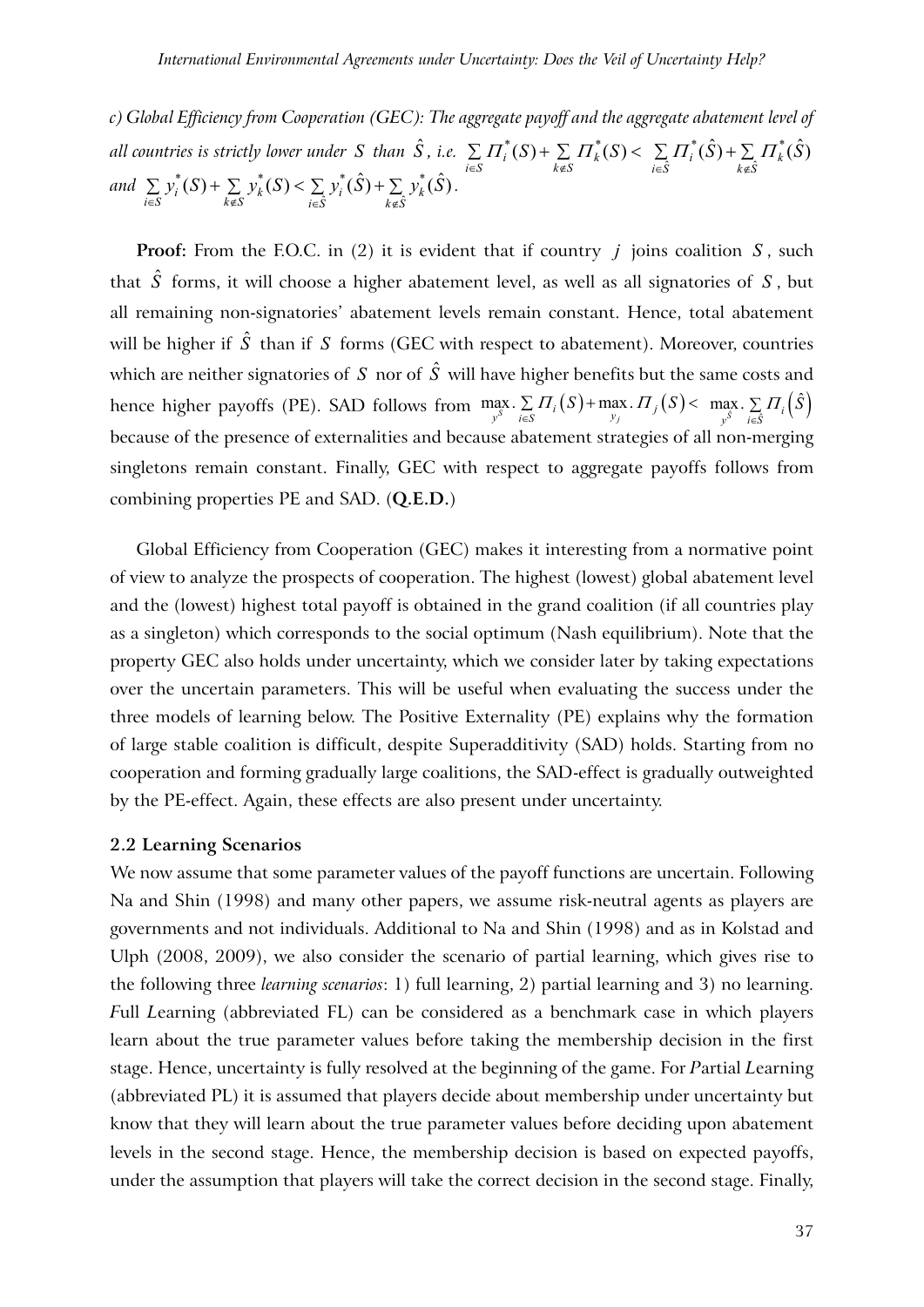under *N*o *L*earning (abbreviated NL) also the abatement decision has to be taken under uncertainty. That is, players derive their abatement strategies by maximizing expected payoffs. The membership decisions are also taken based on expected payoffs, though these payoffs differ from those under partial learning, given that less information is available.

Thus, viewed together, uncertainty is symmetric: all players know as much or little than their fellow players. FL and PL are identical regarding the second stage,but not regarding the first stage. Hence, differences and similarities between these two learning scenarios in terms of overall outcomes must be related to the first stage. Both scenarios differ from NL as abatement decisions under NL are based on expected payoffs. All three scenarios differ with respect to the first stage. The determination of stable coalitions is based on known payoffs under FL, expected payoffs given that abatement decision will be based on realized parameter values under PL and expected payoffs based on expected parameter values under NL.

In the following, we analyze four cases. Case 1 is the Na and Shin (1998) case, assuming (pure) uncertainty about the distribution of the benefits from global abatement. Case 2 is the Kolstad (2007) case, assuming (pure) uncertainty about the level of the benefits from global abatement. Case 3 is the Na and Shin (1998) case with transfers. Case 4 is a mirror image of the Na and Shin (1998) case, assuming pure uncertainty about the distribution of the costs from individual abatement, considering both, no transfers and transf

#### **3. Results**

#### **3.1 Case 1: Uncertainty about the Distribution of Benefits without Transfers**

Na and Shin's case requires assuming cost symmetry and hence we set  $c_i = c_j = c$ ,  $\forall i \in N$ , in payoff function (1) and define  $\theta_i = \frac{\nu_i}{\lambda}$ *b*  $\theta_i = \frac{\theta_i}{c}$ , which we call from now onwards the benefit parameter. If this parameter is uncertain, it is represented by the random variable Θ*<sup>i</sup>* with associated distribution  $f_{\theta_i}$ . Like in Na and Shin (1998),  $\theta_i$  is viewed as an individual parameter. Moreover, expectations about Θ*i* are symmetric, though realizations are asymmetric as the random variables are correlated. Na and Shin (1998) consider only three players with benefit parameters uniformly distributed over a set of three positive values. We also adopt a uniform distribution, but as we consider an indefinite number of players, we have to define a specific set of benefit parameter values over the set of players. Hence, we assume the following probability distribution:

(6) 
$$
f_{\theta_i}(\theta_i) = \begin{cases} \frac{1}{n} & \text{for } \theta_i = k, \ k \in \mathbb{N} \\ 0 & \text{otherwise} \end{cases}
$$

which implies the following expected value,  $E[\Theta_i]$ , and variance,  $Var[\Theta_i]$ :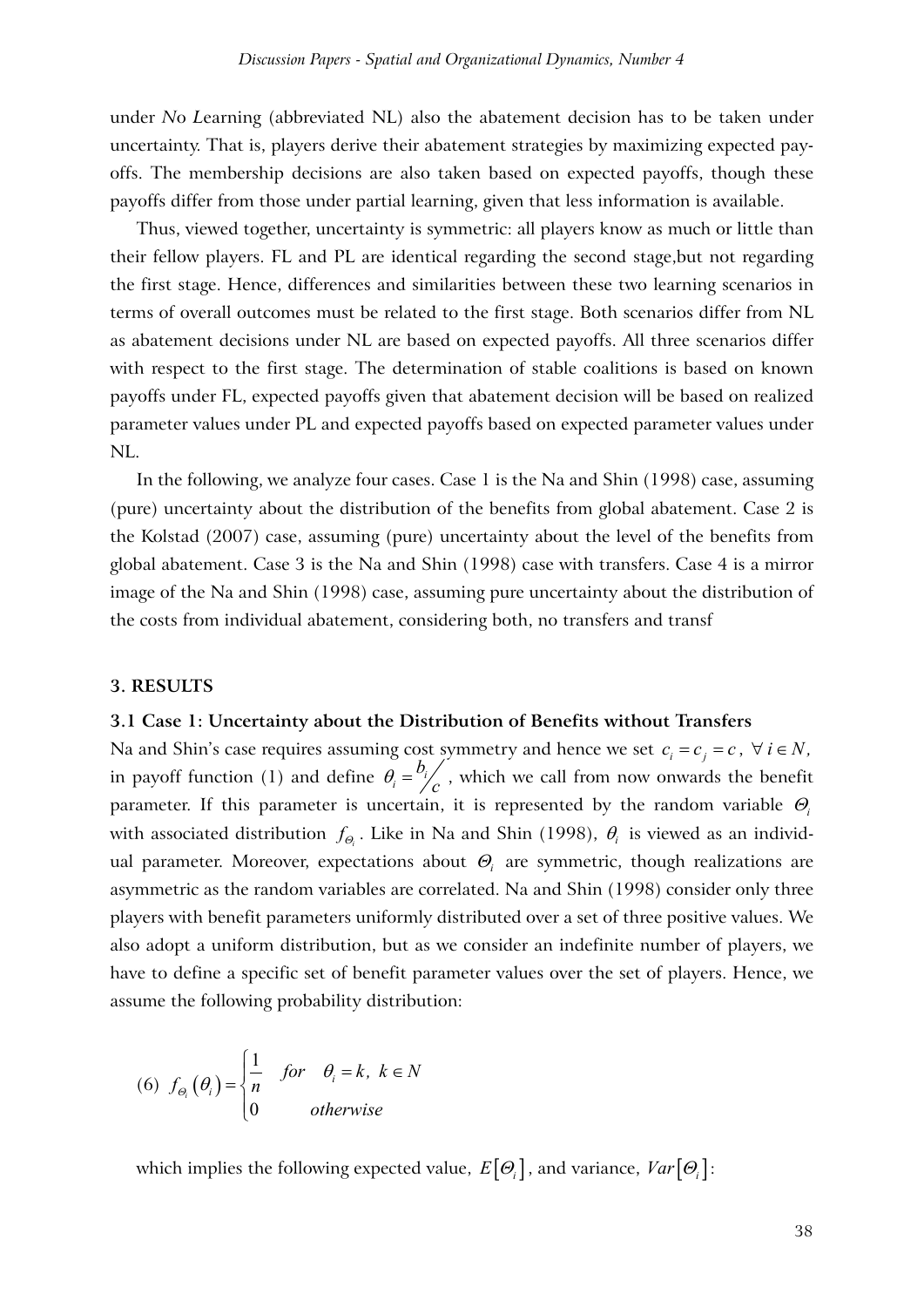(7) 
$$
E[\Theta_i] = \frac{n+1}{2}
$$
 and  $Var[\Theta_i] = \frac{n^2 - 1}{12}$ .

In this setting, correlation means that all players have a different benefit parameter:  $\theta_i \neq \theta_k$ ,  $\forall i \neq k \in N$ . Thus, vector  $\Theta = (\Theta_1, ..., \Theta_n)$  is composed of all the elements of *N*, i.e. 1 *n i i*  $\Theta_i = N$  $\bigcup_{i=1} \Theta_i = N$ .

For the interpretation of this and the following cases, it is helpful to define the level of *n* benefits from global abatement as  $L = \bigcup \mathcal{O}_i$ . Hence the marginal benefit of player *i* can be written as  $\mathcal{O}_i = \lambda_i L$  where  $\lambda_i$  represents the individual share in global benefits. In case 1, the level *L* is constant. Thus, uncertainty is purely about the shares, or *the distribution of benefits* from global abatement.

For FL and PL, equilibrium abatement levels of the second stage follow directly from (2) and (3), assuming  $c_i = c_j = c$ ,  $\forall i \in N$ , and letting  $\theta_i = \frac{b_i}{\lambda}$ *b*  $\theta_i = \frac{\theta_i}{c}$ . For NL, payoffs in (2) and (3) have to replaced by expected payoffs. However, as payoffs are linear in the random variables <sup>Θ</sup>*<sup>k</sup>* , certainty equivalence holds. That is, the maximization of expected payoffs is equivalent to the maximization of payoffs under certainty for  $\theta_k = E[\Theta_k]$ .

Before proceeding to the first stage, it is already informative to compare second stage outcomes. For this, we take an ex-ante perspective and compute equilibrium expected abatement and payoff levels also in the case of FL and PL. Note that there is an immediate link between individual and total expected levels: individual levels are a fraction *n* of total levels. This is due to the ex-ante symmetry of all countries – they do not know whether they will be signatories or non-signatories. Thus, in the following analysis and proofs, we concentrate on total expected levels.

#### *Lemma 2: Expected Abatement and Payoffs in the Second Stage in Case 1*

*Let*  $K = \{S, I_{n-m}\}\$  be some coalition structure with coalition *S* of size *m . Under all three learning scenarios, the following relations hold ex-ante in case 1:*

*Individual and Total Expected Abatement Levels:*  $FL = PL = NL$ .

*Individual and Total Expected Payoff Levels:*  $FL = PL \leq NL$  *with strict inequality if*  $S \neq N$ *.* 

**Proof:** See Appendix 1. **(Q.E.D.)**

It is clear that FL and PL are identical regarding the second stage. For payoff function (1), with respect to abatement, there is also no difference to NL. This suggests that despite there is over- and undershooting in terms of optimal abatement levels under NL, compared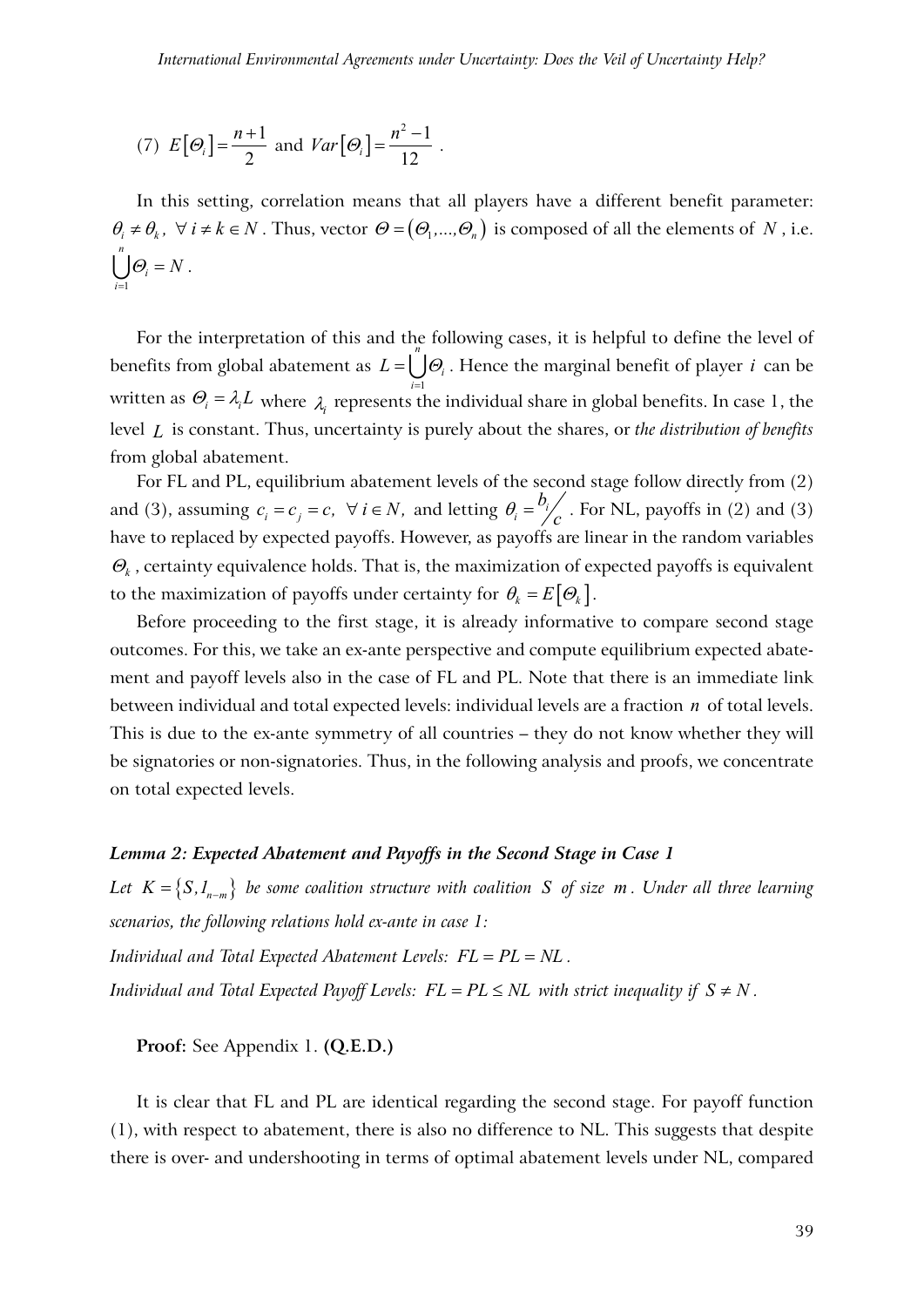to the realizations of the random benefit parameter Θ*<sup>i</sup>* , on average this cancels out. This is different for payoffs.

Consider first the grand coalition,  $S = N$ , corresponding to the social optimum. Then there is no strategic interaction between players. We call the payoff difference between learning and no learning in the grand coalition the information effect from learning. In other words, the information effect measures the value of information in the absence of any strategic interaction and stability considerations. A priori we know that this information effect cannot be negative – it can only be zero at worst. For  $S = N$  the first order conditions require setting the sum of marginal benefits over all players equal to individual marginal abatement costs. By assumption, in case 1, also under NL the sum of marginal benefits is known. Hence, the information effect from learning is zero.

Consider now any other coalitions structure different from the grand coalition,  $S \neq N$ where there is interaction between players. We call the payoff difference between learning and no learning in these coalition structures the strategic effect from learning. This effect is negative according to Lemma 2. In order to explore the intuition behind this result, let us take the extreme case where no non-trivial coalition forms, which corresponds to the Nash equilibrium.4 Under FL and PL, all countries will choose a different abatement level, as all have a different parameter  $\theta_i = \frac{b_i}{\lambda_i}$  $\theta_i = \frac{\theta_i}{c}$  due to different  $b_i$ 's. This is not cost-effective as all have the same cost parameter  $c$ . In contrast, under NL, due to symmetric expectations about <sup>Θ</sup>*<sup>i</sup>* , all countries choose the same abatement level which is also inefficient as under FL and PL (i.e. marginal abatement costs are not set equal to the sum of marginal benefits), but at least cost-effective (i.e. all marginal abatement costs are equal). Thus, the negative strategic effect from learning is a cost-effectiveness effect here. Put differently, getting it on average right across all players in terms of costs is more important than getting it individually right.

We now move to the first stage and determine stable coalitions. In order to make coalition formation interesting, we assume henceforth  $n \geq 3$ . We find:

#### *Lemma 3: Equilibrium Coalitions in the First Stage in Case 1*

*In case 1, under the three scenarios of learning, the expected equilibrium coalition size*  $E[m^*]$  *is given by:*  $E\left[m^{*PL}\right] = E\left[m^{*NL}\right] = 3$  *and*  $E\left[m^{*FL}\right] = \begin{cases} 1 & \text{if } n = 3 \\ 2 & \text{if } n > 4 \end{cases}$ 2 if  $n \geq 4$  $E\left[m^{\ast_{FL}}\right]=\begin{cases}1 & \text{if } n\end{cases}$  $\begin{bmatrix} m^{*FL} \end{bmatrix} = \begin{cases} 1 & if & n = \\ 2 & if & n \geq \end{cases}$ *where under FL for*  $n \geq 4$  *the only stable coalition is formed by the two players with the highest*  $\theta_i$ *.* 

**Proof:** See Appendix 2. **(Q.E.D.)**

For NL the intuition is straightforward. As pointed out above, due to certainty equivalence, equilibrium abatement levels correspond to those under certainty if the parameters  $\theta_k$  are equal to the expected value of  $\mathcal{O}_k$ . Due to ex-ante symmetric expectations, we have symmet-

<sup>&</sup>lt;sup>4</sup> The idea is illustrated for two players in an emission game in Ulph (1998). Other examples with negative value of information in noncooperative equilibria are discussed for instance in Gollier and Treich (2003).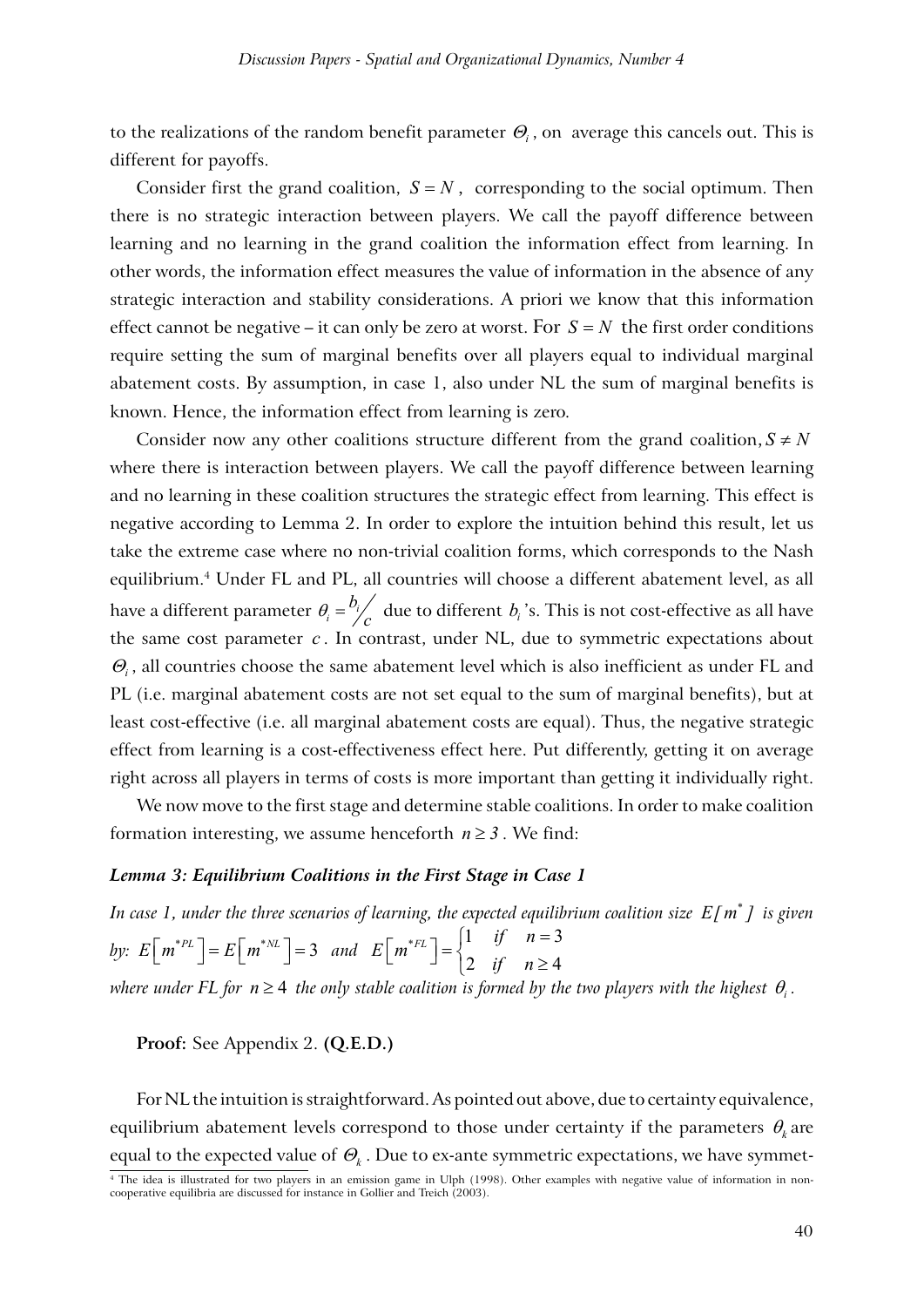ric payoff functions. For payoff function  $(1)$  it is well-known from the literature (see e.g. Finus 2003) that the stable coalition comprises three signatories if  $n \geq 3$ .<sup>5</sup> Also under PL the ex-ante symmetry leads to the same stable coalitions, though certainty equivalence does not hold. This is different for FL where due to asymmetric realizations of Θ*i* signatories receive asymmetric payoffs, implying that only smaller coalitions are stable. If  $n \geq 4$ , only the two countries with the highest benefit parameter find it attractive to form a coalition.

The driving force of this result is what we call the distributional effect from learning: the payoff difference of various degrees of learning due to the stability of different coalitions. The intuition is along the lines of Young (1994), borrowing the concept of the veil of uncertainty from Brennan and Buchanan (1985), who argues that agreements are easier if potential participants do not know the distributional consequences.<sup>6</sup> Since stable coalitions depend on second stage outcomes, it is generally difficult to disentangle the distributional from the strategic effect. However, this poses no problem when FL and PL are compared as second stage outcomes are identical: the distribution effect is the payoff difference between FL and PL due to different coalition sizes, resulting from different distributions of the gains from cooperation among coalition members.

Hence, compared to Na and Shin (1998), we also confirm for PL the stable coalition size of 3, but this is not the grand coalition as long as there are more than three countries. Like in Na and Shin (1998) the coalition size under FL falls short of the coalition size under NL, and, as just confirmed, also under PL.

We now combine the first and second stage outcomes to evaluate the overall success of IEAs.

## **Proposition 1: Outcome in Case 1 (Uncertainty about the Distribution of Benefits without Transfers)**

*In case 1, under the full, partial and no learning scenario, expected equilibrium total abatement levels and expected total payoffs are ranked as follows:*

*1*) *Total Abatement:*  $NL = PL > FL$ 

2) Total Payoff: 
$$
\begin{cases} NL = PL > FL & \text{if } n = 3 \\ NL > PL > FL & \text{if } n \ge 4 \end{cases}.
$$

**Proof:** Relations between NL and PL follow directly from Lemmas 2 and 3. For the relation between PL and FL, we note that second stage outcomes are the same. For  $n = 3$ ,  $E\lceil m^{*PL} \rceil = 3 > 1 = E\lceil m^{*FL} \rceil$  and hence  $PL > FL$  follows from property GEC (Lemma 1). For  $n > 3$ , though  $E\left[m^{*p}\right] = 3 > 2 = E\left[m^{*p}\right]$ , the identity of players matters for FL, as a two-player coalition among the players with the highest θ*i* produces a higher abatement and

<sup>&</sup>lt;sup>5</sup> Note that similar small coalitions are obtained for other strictly concave payoff functions as long as one does not assume Stackelberg leadership of signatories (see Finus 2003).

<sup>&</sup>lt;sup>6</sup> The idea is also illustrated in a simple two-player model in Helm (1998) and in Kolstad (2005).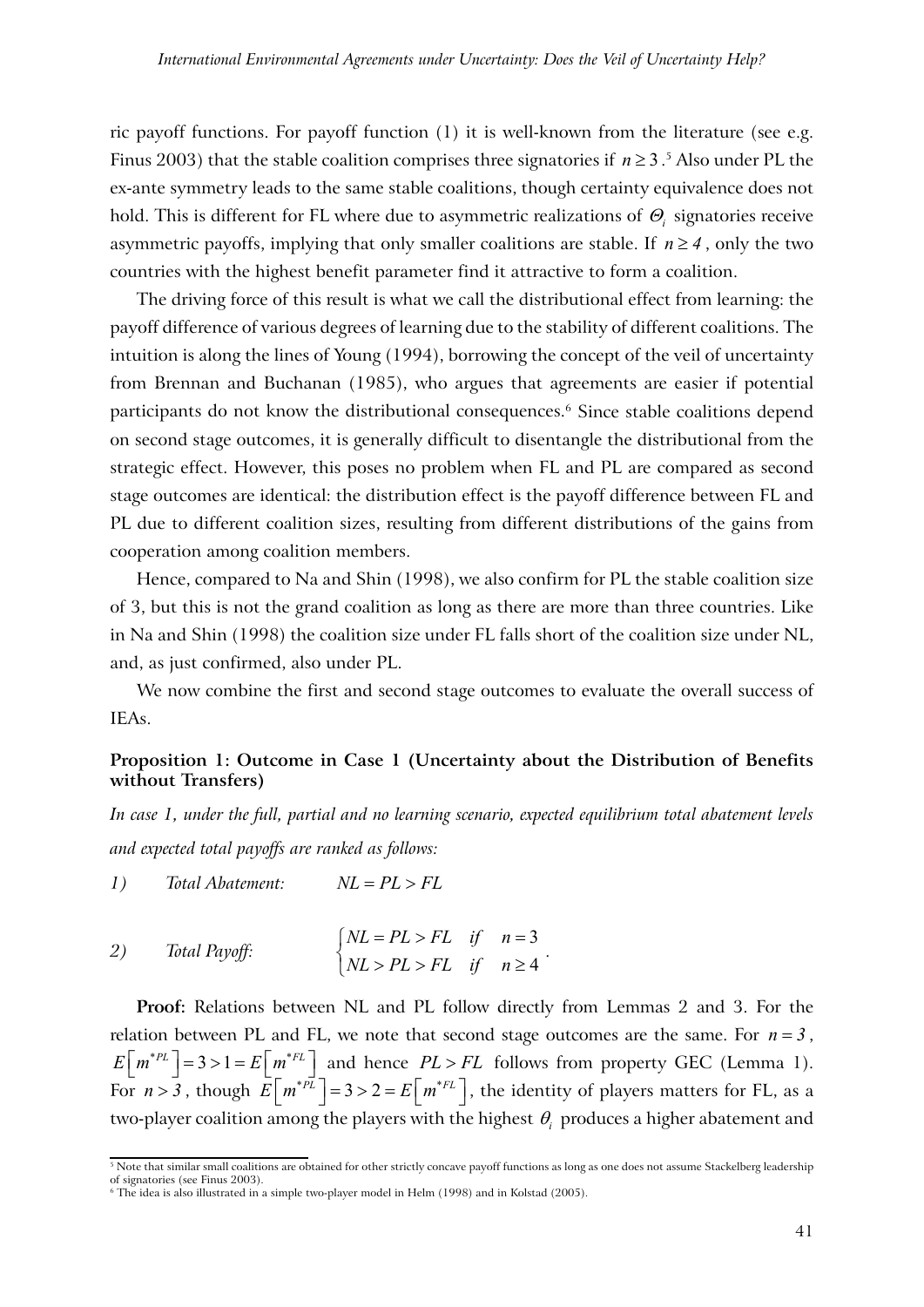payoff level than an average two-player coalition. Hence, we compute expected abatement and payoffs under PL assuming  $E\left[m^{*PL}\right] = 3$  and compare them with those levels under FL where a coalition among the two countries with the highest benefit parameters is formed, *n* − *l* and *n*, which delivers the result. The relations between NL and FL follow directly from the relations between NL and PL as well as PL and FL. **(Q.E.D.)**

Hence, the negative role of learning as concluded by Na and Shin (1998) is confirmed for more than three players including the intermediate case of partial learning. The strategic effect from learning is negative, leading to worse outcomes under FL and PL. Additionally, the distributional effect from learning makes FL even worse than PL.

#### **3.2 Case 2: Uncertainty about the Level of Benefits**

It became evident that the asymmetric realization of the random benefit variable Θ*i* is a driving force for the negative outcome under learning, regardless whether we consider PL or FL. Hence, we consider the other extreme assumption with pure uncertainty about the level of the benefits from global abatement. In order to capture this, we again assume cost symmetry,  $c_i = c_j = c \quad \forall i \in N$ , and again define  $\theta_i = \frac{b_i}{\lambda}$ *b*  $\theta_i = \frac{\theta_i}{c}$ . However, now uncertainty does not relate to an individual but a common parameter, which Kolstad (2007) and Kolstad and Ulph (2008, 2009) call systematic uncertainty. Again, all players have the same expectations ex-ante, but now, once uncertainty is resolved, all countries have also the same benefit parameter ex-post,  $\Theta_i = \Theta_k \quad \forall i, k \in N$ . Thus, uncertainty is perfectly and positively correlated. More important, however, it is to note that in case 2 uncertainty is de facto about the *level of the benefits* from global abatement. For the subsequent analysis, no assumption about the functional form of the probability distribution  $f_{\Theta}$  is required (as for instance in Kolstad 2007). We proceed as in case 1, looking first at second stage outcomes, then at first stage outcomes and finally combining both.

#### *Lemma 4: Expected Abatement and Payoffs in the Second Stage in Case 2*

*Let*  $K = \{S, I_{n-m}\}\$  be some coalition structure with coalition *S* of size *m . Under all three learning scenarios, the following relations hold ex-ante in case 2: Individual and Total Expected Abatement Levels:*  $FL = PL = NL$ . *Individual and Total Expected Payoff Levels:*  $FL = PL > NL$ .

**Proof:** See Appendix 1. **(Q.E.D.)**

Again, over- and undershooting under NL compared to the realizations of Θ*<sup>i</sup>* , which is now systematic, cancels out on average. However, the relations in terms of payoffs are reversed to case 1. The symmetric realizations of Θ*i* implies that also under FL and PL abatement is cost-effectively allocated in all possible coalitions structures. Though overshooting under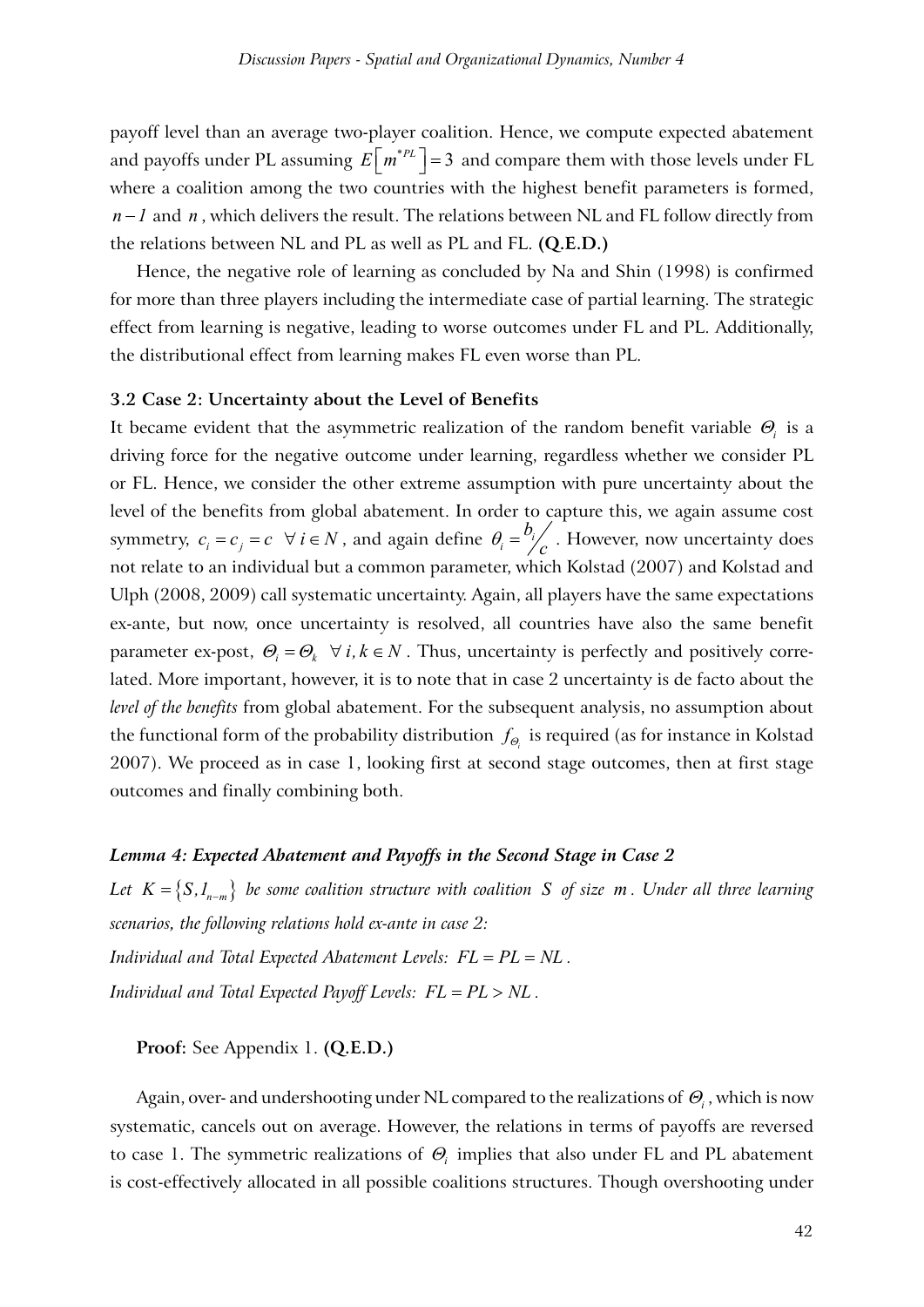NL is associated with additional benefits, this is costly due to strictly convex cost functions. The additional costs are higher than the cost savings when there is undershooting. Thus, more information is beneficial if there is systematic uncertainty. This is confirmed when evaluating overall outcomes in Proposition 2, as Lemma 5 shows that first stage outcomes are the same under all three scenarios of learning.

#### *Lemma 5: Equilibrium Coalitions in the First Stage in Case 2*

*In case 2, under the three scenarios of learning, the expected equilibrium coalition size*  $E/m^*$  *<i>[* is given *by:*  $E\left[m^{\ast FL}\right] = E\left[m^{\ast PL}\right] = E\left[m^{\ast NL}\right] = 3$ .

**Proof:** See Appendix 2. **(Q.E.D.)**

#### **Proposition 2: Outcome in Case 2 (Uncertainty about the Level of Benefits)**

*In case 2, under the full, partial, and no learning scenario, expected equilibrium total abatement levels and expected total payoffs are ranked as follows:*

- *1*) Total Abatement:  $FL = PL = NL$
- *2*) *Total Payoff:*  $FL = PL > NL$ .

**Proof:** Follows immediately from Lemma 4 and 5. **(Q.E.D.)**

Taken together, our intuition that Na and Shin's negative result hinges on the asymmetric realization of the random benefit variable Θ*i* is confirmed. The strategic effect from learning is now positive and hence no longer upsets second stage outcomes under FL and PL (see Lemma 4). Additionally, the distributional effect from learning is zero, posing no longer a disadvantage to FL in terms of the size of stable coalitions (see Lemma 5).

#### **3.3 Case 3: Uncertainty about the Distribution of Benefits with Transfers**

Another possibility to avoid the negative outcome of case 1 is transfers. Transfers can address the negative distributional effect from learning. They are relevant for FL, but have no effect on PL and NL as membership decisions are based on expected payoffs which are symmetric among signatories and also among all non-signatories. Therefore, transfers will affect the ranking between FL and PL, FL and NL, but not the ranking between PL and NL. Because transfers are based on realized parameter values under FL, there is no room for strategic misrepresentation of preferences.

More precisely, the analysis proceeds as follows. First, note that the maximization procedure in the second stage (see  $(2)$  and  $(3)$ ) implies transferable utility and hence equilibrium abatement levels are not affected by transfers. (Hence, transfers have no impact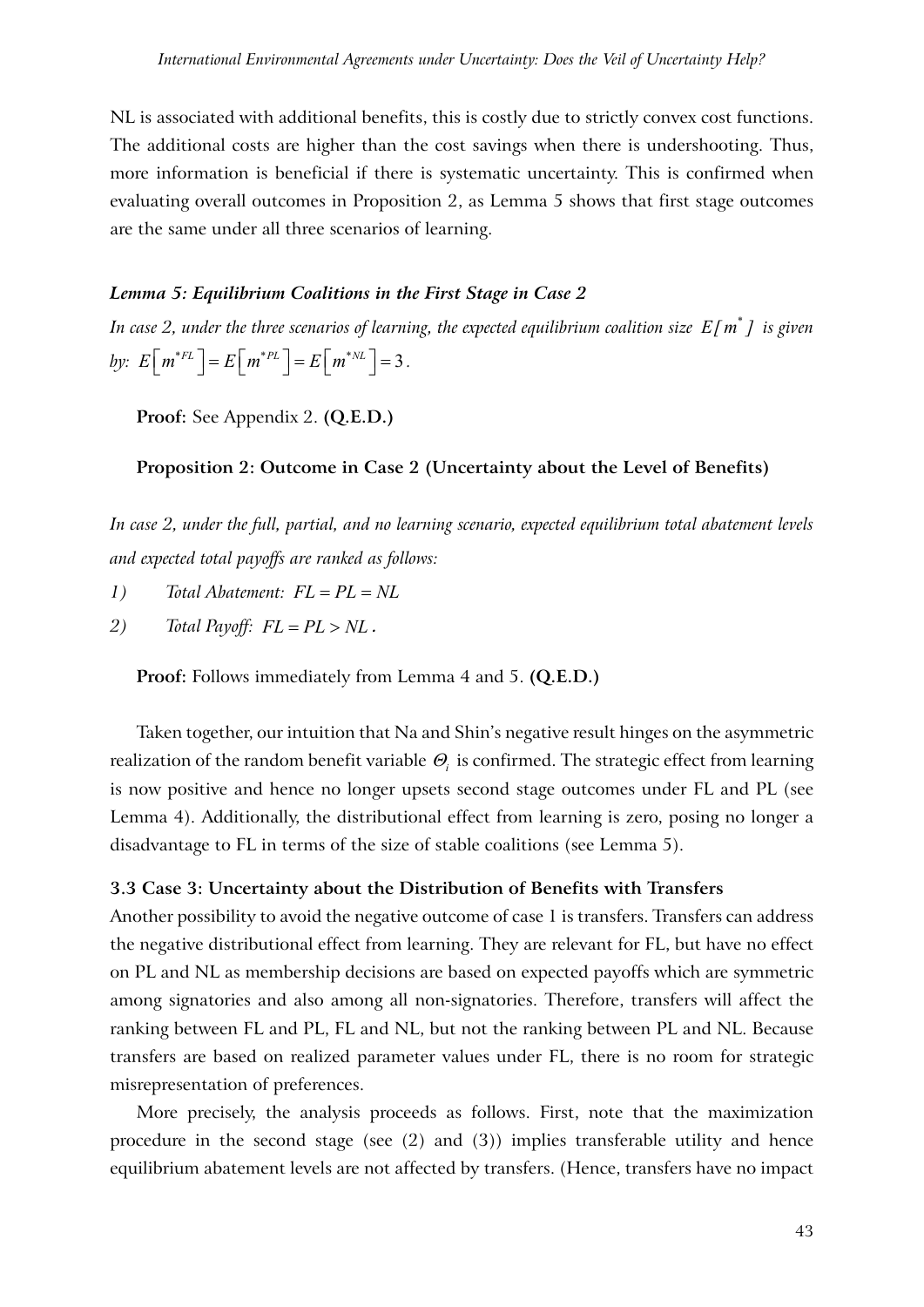on the information and strategic effect.) This is different for first stage outcomes. Generally speaking, many transfer schemes have been considered in the literature on IEAs (e.g. Barrett 2001, Botteon and Carraro 1997, Bosello et al. 2003, Eyckmans and Finus 2006 and Weikard et al. 2009). However, in order to avoid the sensitivity of outcomes regarding particular assumptions, we apply the concept of an almost ideal sharing scheme (AISS) proposed by Eyckmans and Finus (2009) of which similar notions are found in Fuentes-Albero and Rubio (2009), McGinty 2007 and Weikard (2009). They argue that if and only if:

(8) potential internal stability: 
$$
\sum_{i \in S} \prod_{i=1}^{k} (S) \ge \sum_{i \in S} \prod_{i=1}^{k} (S \setminus \{i\})
$$

holds, then there exists a transfer system which makes *S* internally stable. A transfer system for which every potentially internally stable coalition is internally stable belongs to the AISS, which gives each coalition member its free-rider payoff,  $\prod_{i=1}^{n} (S \setminus \{i\})$ , plus some positive share of the surplus  $\sigma(S) = \sum_{i \in S} \prod_{i}^{*}(S) - \sum_{i \in S} \prod_{i}^{*}(S \setminus \{i\})$  . For every transfer system belonging to the AISS, coalition *S* is externally stable if and only if all larger coalitions *S*∪{*i*}, considering all possible fringe player *j* ∉ *S* joining coalition *S*, are not potentially internally stable. Taken together, this means that every transfer scheme belonging to AISS will lead to the same set of internally and externally stable coalitions and hence set of stable coalitions (robustness). Most important, among those coalitions that can be potentially internally stabilized, i.e.  $\sigma(S) \ge 0$  (which may not be possible for large coalitions because  $\sigma(S) < 0$ ), AISS stabilizes (in the sense of internal and external stability) those with the highest aggregate welfare over all players (optimality). This property hinges on only one structural property, namely the (weakly) positive externality (PE) from coalition formation. As known from Lemma 1, this property holds even in its strong version in our coalition formation game. Applying AISS to our setting, we derive the following result.

#### *Lemma 6: Equilibrium Coalitions in the First Stage in Case 3*

*In case 3, under the three scenarios of learning, the expected equilibrium coalition size*  $E/m^*$  *<i>[* is given *by:*  $E\left[m^{\ast PL}\right] = E\left[m^{\ast NL}\right] = 3$  and  $E\left[m^{\ast FL}\right] = \begin{cases} 1/2 \\ f(n) \end{cases}$ 3 if  $n \leq 8$ 3 if  $n \geq 9$  $E\left[m^{*_{FL}}\right]=\begin{cases} 3 & \text{if} \quad n \\ 2 & \text{if} \quad n \end{cases}$  $\begin{bmatrix} m^{*_{FL}} \end{bmatrix} = \begin{cases} 3 & \text{if} & n \leq \\ f(n) > 3 & \text{if} & n \geq 0 \end{cases}$  $\left|f(n) > 3 \text{ if } n \geq 0 \right|$ *where under FL all possible 3-player coalitions are stable if n* ≤ 8 *, no stable coalition comprises less than three players if*  $n \geq 9$  *and*  $f(n)$  *increases in*  $n$ *.* 

**Proof:** See Appendix 2. **(Q.E.D.)**

As pointed out above, the outcomes of PL and NL are not affected by transfers. The coalition size under FL does no longer fall short of those under PL and NL. To the contrary,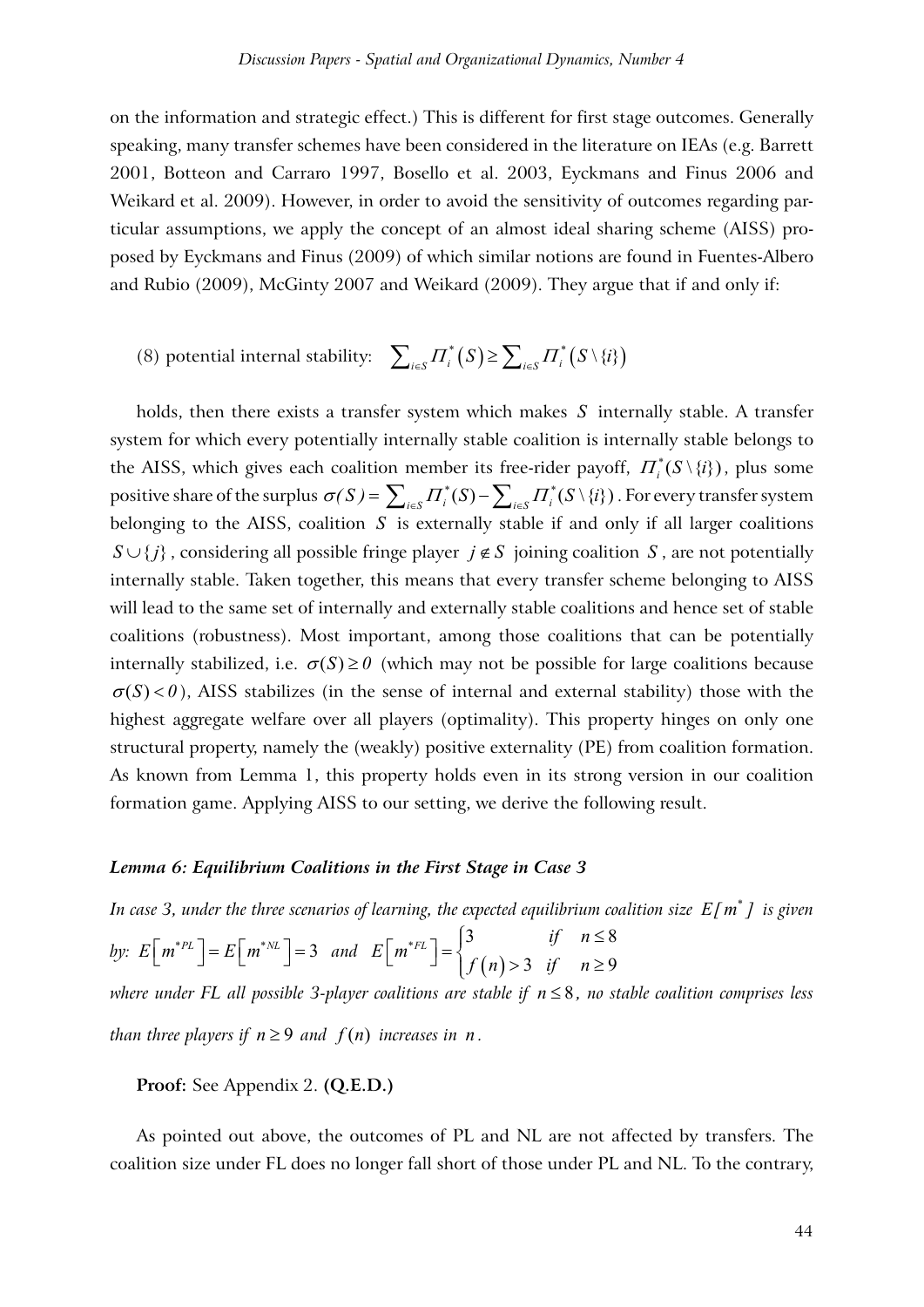if *n* is large enough (i.e.  $n \ge 9$ ), the coalition size will be larger than under PL and NL. Due to the assumption about the distribution of the variables Θ*<sup>i</sup>* , the degree of asymmetry among players (measured as the variance of the elements of the vector  $\Theta$ ) increases with the number of players *n* . This asymmetry is conducive to the size of stable coalitions if accompanied by an appropriate transfer scheme. The intuition is the followingCooperation among some players compared to the non-cooperative status quo typically serves two purposes. First, internalizing an externality among coalition members by choosing higher abatement levels than under no cooperation. This is a benefit every coalition member enjoys and, in fact, also non-signatories, as exemplified by the property PE (see Lemma 1). Second, equalizing marginal abatement costs across coalition members and hence reaping the gains from cost-effectiveness. This is an exclusive benefit only the coalition enjoys as a group that does not spread to non-signatories. This is captured by the property superadditivity (see Lemma 1). This exclusive benefit is higher for heterogeneous than for symmetric players. It is particularly pronounced here as without cooperation payoffs would be very low: the Nash equilibrium would be particularly inefficient as marginal abatement costs differ between players under FL (as they do under PL). Taken together, compared to case 1, under FL, transfers reduce the negative distributional effect from learning or may even transform it into a positive effect. Overall, this leads to the following result.

## **Proposition 3: Outcome in Case 3 (Uncertainty about the Distribution of Benefits with Transfers)**

*In case 3, under the full, partial, and no learning scenario, expected equilibrium total abatement levels and expected total payoffs are ranked as follows:*

*I*) Total Abatement: 
$$
\begin{cases} FL = PL = NL & \text{if } n \leq 8 \\ FL > PL = NL & \text{if } n \geq 9 \end{cases}
$$

2) Total Payoff: 
$$
\begin{cases} FL = PL = NL & \text{if } n = 3 \\ NL > FL = PL & \text{if } 4 \le n \le 8 \\ NL > FL > PL & \text{if } n = 9 \\ FL > NL > PL & \text{if } n \ge 10 \end{cases}
$$

**Proof:** The ranking between PL and NL follows from Proposition 2 as transfers have no effect. The ranking between PL and FL follows from the same second stage outcomes (Lemma 2), the same or different first stage outcomes (depending on *n* ) as given in Lemma 6 and applying property GEC (Lemma 1). The ranking between FL and NL is established in three steps. Step 1: For total abatement, we combine second stage outcomes in Lemma 2, first stage outcomes in Lemma 6 and apply property GEC. Step 2: For  $n = 3$  and  $4 \le n \le 8$ the same reasoning as in step 1 applies for the relation between total payoffs under FL and NL. Step 3: For  $n \ge 9$ , NL produces better second stage outcomes than FL (Lemma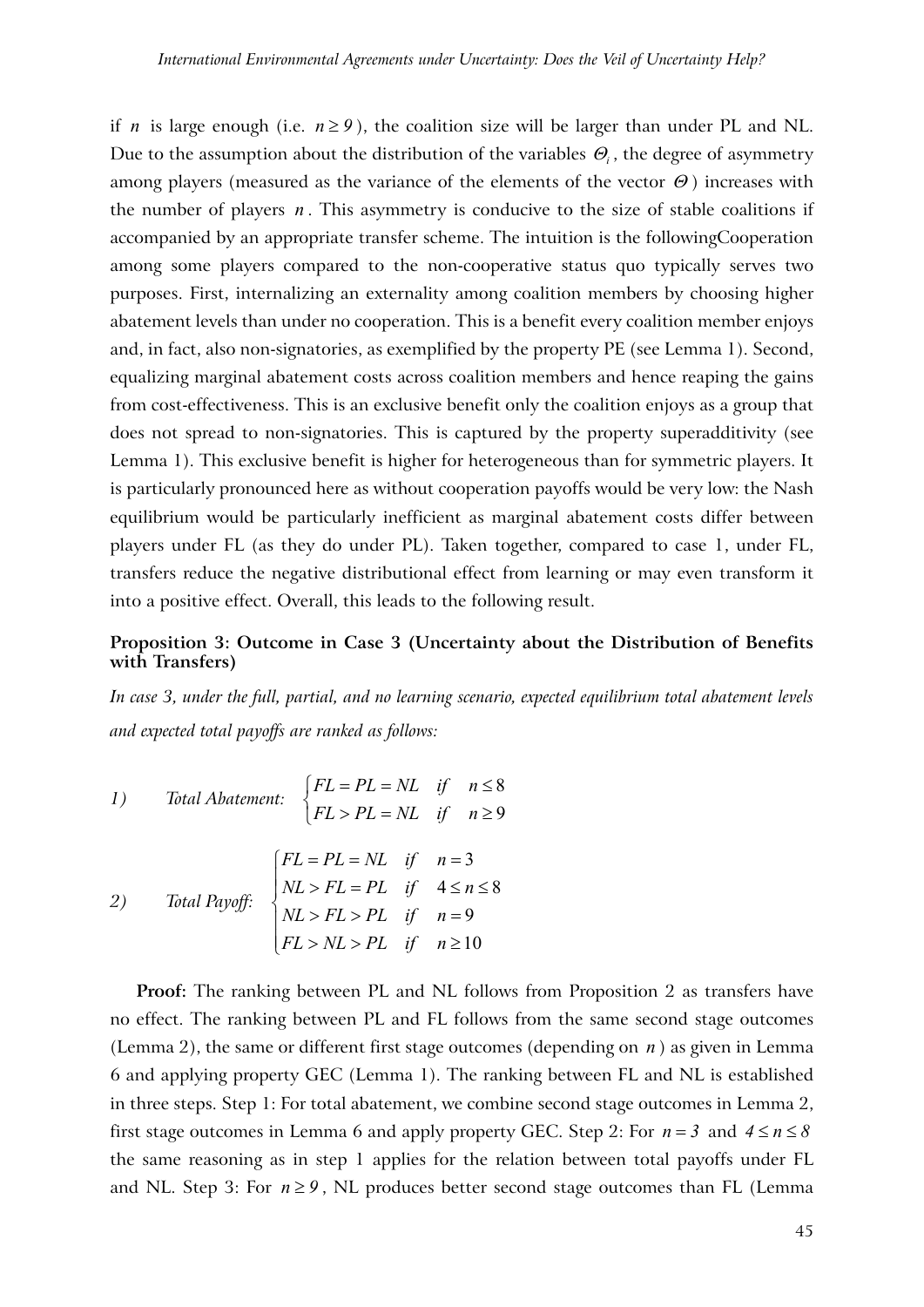2), but FL produces larger stable coalitions (Lemma 6). Hence, under FL, for each  $n \ge 9$ , we consider all possible  $\theta$ -vectors and compute the expected total payoff over all Paretoundominated stable coalitions.<sup>7</sup> Then, we compare this to the expected total payoff under NL with  $E\left[m^{*NL}\right] = 3$ . **(Q.E.D.)** 

Taken together, the ranking between FL and NL, as established by Na and Shin (1998) and which is our case 1, changes with transfers if the degree of asymmetry between players is large enough. Then the veil of uncertainty is no longer conducive to cooperation but has a negative impact. Thus, transfers may be seen as a successful safety valve or hedging strategy in the presence of uncertainty about the distribution of benefits.

### **3.4 Case 4: Uncertainty about the Distribution of Costs**

In this final section, we consider a mirror image of Na and Shin's case (case 1), namely uncertainty about the distribution of abatement costs. For completeness, we consider a subcase without and a subcase with transfers. The mirror image means benefit symmetry, i.e.  $b_i = b_j = b \quad \forall i \in N$ , but cost asymmetry in payoff function (1). For simplicity, we again define  $\theta_i = \frac{b}{c_i}$ *b*  $\theta_i = \frac{b}{c_i}$  and assume the same distribution as in (6). Now, correlated uncertainty stems from the cost parameter  $c_i$ , with  $\theta_i \neq \theta_k$ ,  $\forall i \neq k \in N$ , 1 *n i i N*  $\bigcup_{i=1}^{\infty} \Theta_i = N$ . For second stage outcomes, we find:

### *Lemma 7: Expected Abatement and Payoffs in the Second Stage in Case 4*

*Let*  $K = \{S, I_{n-m}\}\$  be some coalition structure with coalition *S* of size *m . Under all three learning scenarios, the following relations hold ex-ante in case 4: Individual and Total Abatement Levels:*  $FL = PL > NL$ . *Individual and Total Payoff Levels:*  $FL = PL > NL$ .

**Proof:** See Appendix 3. **(Q.E.D.)**

Comparing case 4 (Lemma 7) with case 1 (Lemma 2) clearly shows that relations in terms of expected total payoffs are reversed. Both the information and the strategic effect, when comparing FL or PL with NL, are now positive. In the presence of asymmetric abatement cost functions, additional information allows non-signatories to better target abatement levels and signatories to allocate abatement duties cost-effectively. The cost savings compared to NL show up in higher payoffs and allows choosing higher abatement levels on average under FL and PL. For first stage outcomes, we establish the following.

 $7$  As we could not obtain a closed form solution for the expected total payoff, the values in step 3 were obtained through an algorithm programmed with the software package Matlab.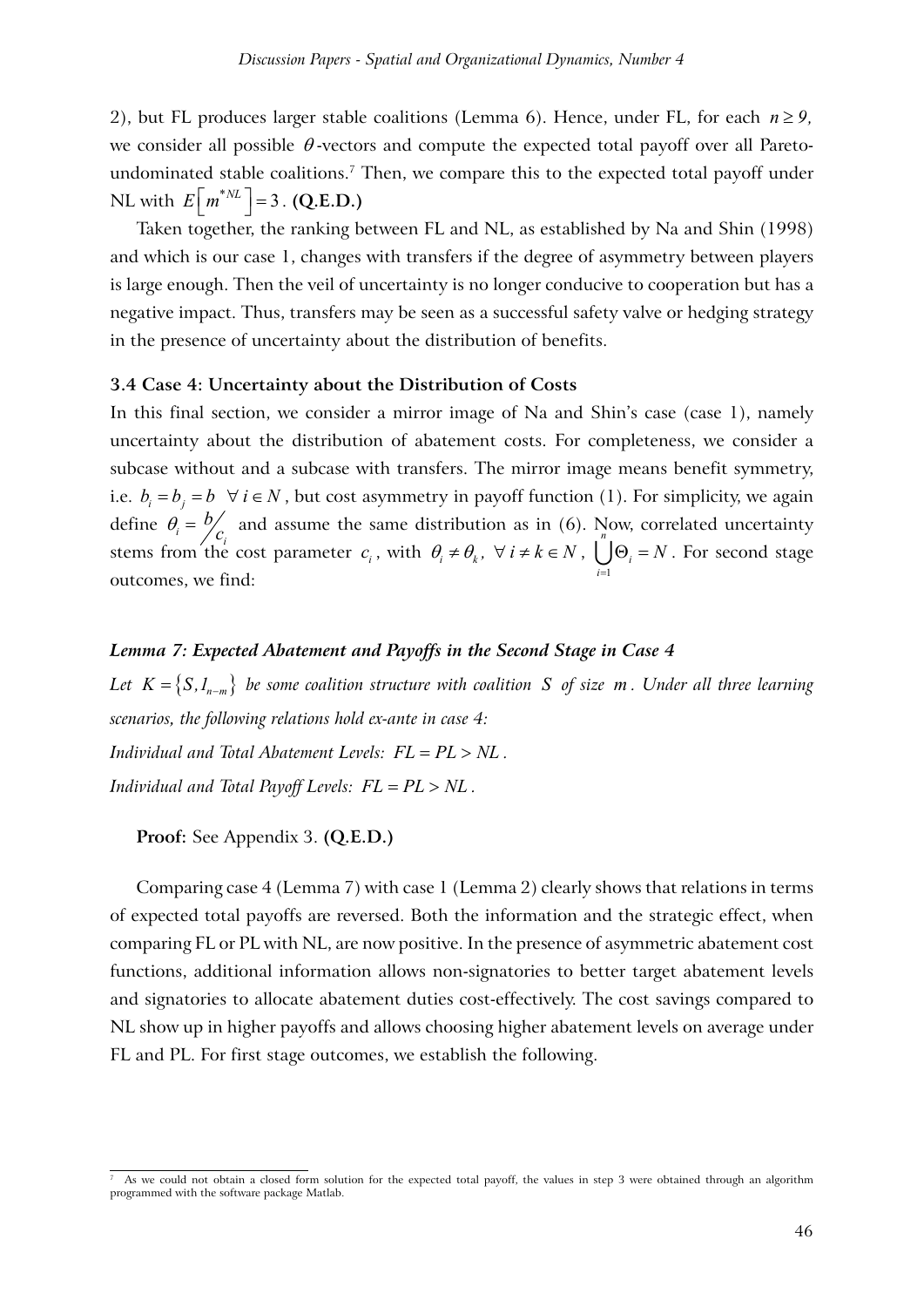### *Lemma 8: Equilibrium Coalitions in the First Stage in Case 4*

In case 4, under the three scenarios of learning, the expected equilibrium coalition size  $E[m^*]$  is given *by:*  $E\left[m^{\ast PL}\right] = E\left[m^{\ast NL}\right] = 3$  and  $E\lceil m^{*FL} \rceil = 2$  *in the case of no transfers where the only stable coalition is formed by the two players with lowest* θ*i and*   $E\left[m^{*FL}\right] = 3$  *in the case of transfers, where all coalitions of three players are stable.* 

**Proof:** See Appendix 3. **(Q.E.D.)**

Again, the result for coalition sizes under the scenarios NL and PL are not surprising due to symmetric expected payoffs on which membership decisions are based. Without transfers, FL suffers from the negative distributional effect from learning, leading to smaller coalitions than under PL and NL. In contrast to case 1, it is now the two players with the lowest parameter  $\theta_i$ , i.e. the steepest abatement cost function, which form a stable coalition under FL. For all other players, the free-rider incentive is stronger than the cost-saving potential from cooperation. With transfers, the distributional effect from learning is zero as the size of stable coalitions is the same as under PL and NL. Different from case 3, under FL no larger coalition than three will be stable. The intuition is that now the cost-saving potential from cooperation with learning is lower than in case 3 as the benchmark case without cooperation, i.e. the Nash equilibrium, is no longer cost-ineffective. Thus, through a higher cost-saving potential, uncertainty about the distribution of benefits (case 3) provides a higher incentive for cooperation than uncertainty about the distribution of costs (case 4).

Pulling Lemma 7 and 8 together, an overall comparison follows almost immediately.

## **Proposition 4: Outcome in Case 4 (Uncertainty about the Distribution of Costs)**

*In case 4, under the full, partial, and no learning scenario, expected equilibrium total abatement levels and expected total payoffs are ranked as follows:*

#### *No Transfers*

| I) | Total Abatement: | $\begin{cases} PL > NL > FL & \text{if } 3 \le n \le 8 \\ PL > FL > NL & \text{if } n \ge 9 \end{cases}$              |  |
|----|------------------|-----------------------------------------------------------------------------------------------------------------------|--|
| 2) | Total Payoff:    | $\begin{cases} PL > NL > FL & \text{if} \quad 3 \leq n \leq 7 \\ PL > FL > NL & \text{if} \quad n \geq 8 \end{cases}$ |  |

#### *Transfers*

| I) | Total Abatement: | $FL = PL > NL$   |
|----|------------------|------------------|
| 2) | Total Payoff:    | $FL = PL > NL$ . |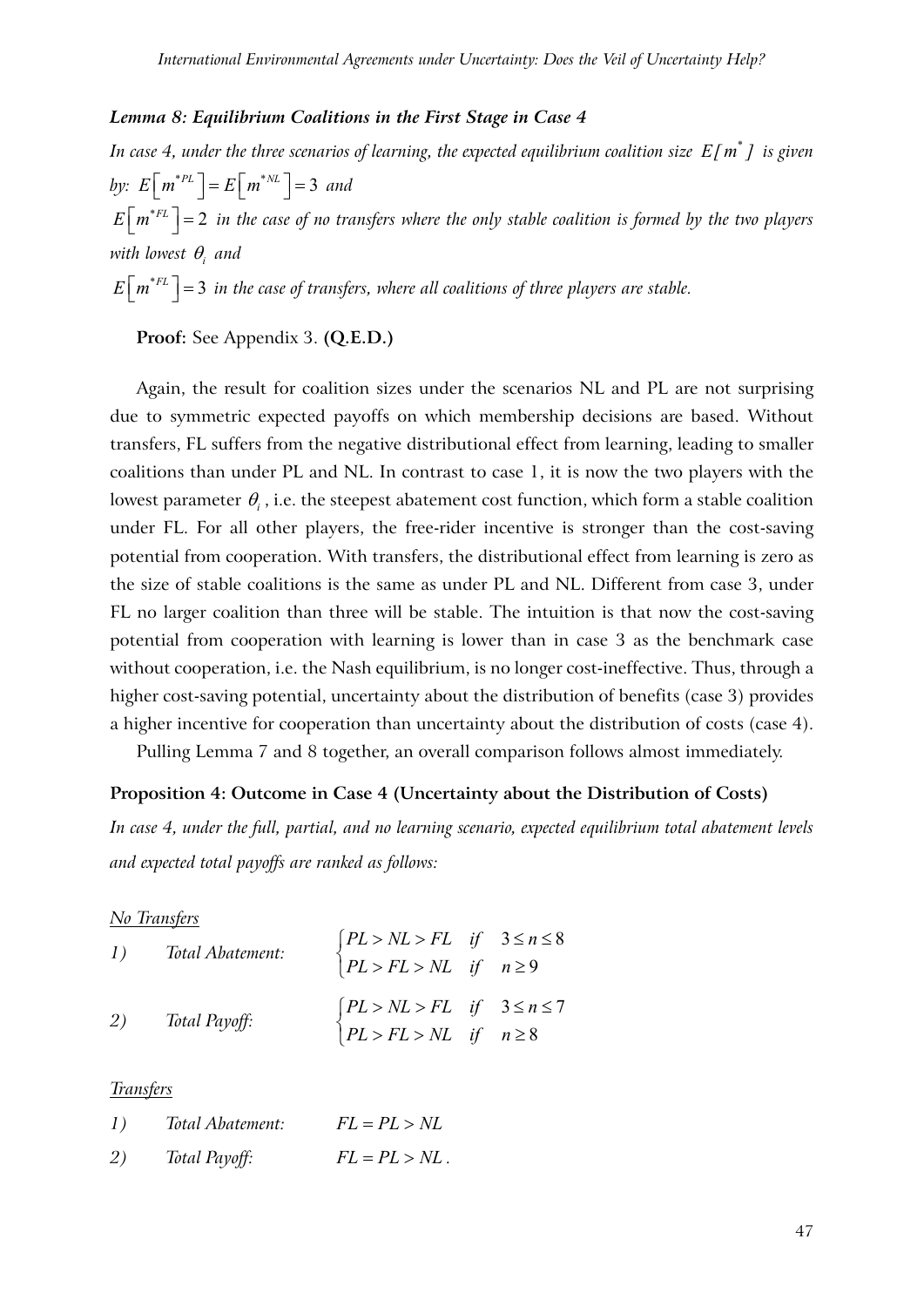**Proof:** For transfers all relations follow directly from Lemma 7 and 8. For no transfers, relations between PL and NL also follow directly from Lemma 7 and 8. For FL, we compute expected total abatement and payoff levels using the information that the players with the lowest θ*i* values, i.e. players 1 and 2, form a two player coalition. For PL and NL we compute expected payoffs using the information that  $E\left[m^{*PL}\right] = E\left[m^{*NL}\right] = 3$ . A comparison then delivers the ranking between FL and PL as well as FL and NL. **(Q.E.D.)**

Hence, with transfers, learning, in the form of FL or PL, is always better than no learning, NL, though there is no difference between PL and FL. FL is better than NL if *n* is sufficiently large. The intuition is that for sufficiently large *n* the first stage advantage of NL over FL becomes less important (the effect of a slightly larger coalition diminishes in the presence of many non-signatories), giving more weight to the second stage advantage of FL over NL.

#### **4. Summary and Conclusions**

The starting point of our analysis was the negative conclusion of Na and Shin (1998) about the value of information in a public good game of coalition formation, which was confirmed in later studies (Kolstad 2007 and Kolstad and Ulph 2008 and 2009). We addressed three general questions. How general is this result? What are the driving forces? If the negative outcome occurs, can it be mitigated? We started our analysis by pointing out that in Na and Shin (1998) uncertainty is symmetric and about the parameters of the payoff functions. In particular, uncertainty is about the distribution of the benefits from the provision of the public good "global abatement" with ex-ante symmetric expectations but ex-post asymmetric realizations of the benefit parameter. We confirmed Na and Shin's negative result in a more general setting which allowed for any number of players and considered not only the learning scenarios no and full learning, but also the intermediate scenario partial learning. In a two-stage coalition formation game, no learning means that players never learn the true parameter values, partial learning that they find out about them after the first (membership decision) but before the second stage (abatement decision), and full learning that they know them before the first stage. We denoted this setting case 1. This was contrasted with cases 2, 3 and 4. Case 2 did not focus on uncertainty about the distribution but the level of the benefits from public good provision. Case 3 stuck to uncertainty about the distribution of the benefits but introduced a transfer scheme to balance asymmetric gains from cooperation among coalition members. Case 4 was the mirror image of case 1 and considered uncertainty about the distribution of the costs of public good provision. For completeness, this was done not only without but also with transfers.

It became apparent that a departure from Na and Shin's setting leads to more positive results about the role of learning. In case 2, the value of information is always positive, when comparing full or partial learning with no learning. In case 3, the negative value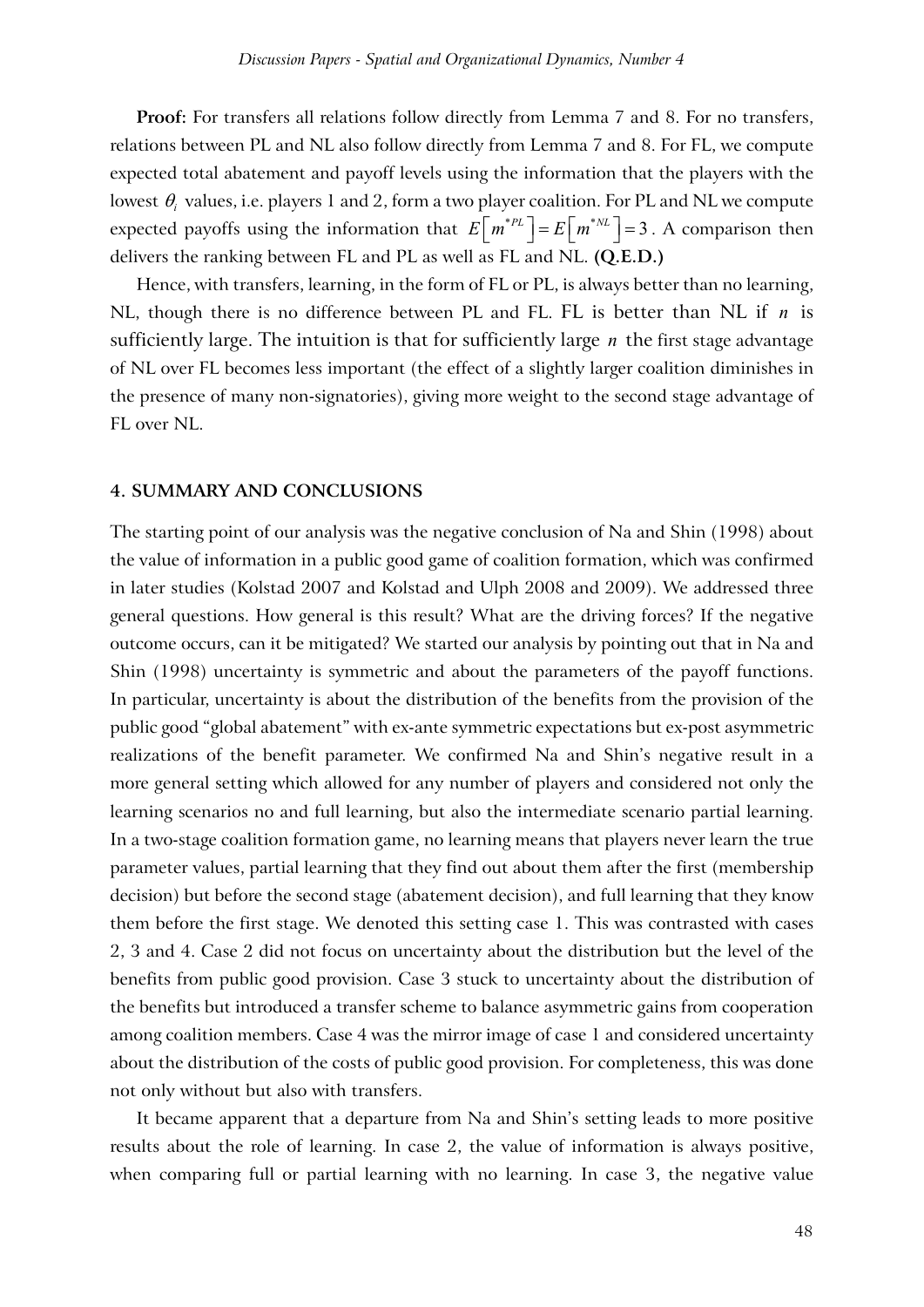of information of case 1 could be partly mitigated. Transfers left no and partial learning unaffected but improved upon full learning. The larger the asymmetries among players, in the form of different realizations of the benefit parameter, the larger are the gains from cooperation which can now be fully reaped through a transfer scheme. In other words, diversity becomes an asset if accompanied by an appropriate transfer scheme. Also in case 4, the mirror image of case 1, which assumed uncertainty about the distribution of the costs, the negative effect of learning was less pronounced and was clearly positive with transfers.

In all four cases, three main effects (though to a different extent and with different signs) were at work, called the information, strategic and distribution effect. The information effect basically means that, in the absence of strategic interaction, i.e. when the grand coalition forms, more information cannot decrease the expected aggregate payoff. The strategic effect refers to the impact of learning on expected payoffs for all coalition structures where there is strategic interaction between players, i.e. the grand coalition does not form. We showed that in Na and Shin's setting this strategic effect from learning is negative such that full and partial learning rank worse than no learning in terms of expected payoffs. Finally, once stability of coalitions is considered, the distribution of the gains from cooperation among coalition members becomes an issue. In Na and Shin's setting this distributional effect from learning is negative under full learning. Asymmetry of the benefit parameter translates into asymmetry of the gains from cooperation, upsetting large stable coalition. With transfers, however, these asymmetries can be balanced. The distributional effect may become even positive – leading to larger stable coalitions than under no and partial learning – as the aggregate gains from cooperation to coalition members increase with diversity.

Taken together, our results suggest that the veil of uncertainty may be good if the uncertainty about the distribution is larger than about the level of the gains from cooperation. This is particularly true if the distribution of the gains from cooperation is more asymmetric expost than ex-ante expected. For such cases, a transfer scheme is helpful which hedges against possible asymmetries. Since asymmetries are the result of diversity, and diversity allows for larger comparative advantages from cooperation, transfers may even turn an apparent disadvantage into an advantage. Moreover, it appears that Na and Shin's setting of pure uncertainty about the distribution of the benefits from the provision of a public good is an interesting but also a special assumption. For many economic problems, uncertainty about the level of the benefits as well as uncertainty about the costs of public good provision will be important too. In such cases the positive effect of the veil of uncertainty is less evident from our model which is certainly a relief to all those that believe that learning should be beneficial.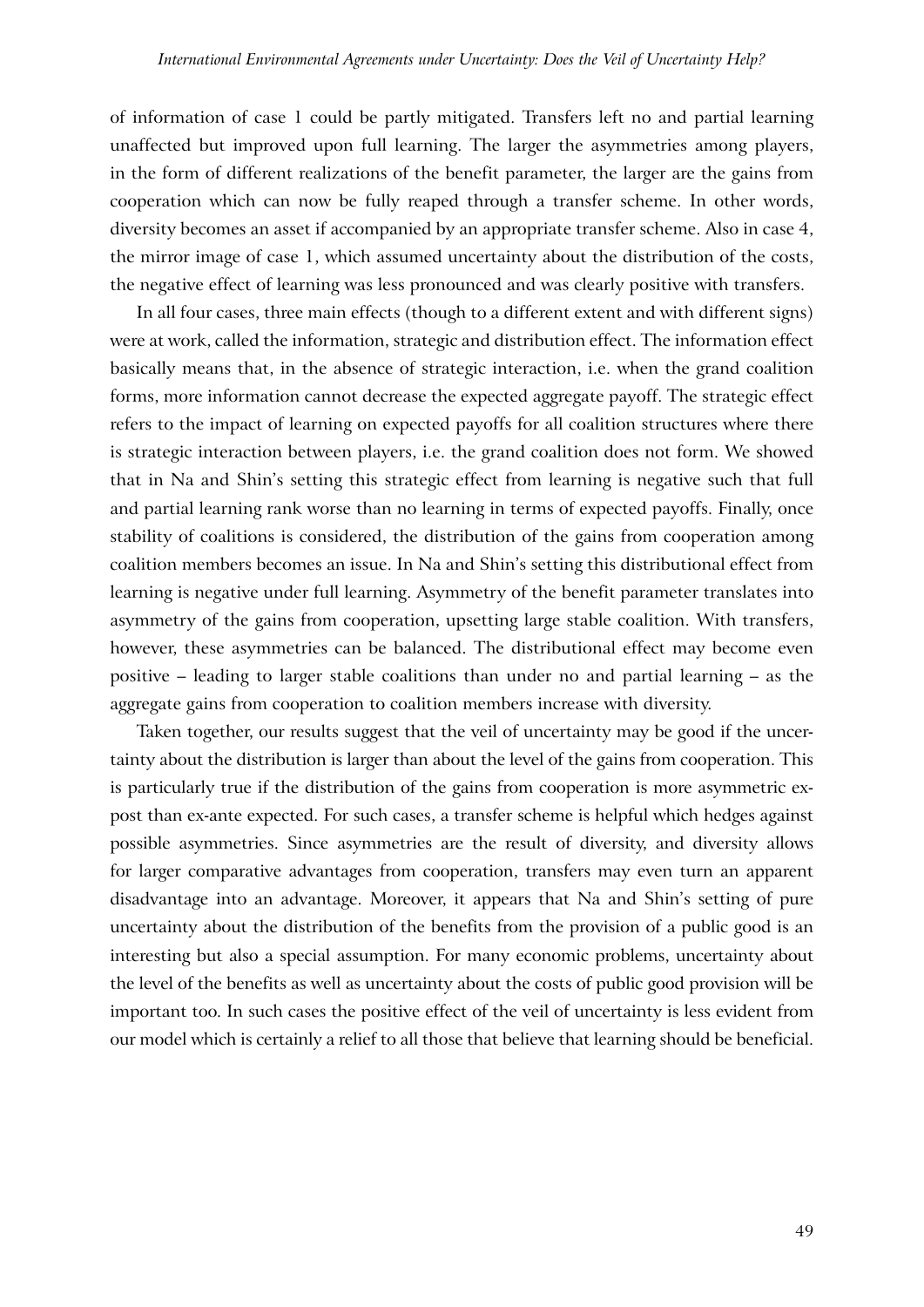#### **REFERENCES**

- Arce M., D. G. and T. Sandler (2001), Transnational Public Goods: Strategies and Institutions. "European Journal of Political Economy", vol. 17, pp. 493-516.
- Barrett, S. (1994), Self-enforcing International Environmental Agreements. "Oxford Economic Papers", vol. 46, pp. 878-894.
- Barrett, S. (2001), International Cooperation for Sale. "European Economic Review", vol. 45(10), pp. 1835-1850.
- Barrett, S. (2003), Environment and Statecraft: The Strategy of Environmental Treaty- -making. Oxford University Press, New York.
- Barrett, S. (2006), Climate Treaties and "Breakthrough" Technologies. "American Economic Review", vol. 96(2), pp. 22-25.
- Bloch, F. (2003), Non-cooperative Models of Coalition Formation in Games with Spillovers. In: Carraro, C. (ed.), The Endogenous Formation of Economic Coalitions. Edward Elgar, Cheltenham, UK et al., ch. 2, pp. 35-79.
- Bosello, F., B. Buchner and C. Carraro (2003), Equity, Development, and Climate Change Control. "Journal of the European Economic Association", vol. 1(2-3), pp. 601-611.
- Botteon, M. and C. Carraro (1997), Burden-sharing and Coalition Stability in Environmental Negotiations with Asymmetric Countries. In: Carraro, C. (ed.), International Environmental Negotiations: Strategic Policy Issues. Edward Elgar, Cheltenham, UK et al., ch. 3, pp. 26-55.
- Brennan, G. and J.M. Buchanan (1985), The Reason for Rules: Constitutional Political Economy. Cambridge University Press, Cambridge, UK.
- Carraro, C. and D. Siniscalco (1993), Strategies for the International Protection of the Environment. "Journal of Public Economics", vol. 52(3), pp. 309-328.
- Eyckmans, J. and M. Finus (2006), Coalition Formation in a Global Warming Game: How the Design of Protocols Affects the Success of Environmental Treaty-making. "Natural Resource Modeling", vol. 19(3), pp. 323-358.
- Eyckmans, J. and M. Finus (2009), An Almost Ideal Sharing Scheme for Coalition Games with Externalities. Stirling Discussion Paper Series, 2009-10, University of Stirling.
- Finus, M. (2001), Game Theory and International Environmental Cooperation. Edward Elgar, Cheltenham, UK et al.
- Finus, M. (2003), Stability and Design of International Environmental Agreements: The Case of Transboundary Pollution. In: Folmer, H. and T. Tietenberg (eds.), International Yearbook of Environmental and Resource Economics, 2003/4, Edward Elgar, Cheltenham, UK, ch. 3, pp. 82-158.
- Fuentes-Albero, C. and S.J. Rubio (2009), Can the International Environmental Cooperation Be Bought? Forthcoming European Journal of Operation Research.
- Gollier, C. and N. Treich (2003), Decision-making under Scientific Uncertainty: The Economics of the Precautionary Principle. "Journal of Risk and Uncertainty", vol. 27(1), pp. 77-103.
- Helm, C. (1998), International Cooperation behind the Veil of Uncertainty. "Environmental and Resource Economics", vol. 12(2), pp. 185-201.
- Hoel, M. (1992), International Environment Conventions: The Case of Uniform Reductions of Emissions. "Environmental and Resource Economics", vol. 2(2), pp. 141-159.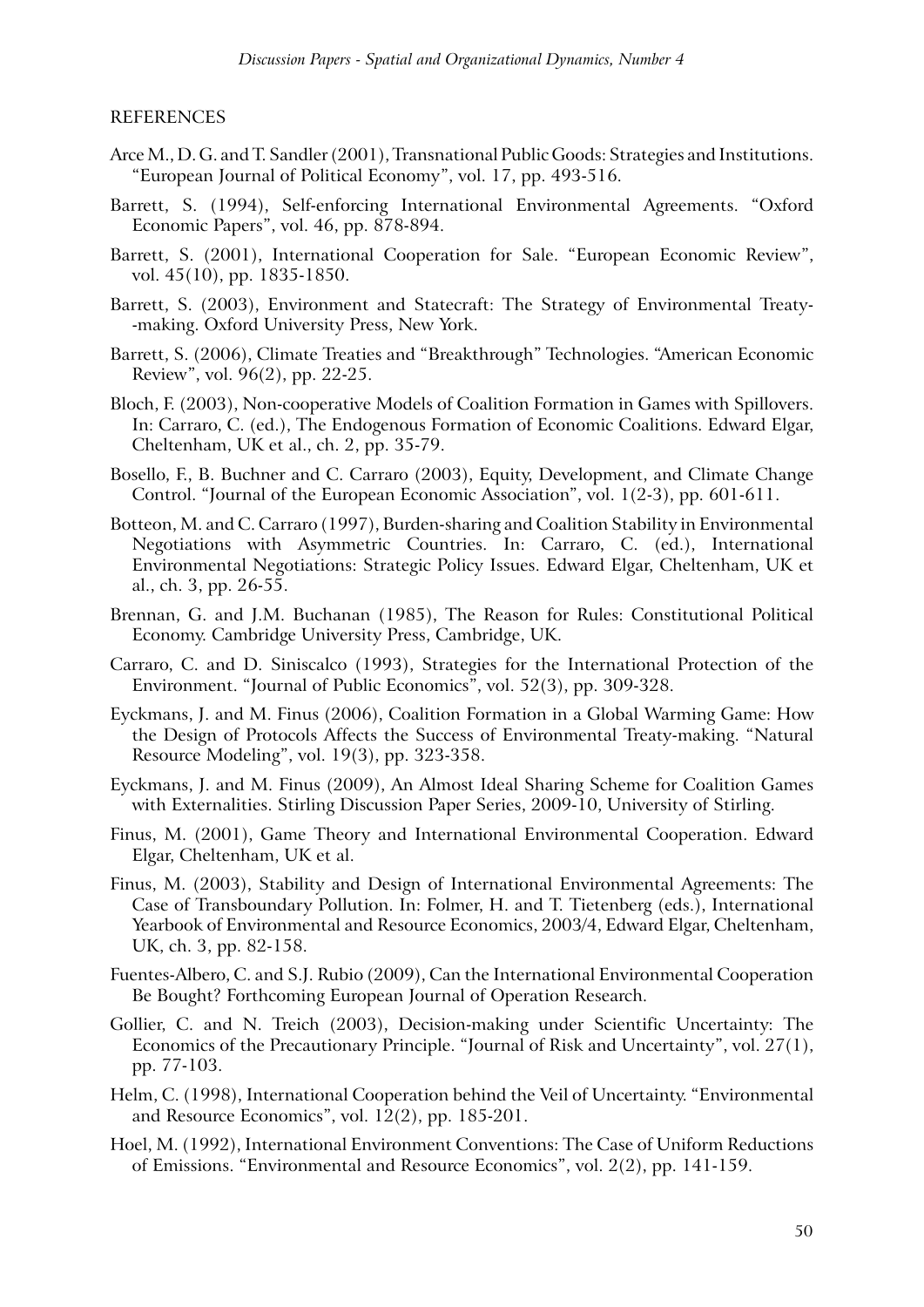- Kolstad, C.D. (2005), Piercing the Veil of Uncertainty in Transboundary Pollution Agreements. "Environmental and Resource Economics", vol. 31(1), pp. 21-34.
- Kolstad, C.D. (2007), Systematic Uncertainty in Self-enforcing International Environmental Agreements. "Journal of Environmental Economics and Managament", vol. 53(1), pp. 68-79.
- Kolstad, C.D. and A. Ulph (2008), Learning and international environmental agreements. "Climatic Change", vol. 89(1-2), pp. 125-141.
- Kolstad, C.D. and A. Ulph (2009), Uncertainty, Learning and Heterogeneity in International Environmental Agreements. Mimeo.
- McGinty, M. (2007), International Environmental Agreements among Asymmetric Nations. "Oxford Economic Papers", vol.  $59(1)$ , pp.  $45-62$ .
- Na, S.-L. and H.S. Shin (1998), International Environmental Agreements under Uncertainty. "Oxford Economic Papers", vol.  $50(2)$ , pp. 173-185.
- Ulph, A. (1998), Learning about Global Warming? In: Hanley, N. and H. Folmer (eds.), Game Theory and the Environment. Edward Elgar, Cheltenham, UK et al., ch. 13, pp. 255-286.
- Weikard, H.-P. (2009). Cartel Stability under Optimal Sharing Rule. The Manchester School, vol. 77(5), pp. 575-593.
- Weikard, H.-P., M. Finus and J.C. Altamirano-Cabrera (2006), The Impact of Surplus Sharing on the Stability of International Climate Agreements. "Oxford Economic Papers", vol. 58(2), pp. 209-232.
- Yi, S.-S. (1997), Stable Coalition Structures with Externalities. "Games and Economic Behavior", vol. 20(2), pp. 201-237.
- Young, O. (1994), International Governance: Protecting the Environment in a Stateless Society. Cornell University Press, Ithaca, New York.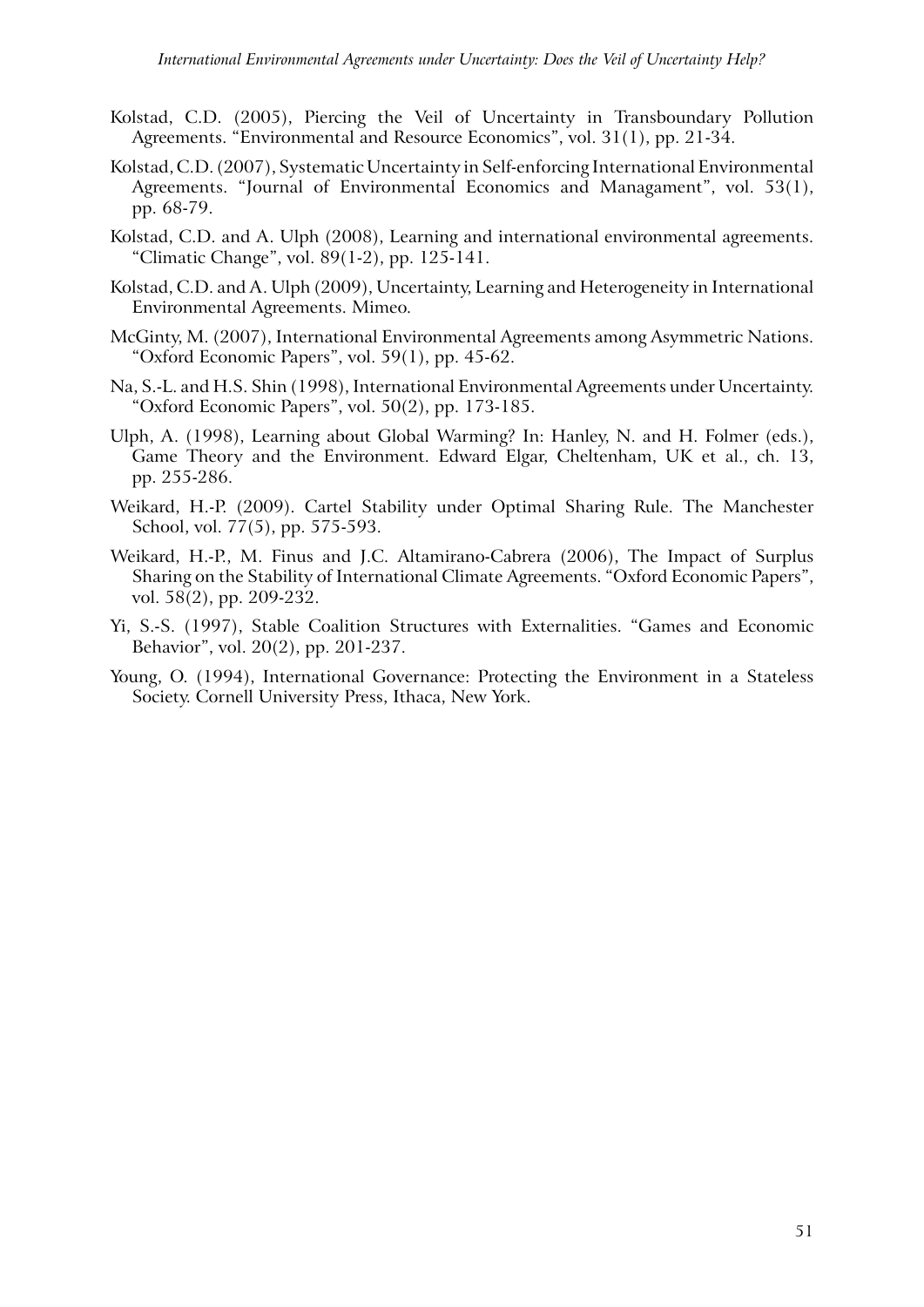# Equation Section (Next)

# **Appendix8**

# **Appendix 1: Proof of Lemmas 2 and 4**

For FL and PL, abatement and payoffs in cases 1, 2 and 3, are given by (using (2) and (3) in the text).

$$
(I) \t Y^*(S) = m \sum_{i \in S} \theta_i + \sum_{j \in S} \theta_j
$$
  
\n
$$
\Pi^*_{i \in S} (S) = \theta_i \left( m \sum_{\ell \in S} \theta_\ell + \sum_{j \in S} \theta_j \right) - \frac{1}{2} \left( \sum_{\ell \in S} \theta_\ell \right)^2
$$
  
\n
$$
(II) \t \Pi^*_{j \in S} (S) = \theta_j \left( m \sum_{i \in S} \theta_i + \sum_{k \in S} \theta_k \right) - \frac{1}{2} (\theta_j)^2 = \frac{1}{2} (\theta_j)^2 + m \theta_j \sum_{i \in S} \gamma_i + \theta_j \sum_{k \neq j \in S} \theta_k
$$
  
\n
$$
\Pi^* (S) = \sum_{i \in S} \Pi^*_{i} (S) + \sum_{j \in S} \Pi^*_{j} (S) = \frac{1}{2} m \left( \sum_{i \in S} \theta_i \right)^2 + \left( \sum_{i \in S} \theta_i \right) \left( \sum_{j \in S} \theta_j \right) (1 + m) + \left( \sum_{j \in S} \theta_j \right)^2 - \frac{1}{2} \sum_{j \in S} (\theta_j)^2
$$

Taking expectations gives:

*Cases 1 and 3:*

(III) 
$$
E\left[Y^{FL=PL}(S,\Theta)\right] = (m^2 - m + n)E\left[\Theta_i\right] = \frac{(m^2 - m + n)(n+1)}{2}
$$

$$
E\left[ \Pi_{i\in S}^{FL=PL} \left( S,\Theta \right) \right] = \frac{(n+1)\left(6n^2 + \left(3m^2 - 5m + 4\right)n + 2m^2 - 4m\right)}{24}
$$

$$
(IV) \qquad E\Big[\, \varPi_{\,j\in S}^{\,FL=PL}\left(S,\varTheta\right)\Big] = \frac{(n+1)\Big[3n^2+\big(3m^2-3m+1\big)n+2m^2-2m-1\Big]}{12}
$$

$$
E\left[ H^{FL=PL} (S, \Theta) \right] =
$$
  
\n
$$
\frac{(n+1)(6n^3 + (6m^2 - 6m + 2)n^2 + (-3m^3 + 5m^2 - 2m - 2)n - 2m^3 + 2m)}{24}
$$

<sup>&</sup>lt;sup>8</sup> For some proofs we only provide the intuition due to space limitations. Details are available upon request.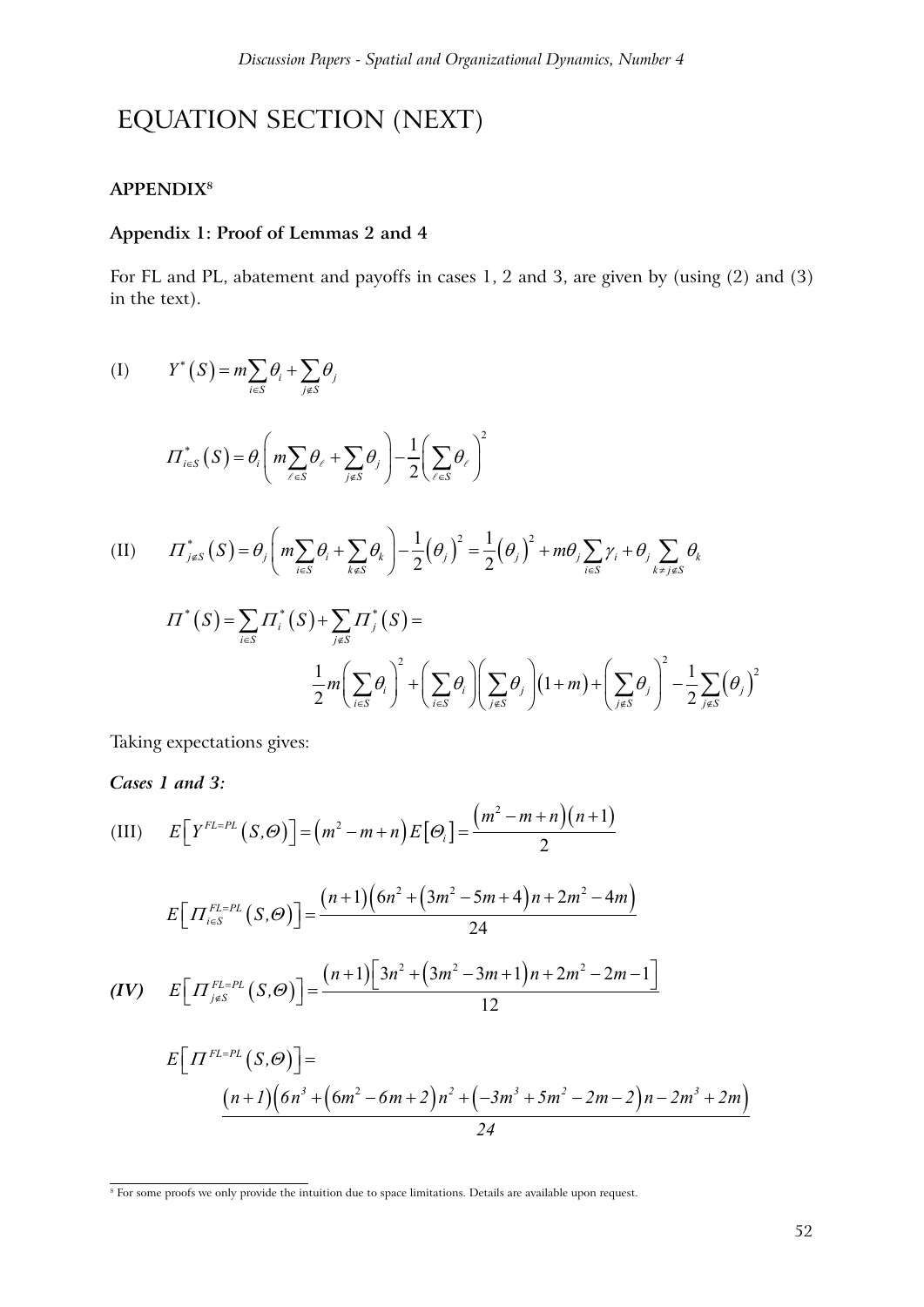*Case 2:*

(V) 
$$
E\left[Y^{FL=PL}(S,\Theta)\right] = \left(m^2 - m + n\right)E\left[\Theta_i\right]
$$

$$
E\left[\Pi_{i\in S}^{FL=PL}(S,\Theta)\right] = \left(\frac{m^2}{2} - m + n\right)E\left[\Theta_i^2\right]
$$
  
(VI) 
$$
E\left[\Pi_{j\in S}^{FL=PL}(S,\Theta)\right] = \left(m^2 + n - m - \frac{1}{2}\right)E\left[\Theta_i^2\right]
$$

$$
E\left[\Pi^{FL=PL}(S,\Theta)\right] = \left(m^2\left(n - \frac{m}{2}\right) + \left(n - \frac{1}{2}\right)(n - m)\right)E\left[\Theta_i^2\right]
$$

In this case  $E\left[\Theta_k^2\right]$  remains unspecified, as no assumption about the distribution of the random variables is necessary for the analysis.

For NL, certainty equivalence holds. Thus, in cases 1, 2 and 3, payoffs and abatement are the same as those under certainty with  $\theta_k = E[\Theta_k] \forall k \in N$ :

(VII)  
\n
$$
E\left[Y^{NL}(S,\Theta)\right] = (m^2 - m + n)E[\Theta_k]
$$
\n
$$
E\left[T_{i\in S}^{NL}(S,\Theta)\right] = \left(\frac{m^2}{2} - m + n\right)\left(E[\Theta_i]\right)^2
$$
\n(VIII)  
\n
$$
E\left[T_{j\in S}^{NL}(S,\Theta)\right] = \left(m^2 - m + n - \frac{1}{2}\right)\left(E[\Theta_j]\right)^2
$$
\n
$$
E\left[T^{NL}(S,\Theta)\right] = \left(m^2\left(n - \frac{m}{2}\right) + \left(n - \frac{1}{2}\right)(n - m)\right)\left(E[\Theta_k]\right)^2
$$

where in cases 1 and 3  $E[\Theta_k] = (n+1)/2$ .

The equality of expected total abatement in the three learning scenarios follows directly from (III) and (VII) for case 1 (Lemma 2), and (V) and (VII) for case 2 (Lemma 4). Regarding expected total payoffs, using (IV) and (VIII), we find for case 1 (Lemma 2):

$$
E\Big[H^{FL=PL}(S,\Theta)\Big]-E\Big[H^{NL}(S,\Theta)\Big]=-\frac{(n+1)(n+m^2-1)(n-m)}{24}
$$
 which is strictly  
we for  $n>m$  implying  $S \neq N$  and zero if  $n=m$  implying  $S = N$  for all  $m, n \in N$ .

negative for  $n > m$ , implying  $S \neq N$ , and zero if  $n = m$ , implying  $S = N$ , for all  $m, n \in N$ 

and  $m \le n$ . For case 2 (Lemma 4), using (VI) and (VIII), we find: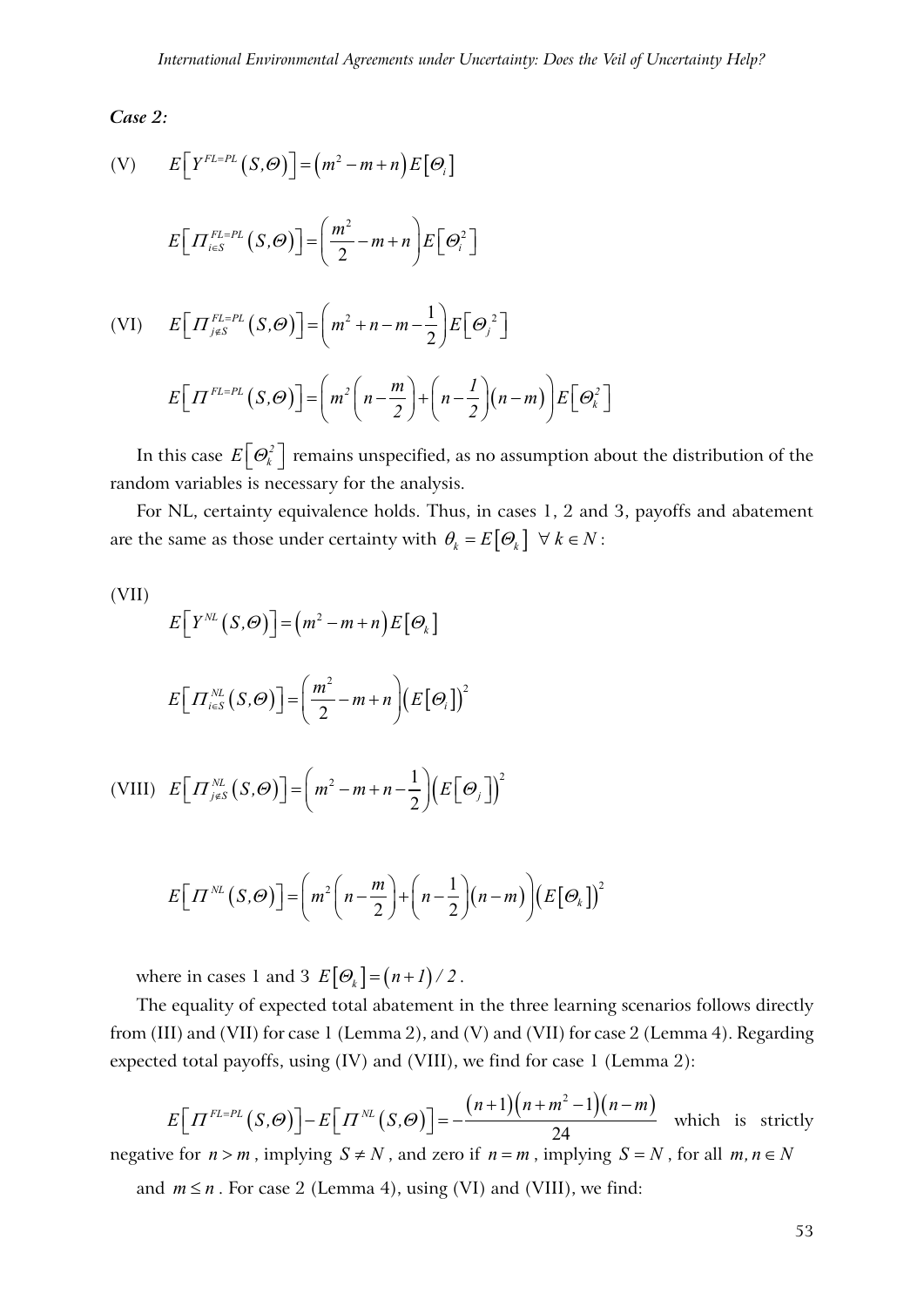$$
E\Big[ \Pi^{FL=PL} \big( S, \Theta \big) \Big] - E \Big[ \Pi^{NL} \big( S, \Theta \big) \Big] = Var \big[ \Theta_k \big]
$$
 where  $Var \big[ \Theta_k \big] > 0$  by assumption.

#### **Appendix 2. Proof of Lemmas 3, 5 and 6**

*Lemma 3*: For PL and NL we use expected payoffs in (IV) and (VIII), respective and definition (5) of external stability which delivers the result. For FL, in case 1 we note that there are  $\theta$ -vectors with asymmetric entries. Consequently,  $E[m^{*FL}]$  < 3, as it can be shown, using payoffs in (II) and the definition of internal stability in (4) that for all non-symmetric  $\theta$ -vectors no coalition of three or more players is internally stable. The particular result that only the single coalition is stable if  $n = 3$  and comprises the two players with the highest  $\theta_i$ if  $n \geq 4$  is also immediately derived by using (II) and (4).

*Lemma 5*: For PL and NL the result follows from applying definition (4) of internal and definition (5) of external stability to payoffs (VI) and (VIII), respe ibrium coalition size immediately follows from symmetry.

*Lemma 6*: Transfers do not affect the outcomes under PL and NL. For FL we first prove that all coalitions of three or less players are potentially internally stable using payoffs in (II) and the definition of potentially internal stability in (8). Given the relation between potential internal stability and external stability, it follows that all coalitions strictly smaller than 3 must be externally unstable and hence cannot be stable. Thus,  $E[m^{*FL}] \geq 3$  follows. Now it suffices to show that potential internal stability is violated for all coalitions larger than three players if  $n \leq 8$ , considering all possible  $\theta$ -vectors in case 3 up to these thresholds (and hence  $E[m^{*FL}] = 3$  follows). Above these thresholds, we show that there is at least one  $\theta$ -vector of the form  $(1, 2, 3, n)$  for which potential internal stability holds. Since either one these 4-player coalitions or larger coalitions are externally stable, we can conclude that  $E[m^{*FL}] > 3$ .

#### **Appendix 3. Proof of Lemmas 7 and 8**

*Lemma 7*: In case 3, assuming  $b_i = b_j = b \quad \forall i \in N$ , using  $\theta_i = b/c_i$ , the payoff function can be written as

(IX) *<sup>n</sup> <sup>2</sup> i k i k 1 i 1 y y* = = − <sup>Π</sup> ∑ <sup>θ</sup> *, i N* <sup>∈</sup>

with abatement and payoffs under FL and PL as follows:

$$
\text{(X)} \qquad \begin{cases} y_i = m\theta_i, & \forall \ i \in S \\ y_j = \theta_j, & \forall \ j \notin S \end{cases} \text{ and } Y^* \left( S \right) = m \sum_{i \in S} \theta_i + \sum_{j \notin S} \theta_j
$$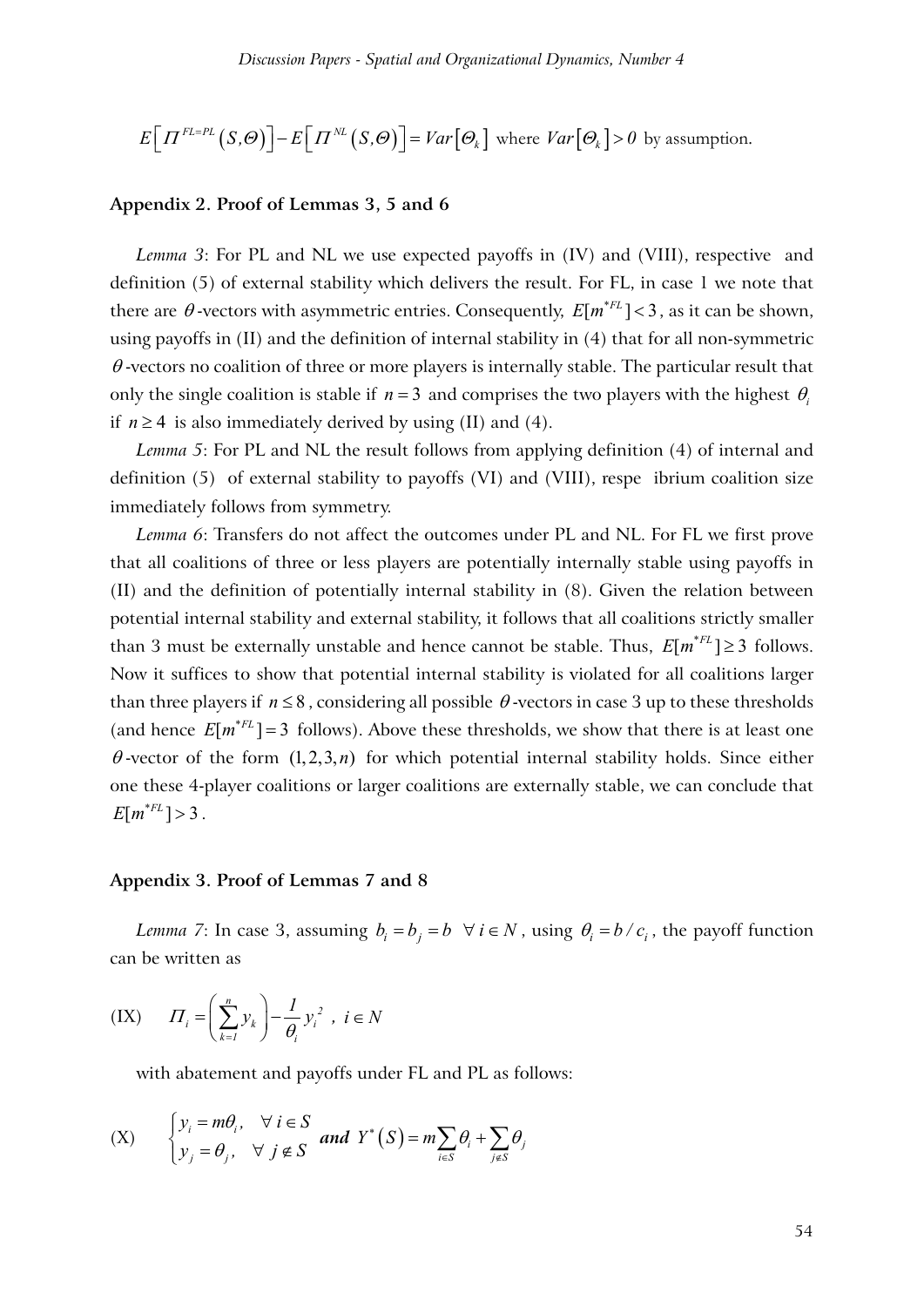$$
\Pi_{i\in S}^{*}(S) = \left(m \sum_{\ell \in S} \theta_{\ell} + \sum_{j \in S} \theta_{j}\right) - \frac{m^{2} \theta_{i}}{2}
$$
\n
$$
(XI) \qquad \Pi_{j \in S}^{*}(S) = \left(m \sum_{\ell \in S} \theta_{\ell} + \sum_{k \in S} \theta_{k}\right) - \frac{\theta_{j}}{2}
$$
\n
$$
\Pi^{*}(S) = m\left(n - \frac{m}{2}\right) \sum_{\ell \in S} \theta_{\ell} + \left(n - \frac{1}{2}\right) \sum_{k \in S} \theta_{k}
$$

The corresponding expected values are:

(XII) 
$$
E\left[Y^{FL=PL}(S,\Theta)\right] = (m^2 - m + n)E\left[\Theta_i\right] = \frac{(m^2 - m + n)(n+1)}{2}
$$

$$
E\left[\Pi_{i\in S}^{FL=PL}\left(S,\Theta\right)\right]=\frac{\left(m^{2}-2m+2n\right)\left(n+1\right)}{4}
$$

(XIII) 
$$
E\Big[T_{j \notin S}^{FL=PL}(S,\Theta)\Big] = \frac{(2m^2 - 2m + 2n - 1)(n+1)}{4}
$$

$$
E\Big[T^{FL=PL}(S,\Theta)\Big] = \frac{(n+1)\Big[2n^2 + \Big(2m^2 - 2m - 1\Big)n - m^3 + m\Big]}{4}
$$

Under NL, given a coalition structure  $K = \{S, 1_{(n-m)}\}$  has formed in the first stage, equilibrium abatement strategies are given by:

$$
(XIV) \begin{cases} E\left[\mathbf{y}_i(S,\Theta)\right] = m\left(E\left[\frac{1}{\Theta_i}\right]\right)^{-1}, & \forall i \in S \\ \begin{aligned} E\left[\mathbf{y}_j(S,\Theta)\right] = \left(E\left[\frac{1}{\Theta_j}\right]\right)^{-1}, & \forall j \notin S \end{aligned} \end{cases}
$$

$$
E\left[Y^{NL}(S,\Theta)\right] = \left(m^2 - m + n\right)\left(E\left[\frac{1}{\Theta_k}\right]\right)^{-1}
$$

which give rise to the following expected payoffs in the second stage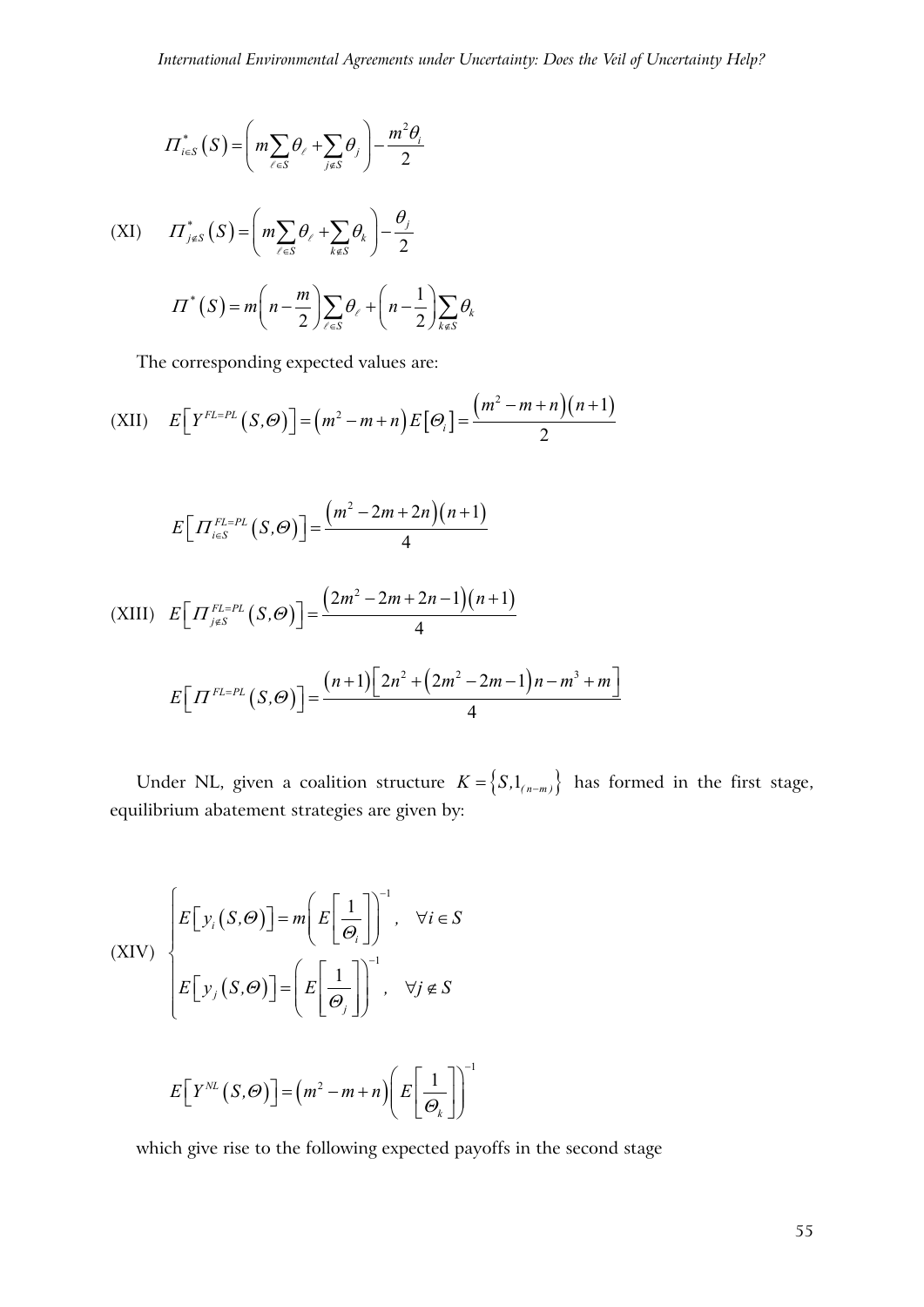$$
E\left[\Pi_{i\in S}^{NL}\left(S,q^{**},\Theta\right)\right] = \left(\frac{m^2}{2} - m + n\right)\left(E\left[\frac{1}{\Theta_i}\right]\right)^{-1}
$$
  
(XV) 
$$
E\left[\Pi_{j\in S}^{NL}\left(S,q^{**},\Theta\right)\right] = \left(m^2 - m + n - \frac{1}{2}\right)\left(E\left[\frac{1}{\Theta_j}\right]\right)^{-1}
$$

$$
E\left[\Pi^{NL}\left(S,q^{**},\Theta\right)\right] = \left(m\left(-\frac{m^2}{2} + nm - n + \frac{1}{2}\right) + n\left(n - \frac{1}{2}\right)\right)\left(E\left[\frac{1}{\Theta_k}\right]\right)^{-1}
$$

Using (XII) and (XIV) we get

$$
E\left[Y^{FL=PL}\left(S,\Theta\right)\right] - E\left[Y^{NL}\left(S,\Theta\right)\right] = \left(\frac{m^2}{2} - m + n\right)\left(E\left[\Theta_k\right] - \left(E\left[\frac{1}{\Theta_k}\right]\right)^{-1}\right)
$$
\n
$$
= \left(\frac{m^2}{2} - m + n\right)\left(n\left(\frac{1}{2} - \frac{1}{\sum_{i=1}^{n} \frac{1}{i}}\right) + \frac{1}{2}\right) > 0, \quad \forall \ n \ge 3 \land m \le n
$$

Using (XIII) and (XV) we get:

$$
E\left[\Pi^{FL=PL}\left(S,\Theta\right)\right]-E\left[\Pi^{NL}\left(S,\Theta\right)\right]
$$
\n
$$
=\frac{2n^2+\left(2m^2-2m-1\right)n-m^3+m}{2}\left(n\left(\frac{1}{2}-\frac{1}{\sum_{i=1}^{n}\frac{1}{i}}\right)+\frac{1}{2}\right)>0,\ \forall n\geq 3\land m\leq n
$$

*Lemma 8:* For PL and NL the result follows from applying definitions (4) and (5) of stability to payoffs (XIII) and (XV), respectively. For FL with no transfers the equilibrium coalition size follows from applying the definitions (4) and (5) of stability to payoffs (XI); with transfers, by using payoffs (XI) and the definition of potential internal stability (8) we show that only coalitions with size  $m \in \{1, 2, 3\}$  are internally stable under the AISS. From the relation between internal and external stability for this sharing scheme, we conclude that the only externally stable coalitions are those of size  $m \geq 3$ . Hence, the only Pareto undominated stable coalitions are those of size *m* = 3 .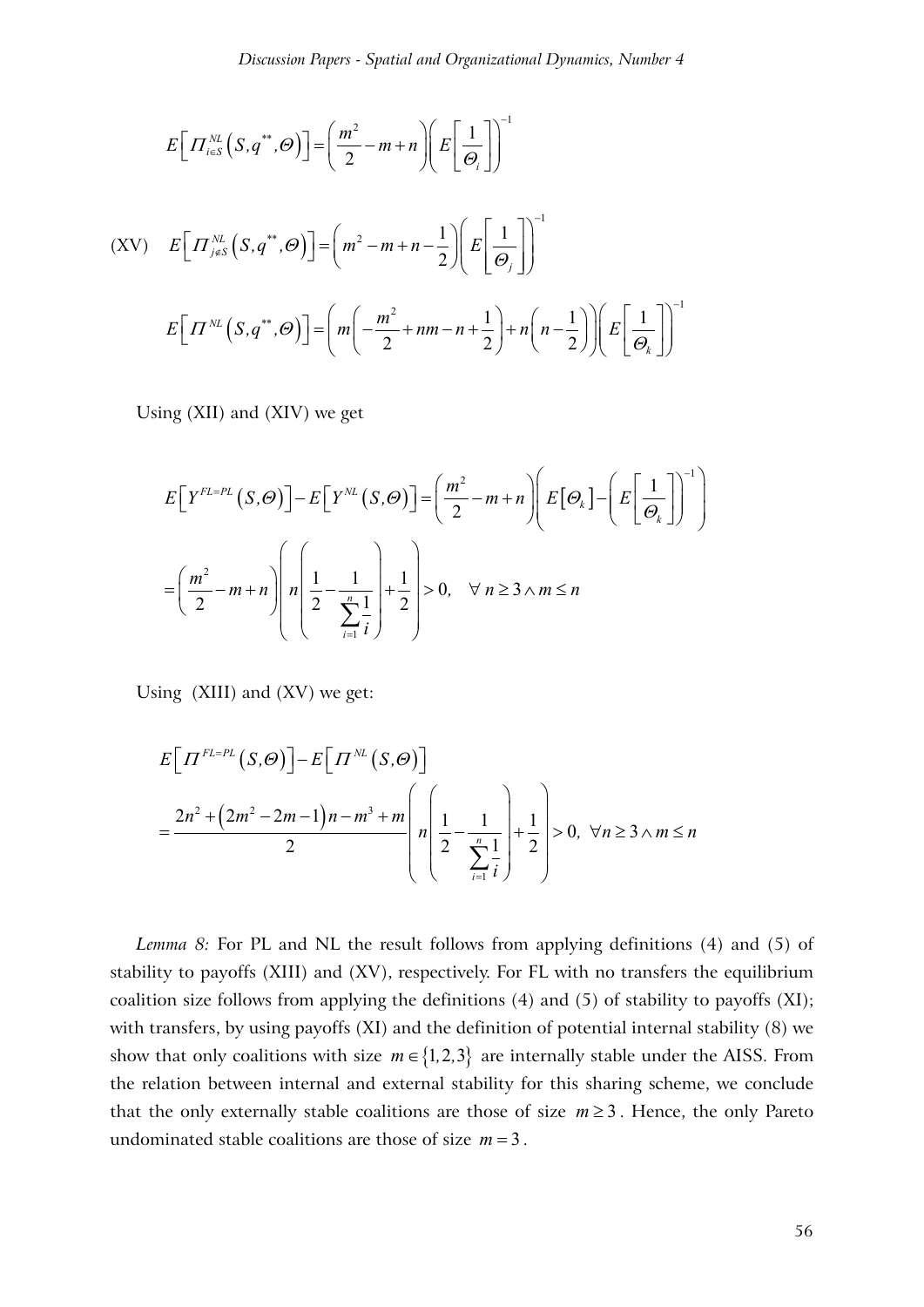# **Estratégias técnicas e institucionais para o desenvolvimento da citricultura algarvia - O Caso da IGP "Citrinos do Algarve"**

# **TECHNICAL AND INSTITUTIONAL STRATEGIES FOR THE DEVELOPMENT OF ALGARVE CITRUS SYSTEM - THE CASE OF IGP "ALGARVE CITRUS"**

*Emília Madeira João Pinto Guerreiro Agostinho de Carvalho*

## **RESUMO**

Neste trabalho pretendemos abordar alguns dos factores que têm vindo a afectar a competitividade da citricultura algarvia, após a entrada em vigor do Mercado Único Europeu e perante uma economia cada vez mais globalizada.

Como é sabido numa economia global qualquer estratégia competitiva deve ter subjacente a(s) qualidade(s), entendida(s) como a capacidade de dar resposta ao mercado, considerado como o conjunto dos principais tipos de agentes nos diferentes níveis do sistema citrícola algarvio. Assim, o objectivo principal deste trabalho foi identificar eventuais disfunções (técnicas e institucionais) relativas ao sistema citrícola, que têm contribuído, directa ou indirectamente, para a não satisfação das expectativas dos principais clientes/consumidores.

A investigação teve em conta o contexto geral da citricultura algarvia, com vista a identificar os condicionalismos com que aquela se depara, e incidiu no contexto sectorial, de modo a compreender o funcionamento dos principais clientes, fornecedores e concorrentes.

Os resultados desta investigação permitiram-nos fazer uma caracterização dos atributos de qualidade considerados determinantes na aquisição dos citrinos, designadamente dos citrinos do Algarve, por parte dos consumidores nacionais, conforme estes se apresentem no mercado, de forma indiferenciada ou não, bem como por parte dos principais canais de distribuição.

Na investigação identificaram-se limitações de ordem técnica e institucional que têm inviabilizado ou condicionado, de forma marcante, a capacidade da citricultura (subsistema de produção) dar resposta ao mercado.

As conclusões apuradas para o desenvolvimento da citricultura algarvia basearam-se na teoria da "inovação técnica e institucional induzida" de Hayami e Ruttan (1998). Pensamos, desta forma, dar um contributo para a definição de estratégias para o desenvolvimento da citricultura algarvia tendo em conta o mercado e os recursos disponíveis.

Palavras-chave: Competitividade; Estratégia; Qualidade; IGP - "Citrinos do Algarve"; Inovação técnica e institucional; Sistema citrícola.

## **Abstract**

This research approaches some factors that have been affecting the competitiveness faced by the Algarve citrus culture since the European Single Market came into force and before a more and more global economy.

As it is known in a global economy, any competitive strategy should be based on the quality seen as the ability to respond to the market, considering all the main types of actors at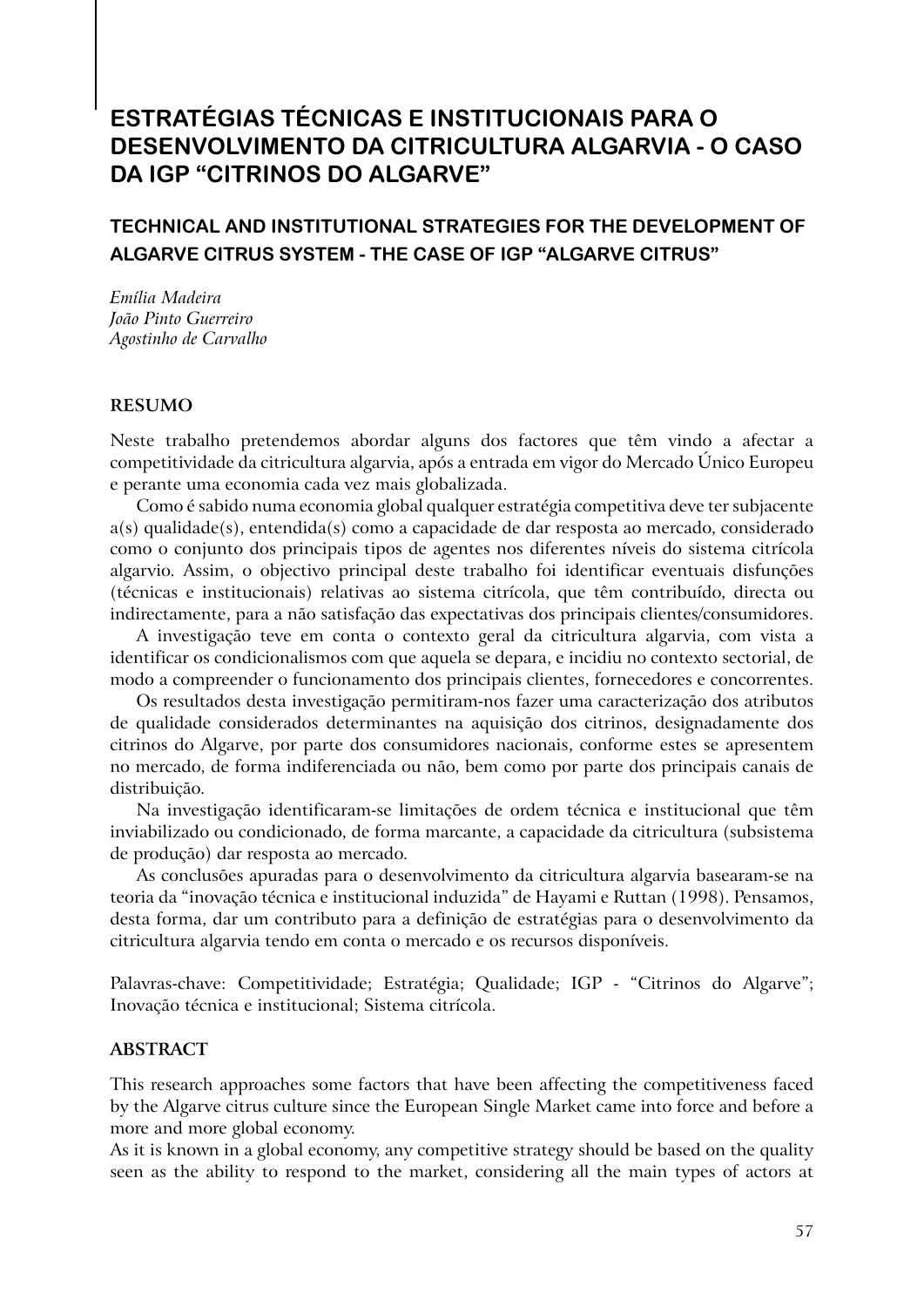different levels of the Algarvian citrus system. Thus, the main objective was to identify any malfunctions (technical and institutional) for the citrus system, which have contributed directly or indirectly, for not meeting the expectations of key customers / consumers.

The research took into account the general context of the Algarve citrus culture in order to identify the constraints faced by it. It focused on the industry context to understand the behavior of key customers, suppliers and competitors.

The research results enabled us to make a characterization of quality attributes considered relevant when national consumers acquire citrus fruit, namely the Algarve citrus fruit, if they are introduced to the market, in an undifferentiated way or not, and through the main distribution channels. The facts identified in the empirical research indicate that limitations of technical and institutional order can make unfeasible or strongly condition the capacity of the Algarve citrus culture (production subsystem) to meet the market requirements. The conclusions reached for the development of the Algarve citrus culture, were based on Hayami and Ruttan´s "induced technical and institutional innovation" theory (1998). We think we have given a contribution towards the definition of strategies for the Algarve citrus culture development, bearing in mind both the market and the available resources.

Keywords: competitiveness; strategy; quality(ies); IGP – "Algarve´s Citrus", technical and institutional innovation; citrus system.

JEL classification: O3

# **1. INTRODUÇÃO**

A citricultura tem uma enorme importância para o Algarve, região situada no sul de Portugal, quer do ponto de vista histórico-cultural, quer nas vertentes social, económica e de ocupação do território.

A grande expansão desta actividade verificou-se, fundamentalmente no período de 1950 a 1992, no qual foi plantada a maioria (64%) dos citrinos do Algarve (INE, 2002), ainda em mercado fechado, com bons níveis de preços e sem problemas de competitividade. No entanto, a situação é hoje, e será no futuro próximo, muito diferente da outrora existente pois, de uma economia proteccionista, passou-se a uma economia crescentemente concorrencial, sem que tenham sido encontradas soluções, que permitam uma melhor valorização da produção regional. Constatou-se que, de 1995 a 2004, se verificou uma diminuição dos preços correntes médios dos citrinos ao produtor da ordem dos 6%, e aumentos nos bens e serviços de consumo corrente e nos bens de investimento, respectivamente de 14% e de 29% (INE, 2006) o que contribuiu para uma diminuição de rendimentos dos produtores. Registaramse alterações significativas dos mercados: do lado da oferta, devido, não só à expansão da citricultura a nível Mundial, como também à crescente abertura das fronteiras; do lado da procura, devido às alterações de exigências que se têm vindo a verificar, designadamente em termos de ambiente, de concentração e de qualidade(s).

Como pontos fortes a potenciar é de evidenciar que, até à data, o mercado português tem sido abastecido fundamentalmente pelos citrinos nacionais (91%), designadamente pelos do Algarve (70%). É de destacar também, que não parece previsível uma diminuição do consumo de citrinos, actualmente 27kg de citrinos em fresco *per capita*, tendo em conta o crescente reconhecimento do seu valor, tanto do ponto de vista organoléptico e nutricional,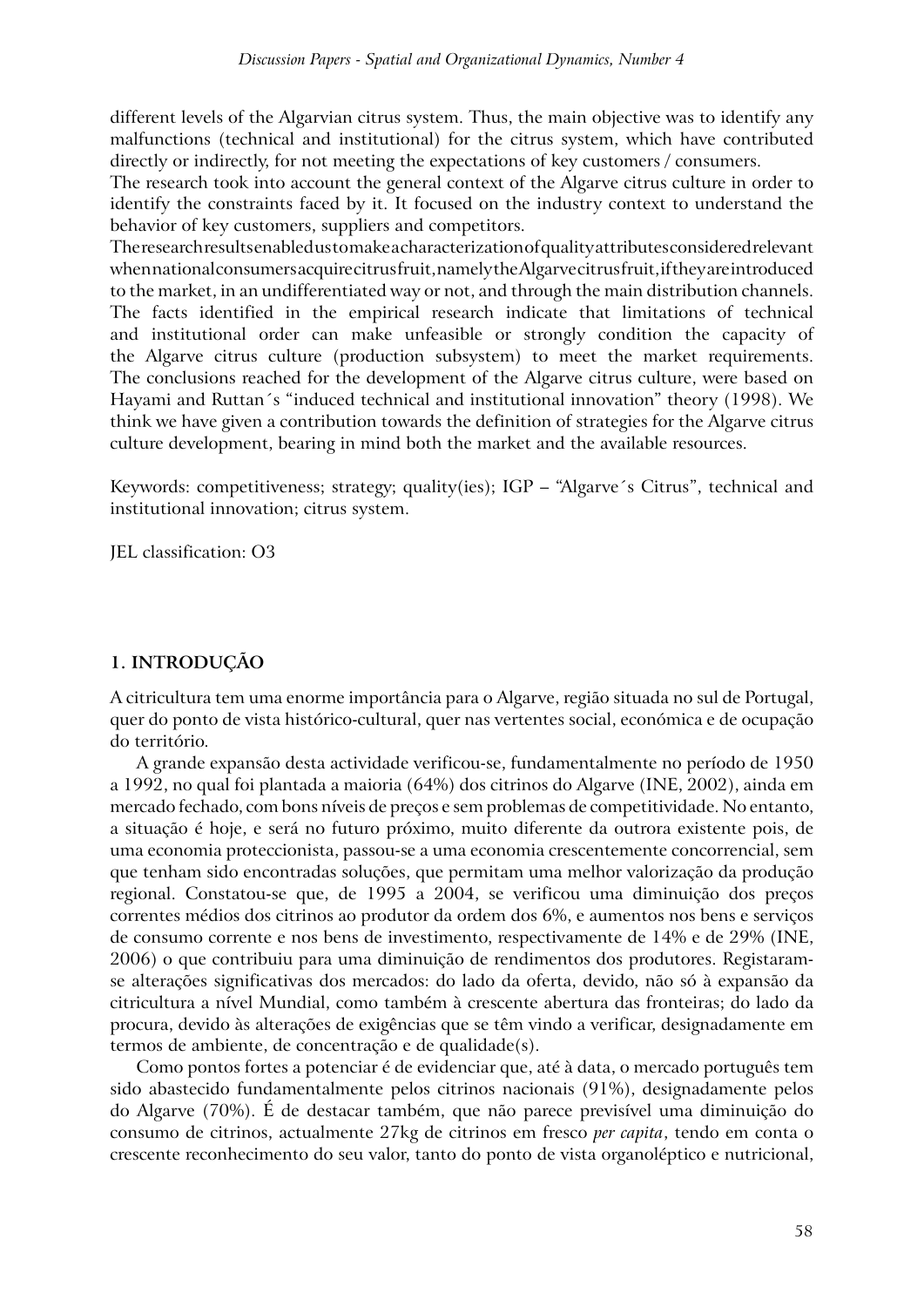como para a saúde em geral. Sobre este assunto refira-se também que a última reforma da PAC, pretende estimular o consumo de frutas na UE, nomeadamente nas escolas.

Contudo, a citricultura a nível mundial continua a expandir-se, os mercados estão cada vez mais globalizados e constata-se uma saturação crescente dos principais países, que importam citrinos em fresco. Verificou-se também, que em Portugal tem havido uma afluência cada vez maior de produtos cítricos, e de seus substitutos, oriundos de diferentes origens e com qualidades muito distintas, quer do ponto de vista organoléptico, quer higiénico e de serviços. Os citrinos do Algarve defrontam-se, por isso, com uma concorrência crescente especialmente vinda da parte de Espanha, visto tratar-se do maior exportador de citrinos em fresco. Outras razões têm a ver com: a sua proximidade geográfica em relação a Portugal; a grande expansão que se tem verificado na citricultura espanhola; a coincidência que se verifica relativamente aos períodos de produção/comercialização; as variedades dominantes em ambos os países e a melhor capacidade de resposta ao mercado. Esta última é devida, não só, à já conhecida melhor organização da produção para a comercialização dos citrinos, por parte de Espanha, como também, ao facto dos citrinos provenientes de Espanha apresentarem, em geral, melhor aspecto do que os do Algarve.

A diferenciação dos citrinos do Algarve, com vista à sua valorização, aparece neste contexto como um meio para que as explorações, que não podem aumentar a sua competitividade pela diminuição dos custos, consigam sobreviver neste ambiente concorrencial.

Alavoine-Mornas (1998) refere que a diferenciação pela origem geográfica se fundamenta numa faceta da qualidade, associada não unicamente às técnicas que o agricultor utiliza, mas também à terra (que ele cultiva) e ao clima de que dispõe e donde sabe tirar o melhor partido, graças à sua experiência. Assim, um território e a qualidade que este confere ao produto podem constituir a base de uma diferenciação para os produtores de uma região.

Contudo, o facto de os produtos pertencerem a uma região, a notoriedade que esta confere, as relações de proximidade que esta cria, não dispensam que as empresas envolvidas construam, em conjunto e de comum acordo, as referências de qualidade, que saibam gerir e controlar essa qualidade e que implementem uma estratégia comercial adaptada, a fim de adquirir uma legitimidade reconhecida pelos seus clientes (Fragata, 2003).

Como consumidores, deparamo-nos com frequência com promoções de produtos realizadas pela distribuição, baseadas na sua origem geográfica. A proveniência torna-se, assim, um meio de diferenciação entre produtos*.* Desta forma, os distribuidores inovam, ao oferecer produtos de uma determinada região, associando-lhes imagens de qualidade, de saúde, de gosto, de "produto da estação", de uma determinada origem, etc.

Em 1992 a Comunidade Europeia criou, no contexto da Política de Qualidade relativa aos produtos agrícolas, sistemas de valorização e Protecção de Denominações de Origem (DOP)1, de Especialidades Tradicionais (ETG)2 e de Indicações Geográficas (IGP). O intuito destas políticas foi promover a diversificação da produção, proteger os nomes dos produtos de fraudes e de imitações, e proporcionar aos consumidores informação relativa às características específicas dos produtos.

De acordo com o *Reg.(CEE) 2081/92* do Conselho de 14 de Julho de 1992 e com o Reg. (CE) 510/2006 de 20 de Março de 2006, uma IGP *(Indicação Geográfica Protegida)* é:

"o nome de uma região, de um local determinado ou, em casos especiais, de um país, que serve para designar um produto agrícola, originário dessa região, desse local determinado ou desse país e que possui determinada qualidade, reputação,

<sup>1</sup> DOP - é o nome de um produto, cuja produção, transformação e elaboração ocorrem numa área geográfica delimitada com um saber fazer reconhecido e verificado. Por exemplo, o queijo da Serra da Estrela, como DOP, obriga a que este seja produzido de acordo com as regras estipuladas no caderno de especificações, o qual inclui designadamente condições de produção do leite e higiene na ordenha.

<sup>2</sup> ETG - Especialidade tradicional garantida, não faz referência a uma origem, mas tem por objecto distinguir uma composição tradicional do produto ou um modo de produção tradicional. Exemplos: presunto Ramon Serrano (Espanha), Queijo Mozarella (Itália), pastéis Panellets (Espanha).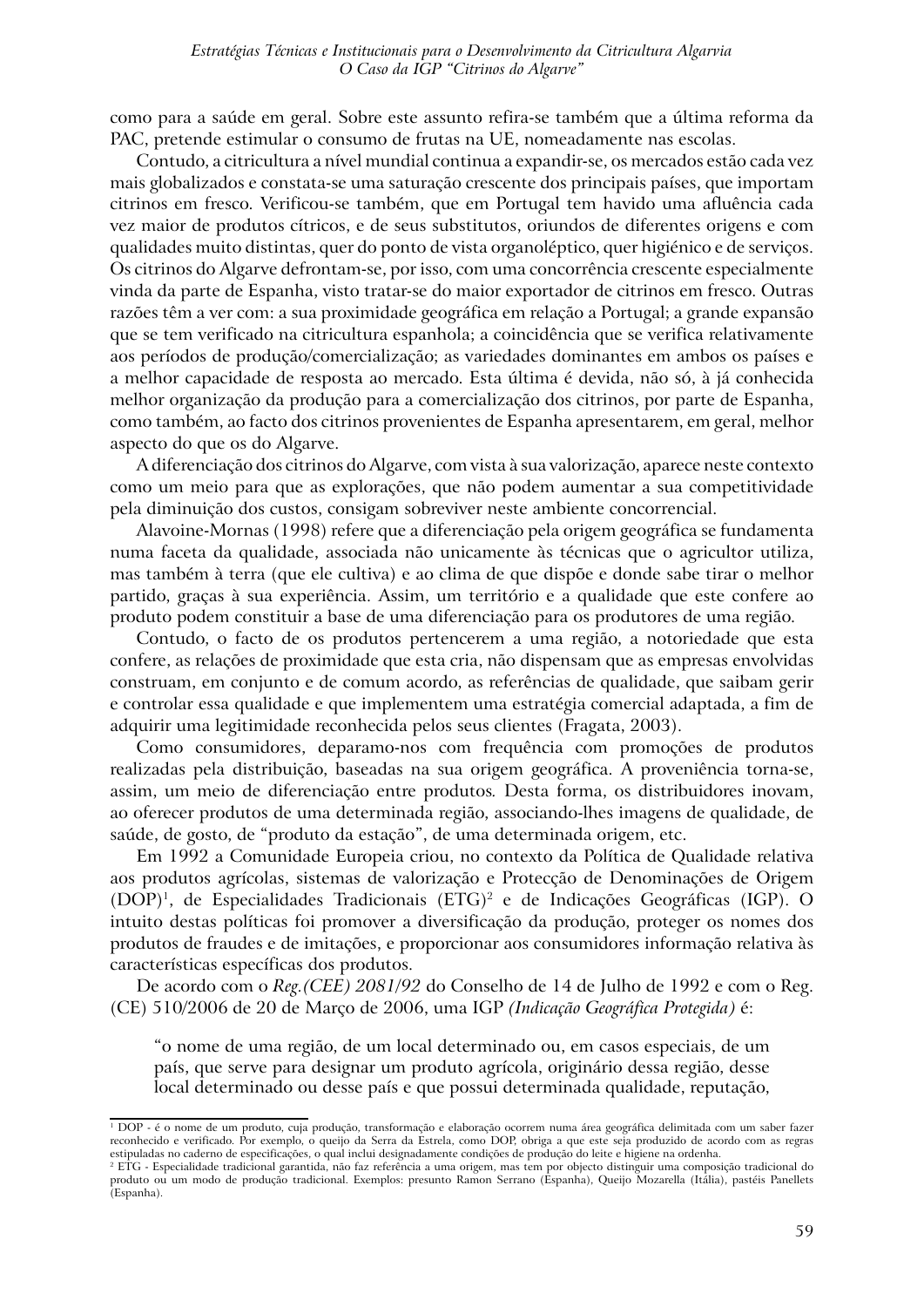ou outras características que podem ser atribuídas a essa origem geográfica e cuja produção e/ou transformação ocorrem na área geográfica delimitada".

A Indicação Geográfica Protegida (IGP) é considerada um instrumento, que poderá ajudar a agricultura a conseguir atingir objectivos que lhe estão consignados pela actual Política Agrícola Comum, tais como: a manutenção de actividades económicas nas regiões rurais e desfavorecidas, a preservação da paisagem, a diversificação da agricultura<sup>3</sup> e a satisfação dos consumidores.

Actualmente, no contexto da globalização do comércio, é importante para o consumidor saber o que está a comprar. Neste âmbito, a Comissão Europeia criou logótipos, que permitem identificar os produtos agro-alimentares que beneficiam de sistemas de protecção, como é o caso da IGP. A utilização deste logótipo é uma garantia de autenticidade e permitirá sensibilizar os consumidores para o facto da qualidade do produto estar ligada à sua área geográfica. O logótipo IGP é um símbolo oficial de qualidade reservado a produtos de uma região, que lhes dá um carácter específico. Este símbolo deve garantir a autenticidade do produto. Um produto que beneficie de uma tal menção, deve satisfazer as condições que constam do respectivo caderno de especificações e obrigações.

A principal diferença entre uma indicação geográfica e uma marca comercial reside no facto da marca comercial ser um direito individual exclusivo, enquanto a Indicação Geográfica, pelo contrário, deve estar ao alcance de qualquer produtor da localidade ou região respectiva (Fisher, 2003).

Esta referência protegida não pertence a nenhum produtor nem a nenhuma empresa. Trata-se de um direito de uso. Qualquer entidade, que cumpra as exigências do caderno de especificações, pode utilizar a denominação protegida, desde que se submeta ao controlo da produção, da transformação ou da elaboração do produto por um organismo de certificação autorizado para o efeito.

Uma IGP contribui para a diferenciação de um produto agrícola, tornando-se, por isso, um trunfo importante para o desenvolvimento.

Porém, esta protecção comunitária de produtos agro-alimentares tem gerado expectativas, mas também controvérsias, acerca da capacidade de contribuir para processos de desenvolvimento local.

Com efeito uma Indicação Geográfica deve, pois, "resultar de um processo de construção colectiva que envolva, em regra, produtores, comerciantes, distribuidores e a administração pública como entidade reguladora. Numa fileira agro-alimentar, todos os actores são interdependentes e devem coordenar as suas acções em relação a um produto que, apesar de protegido, está sujeito às evoluções da tecnologia e da distribuição e à mobilização de novos saberes e competências" (Fragata, 2003: 450). Assim, a qualidade do produto deve ser fruto de negociações sucessivas, desde a produção ao consumo, isto é, entre quem oferece e quem procura. A qualidade final será o resultado de um processo de compromisso no conjunto de actores de uma fileira onde cada um joga com a sua estratégia. É de referir que a qualidade deve ser definida pelo cliente (que tem sempre razão) e por um consenso social, expresso ou não em normas (Fragata, 2003).

Enfim, a construção de uma qualidade específica deve ser um processo que dê origem a decisões colectivas, em que os constrangimentos impostos sejam pertinentes e possam ser controláveis pela maioria dos actores. Introduzir uma possibilidade de diferenciação no interior duma convenção comum de qualidade, tomando em consideração os tipos de mercados, permite integrar os interesses e solidarizar actores. A certificação poderá, assim, constituir uma alavanca para o desenvolvimento, se o produto tiver reputação positiva.

<sup>&</sup>lt;sup>3</sup> Na medida em que, uma IGP é relativa a uma região específica, as actividades agrícolas que lhe estão ligadas não podem ser deslocalizadas para zonas onde a agricultura é mais fácil, encorajando, por isso, os agricultores a prosseguirem as actividades, mesmo em zonas desfavorecidas mais difíceis.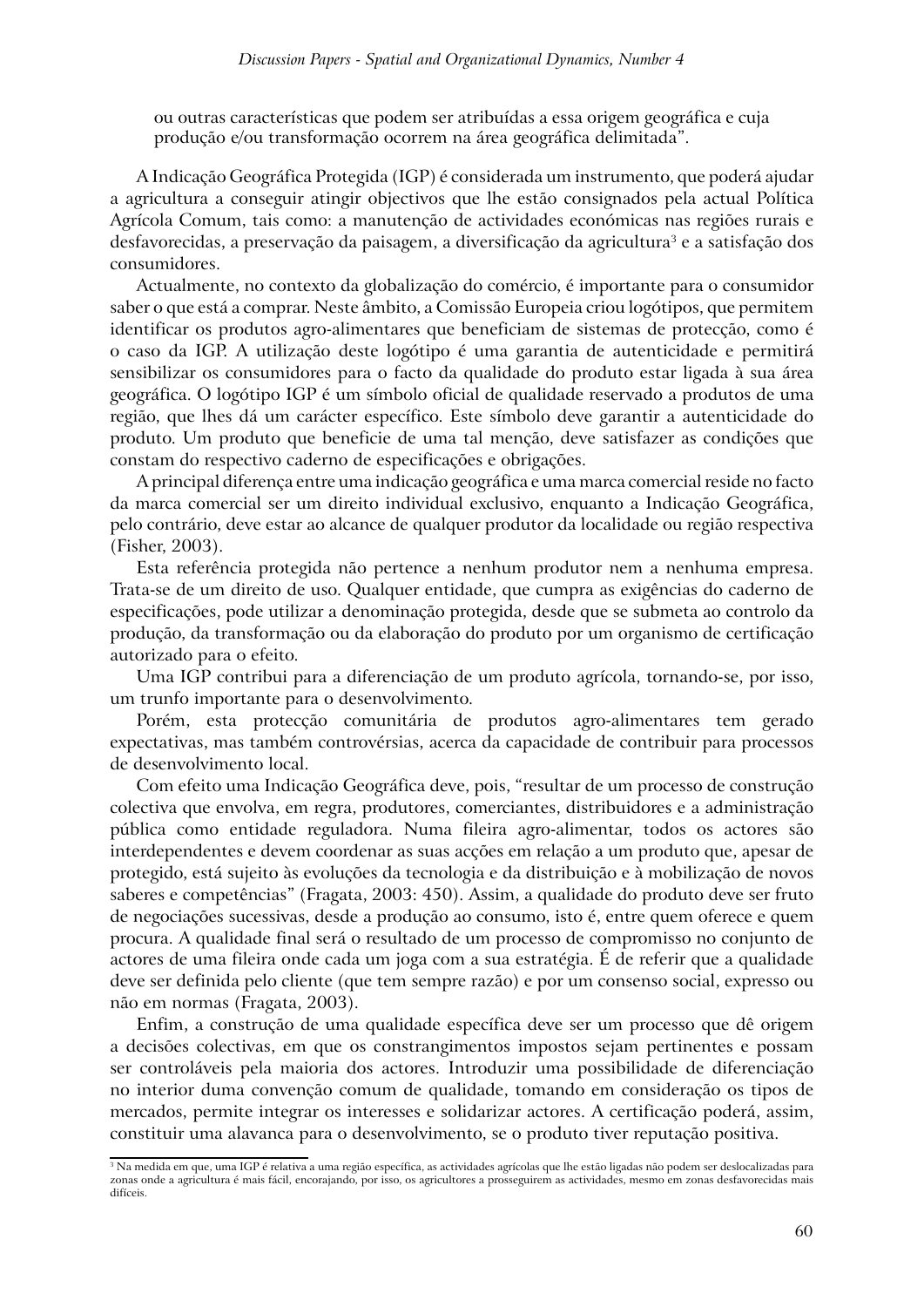Como já foi referido, as empresas terão que adoptar, cada vez mais, uma óptica de mercado, pelo que deverão estar permanentemente atentas às evoluções dos mercados e perceber que, em muitos casos, estes são segmentados, ou seja, que há grupos de consumidores com necessidades e comportamentos distintos. A adaptação da oferta à procura leva a encarar o produto como um conjunto de atributos que vão ao encontro das necessidades dos consumidores (Duarte, 2005).

Os "Citrinos do Algarve" dispõem de uma Indicação Geográfica (IG) reconhecida pelo Estado Português desde 1994 (Despacho nº63/94 de 21 de Janeiro) e, posteriormente, protegida pela Comunidade Europeia, através do Regulamento (CEE) nº1107/96 de 12 de Junho, como Indicação Geográfica Protegida (IGP).

Desde 1998, a UNIPROFRUTAL, União de Produtores Hortofrutícolas do Algarve, é o agrupamento com responsabilidades inerentes à gestão de uso da IGP "Citrinos do Algarve" (Despacho nº 5250/98, 2ª série, de 3 de Março) e a APAGAL, Associação para os Produtos Agro-alimentares tradicionais certificados do Algarve, é o Organismo Privado de Controlo e Certificação para os "Citrino do Algarve" - IGP.

Esta investigação teve em vista investigar e diagnosticar se a IGP "Citrinos do Algarve" tem funcionado como meio para potenciar o desenvolvimento económico da citricultura algarvia, tendo em conta o mercado e o seu enquadramento sócio-técnico.

# **2. Metodologia desenvolvida**

**1.** Fez-se a caracterização do sistema citrícola algarvio em dois níveis, ao nível do consumidor final e do subsistema de comercialização.

**1.1** A análise, ao nível do consumidor final nacional, permitiu perceber quais são os atributos de qualidade que valorizam mais quando adquirem citrinos. Se estes se apresentavam no mercado sem qualquer diferenciação, foram o aspecto exterior (conotado essencialmente com a ausência de manchas), a doçura e o preço os atributos a que os consumidores deram mais importância. De forma diferente, se os citrinos são referenciados como do Algarve, os consumidores atribuem-lhes reputação positiva, em relação aos de outras origens, por serem mais doces, terem mais sumo e serem mais saborosos que os de outras origens.

**1.2** O estudo do subsistema de comercialização permitiu a compreensão da estrutura e do funcionamento dos diferentes canais de distribuição, designadamente em termos económicos, sociais, bem como de exigências de qualidade, que lhes estão associadas.



**Figura 1 - Canais de distribuição dos citrinos do Algarve – representatividade de cada um relativamente ao nº de agentes que os utiliza e quantidades transaccionadas.**

Fonte: Madeira , E. (2007)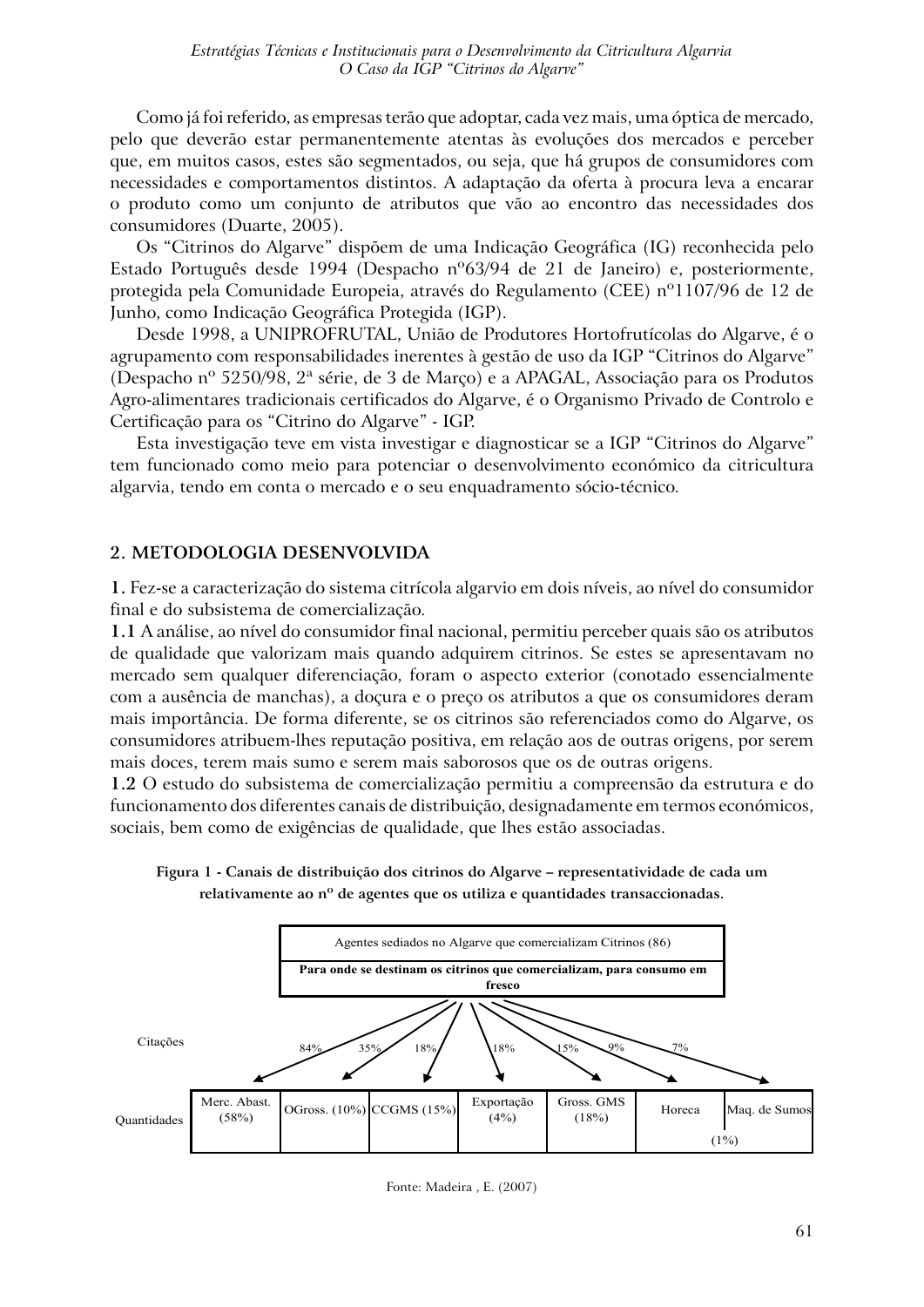Concluímos que, foram os Mercados Abastecedores e as Centrais de Compras de Grandes e Médias Superfícies, os canais de distribuição, que apresentaram maior importância tanto em termos económicos (58% e 15% respectivamente) bem como sociais **(**84% e 18%**)**.

No entanto, eram os Mercados Abastecedores que tinham maior importância no escoamento dos citrinos do Algarve, 58% da produção, a qual era proveniente de 84% dos agentes que comercializavam estes citrinos (Figura 1).

Relativamente aos atributos de qualidade, mais valorizados por estes dois canais, é de evidenciar que são de natureza e intensidade muito diferentes mas, de entre os quatro atributos de qualidade mais valorizados por ambos, surgem o "aspecto exterior" do fruto e a cor (Quadro 1).

Concluiu-se que os Mercados Abastecedores dão grande importância à qualidade organoléptica, pois três dos quatro atributos considerados mais importantes na vertente comercial (a cor, o teor de açúcar e o aspecto exterior) são desta natureza. Por outro lado, os quatro atributos de qualidade considerados de mais relevância por parte das Centrais de Compras das Grandes e Médias Superfícies estão conotados, não só, com a qualidade organoléptica (o aspecto exterior e a cor) mas também com a qualidade de serviço (o transporte do produto) e com a qualidade higiénica e sanitária do produto (sem resíduos de pesticidas) (Quadro 1).

| Quadro 1 - Atributos de qualidade exigidos pelas Centrais de Compras de Grandes e Médias       |
|------------------------------------------------------------------------------------------------|
| Superfícies e pelos Mercados Abastecedores na aquisição de citrinos, considerados como "muito" |
| importantes" e apresentando frequências de respostas superiores a 50%.                         |

| Tipos de<br>Qualidade  | Atributos de grande<br>importância para as CCGMS | Frequências<br>$> 50\%$ | Atributos de grande<br>importância para os<br>Mercados Abastecedores | Frequências<br>$> 50\%$ |
|------------------------|--------------------------------------------------|-------------------------|----------------------------------------------------------------------|-------------------------|
|                        | Aspecto exterior                                 | 100%                    | Cor                                                                  | 83%                     |
| Organoléptica          | Cor                                              | 92%                     | Teor de açúcar                                                       | 79%                     |
|                        | Calibres                                         | 75%                     | Aspecto exterior                                                     | 77%                     |
|                        | Qt.de Sumo                                       | 75%                     | Calibres                                                             | 72%                     |
|                        | Teor de açúcar                                   | 58%                     | Qt.de Sumo                                                           | 64%                     |
|                        | Transporte do produto                            | 100%                    | Apresentação na embalagem                                            | 75%                     |
| De serviço             | Durabilidade do produto                          | 83%                     | Durabilidade do produto                                              | 75%                     |
|                        | Tipo de embalagem                                | 83%                     | Contin. e homog. no produto                                          | 53%                     |
|                        | Apresentação na embalagem                        | 75%                     |                                                                      |                         |
|                        | Cont. e homog. no produto                        | 67%                     |                                                                      |                         |
| Higiénico<br>Sanitária | Sem resíduos de pesticidas                       | 92%                     |                                                                      |                         |

Fonte: Madeira, E. (2007)

**2.** Procurou-se, posteriormente, obter conhecimento que permitisse comprovar, ou refutar, se a Indicação Geográfica Protegida (IGP) "Citrinos do Algarve", instituída em 1994, dá resposta ao mercado tendo em conta os condicionalismos existentes.

Analisou-se o período de 1996 a 2007 tendo presente a teoria do "progresso técnico e institucional induzido" (Hayami e Ruttan, 1998).

Estes autores consideram como condições necessárias para que haja desenvolvimento, que: as inovações técnicas e institucionais tenham, essencialmente, origem endógena ao sistema; se atribua bastante importância às interacções recíprocas entre progressos técnicos e institucionais; os progressos técnicos e institucionais devem ter subjacentes as características culturais específicas de cada sociedade e que as inovações institucionais devem ter em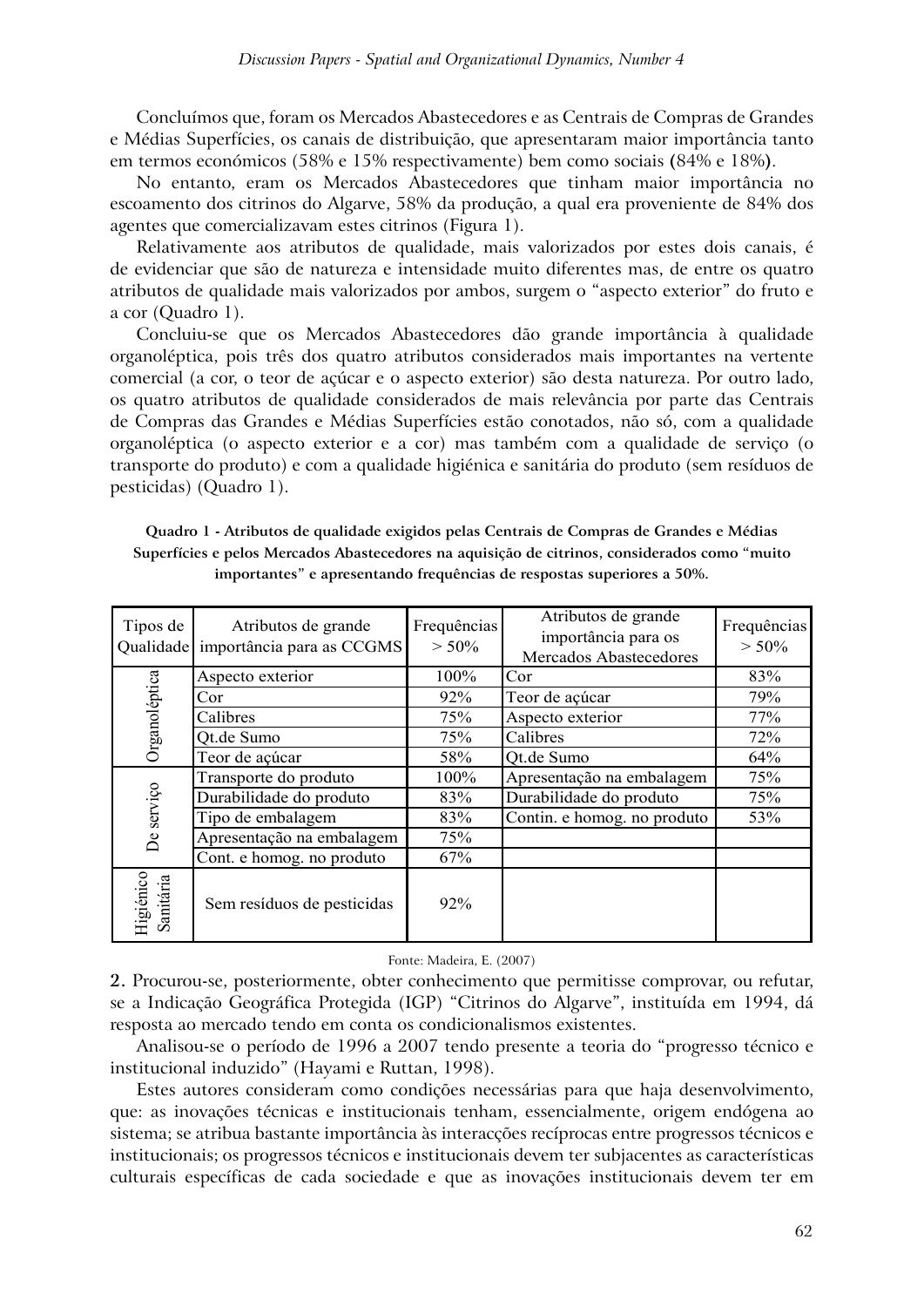consideração a estrutura de poder ou os grupos de interesses instalados numa sociedade, dado que, intervenções governamentais que induzam benefícios para alguns grupos de interesses, normalmente não contribuem para a criação de riqueza e acarretam custos que correspondem a perdas de eficiência de mercado, bem como a desperdício de recursos.

Tendo em conta o referido anteriormente, tentou-se perceber se, a IGP "Citrinos do Algarve" tem contribuído para o desenvolvimento da citricultura algarvia e se foi instituída tendo em atenção os princípios orientadores acabados de enunciar.

## **3. RESULTADOS**

Os elementos fornecidos pela APAGAL, evidenciam a fraca adesão dos agentes a este instrumento de diferenciação desde 1996.

Nos anos agrícolas de 1996 a 2001, este instrumento de diferenciação praticamente não funcionou. A quantidade certificada foi exígua (aproximadamente 200 toneladas em 5 anos), e destinou-se essencialmente a campanhas de promoção e divulgação a nível nacional, aquando da EXPO 98, e para exportar para alguns países considerados não produtores de citrinos, designadamente Alemanha, França, Mauritânia e Cabo Verde.

Soube-se que em 2001, a direcção recentemente eleita da UNIPROFRUTAL, levou a cabo algumas acções de divulgação junto de produtores, centrais fruteiras e distribuidores, sensibilizando-os para o interesse económico que poderia advir da utilização desta referência.

No ano agrícola 2002/2003 a área de pomares certificados para possível utilização da sua produção como IGP "Citrinos do Algarve" rondou os 2500 hectares, o que correspondia a cerca de 14% dos pomares da região.

As respectivas centrais fruteiras estimaram que a produção a comercializar, com tal diferenciação, nesse ano, deveria ser da ordem das 10.000 toneladas, o que tendo em conta a produção média do Algarve nos últimos cinco anos (218.000 ton) corresponderia a cerca de 5% da produção.

Porém, a produção que foi efectivamente comercializada como IGP "Citrinos do Algarve" foi pouco além das 1.500 toneladas (valor irrisório e inferior a 1% da produção de citrinos do Algarve). A maioria desta produção foi comercializada por OP e destinou-se essencialmente (94%) a Centrais de Compras de Grandes e Médias Superfícies (CCGMS) (Quadro 2).

|              |                                             |            |                                                                        |                                           | Unidade: toneladas e percentagens                                                                           |  |
|--------------|---------------------------------------------|------------|------------------------------------------------------------------------|-------------------------------------------|-------------------------------------------------------------------------------------------------------------|--|
|              |                                             |            | Citrinos comercializados com certificação<br>IGP-"Citrinos do Algarve" | Produção Média                            | Percentagem da<br>produção certificada<br>como IGP em relação à<br>produção média do<br>Algarve (1999-2003) |  |
| Ano Agrícola | Pedidos de autorização de<br>uso da IGP     | Ouantidade | Destino da Produção                                                    | de citrinos no<br>Algarve (1999-<br>2003) |                                                                                                             |  |
| 2002/2003    | OP(8)                                       | 1.441      | <b>GMS</b>                                                             |                                           |                                                                                                             |  |
|              | Produtor e intermediário<br>grossista $(2)$ | 541        | <b>GMS</b>                                                             |                                           |                                                                                                             |  |
|              | Produtor e intermediário<br>grossista $(2)$ | 98         | MT / Português                                                         |                                           |                                                                                                             |  |
|              | Total $(12)$                                | 1.639      | 6% MT e 94% GMS                                                        | $\approx$ 218.000                         | $\approx 1\%$                                                                                               |  |

**Quadro 2 - Utilização da IGP- "Citrinos do Algarve" no ano agrícola 2002/2003**

Notas: \* 6 dos agentes de comercialização que pediram autorização para o uso da IGP, não a utilizaram. Fonte: APAGAL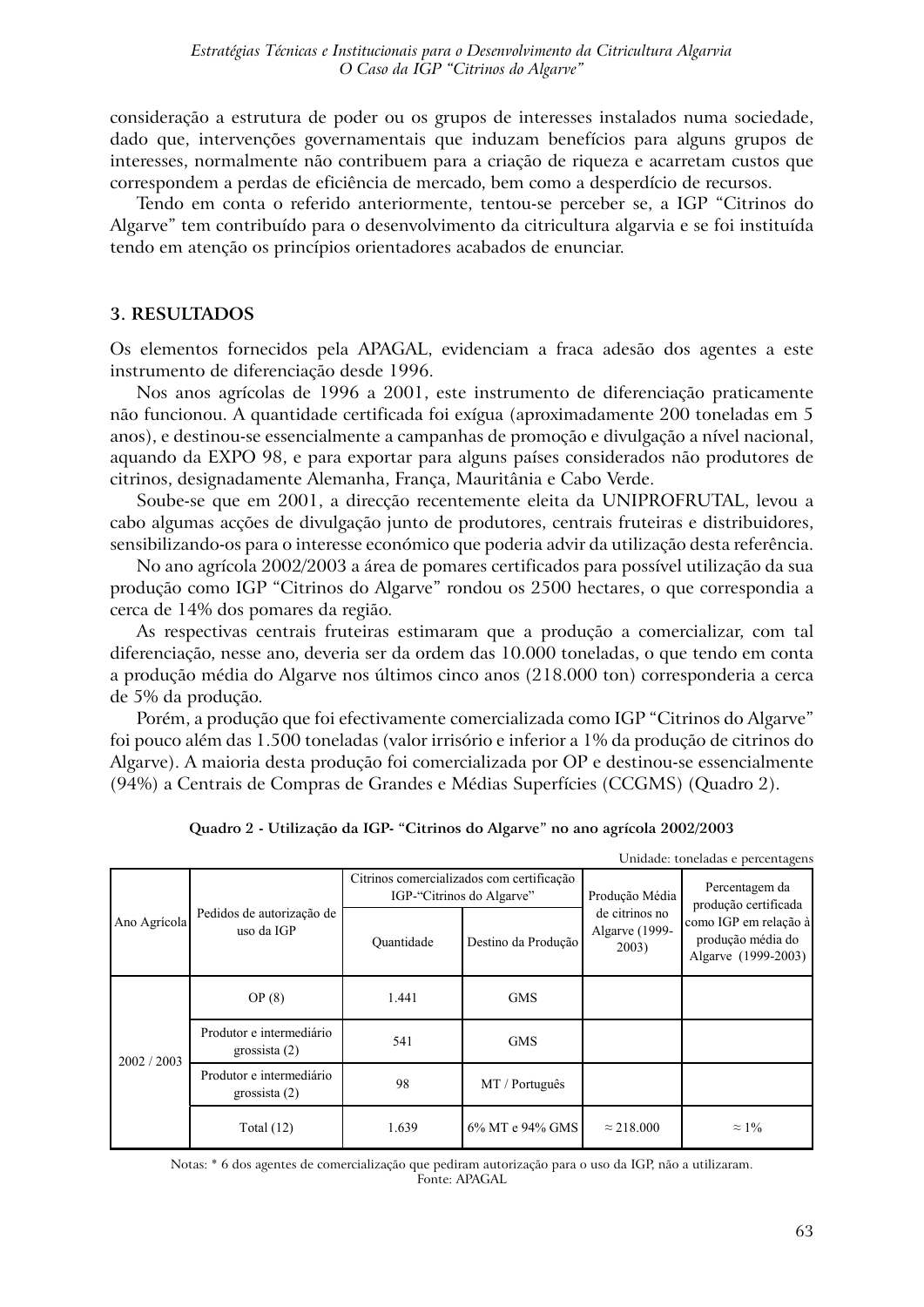Relativamente aos anos agrícolas 2003/2004 a 2006/2007 as constatações, quanto a quantidades comercializadas, bem como quanto aos agentes que utilizaram esta referência, para comercializar os citrinos do Algarve, foram muito semelhantes às referidas para 2002/2003.

Em suma, têm sido muito poucos os agentes que têm pedido autorização para o uso da IGP "Citrinos do Algarve", e as quantidades transaccionadas com esta referência são insignificantes.

Estes factos sugeriram-nos algumas questões, para as quais ensaiamos, de seguida, algumas respostas, com base nos inquéritos levados a cabo junto dos agentes de comercialização de citrinos do Algarve e dos consumidores nacionais, bem como pela análise do caderno de especificações com vista à compreensão de possíveis razões para este insucesso.

**1.** Por que razão, das 86 centrais fruteiras sediadas no Algarve, tão poucas pediram autorização de uso da IGP? Das centrais que pediram autorização de uso, porquê apenas 4 não são OP, quando a maior quantidade de citrinos do Algarve não é comercializada através das Organizações de Produtores? Será que foi por desconhecimento do que é esta IGP, porque não se adequam às exigências impostas pelo caderno de especificações da IGP ou porque os clientes não valorizam esta referência?

Sobre este conjunto de questões podemos informar que, de acordo com os inquéritos realizados<sup>4</sup> aos agentes de comercialização dos citrinos do Algarve, relativamente à produção de citrinos do Algarve, que se destinou ao consumo em fresco, 70% foi escoada através de intermediários grossistas; 21% através de OP e 9% por Produtores. Mas, efectivamente, todas as OP entrevistadas sabiam o que era a IGP "Citrinos do Algarve", enquanto apenas 28% dos Produtores e 29% dos Intermediários Grossistas, conheciam esta instituição. Relativamente aos Intermediários Grossistas é de referir também, que 55% já tinham ouvido falar desta IGP, mas não dispunham de informação suficiente, nem sabiam se tinham condições para utilizar esta referência e 16% nunca tinham ouvido falar. E, quanto aos Produtores, é de salientar também, que 61% já tinham ouvido falar na IGP, mas não tinham informação suficiente e 11% nunca tinham ouvido falar da mesma.

|                |             |      |                             |                                                              |             |              |         |                                                                      |             |                      |          | Unidade: toneladas e percentagens |                |       |             |     |
|----------------|-------------|------|-----------------------------|--------------------------------------------------------------|-------------|--------------|---------|----------------------------------------------------------------------|-------------|----------------------|----------|-----------------------------------|----------------|-------|-------------|-----|
|                |             |      |                             | Tem feito investimento                                       |             |              |         | Comercialização<br>Sobre a IGP                                       |             |                      |          |                                   |                |       |             |     |
| Tipo de agente |             |      | $C/$ ajudas<br>comunirárias | $S/$ ajudas<br>Total p/ consumo<br>comunitárias<br>em fresco |             | Sabe o que é |         | Já ouviu falar<br>mas não sabe<br>se tem<br>condições p/<br>utilizar |             | Nunca ouviu<br>falar |          | Adequam-se às<br>suas exigências  |                |       |             |     |
|                | $n^{\circ}$ | $\%$ | $n^{\circ}$                 | %                                                            | $n^{\circ}$ | %            | Ton     | %                                                                    | $n^{\circ}$ | %                    | $n^o$    | $\%$                              | $n^{\circ}$    | %     | $n^{\circ}$ | %   |
| Produtor       | 18          | 33%  | 6                           | 33%                                                          | 8           | 44%          | 10.228  | 9%                                                                   | 5           | 28%                  | 11       | 61%                               | $\overline{c}$ | 11%   | 5           | 28% |
| OP             | 6           | 11%  | 6                           | 100%                                                         | 3           | 50%          | 21.973  | 21%                                                                  | 6           | 100%                 | $\Omega$ | $0\%$                             | $\Omega$       | $0\%$ | 5           | 83% |
| Interm.Gross.  | 31          | 56%  | 8                           | 26%                                                          | 18          | 58%          | 80.106  | 70%                                                                  | 9           | 29%                  | 17       | 55%                               |                | 16%   | 4           | 13% |
| Total          | 55          | 100% | 20                          | 36%                                                          | 29          | 53%          | 112.307 | 100%                                                                 | 20          | 36%                  | 28       | 51%                               |                | 13%   | 14          | 25% |

|  |  |  | Quadro 3 - Os agentes de comercialização dos citrinos do Algarve e a IGP |  |
|--|--|--|--------------------------------------------------------------------------|--|
|  |  |  |                                                                          |  |

Fonte: Madeira, E. (2007)

Dos agentes entrevistados apenas 25% cumpriam os requisitos exigidos pela IGP. É de evidenciar que, apesar de muitos dos agentes terem investido nos últimos 10 anos, recorrendo ou não a ajudas Comunitárias, apenas 13% dos intermediários grossistas, 28% dos produtores e 83% das OP cumpriam os requisitos exigidos pela IGP (Quadro 3).

<sup>4</sup> Os inquéritos referiram-se ao ano agrícola 2002/2003.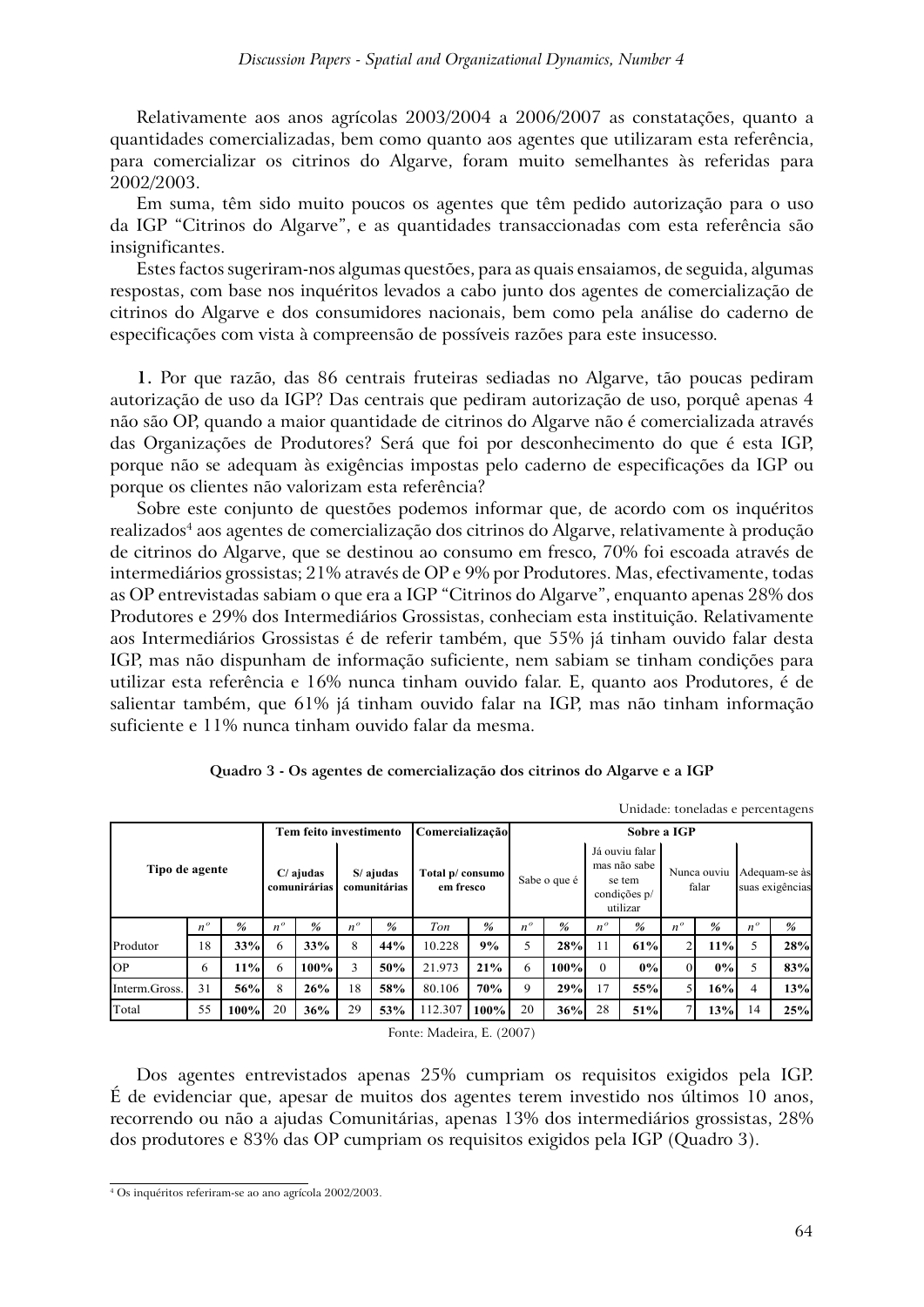**2.** Constatámos também, que foram vários os operadores que, tendo pedido autorização para o uso da IGP "Citrinos do Algarve" e que, por isso, pagaram os respectivos controlos e certificações (bem como etiquetas para as embalagens), acabaram por não utilizar este instrumento de diferenciação do produto, num mercado cuja competição é crescente. Qual terá sido a principal razão para o sucedido? Será que os seus clientes não valorizam esta diferenciação, porque o consumidor final a desconhece, ou será que estes não lhe atribuem uma mais-valia compatível com os custos que lhe estão associados?

- Relativamente à valorização da IGP por parte dos diferentes clientes (canais de distribuição), quando da análise dos atributos de qualidade mais valorizados pelos principais canais de distribuição dos citrinos do Algarve (os Mercados Abastecedores e as Centrais de Compras de Grandes e Médias Superfícies), pudemos constatar que a IGP é referida por 50% dos agentes, que vendiam às CCGMS, como um atributo de qualidade muito importante para este tipo de canal, enquanto os agentes que comercializavam para os Mercados Abastecedores, nenhum se referiu à IGP, como atributo muito importante.

| Quadro 4 – Os agentes de comercialização dos citrinos do Algarve, canais de distribuição utilizados e |  |
|-------------------------------------------------------------------------------------------------------|--|
| adequação à IGP                                                                                       |  |

| Tipo de agente |             |                              | Comercialização | Comercializa para |        |           |        | <b>IGP</b> - Citrinos do Algarve |             |                             |             |     |
|----------------|-------------|------------------------------|-----------------|-------------------|--------|-----------|--------|----------------------------------|-------------|-----------------------------|-------------|-----|
|                |             | Total p/consumo<br>em fresco |                 | <b>CCGMS</b>      |        | M. Abast. |        | Sabe o que é                     |             | Adequam-se às<br>exigências |             |     |
|                | $n^{\circ}$ | %                            | Ton             | %                 | Ton    | $\%$      | Ton    | $\frac{9}{6}$                    | $n^{\circ}$ | %                           | $n^{\circ}$ | %   |
| Produtor       | 18          | 33%                          | 10.228          | 9%                | 2.520  | 25%       | 3.841  | 38%                              |             | 28%                         |             | 28% |
| OP             | 6           | 11%                          | 21.973          | 20%               | 6.399  | 29%       | 3.697  | 17%                              | 6           | 100%                        |             | 83% |
| Interm.Gross.  | 31          | 56%                          | 80.106          | 71%               | 7.112  | 9%        | 52.415 | 65%                              | 9           | 29%                         | 4           | 13% |
| Total          | 55          | 100%                         | 112.307         | 100%              | 16.031 | 14%       | 59.953 | 53%                              | 20          | 36%                         | 14          | 25% |

| Fonte: Madeira, E. (2007) |  |  |
|---------------------------|--|--|
|---------------------------|--|--|

Pelo que acabámos de enumerar relativamente, ao conhecimento da IGP "Citrinos do Algarve" por parte dos diferentes agentes, à adequação das centrais fruteiras no que respeita aos requisitos exigidos por esta, à valorização desta referência por parte dos Mercados Abastecedores e das CCGMS e, tendo em conta a importância das quantidades escoadas pelos diferentes agentes<sup>5</sup> para os canais de distribuição, que valorizam esta diferenciação, compreende-se o porquê de tão poucas centrais terem pedido autorização para o uso e nestas haver domínio das OP (Quadro 4).

**3.** Questionámo-nos também sobre se as exigências impostas pelo caderno de especificações da IGP "Citrinos do Algarve", ao nível da produção e da comercialização, tiveram em conta o mercado, bem como os recursos disponíveis ao nível técnico e social.

A análise do caderno de especificações, no que respeita às exigências quanto aos atributos do produto, bem como quanto às imposições relativas aos agentes de comercialização e respectivas centrais fruteiras, levaram-nos, também, a avançar mais algumas causas possíveis do insucesso verificado.

Unidade: toneladas e percentagens

<sup>&</sup>lt;sup>5</sup> Na nossa amostra, relativamente ao escoamento de citrinos para consumo em fresco, é de referir que os Produtores procediam à venda de 9% (sendo que 38% destes direccionavam-se para M.Abast. e 25% para CCGMS), as Organizações de Produtores escoavam 20% (em que 29% destes se direccionaram para CCGMS e 17% para M.Abast.) e os Intermediários Grossistas procediam à venda de 71% (em que 65% destes, iam para os M.Abast. e apenas 9% para CCGMS).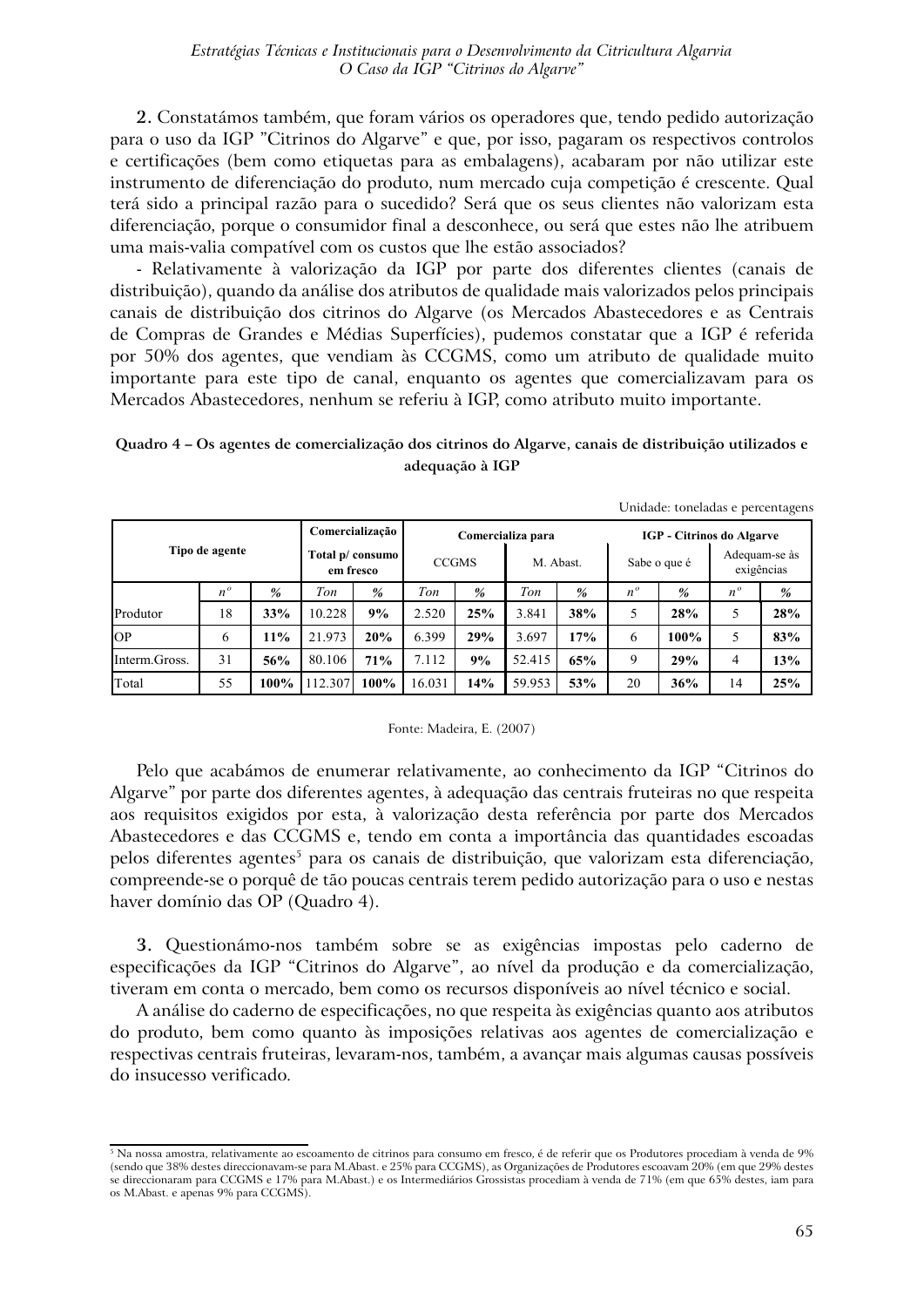**3.1.** Logo à partida, o ponto do caderno de especificações, relativo ao uso da IGP "Citrinos do Algarve", exclui grande parte da produção de citrinos do Algarve de utilizar esta diferenciação. Isto, devido ao facto de nele aparecer referido que a mesma,

"… pode ser utilizada por entidades colectivas ou individuais que tenham meios para preparar e acondicionar citrinos, desde que expressamente autorizadas e se submetam às "regras de produção" e ao regime de controlo e de certificação estabelecido; e que a autorização para a utilização da IGP "Citrinos do Algarve" deve ser pedida durante o mês de Setembro de cada ano. As empresas interessadas em utilizar aquela referência deverão comunicar, nessa data, a quantidade prevista a ser comercializada com Indicação Geográfica na campanha seguinte. A autorização depende da verificação das condições de produção, designadamente localização e estado geral dos pomares, variedades existentes, práticas culturais, condições de apanha, transporte, preparação, acondicionamento e conservação dos citrinos."

É referido ainda que:

"deverão ser as centrais citrícolas a diligenciar a recolha dos elementos relativos à produção, junto dos produtores, e sua apresentação ao Organismo Gestor da IGP";

Este ponto, como veremos seguidamente, deixa bem evidente, que esta inovação institucional não teve em conta os recursos disponíveis.

Quanto ao período e à forma como se deve proceder para o pedido de autorização de uso, não foram tomadas em conta as formas dominantes de aquisição dos citrinos do Algarve pelos diferentes tipos de agentes de comercialização, nem que os agentes dominantes na comercialização dos mesmos não são as Organizações de Produtores.





Fonte: Madeira, E. (2007)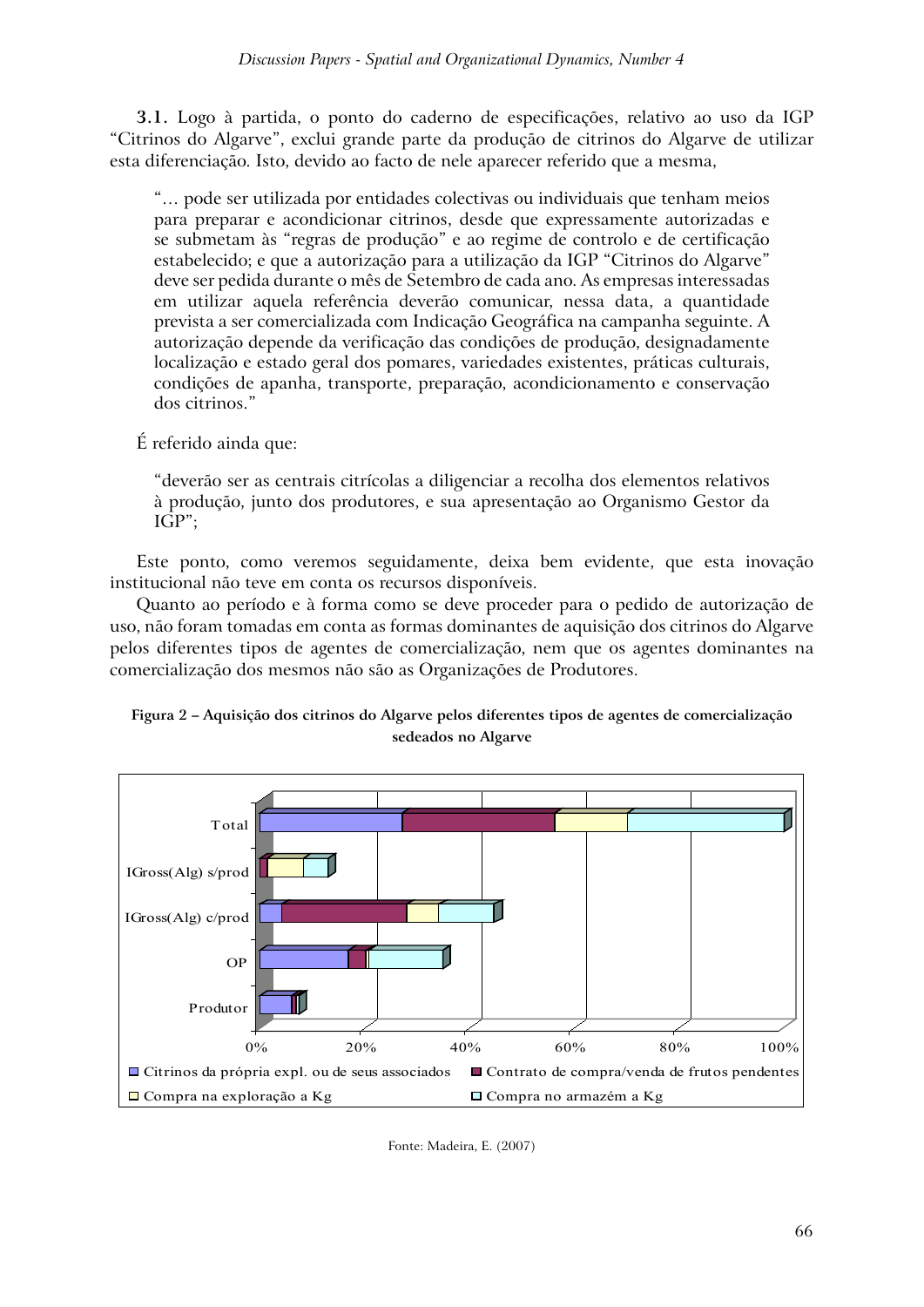Sobre este assunto, e relativamente aos citrinos do Algarve que os diferentes tipos de agentes comercializaram é de salientar que: 27% eram provenientes de suas explorações ou das de seus associados; 29% adquiridos através de contratos de compra e venda de frutos pendentes; 14% adquiridos, ao longo da campanha, nas explorações a quilos e 30% adquiridos no armazém aos agricultores ou a ajuntadores. Os valores enumerados evidenciam que logo à partida, estará excluída, por esta razão, duma possível utilização como IGP, uma quantidade significativa da produção do Algarve (44%), pois os agentes, que compram ao longo do ano, à porta do armazém (a agricultores ou a ajuntadores) e nas explorações a peso, nunca terão hipótese de cumprir este requisito do caderno de especificações (Figura 2).

**3.2.** Relativamente às características do produto (ponto IV do caderno de especificações), quanto a defeitos que não alteram a sua qualidade interna, designadamente manchas derivadas de ácaros, cochonilhas, tripes e roçaduras de ramos,<sup>6</sup> são admitidos valores irrisórios e não podem estar presentes em mais de 10% dos frutos de cada embalagem.

Sobre esta matéria, efectivamente, quando os consumidores adquirem citrinos, um dos factores que valorizam bastante é o seu aspecto exterior, sem manchas. No entanto, quando se referem aos "Citrinos do Algarve" como tendo "maior qualidade que os provenientes de outras origens", fundamentam a sua opinião no facto de estes serem mais doces, terem mais sumo e serem mais saborosos.

A exigência relativamente ao "aspecto exterior" dos citrinos, particularmente no que respeita às manchas derivadas dos tripes e às roçaduras dos ramos, evidencia que as especificações para a diferenciação da qualidade dos citrinos do Algarve não tiveram em conta os constrangimentos técnicos e climáticos com que esta cultura se confronta nesta região.

**3.3.** No que respeita às condições sanitárias nos centros de preparação e acondicionamento (ponto VI no caderno de especificações), considera que "devem ser respeitadas todas as normas elementares de acordo com a legislação em vigor".

É de realçar também que, apesar de uma percentagem significativa de agentes ter investido, com vista à modernização e ampliação das centrais fruteiras, bem como à sua adaptação às normas ambientais, higio-sanitárias e de segurança no trabalho (Quadro 4), a maioria dos produtores e dos intermediários grossistas ainda não cumpre os requisitos exigidos pela IGP (como já se referiu, apenas 28% dos produtores e 13% dos intermediários grossistas cumprem os requisitos exigidos).

**4.** Perante o facto de alguns operadores terem pedido autorização para o uso da IGP e terem acabado por não utilizar esta referência, tentámos perceber se o consumidor final a desconhece ou se não lhe atribui uma mais-valia compatível com os custos associados. Recorremos, para isso, aos inquéritos aos consumidores finais, onde, mediante as respostas às questões (sobre se estes conhecem ou se já ouviram falar dos citrinos do Algarve; qual a opinião que têm sobre a qualidade destes relativamente a citrinos de outras proveniências e o porquê dessa opinião; bem como, se os encontrassem à venda, o que fariam em termos de comportamento de compra), pudemos concluir que os citrinos do Algarve gozam de notoriedade (89% dos inquiridos, conhecem ou já ouviram falar deles) e reputação, pois, dos inquiridos, que conhecem os citrinos do Algarve, 64% consideram que estes têm melhor qualidade, comparativamente a outros provenientes de outras origens, por serem mais doces (50% das respostas), terem mais sumo (15% das respostas) e serem mais saborosos (13% das respostas).

No entanto, quando da apresentação do logótipo comunitário, relativo à protecção de um produto com Indicação Geográfica, verificou-se que apenas 20% dos inquiridos reconhecem

<sup>6</sup> Referidos como sendo dos "principais defeitos encontrado nos citrinos, numa central fruteira, mas pouco perigosos" (Agroalimentación - La naranja: cultivo e manejo de la naranja. in: http//infoagro.com/citrinos/mandarina.htm).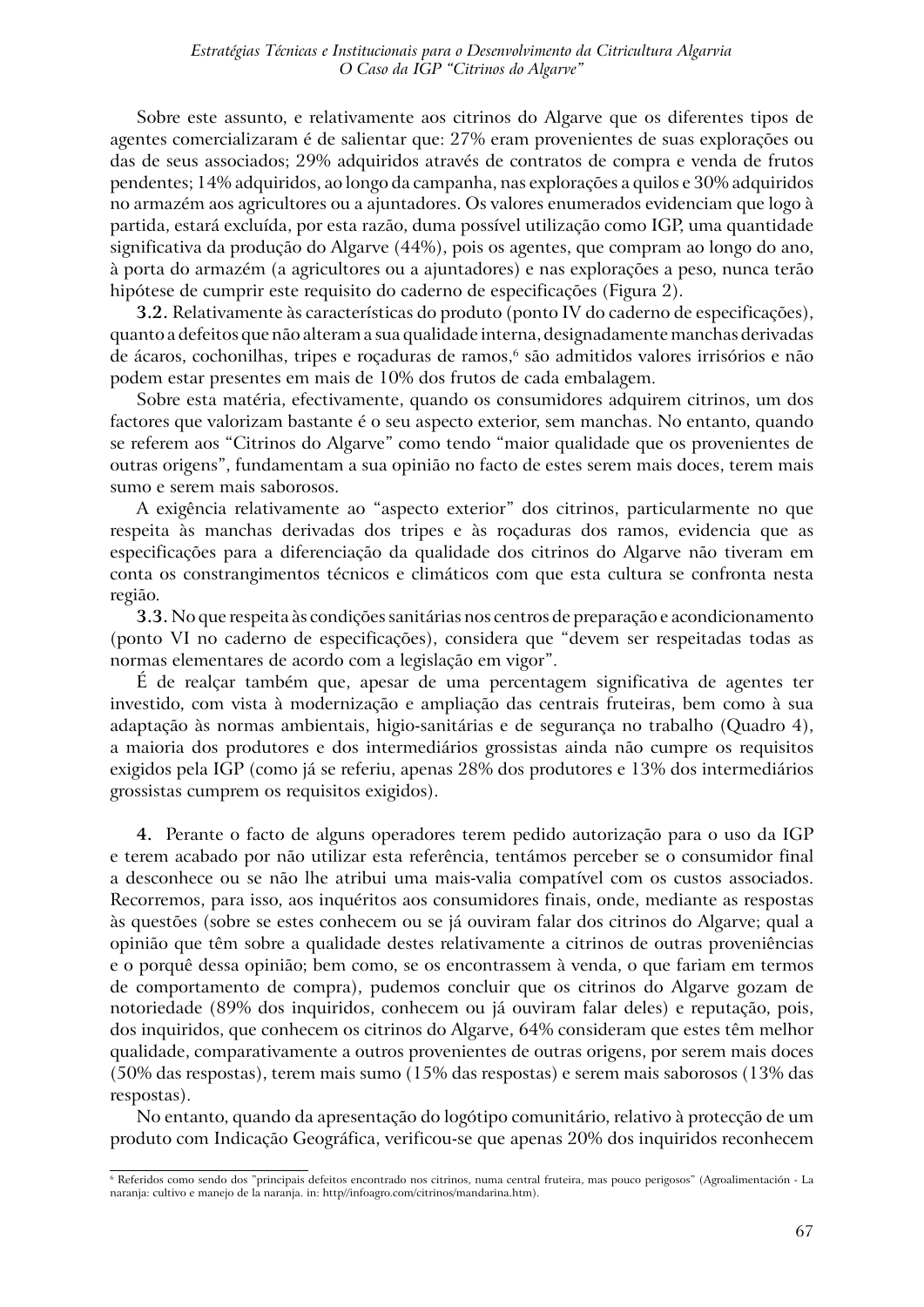este símbolo e só 12% o relacionam com "garantia de qualidade", "certificado de origem", ou lhe associam "confiança, garantia e segurança".

**5.** Para um melhor esclarecimento do assunto, entrevistaram-se agentes que comercializaram citrinos com IGP, para tentar perceber para onde se destinaram estes citrinos e se a relação benefício/custo foi favorável.

Assim, junto dos que comercializaram os citrinos do Algarve com IGP, constatámos que estes se direccionaram, quase exclusivamente, para Centrais de Compras de Grandes e Médias Superfícies. Segundo uns agentes, a IGP é considerada já uma obrigatoriedade, quando da aquisição dos citrinos por parte de algumas Centrais de Compras. Outros consideraram-na como bastante útil, porque as CCGMS lhes exigiam a rastreabilidade (do campo à distribuição) e aceitavam esta referência como cumprimento desse requisito.

Quanto à relação benefício/custo associada à transacção destes citrinos, enquanto uns referiram que os custos eram totalmente suportados por eles e o preço era o normal (para aquele tipo de mercado), outros mencionaram que os clientes que exigiam IGP "Citrinos do Algarve" eram efectivamente os que pagavam melhor, portanto, nem se tinham preocupado com os custos associados à certificação desta diferenciação (que consideravam da ordem dos  $0,0075 \text{ E/kg}$ .

**6.** Tentámos saber, como se tinha procedido aquando da criação da IG "Citrinos do Algarve", junto dos investigadores<sup>7</sup> que colaboraram nesta tarefa. A consulta do relatório executado<sup>8</sup> (Outubro 1995) confirmou tratar-se de uma inovação institucional, que careceu de um consenso ao nível dos diferentes tipos de agentes que integram o sistema citrícola algarvio. Os autores desta investigação, naquele relatório, apresentaram diferentes cenários construídos a partir de elementos chave do caderno de especificações, designadamente as características do produto, com níveis de exigências distintas como factores a ponderar antes da implementação de qualquer modalidade de IG.

Constatámos contudo, que a IG "Citrinos do Algarve", que foi instituída, correspondeu ao cenário mais exigente relativamente à qualidade (aspecto exterior) dos citrinos.

**7.** Enfim, o conjunto de respostas às questões suscitadas, fundamentadas na análise das exigências do caderno de especificações e nos dados obtidos pelos inquéritos realizados junto dos agentes de comercialização de citrinos sediados no Algarve e dos consumidores finais, a nível nacional, permitiram-nos perceber o funcionamento do sistema citrícola algarvio e constatar que, de entre outros, os parâmetros enumerados no caderno de especificações da IGP "Citrinos do Algarve" não se adequam à realidade local, a saber:

- Quanto ao período e à forma como se deve proceder para o pedido de autorização de uso, não foi tomado em conta que os principais agentes, que comercializam os citrinos do Algarve, são Intermediários Grossistas e focalizam-se nas Organizações de Produtores como sendo os principais agentes na comercialização;

- Não foram tomadas em conta as condições, técnicas e sociais, dominantes ao nível da produção e seu reflexo na qualidade, bem como as características que o consumidor nacional mais valoriza nos citrinos do Algarve;

- Não foi tomado em conta que a maioria das centrais fruteiras do Algarve não cumpre todos os requisitos legais impostos para as agro-indústrias em geral. Neste ponto não diferenciaram exigências racionais, relativamente à rastreabilidade do produto, à garantia sanitária dos citrinos e à defesa do ambiente, de exigências utópicas que levarão ao abandono da actividade por parte de muitos agentes como é o caso das exigências relativas a instalações.

<sup>7</sup> Agostinho Carvalho e M. Freitas \ Centro de Investigação de Desenvolvimento e Economia Regional (CIDER).

<sup>8</sup> Relatório executado no âmbito da colaboração estabelecida entre o CIDER/Universidade do Algarve e a UNIPROFRUTAL.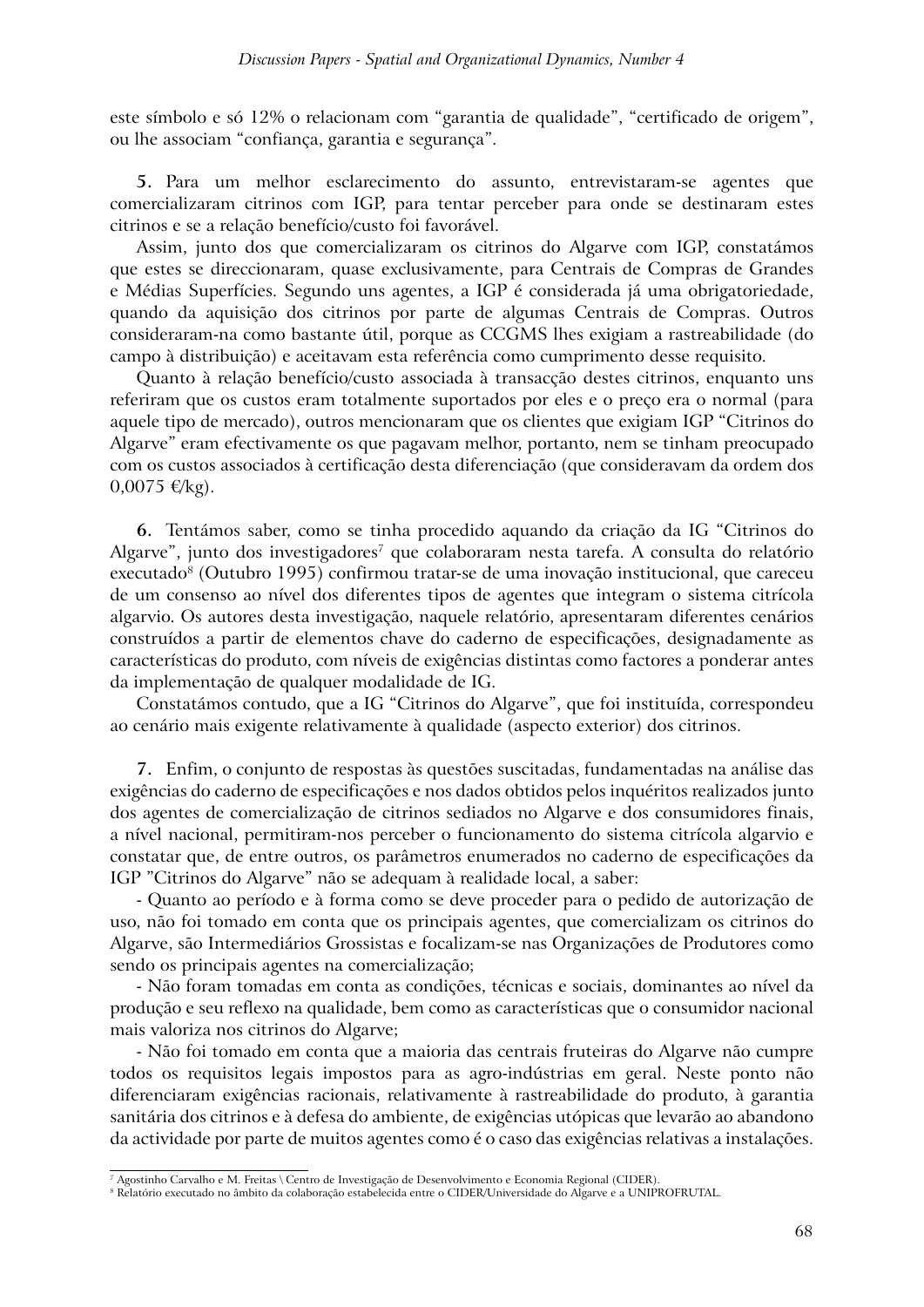- Enfim, esta não surgiu de um consenso entre actores, não foi fruto de uma construção social, nem teve em conta as condições reais e concretas da produção e da comercialização dos citrinos do Algarve. As obrigações constantes no caderno de especificações, relativas à IGP "Citrinos do Algarve", estão desadequadas das condições reais e concretas da produção de citrinos no Algarve. Assim, por tudo o que anteriormente ficou referido, compreende-se o insucesso da IGP "Citrinos do Algarve", do ponto de vista social e económico.

# **4. CONCLUSÃO**

Concluiu-se assim, que a IGP - "Citrinos do Algarve" foi adoptada de forma exógena, não tendo tido em consideração os condicionalismos concretos com que a citricultura algarvia se debate.

A IGP - "Citrinos do Algarve" foi idealizada sem ter em devida conta os atributos de qualidade, que conferem reputação positiva aos citrinos do Algarve relativamente aos de outras origens, e sem considerar os constrangimentos técnicos, sociais e climáticos inerentes à citricultura desta região.

Em suma, a conclusão que podemos tirar é que, quem decidiu sobre as regras a incluir no caderno de especificações da IGP "Citrinos do Algarve", não valorizou os condicionalismos com que a citricultura algarvia se debate, originando esta inovação como uma construções à margem da realidade. Considera-se, por isso, ser importante uma mudança de paradigma de desenvolvimento.

Recordando a Teoria do Progresso Técnico e Institucional Induzido referida neste trabalho, a concepção desta inovação institucional deveria ter tido em conta os condicionalismos reais e concretos com que os agricultores se defrontam na sua actividade. Estes aspectos, são bastante relevantes e, se não forem considerados, dificilmente haverá desenvolvimento. É aconselhável, por isso, que as estratégias para o futuro, quer inovações técnicas, quer institucionais, quer medidas de política, sejam pensadas tendo como referência este quadro conceptual.

Terminaremos este trabalho, com a apresentação, a título meramente exemplificativo, de alternativas com vista à reformulação da IGP tendo evidentemente como quadro de referência a Teoria da Inovação Técnica e Institucional de Hayami e Ruttan, que orientou esta investigação.

Assim, e no que respeita à IGP - "Citrinos do Algarve", para que esta integre a maioria da produção e das centrais fruteiras, tem de se adequar aos atributos de qualidade mais valorizados pelos principais canais de distribuição dos citrinos do Algarve, os Mercados Abastecedores e as Centrais de Compras das Grandes e Médias Superfícies. A este respeito evidenciou-se atrás que estes canais de distribuição têm níveis distintos de exigências quanto ao aspecto exterior dos citrinos. Os Mercados Abastecedores, que são os que escoam a maior quantidade de fruta (58%), dão menos relevância ao aspecto exterior dos citrinos do que as Centrais de Compras das Grandes e Médias Superfícies e mais importância à quantidade de sumo e à doçura, atributos que, se adequam melhor ao "estado actual" dos citrinos do Algarve. Desta forma, esta IGP deveria integrar dois tipos de diferenciação, com exigências diferentes, consoante o canal de distribuição a utilizar pelos diferentes tipos de agentes. Notese, que este caderno de especificações deveria ser construído com o consenso dos agentes económicos do sector, pois, como é sabido, uma Indicação Geográfica deve resultar de um processo de construção colectiva, que envolva produtores, comerciantes, distribuidores, associações de consumidores e a administração pública como entidade reguladora. Num sistema agro-alimentar todos os actores são interdependentes e devem coordenar as suas acções em relação a um produto que, apesar de protegido, está sujeito às evoluções da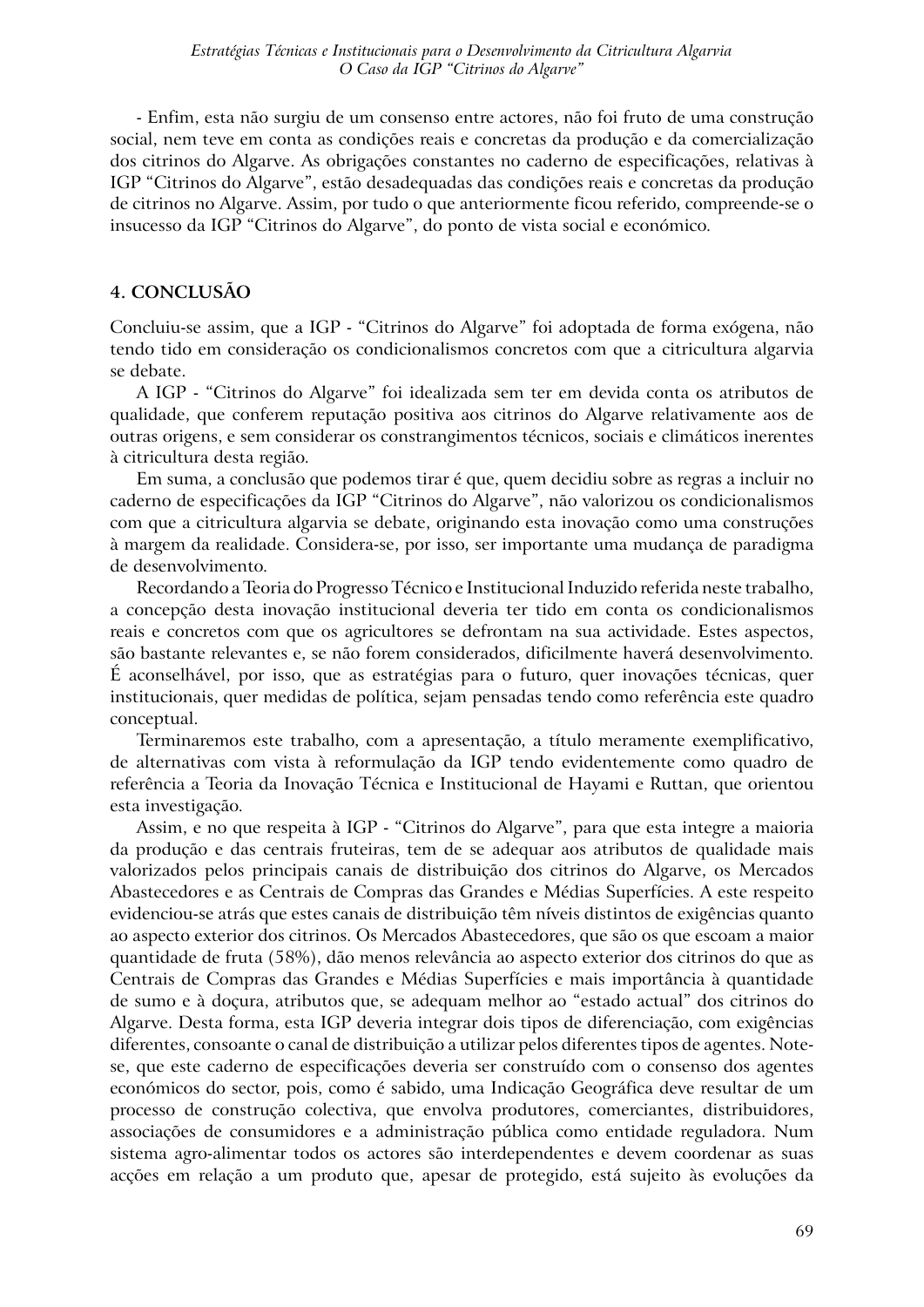tecnologia e da distribuição (Fragata, 2003). Assim, a construção desta qualidade específica deve ser um processo que dê origem a decisões colectivas, em que os constrangimentos impostos sejam pertinentes e possam ser controláveis pela maioria dos actores. Como se sabe, introduzir uma possibilidade de diferenciação no interior duma convenção comum de qualidade, tomando em consideração os tipos de mercados, permite integrar a diversidade de interesses e solidarizar actores.

# AGRADECIMENTOS

Esta investigação contou com o apoio da Fundação para a Ciência e Tecnologia (FCT) e com o do Centro de Investigação sobre o Espaço e as Organizações (CIEO).

# BIBLIOGRAFIA

- Alavoine-Mornas, F. (1998) Fruits et Légumes de Terroir. Quelles relations entre les distributeurs et leurs fournisseurs? in Actes du colloque Grande Distribution Alimentaire (Montpellier, 22-23 Mai, 1997) Tome 1 *Intégration Verticale et filières, Organisation, performance, innovation, comportement des consommateurs*, série de notes et documents nº 107, Montpellier, INRA, pp. 21-34.
- Duarte, F. (2005) O Marketing de Produtos Agrícolas: da óptica da produção à óptica do mercado, in Jovens Agricultores, *Marketing e Comercialização de Produtos Agrícolas,* Revista trimestral Out./Nov/Dez.2005, nº64, Lisboa, AJAP, p. 8.
- Fischer, F. (2003) *La Unión Europea, impulsora de una política agrícola favorable al comercio, Postura de la UE en Cancún - Vínculo esencial entre acceso al mercado y especificidad de los productos alimenticios,* Comissão Europeia, Agricultura e Desenvolvimento Rural. Disponível em: http://europa.eu.int/comm/agriculture/external/wto/backgrou/cancun\_es.pdf
- Fragata, A. (2003) Da qualidade dos produtos agrícolas tradicionais. Elementos para a sua elaboração social e técnica, in Portela, J. e J. Castro Caldas (eds), *Portugal Chão*, Oeiras , Celta Editora.
- Hayami, Y. et Ruttan, V. (1998) *Agriculture e développement une approche internationale*, Paris, INRA.
- Instituto Nacional de Estatística (1992) *Inquérito Base às Plantações de Árvores de Fruto,* Lisboa, INE.
- Instituto Nacional de Estatística (2001) *Recenseamento Geral da Agricultura 1999,Portugal/ Algarve, Principais Resultados,* Lisboa, INE.
- Instituto Nacional de Estatística (2000) *Contas Económicas Regionais,* Lisboa, INE.
- Instituto Nacional de Estatística (2002) *Inquérito Base às Plantações de Árvores de Fruto,* Lisboa, INE.
- Instituto Nacional de Estatística, (1988 2002) *Dados Estatísticos Importações / Exportações / de Citrinos por Portugal / Diferentes Países / Continentes*, Lisboa, DEIS, INE.
- Madeira, E. (2007) *A Citricultura Algarvia, Estratégias Técnicas e Institucionais para o início do séc. XXI*, Tese de Doutoramento em Economia, Universidade do Algarve, Faculdade de Economia, Faro.
- Ruttan, V. (2001) *Tecnology, Growth, and Development, an Induced Innovation Perspective,* New York , Oxford University Press.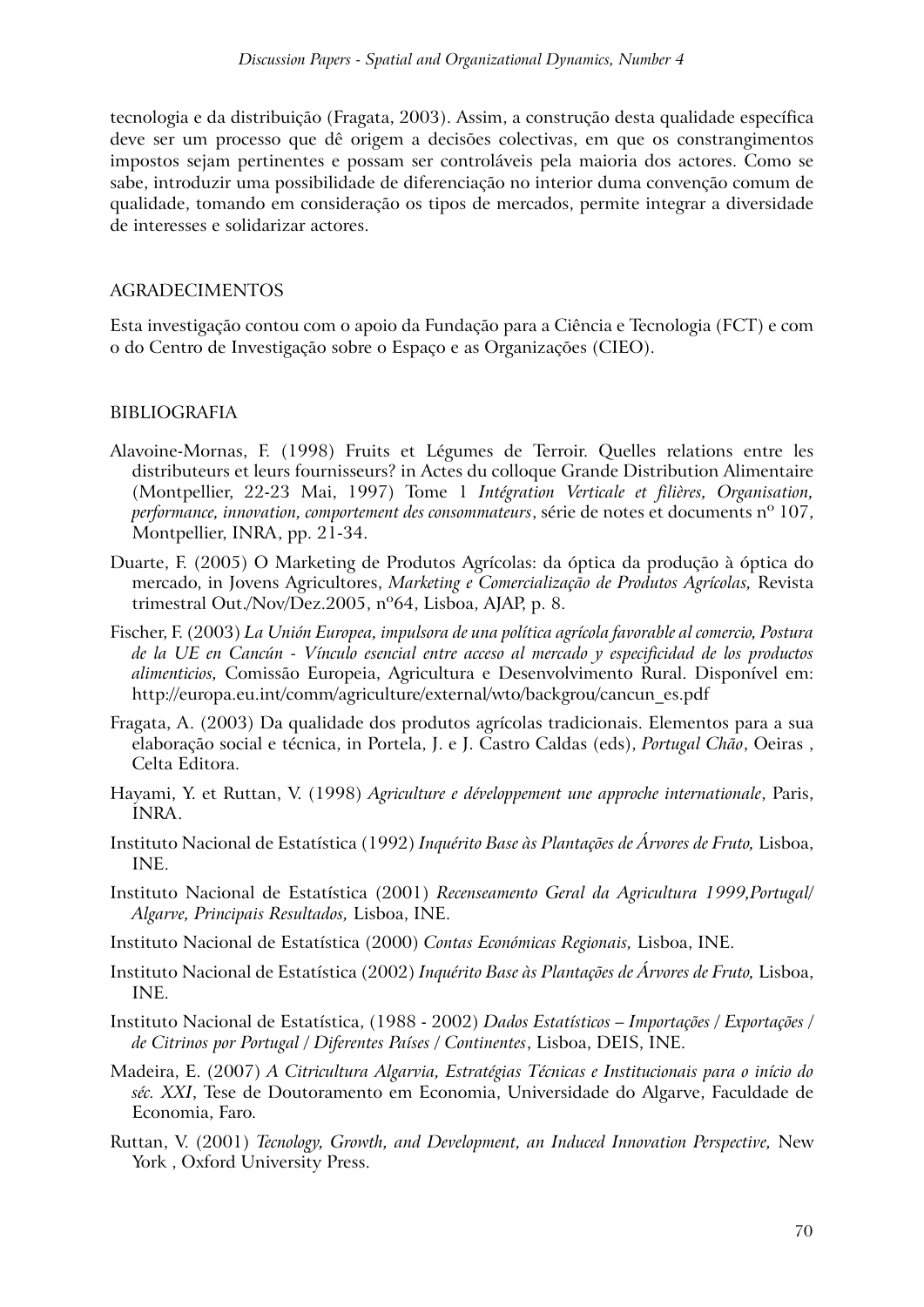Uniprofrutal (sem data) *Caderno de Específicações "Citrinos do Algarve" Indicação Geográfica Protegida,* Faro, Uniprofrutal.

Uniprofrutal (2003) *Manual do Utilizador, IGP "Citrinos do Algarve"*, Faro, Uniprofrutal.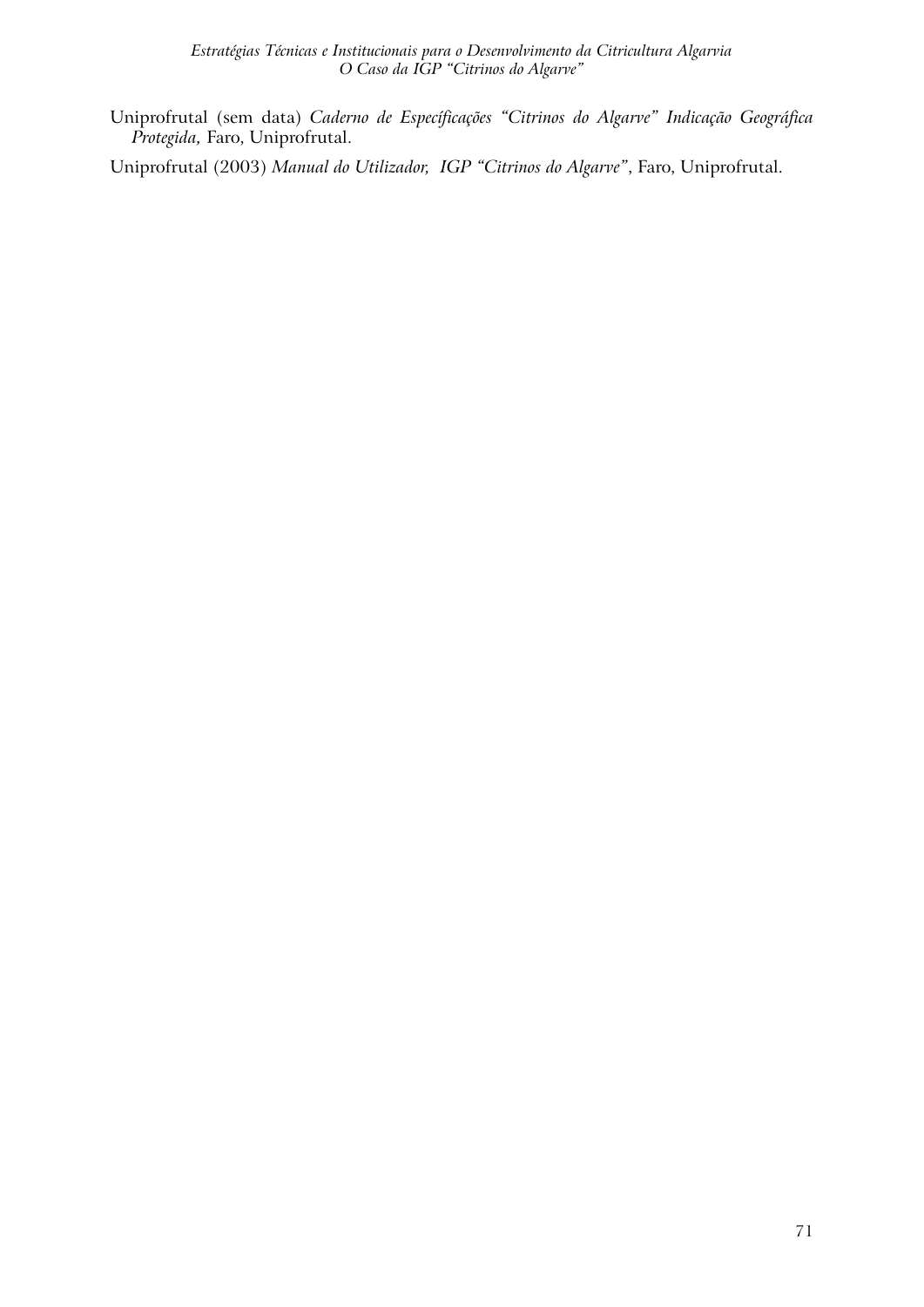### Normas Editoriais

## *DISCUSSION PAPERS - spatial and organizational dynamics*

Com o objectivo de facilitar a publicação dos *Discussion Papers*, solicita-se ao(s) autor(e)s do(s) artigo(s) que, na elaboração dos seus textos, **siga(m) atentamente as normas adiante enunciadas.** Chama- -se a atenção de que o artigo deve ser enviado na sua forma definitiva.

Assim, o documento final deve conter as seguintes normas editoriais:

#### **Layout do documento:**

Página A4 com 2,5cm na margem direita, esquerda, superior e inferior.

#### **Formato do documento:**

Os manuscritos devem ser entregues em formato *Word* com a fonte *Times New Roman* e espaçamento simples. O documento não deve ultrapassar as 25 páginas, sendo obrigatório entregar uma versão em PDF do mesmo documento.

### **Nota biográfica do(s) autor(es):**

A nota biográfica do(s) autor(es) do artigo deve ser fornecida numa página única, obrigatoriamente em inglês, com um texto até 100 palavras. A informação incluida deve conter o percurso académico, a actual posição profissional e interesses de investigação, se aplicável. Deve também incluir a universidade a que está ligado e o seu endereço de e-mail. Para este texto usar tamanho 11, normal, justificado.

### **Título:**

O título deve ser conciso e informativo em versão portuguesa e inglesa. Usar letras capitais com tamanho 15, negrito e alinhado à esquerda.

Depois do título adicionar o nome(s) do autor(es) em tamanho 11, itálico, alinhado à esquerda.

#### **Resumo:**

O resumo deve ter entre 150 a 200 palavras e não deve conter nenhuma abreviatura, sendo obrigatório uma versão em português e outra em inglês em tamanho 11, normal, justificado.

Palavras-chave: indicar até 4 palavras-chave separadas por "," no fim do resumo.

Também deve ser indicada a classificação JEL. Este sistema de classificação é preparado e publicado pelo *Journal of Economic Literature*. Para o efeito consultar www.aeaweb.org/journal/jel\_class\_system.html.

### **Formatação do corpo de texto:**

Para o corpo de texto comum usar tamanho 11, normal, justificado. Subtítulos 1º nível - tamanho 11, negrito, letras capitais, alinhado à esquerda; Subtítulos 2º nível - tamanho 11, negrito, letras normais, alinhado à esquerda; Subtítulos 3º nível - tamanho 11, itálico, letras normais, alinhado à esquerda.

## **Índice:**

No início do documento deve constar um índice em tamanho 11, normal, alinhado à esquerda.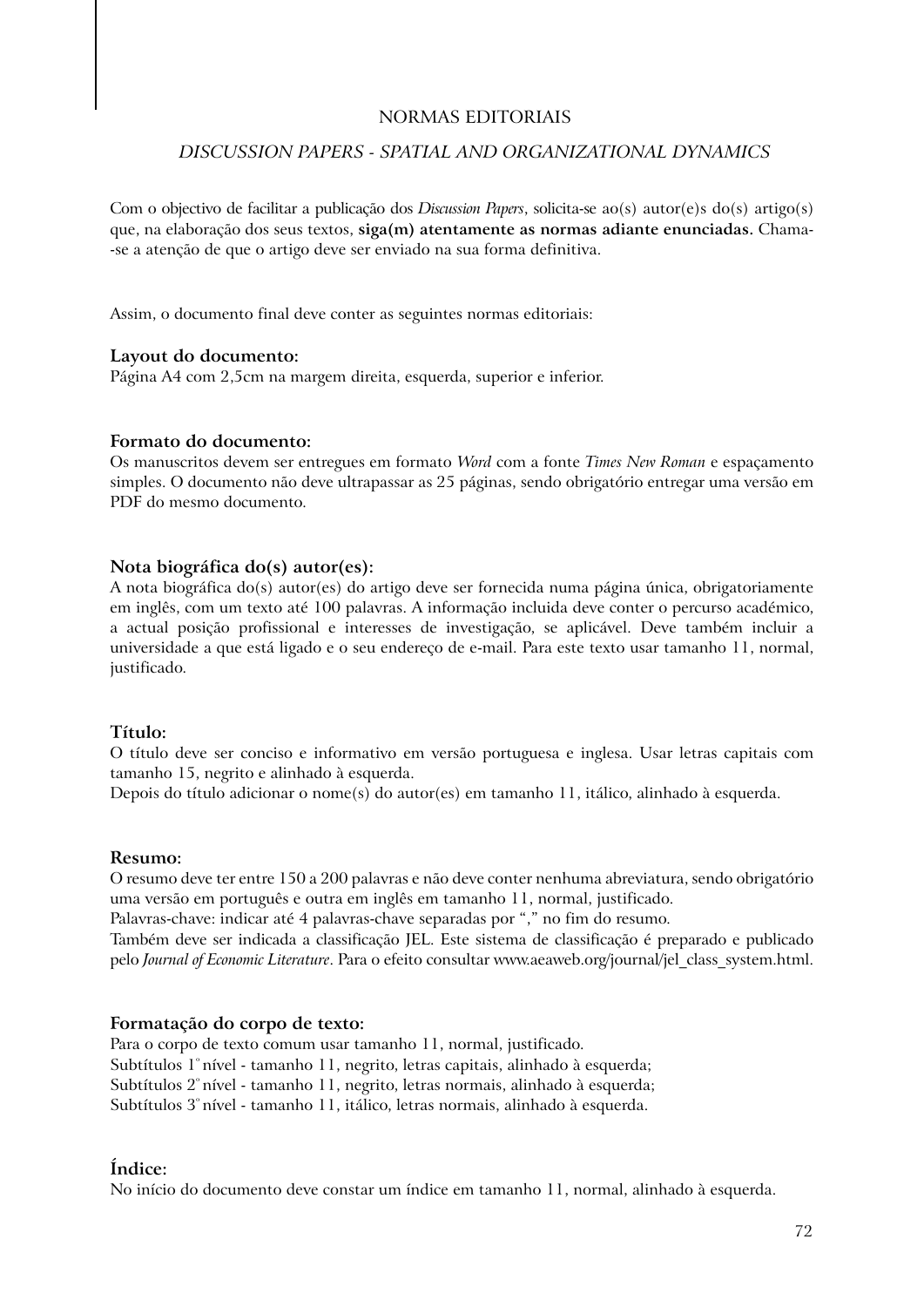### **Abreviações:**

As abreviações, aquando da sua primeira menção, devem ser escritas por extenso entre parêntesis e usadas coerentemente a partir desse ponto.

## **Notas de rodapé:**

As notas de rodapé devem ser usadas para fornecer informação adicional. Não podem conter imagens ou tabelas e devem ter tamanho 8, normal, alinhadas à esquerda, sendo sempre numeradas consecutivamente.Notas de rodapé relativas ao título devem ser indicadas com o símbolo (\*). Não é permitido o uso de notas de fim de texto.

### **Agradecimentos:**

Agradecimentos e dedicatórias devem ser colocados numa secção separada antes do início das referências bibliográficas. Siglas de organizações e afins devem estar escritas por extenso.

## **Citações:**

Ao citar excertos de texto, adicione as referências no fim do mesmo, mencionando apenas o último nome do autor e o ano de publicação da obra entre parêntesis.

Por exemplo: (Flores *et al.*, 1988; Winograd, 1986; Cunha e Cintra, 1996).

Mas se citar o autor dentro do texto, deve apenas mencionar o ano da publicação da obra entre parêntesis.

Ex: Winograd (1986) argumenta …

## **Entradas bibliográficas:**

As entradas bibliográficas devem apenas incluir obras que são mencionadas no texto.

Não usar notas de rodapé ou notas de fim de texto para substituir entradas bibliográficas.

As entradas bibliográficas devem estar ordenadas alfabeticamente pelo último nome do primeiro autor de cada obra.

Para formatar as entradas bibliográficas usar tamanho 11, normal, alinhadas à esquerda. O nome de todos os autores deve ser indicado, mas também pode ser usada a designação *et al*. Ex: Pierzynski, G. *et al*. (1994). *Soils and environmental quality*. Lewis Publishers. Florida.

## **Artigo científico:**

Último nome do autor, Primeira inicial. (Ano da publicação). Título do artigo. *Título da obra*. **Volume(Número)**: primeira página-última página.

Ex: Ramírez, P.M., Castro, E. e Ibáñez, J.H. (2001). Reutilização de águas residuais depuradas provenientes da ETAR de Albacete (S.E. Espanha) em campos hortícolas. *Tecnologias do Ambiente*. **44(2)**: 48-51.

### **Livro:**

Último nome do autor, Primeira inicial. (Ano da publicação). *Título do livro*. Informação adicional. Nº da edição, Editora. Cidade da publicação.

Ex: Costa, J. (1995). *Caracterização e constituição do Solo*. 5ª edição, Fundação Calouste Gulbenkian. Lisboa.

## **Capítulo de livro:**

Ex: Silko, L.M. (1991). The man to send rain clouds. Em: W. Brown e A. Ling (eds.), *Imagining America: Stories from the promised land*. Persea. New York.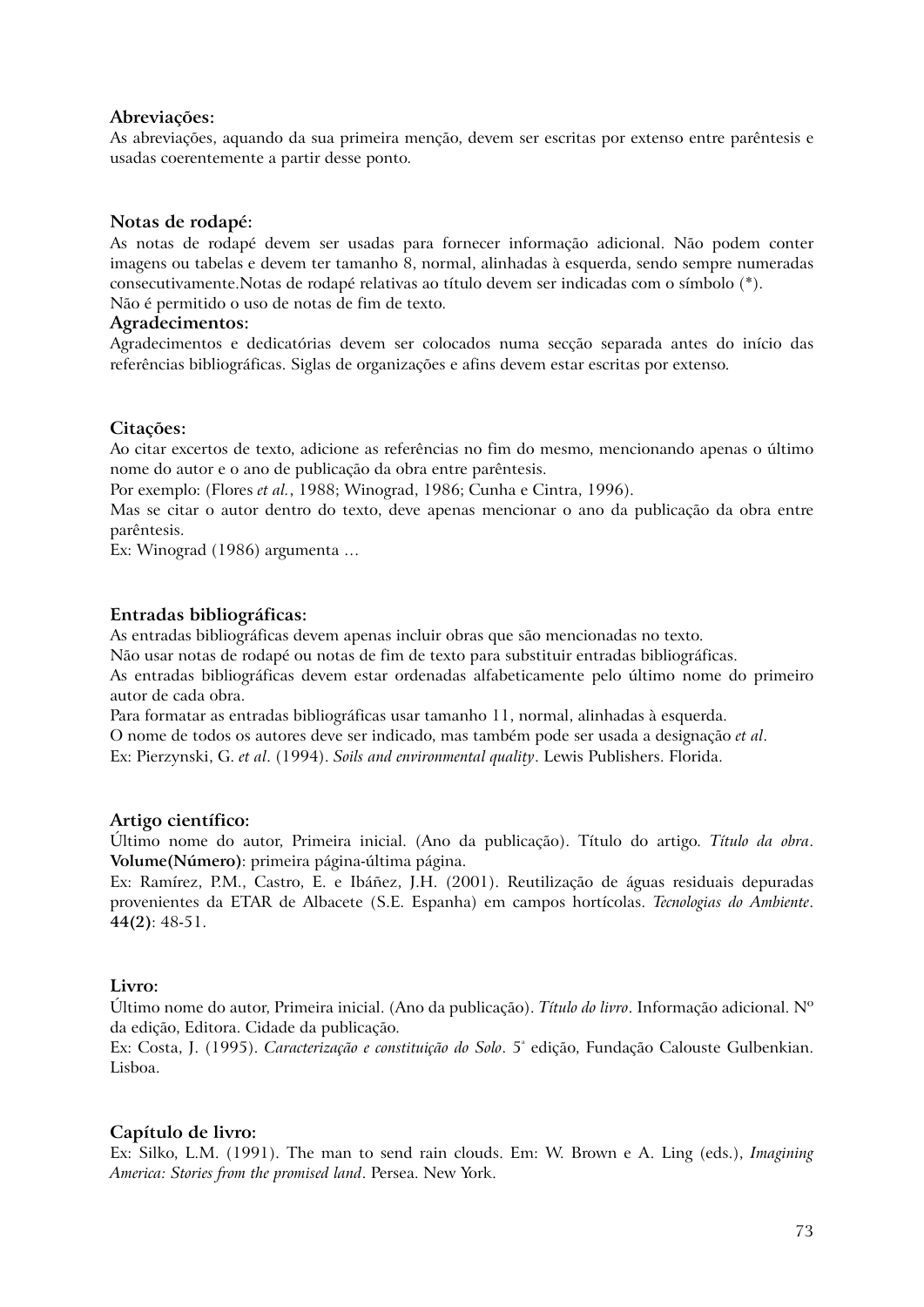## **Documento online:**

Último nome do autor, Primeira inicial. (Ano da publicação). *Título do documento*. Acedido em: dia, mês, ano, em: URL.

Ex: Chou, L., McClintock, R., Moretti, F. e Nix, D.H. (1993). *Technology and education: New wine in new bottles – Choosing pasts and imagining educational futures.* Acedido em 24 de Agosto de 2000, no *Web site* da: Columbia University, Institute for Learning Technologies: http://www.ilt.columbia.edu/ publications/papers/newwine1.html.

## **Dissertação de Mestrado ou Doutoramento:**

Ex: Tingle, C.C.D. (1985). *Biological control of the glasshouse mealybug using parasitic hymenoptera*. Ph.D. Thesis. Department of Biological Sciences, Wye College, University of London. 375 pp.

## **Tabelas, Figuras, Gráficos e Quadros:**

Todas as tabelas, figuras, gráficos e quadros devem ser numerados com numeração árabe e devem ter um título explicativo antes do seu conteúdo em tamanho 9, negrito e centrado.

A fonte e ano da informação fornecida deve ser colocada abaixo do respectivo corpo, centrado, com tamanho 8, normal.

Para o conteúdo das tabelas e quadros deve ser usado o tamanho 8.

Figuras e gráficos devem ser fornecidos em formato JPEG (imagem).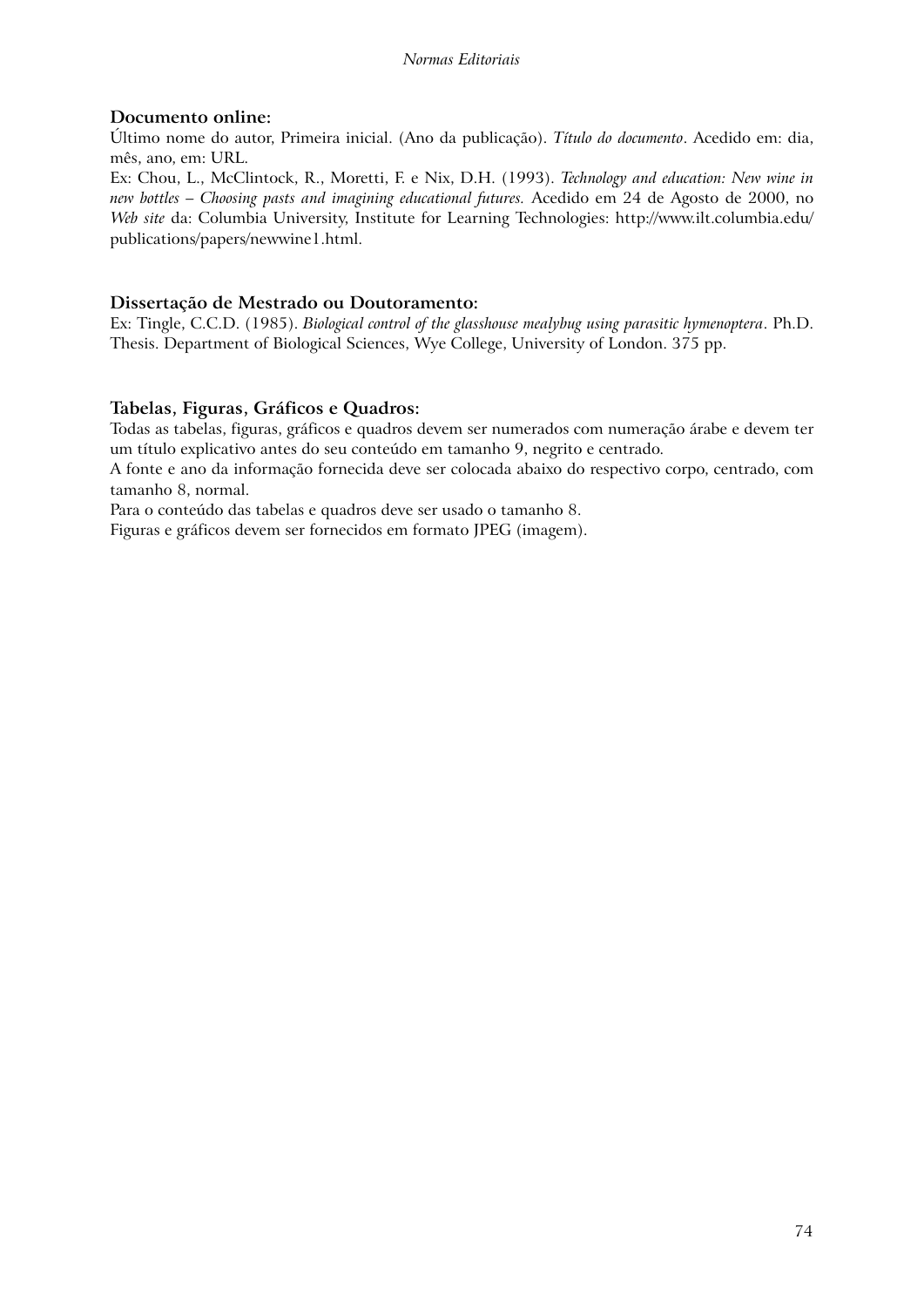### EditoriaL NORMS

## DISCUSSION PAPERS - spatial and organizational dynamics

In order to simplify the editors' task, authors are urged to **adopt the norms listed below** for the publication of the Discussion Papers. Please note that the article should be sent in its final version.

Being so, the final document should have the following editorial norms:

#### **Page layout:**

Paper size A4, 2,5cm left, right, bottom and top margins.

#### **Document format:**

Manuscripts should be submitted in Word file using font Times New Roman and single line spacing. The document should not have more than 25 pages, and a PDF version of the document must be provided.

#### **Author(s) biographic note:**

The author(s) biografic note must be in english, on a single page, with a text up to 100 words. The information given should include academic career, present professional position and research interests, if applicable. Should also mention affiliation and personal e-mail address. Use size 11, regular, justified.

#### **Title:**

Should be concise and informative, and must be given in portuguese and english with size 15, bold, left aligned and in capital letters.

After title add author(s) name(s) in size 11, italic, left aligned.

### **Abstract:**

The abstract should have between 150 to 200 words and should not contain any undefined abbreviations.

It is necessary a portuguese and an english version, using size 11, regular, justified.

Keywords: up to 4 keywords separated by "," at the end of the abstract.

An appropriate number of JEL code(s) must be provided. This classification system is prepared and published by the *Journal of Economic Literature*. For more information, please consult www.aeaweb.org/ journal/jel\_class\_system.html.

### **Plain Text body:**

For plain text body use size 11, regular, justified. Subtitles 1<sup>st</sup> level - size 11, bold, capital letters, left aligned; Subtitles 2<sup>nd</sup> level - size 11, bold, low case, left aligned; Subtitles 3<sup>rd</sup> level - size 11, italic, low case, left aligned.

#### **Table of Contents:**

A Table of Contents should be provided at the beginning of the manuscript. Use size 11, regular, left aligned.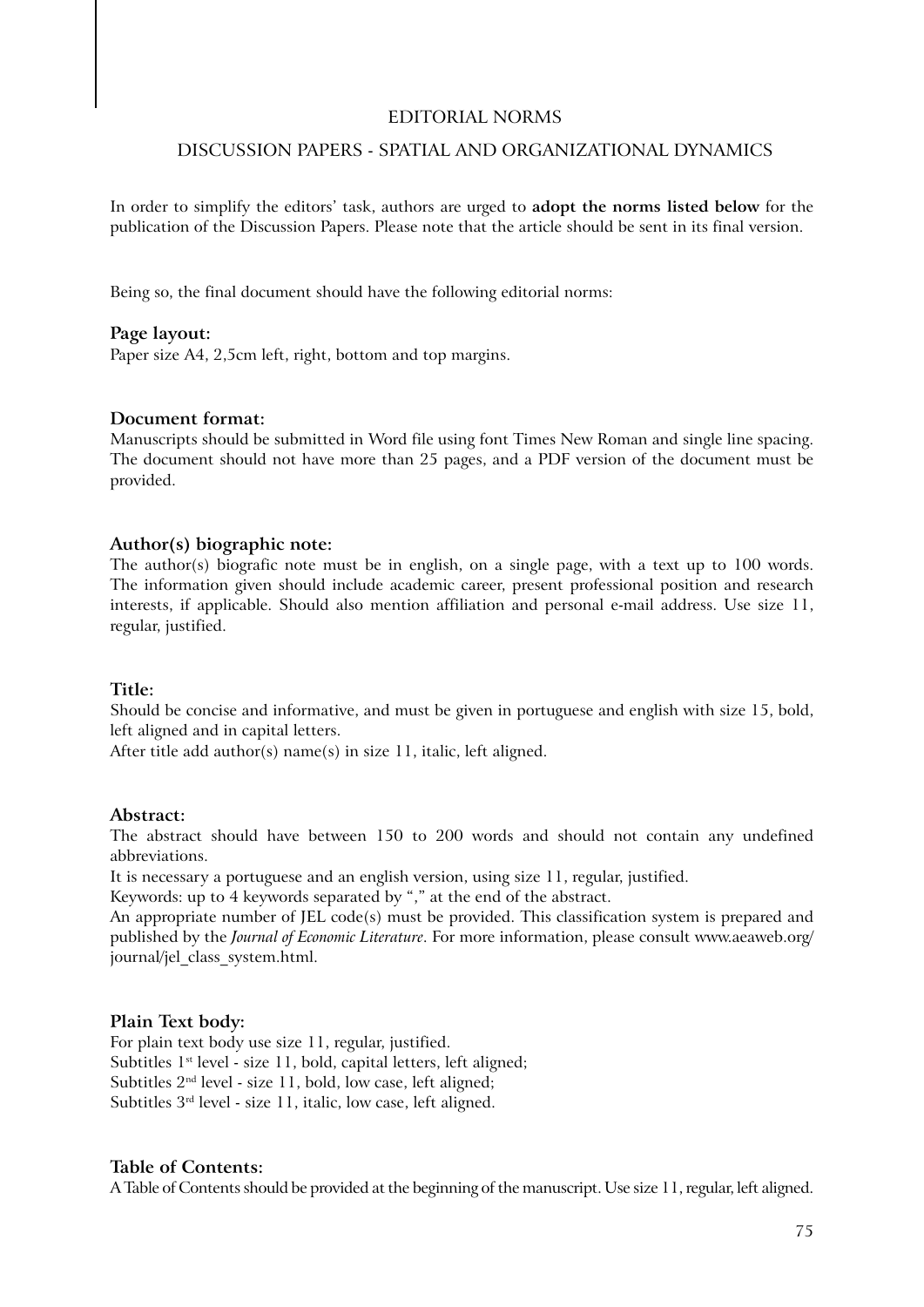### **Abbreviations:**

Abbreviations should be defined at first mention and used consistently thereafter.

## **Footnotes:**

Footnotes can be used to give additional information. They should not contain any figures or tables and should be in size 8, regular, left aligned.

Footnotes to the text are numbered consecutively.

Footnotes to the title of the article are given with the reference symbol (\*).

Endnotes can not be used.

### **Acknowledgments:**

Acknowledgments of people, grants, funds, and others, should be placed in a separate section before the reference list. The names of funding organizations should be written in full.

## **Citations:**

After quoting a text extract, cite the reference giving only the author's name and publication year in parentheses. Ex: (Flores *et al.*, 1988; Winograd, 1986; Cunha and Cintra, 1996) But if you are citing the author inside the text, add only the publication year between parentheses. Ex: Winograd (1986) describes …

## **References list:**

The list of references should only include works that are cited in the text.

Do not use footnotes or endnotes as a substitute for a reference list.

Reference list entries should be alphabetized by the last name of the first author of each work.

To format reference list use size 11, regular, left aligned.

Ideally, the names of all authors should be provided, but the usage of *et al.* in long authors list will also be accepted.

Ex: Pierzynski, G. *et al*. (1994). *Soils and environmental quality*. Lewis Publishers. Florida.

### **Scientific article:**

Last name of the author, First initial. (Publication year). Article title. *Title of the Journal or Review*. **Volume(Issue)**: first page-last page.

Ex: Sadiq. M. e Alam, I. (1997). Lead contamination of groundwater in an industrial complex. *Water, Air and Soil Pollution*. **98(2)**: 167-177.

### **Book:**

Last name of the author, First initial. (Publication year). *Book title.* Adicional information. Edition number, Publishing house. Publishing place.

Ex: Costa, J. (1995). *Caracterização e constituição do Solo*. 5th edition, Fundation Calouste Gulbenkian. Lisbon.

### **Book chapter:**

Ex: Silko, L.M. (1991). The man to send rain clouds. In: W. Brown and A. Ling (eds.), *Imagining America: Stories from the promised land*. Persea. New York.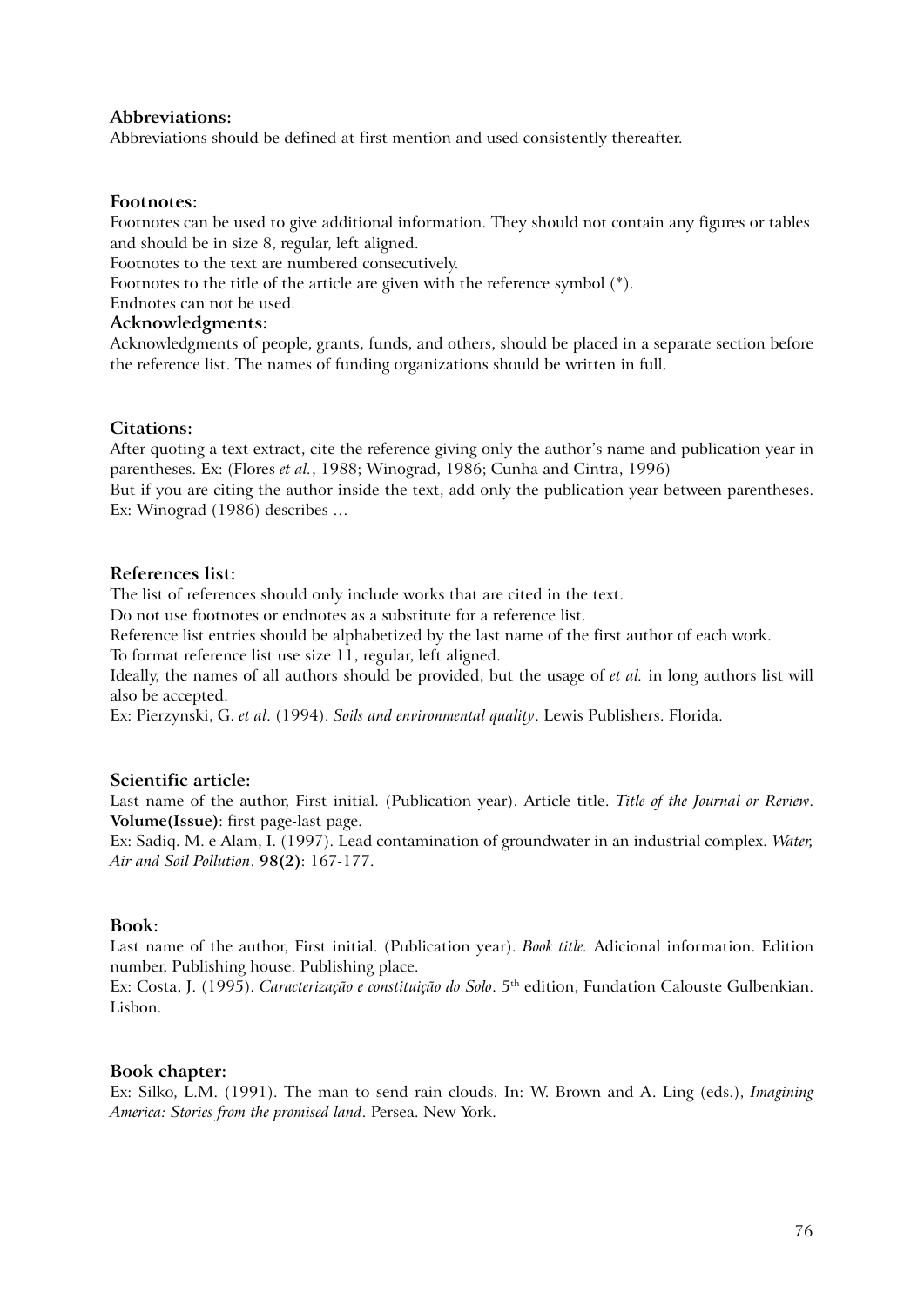## **Online document:**

Last name of the author, First initial. (Publication year). *Document title*. Accessed in: day, month, year, in: URL.

Ex: Chou, L., McClintock, R., Moretti, F. e Nix, D.H. (1993). *Technology and education: New wine in new bottles – Choosing pasts and imagining educational futures.* Acceded in 24th of August 2000, on the Web site of: Columbia University, Institute for Learning Technologies: http://www.ilt.columbia.edu/ publications/papers/newwine1.html.

## **Dissertation:**

Ex: Tingle, C.C.D. (1985). *Biological control of the glasshouse mealybug using parasitic hymenoptera*. Ph.D. Thesis. Department of Biological Sciences, Wye College, University of London. 375 pp.

## **Tables, Figures, Graphics and Boards:**

All tables, figures, graphics and boards are to be numbered using Arabic numerals and should have a title explaining its components above the body, using size 9, bold, centred.

The source and year of the information given in tables, figures, graphics and boards should be included beneath its body, centred, size 8, regular. For tables and boards contents use size 8.

Figures and graphics must be in JPEG format (image).